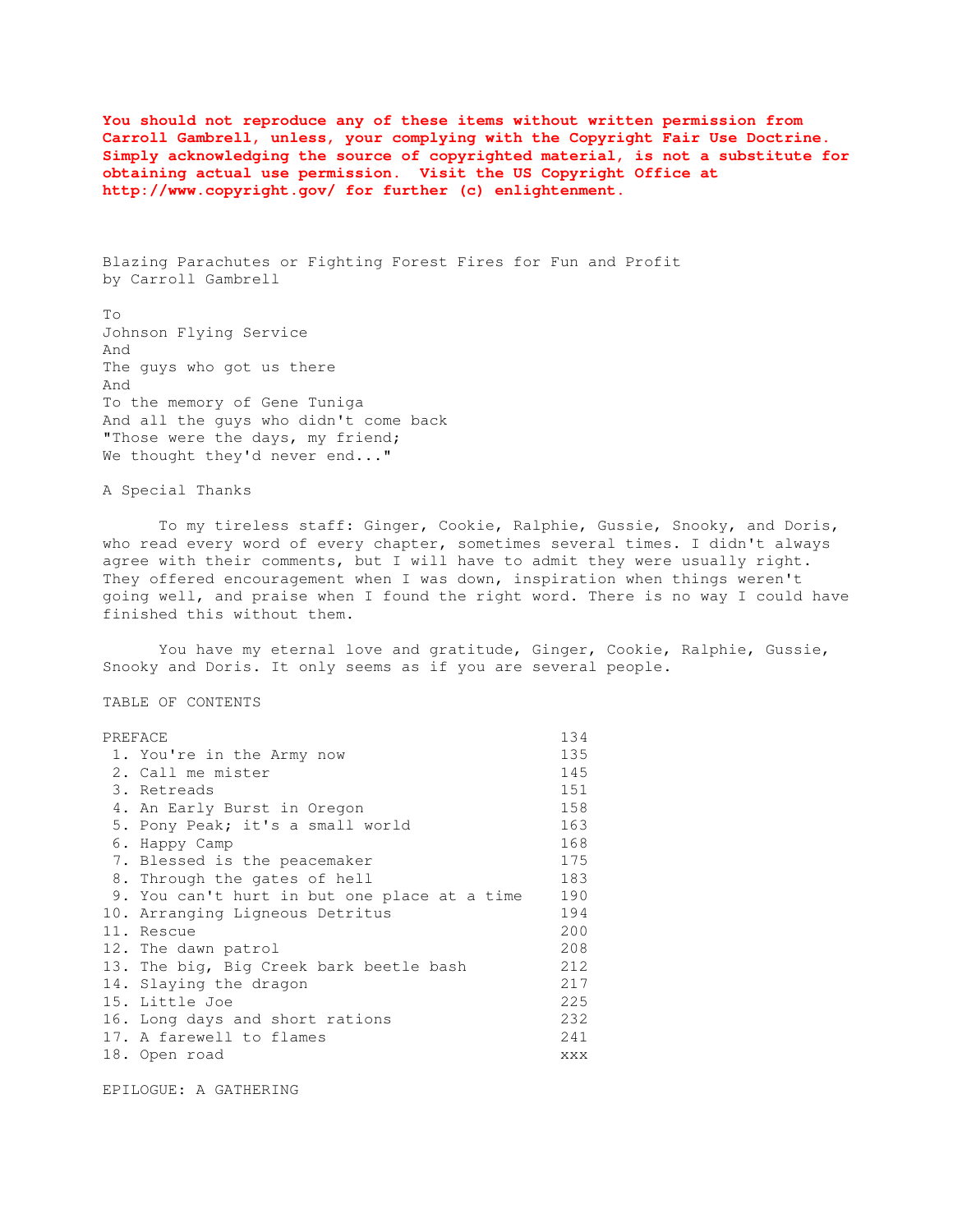## PREFACE

 This is a work of fiction, but if there is an old smokejumper alive today who can say, "That ain't the way it wuz," let him step forward and declare himself. All I can say is, we may have different memories; some faded, some exaggerated, some lost entirely. Even if you think that's not the way it was, maybe that's the way it should have been. At least, this is the way I remember it after half a century.

 I changed some of the actual names in order to protect the guilty, but I expect some of you may recognize yourselves in some of the characters and events - many, but not all, of which actually happened. Also, I may have blunted a few sharp edges when the memories became too keen..

 If you are an old geezer, hark back to the old Tri-motor-C-Ration days, and relive your best moments. If you are a youngster, I'm sorry you missed it.

Enjoy. Carroll Gambrell Walhalla, S.C.

Chapter  $1 -$  "... Now is the time..."

 As Thomas Paine once wrote, "...now is the time for all good men to heed the call of their Country..." Unfortunately my Country called before I could finish school. The Draft Board, completely unimpressed with the "D" I made in Organic Chemistry, sent me a letter denying future deferrment. Korea was winding down, but the Army was breathing down my neck.

 Since it was going to happen anyway, I figured I might as well get ahead of the Draft Board and apply for the Air Cadet program and learn to fly. At least if I was flying the plane, I wouldn't need to jump out of it, unless it was on fire or something.

 Ha! Fat chance. I went to Moody AFB at Valdosta, took the exam, and, since there were no questions regarding organic chemistry, I passed the written with flying colors.; even qualifying for pilot, navigator, or observer. After that, there was nothing in the way but the physical - and look out Flight School. I'd been running track since high school, and was in great physical shape. I knew there would be no trouble with the physical, except for one little thing...I found out I was color blind, and had been all my life and didn't know it. I could not pass the fool proof Iso Hari test. Those people wouldn't even have accepted Stonewall Jackson, if he had been the least bit color blind.

Goodbye Air Cadets, hello Army.

 Now, you may not believe this, but being color blind did not disqualify me for the infantry. In fact, they didn't look upon that malady as a short coming at all. They welcomed me with open arms, and for the next twenty-one months I toted a rifle and washed pots and pans and peeled a mountain of potatoes while on KP..

 I did catch a break not long after Basic. They opened airborne training to draftees. Since I had already been there and done that, I figured that was right down my alley. I could just go airborne, start jumping, and collect \$50 jump pay every month. That is where I erred again. It didn't matter a great deal that I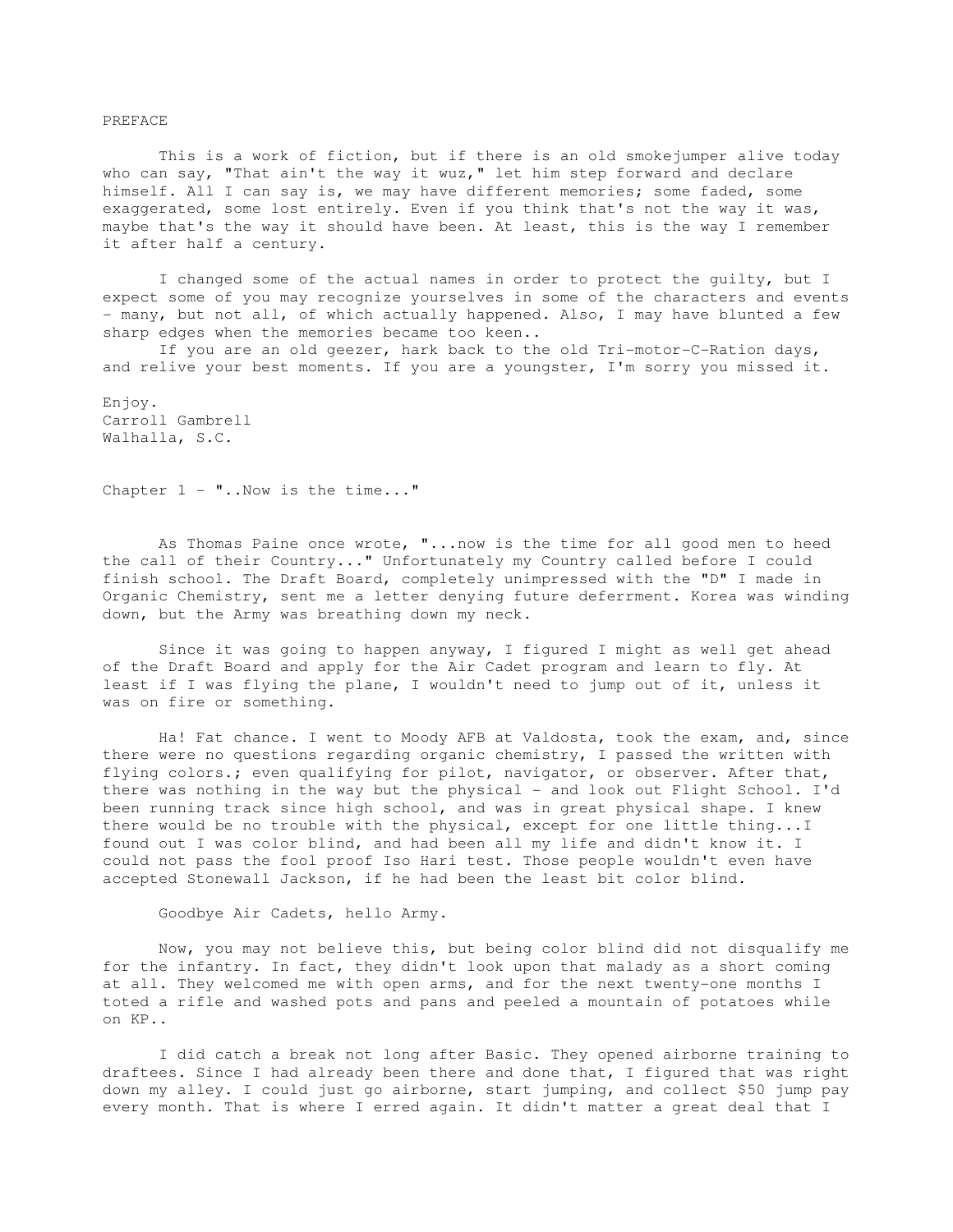had jumped before; nor did the fact that the smokejumpers taught the Army to jump way back in 1940 cut much ice; nor the fact that I had more jumps than anybody in the Company except the First sergeant when I joined my Company in the 82nd. Once again I found myself running around the airport in the hot Ft Bragg sun in the middle of June. No one ever asked me if I had been a smokejumper, although it was in my personel file. However, sometime while I was either playing run-around-the-Regiment or pushing on North Carolina clay, M/Sergeant Burleson read my file. When I rejoined the Company after six weeks of jump school, he told me I didn't have to go to jump school at all. Thanks sarge.

 The way the Army works, if you are qualified to do something, they make sure you end up doing something else. It wasn't that I was all that crazy about jumping, either, but I was trying to save money so I could finish school, and jump pay would help.

 If every man has his price, as the old adage goes, I guess mine was \$50 a month. I figured it was worth a brief moment of sheer terror between the time you stepped out, turned left, and felt the opening shock. It wasn't too bad. Of course, that \$50 bucks was taxed down to \$37.50 by the time I got it, but it would still come in pretty handy.

 I didn't know it then, but a big chunk of that jump pay went for boot polish, brasso, and tailored shirts. The 82nd is "America's Guard of Honor", and you are expected to look the part. I'll tell you right now that anybody who would spit shine a pair of my boots for a quarter would paint a house for fifty cents. I ran out of spit a long time before I ran out of boot.

 One of the first things I had learned in basic training down at Camp Rucker was to "keep thy mouth shut." I had caught a real bad cold, which turned into laryngitis. I noticed a funny thing happened when I couldn't talk. No one gave me any orders.

 After that vital discovery, I went around whispering a long time after I got over the laryngitis, and everybody left me alone the whole time. It was as if I didn't exist. I enjoyed it right much, too, but eventually I had to start talking again. I was afraid they would send me to sick bay if I didn't, and let some of those jokers over there operate on me. It was safer in the motor pool.

 Anyway, I sure kept my mouth shut about having been a smokejumper. You never could tell how they might look at something like that. They would surely expect more than I wanted to give. Or, horror of horrors, they might even want to send me to Officer Candidate School, and that would have meant more time in the Army. I didn't care that much about being an officer, either. Get right down to it, all I really wanted out of the Army was out of the Army. I came from a long line of civilians and meant to keep it that way.

 The upshot of having kept my mouth shut was that I had to go through Jump School all over again. Jump School in the Army was about like smokejumper training, except a lot louder, and with more cussing. If we were standing still, we were doing pushups, and if we were standing up, we were running -- but they didn't spend all that much time teaching us to jump.

 However, a little while after I got out of Jump School, Burley, although it wasn't like him to feel guilty about the Jump School business, must have felt some pangs, because he promoted me to the same rank as Napoleon Bonaparte and Adolph Hitler before they went power mad. I wondered if it would have the same effect on me. I guess it didn't, because I stayed a corporal.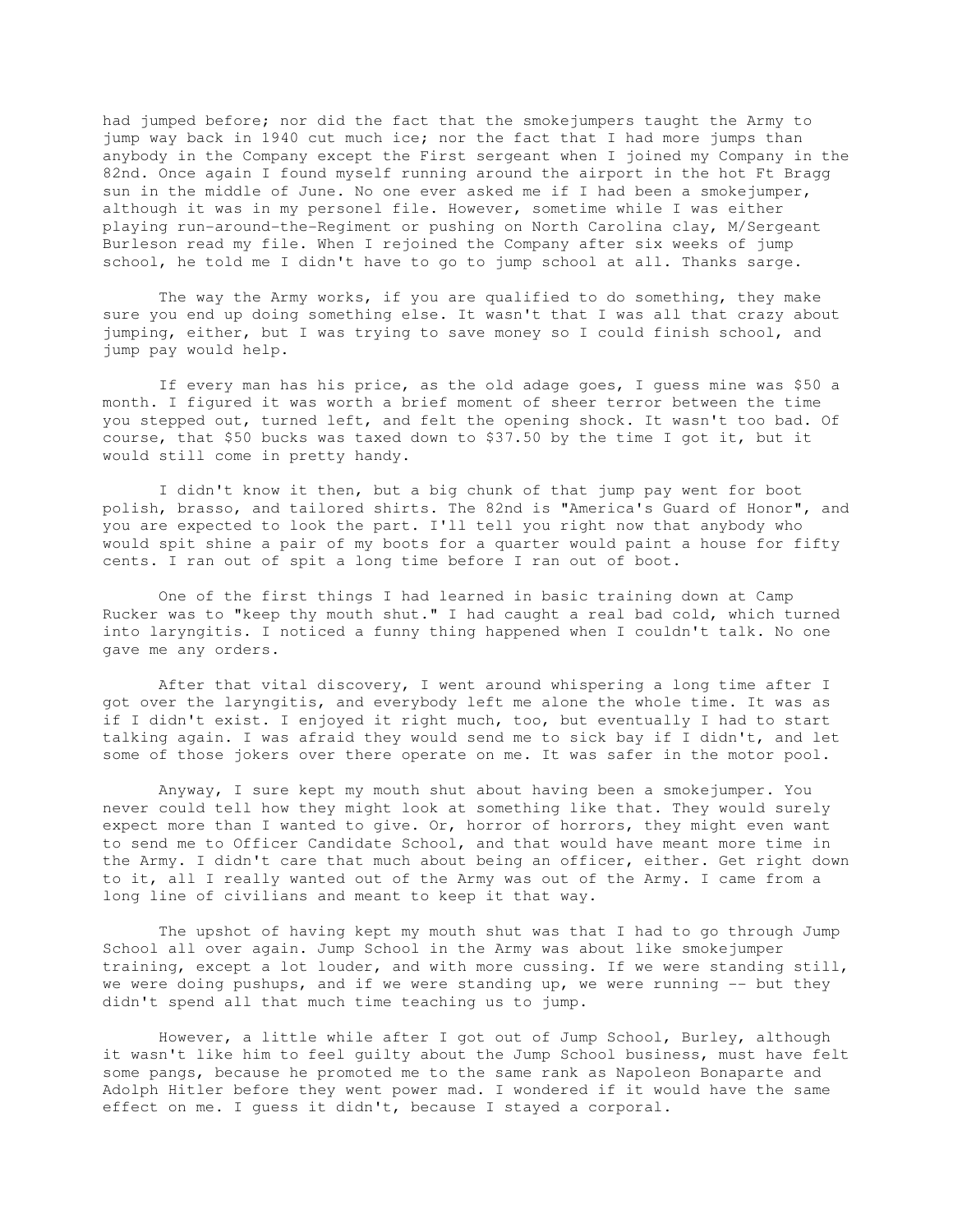The main occupation of nearly everybody in the Army is to avoid work, and I got as good at it as the next man. For instance, we were getting ready to have a Third Army inspection and the captain thought it would be nice if we had aerial photos of all five drop zones framed and hung up in the day room. Generals like things like that. They think it means the company is ready to go off to war. The captain knew I had been to college some so he handed that assignment to me. I don't know why he thought it took a college education to hang a picture, but I didn't argue. Corporals don't argue with captains. Besides, it looked to me like a good chance to goof off.

 The thing about those drop zones is they were so big they spilled over onto three or four photos. To make it look like one picture, you had to carefully fit those photographs together into what is called a mosaic. It takes some special doodling to make it look like one photo. I made a big deal out of it, and a job which should have taken an afternoon, at most, lasted three months. And I didn't have to fall out for PT or anything.

 I had to go over to regimental headquarters to pick up the photographs, and that is how I learned that if you folded some papers under your arm, looked as if you were on an important mission, saluted and moved out smartly, you could go about anywhere you wanted on any base in the country. I usually went to a patch of woods at the end of the company street and slept the afternoon away under a big pine tree. The folks up at company headquarters thought I was over at regiment picking up more photographs. Since I did go over to regiment several times a week to pick up photos, they thought I was making mosaics for every company in the regiment. I guess I ended up with every photo they had of the drop zones. After a while I finally got tired of goofing off and finished the mosaics. Goofing off was too much work.

 Other than that sickly, sinking feeling you get when you go out the door of the plane, Army jumping and smokejumping were a lot different. For one thing, the Army had these big, soft, sandy drop zones to land in. Trouble was, on a windy day you could hit the ground unhurt but that doggoned parachute would make a sail like a spinnaker and drag you a mile, if you weren't careful. The Army taught you how to run around and collapse your 'chute, but if you weren't quick about it, you were in trouble.

 One day I was standing there, about to get unhitched, when a puff of wind filled the 'chute. Quicker than a cat can grab a bird, that thing jerked me off my feet and dragged me about a half a mile before I could ever get up and grab hold of it. Wind surfing across an open field on your back is not my idea of recreation.

 You couldn't guide an Army 'chute much. Of course, you didn't have to, with a couple thousand acres in which to land. It did get a little hairy, sometimes, with all those people in the air at once. After you hit the ground, you had to be careful of unsecured rifles and radios raining down on your head. All sorts of equipment would come loose and rain down. There was always a blizzard of rifles and helmets that came loose. An artillery piece let go one day. It must have buried itself five feet in the sand and raised a big cloud of dust, but nobody was hurt.

 Another thing was the parachute itself was different from the ones smokejumpers used. I think it was a little bigger and it was packed differently. The canopy of an Army 'chute came out last, after all the slack was out of the shrouds, and there was a lot less opening shock. I liked that part, but, they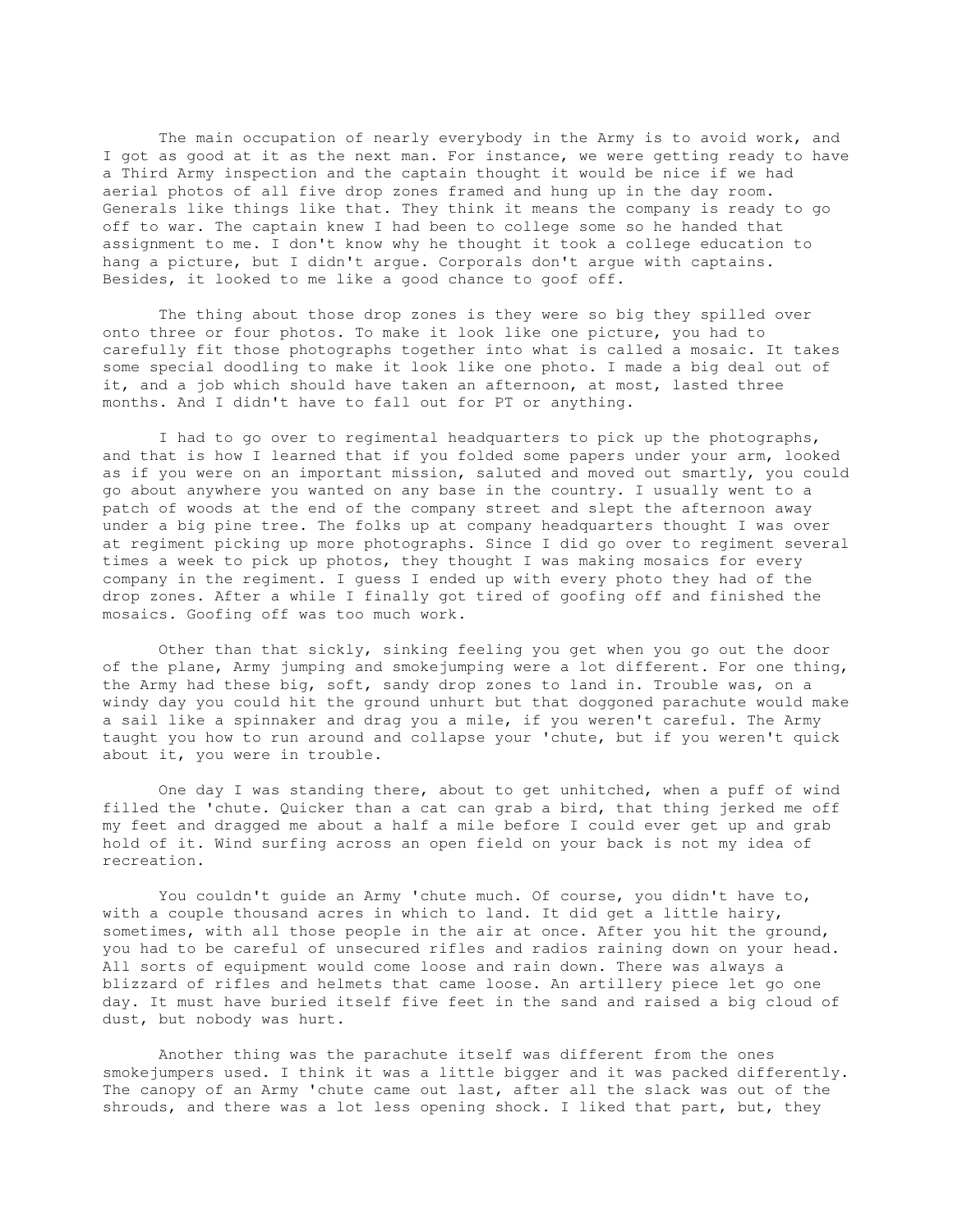did have a tendency to wind up like a rubber band, and you spent most of your trip down unwinding.

 It gave you a 360-degree view of the world below. That was the good part, but it could also lead to complications, as when it twisted around my feet and left me dangling upside down like a ham. I was about to plow into the ground headfirst, if I couldn't get loose.

 I was a bit disoriented, because, when I looked up to check my canopy, I saw the ground coming up at me, and looking down at my feet, there was the canopy! I didn't exactly know the proper procedure for a headfirst landing, but things soon began to unwind and my feet came free about half way down.

 The infirmary was full of hot dogs who had broken something while trying to make a standing landing The army teaches you to make what they call a parachute landing fall, or PLF in Army language, so you won't hit all stifflegged and break something. It got so bad with guys trying to make stand-up landings, General Cleland, head general of the Eighteenth Airborne Corps, passed down the order that it was worth a stripe to get caught making a standing landing. He didn't mention what would happen to officers.

 It takes a certain technique and a lot of experience before you can execute a perfect standing landing, and you have to practice those techniques on right many jumps before you ever actually make a decent standing landing. I had been practicing for right some time and had it down pretty well.. What you do is kind of a chin-up on your risers, and, at just the right time, let go and drop real fast for a few feet. Your parachute will catch and pull you back up just before you hit the ground, and you step down as if you were stepping off the bottom step. Timing is the key.

 I had gotten it down pat on the last three or four jumps, and this time I was going to do it, if I had the chance. I was last man out, which should have put me nearest the woods, and I didn't think anyone would be looking.

 It worked to perfection. I let go of the risers at just the right time, and the 'chute caught and deposited me gently on the ground. It was like stepping off the bottom step onto the ground and was the easiest landing I had ever made.

 I stood there unbuckling my harness; but when I raised my head, I was looking squarely into the frosty blue eyes of a General Cleland, himself, who had also made a standing landing! We stared at each other for a long moment before we each decided we had better do a PLF, just for the record. I saluted and did one. He returned the salute and did likewise. I kept my stripes and I'm sure he kept his stars. If he never mentioned it, I'm sure I haven't, until now.

 That was also the day I discovered why they didn't want any color ignorant paratroopers. We had been given orders to assemble on the magenta streamer. I planned to simply follow the crowd. Problem was, nobody knew what color "magenta" was. They were as lost as I. From what I could tell, color blindness isn't nearly as big a problem as color ignorance.

 Someone said our streamer was between puce, for A Company, and chartreuse where Headquarters Company was supposed to meet. That didn't help a dab. No one knew those colors, either.

It took nearly four hours for us to sort things out and find where we were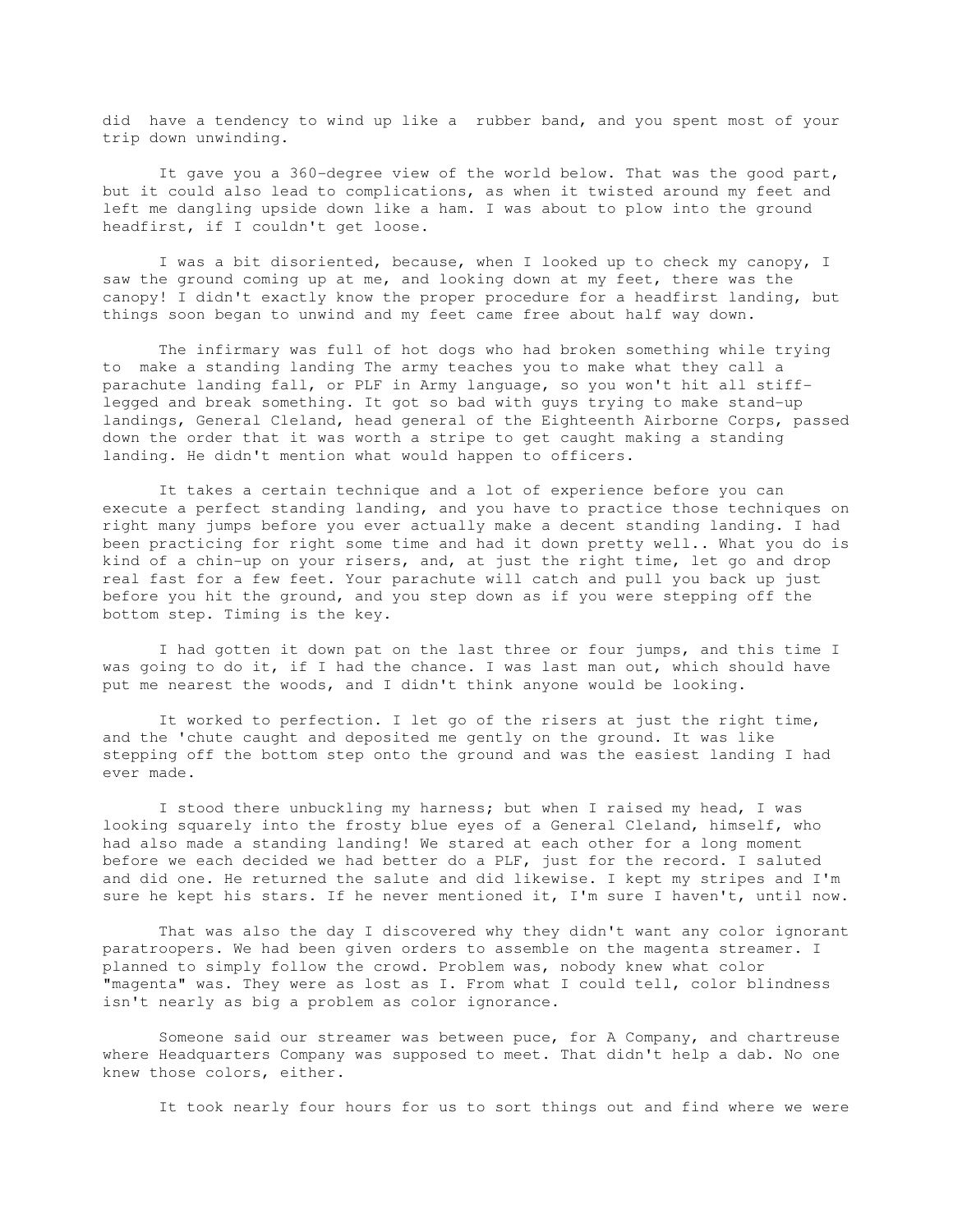supposed to be. The umpires on this problem declared us all wiped out. We talked them into declaring us POWs instead, so we could get something to eat. We were starved.

 That was the last time an interior decorator chose our assembly colors. Next time it was a simple red, yellow, green, or blue.

 You would think that in as big a thing as an infantry division they could find a job I could do, but finding me a job turned out to be a job. After I finally got those mosaics done, old Burley decided I must have some artistic talent, so he gave me a set of Prang watercolors, like we used in the second grade, and told me to go paint signs for the latrine. I composed a few zingers such as, "Out of Order," "Don't Throw Razor Blades in the Toilets" and hung them up.

 It beat KP all over the place, but it got more boring than goofing off under the pine tree. I decided to use my imagination, and spice it up a little, which resulted in the following jewels: "Men with Short Bats, Stand Close to the Plate" and "If You Won't Throw Cigarettes in our Urinals, We Won't Pee in your Ashtrays", and "Please Don't Throw Cigar Butts in the Urinals, it Makes Them Soggy and Hard to Light". Burley thought that was right clever.

 Anyway, he took me out of the latrine and made me cadre over at the Jump School. That job suited me to a "T." I didn't have anything to do but play "run around the regiment" with a bunch of rookies. As long as I made them sweat, everything was fine. It didn't take much too much to break a sweat in an East Carolina swamp in the spring.

 A few of us cadre were taking a break in the shade one day, while we waited for the troops to return from lunch. A Chicano corporal said he would be getting out on an early discharge in a couple of weeks in order to help his uncle plant his crop. He went on to explain that you could do that if you were employed in seasonal work before the Army got you.

 Heck fire! Smokejumping was certainly seasonal. Maybe I could qualify for an early out. Korea had wound down, and they didn't need any more troops over there. It wouldn't be as if I was running out on an obligation. Burley hadn't told me about that early-out deal. He couldn't imagine why anybody would want to get out of the Army.

 I had a buddy down in personnel who helped me apply, and, sure enough, it went through like a top. I could get out in time to make the fire season in Missoula. To paraphrase what that famous old soldier whom Mr. Truman fired said, "I now closed the books on an Army career that had spanned twenty-one months. And, like that old soldier of the Barracks Ballad, just... faded... away. An old soldier who saw his duty, as Burley gave him the light to see it, and who tried to get out of it every chance he got."

 Things went pretty well over at the separation center. We still had to make formations every ten minutes, just to remind us that, until you had that discharge in your hot little hand, the Army still had you. Also, formation was where they picked people for work details. A great, big, old, good-natured, redfaced Georgia farm boy was picked for every detail that came along. Just being next to him assured you of a spot on the same detail, and pretty soon nobody would get within ten feet of him. The poor guy resembled a germ that had caught penicillin. I felt sorry for him, but not sorry enough to stand next to him in formation, if I could help it..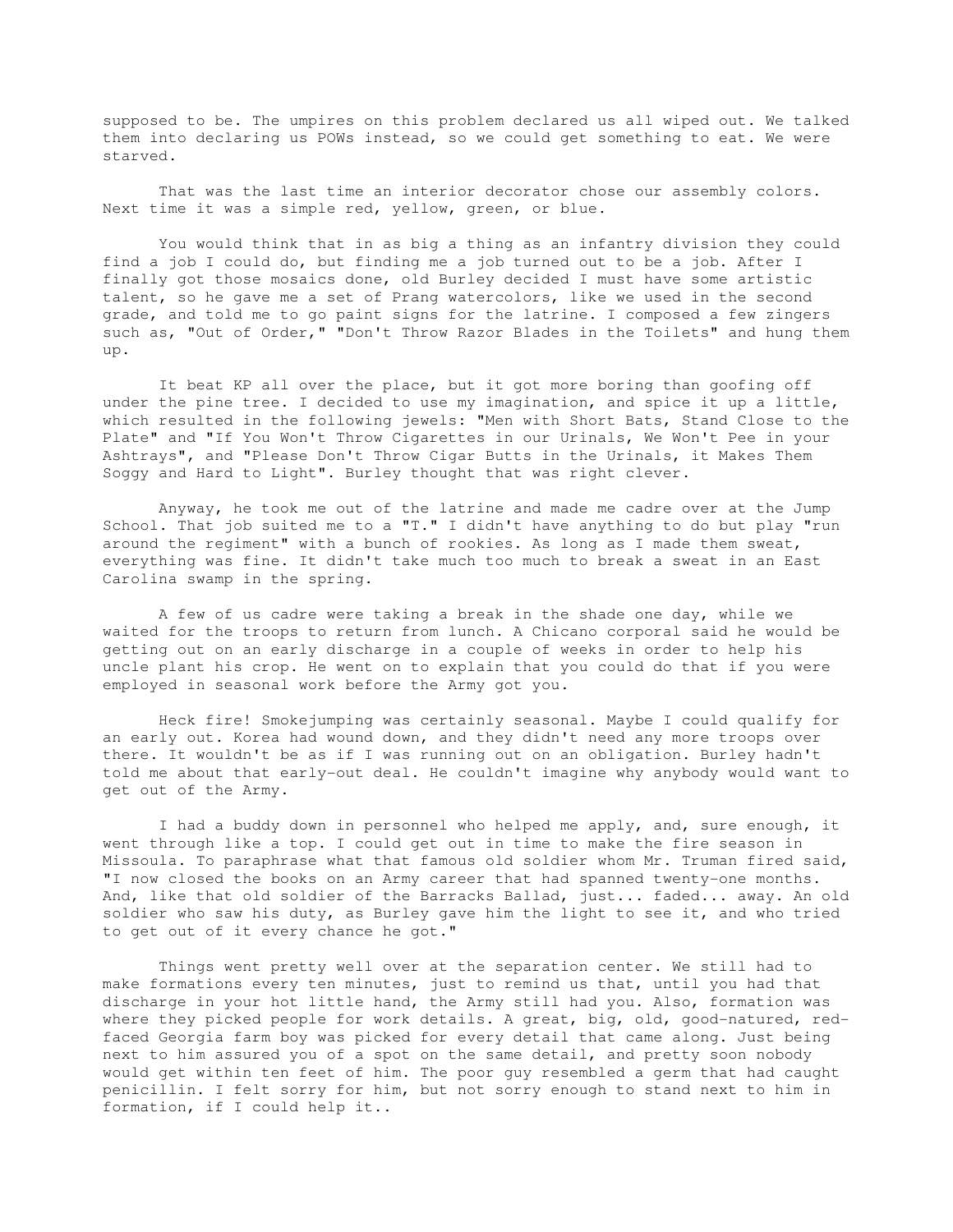When The Big Day finally arrived, we assembled in a big room, and listened to a lecture on the dangers of civilian life; which was only a lead-up to a tiger talk about re-enlisting for another three years, which most of us declined. I was free at last. I jumped in my trusty Ford and headed for Missoula after a brief stopover at home

Chapter 2 - The Green Green Grass of Home.

 Being home was great. I think Mom did a little special cooking, and I'm afraid I took special advantage of it. There sure wasn't anything much to distract me. None of my old buddies were home. Joe and Ace were still in the Army, and Bud was off in Seminary learning to be a preacher. Ted was in Japan, Jim and John Henry were off in school, and Bob had an important job in the Navy as an admiral's chauffeur. There just wasn't anybody around.

 One day I piled a bunch of stuff into the Ford, grabbed up old Cindy, my faithful English Setter, and headed for the Oklawaha River for a float trip and a little fishing.

 The thing I like about float trips, you can take everything you want, including the kitchen sink, because you don't have to worry much about weight as you do if you're hiking. On this trip, I took enough stuff to make sure I was comfortable, including a tent, cot, stove, and plenty of mosquito net. Those Oklawaha mosquitoes are pretty vicious.

 The Oklawaha flows east out of Lake Griffin on the "spine" of Florida past Silver Springs and the Big Scrub, before discharging into a wide spot in the St. Johns River called Little Lake George. Coming off the highland spine as it does, it's very crooked and swift, for a Florida stream. By the time it picks up the pure, cold discharge from Silver Springs and several dozen other smaller springs and creeks, it's a pretty good-sized stream. Where Cindy and I picked up a boat, at Louie's on Cedar Landing in the edge of the Big Scrub, it's a full-blown river and is some of the best bass waters in the world.

 Louie kept half his boats tied up on the side of the river that Cindy and I came to, and the rest on the other side, where he lived. If you wanted a boat, you just left your money in a can Louie had nailed to a post for that purpose, and took off. Louie was a trusting soul and I don't know of anyone who would cheat a man that honest.

 We got there just about sundown and it was good and dark by the time I got the boat loaded and headed downstream for Davenport Landing. Distances are not as great between known points in Florida, as in Montana. The sky isn't as big, but sometimes you don't have to travel as far to be in a remote place. Davenport was one of those places. I don't think you could get there by vehicle at all; at least the only way I ever heard of anyone getting there was by water. Davenport Landing was a bluff overlooking the river, about twenty-six winding miles down river from Cedar Landing, and the only place between Cedar Landing and Little Lake George where dry land came all the way down to the river. The rest was a snake-, 'gator-, and mosquito-infested swamp about a mile wide on either side of the river. There was a hand pump well at Davenport, in case you didn't want to drink the tea-colored river water. I don't think the river water would hurt you; it just tasted kind of weedy.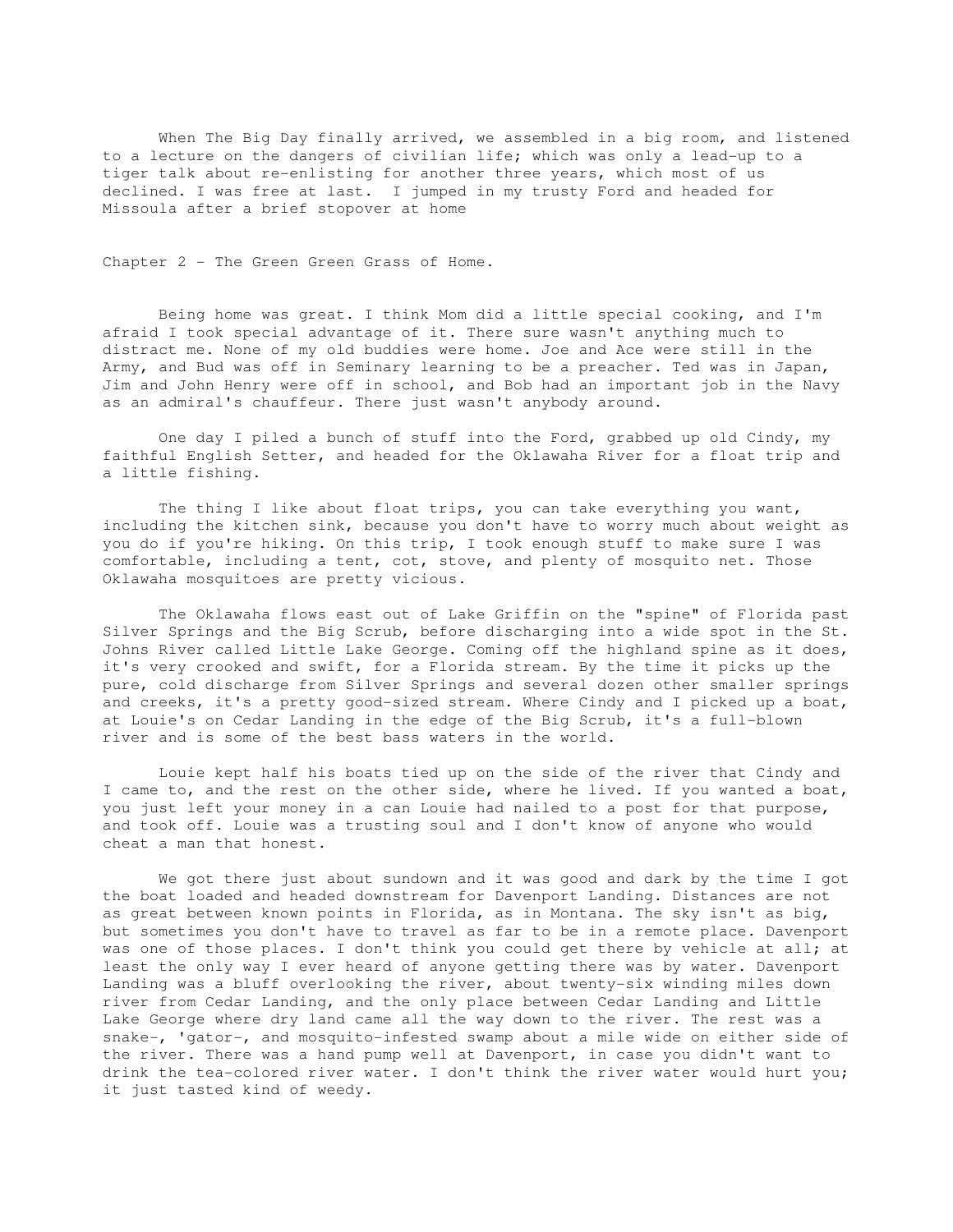Anyway, the main thing was, you sure didn't want to get dumped into the river at night, if you could help it. You couldn't swim back to Louie's against that swift current, and twenty-six miles is a long way to tread water. There were other hazards, too.

When Cindy and I started off down river, I was seated on the stern seat operating the little 4 h.p. Martin 40 outboard, and had on my battery-powered headlight that I had liberated from the Forest Service before I went in the Army. It came in handy for frog gigging and things like that, but it didn't exactly light up the whole stadium. Cindy was sitting in the bow, scanning the water ahead. I don't know what she thought she was going to see; that little light didn't throw a beam very far, and it was an inky, dark night without the hint of a moon.

 It was a warm, muggy spring night and everything from tree frogs to bull 'gators were staking out their territory. Most of us have heard the chirp of a tree frog, whether or not we knew what it was, but if you have ever heard the roar of a bull 'gator on the prowl, you're not likely to forget it. The sound truly defies description, other than saying it stirs memories and fears penetrating from the farthest reaches of our primordial existence. It didn't matter a great deal, because I planned to keep my distance from any bull 'gators that night, anyway - or any other night, for that matter.

 If I stayed in the middle of the river, the little beam was bright enough to let me see the way, but it was lighting up a few other things I had just as soon weren't there. Little balls of amber fire about six inches apart reflected in the yellow beam told me there were lots of 'gators in the river that night.

 Now I know a lot of you are going to say what happened next was the Hand of God. Some of you will say it was a Guardian Angel. Others will shrug and say, "That's the way it was." At any rate, whatever happened, and for whatever reason, I really couldn't say. Maybe it was something Cindy did; maybe I unconsciously saw something; maybe it was the Hand of God that moved mine. At any rate, and for whatever reason, I swerved the boat, which suddenly rose out of the water on one side and glanced off a log floating in the middle of the river. I don't know that I would have drowned had the boat capsized, but we would have lost a lot of equipment, and I would have been pretty uncomfortable. To tell the truth, I don't like to contemplate the possible consequences, had I not swerved the boat.

 I could swim about as well as any of the other guys who grew up around all the beaches, creeks, lakes and rivers we had, and had swum with 'gators before. But I don't think old Cindy would have made it twenty feet before she would have been 'gator bait.. They don't often attack people, but they are primitive predators. I suppose they think humans are hard to digest. But, 'gators love dogs. A lot of dogs disappear around Florida lakes and streams, and people wonder why.

 Anyway, Cindy and I made it on down to Davenport without further incident. The moon had risen before we got there and we could see a little easier. Mosquitoes ate us alive before we got the boat unpacked and the tent set up, but they backed off a little when I got a couple of citronella candles lit. We had rib-eye steak ala Coleman Stove. I split that steak with Cindy. With a little luck, we would catch some fish in the morning for tomorrow's dinner and supper. Cindy slept with me under the mosquito net that night. She didn't like those things buzzing around her head any more than I did. In the morning there was a cloud of them stuck to the net, but none flying around.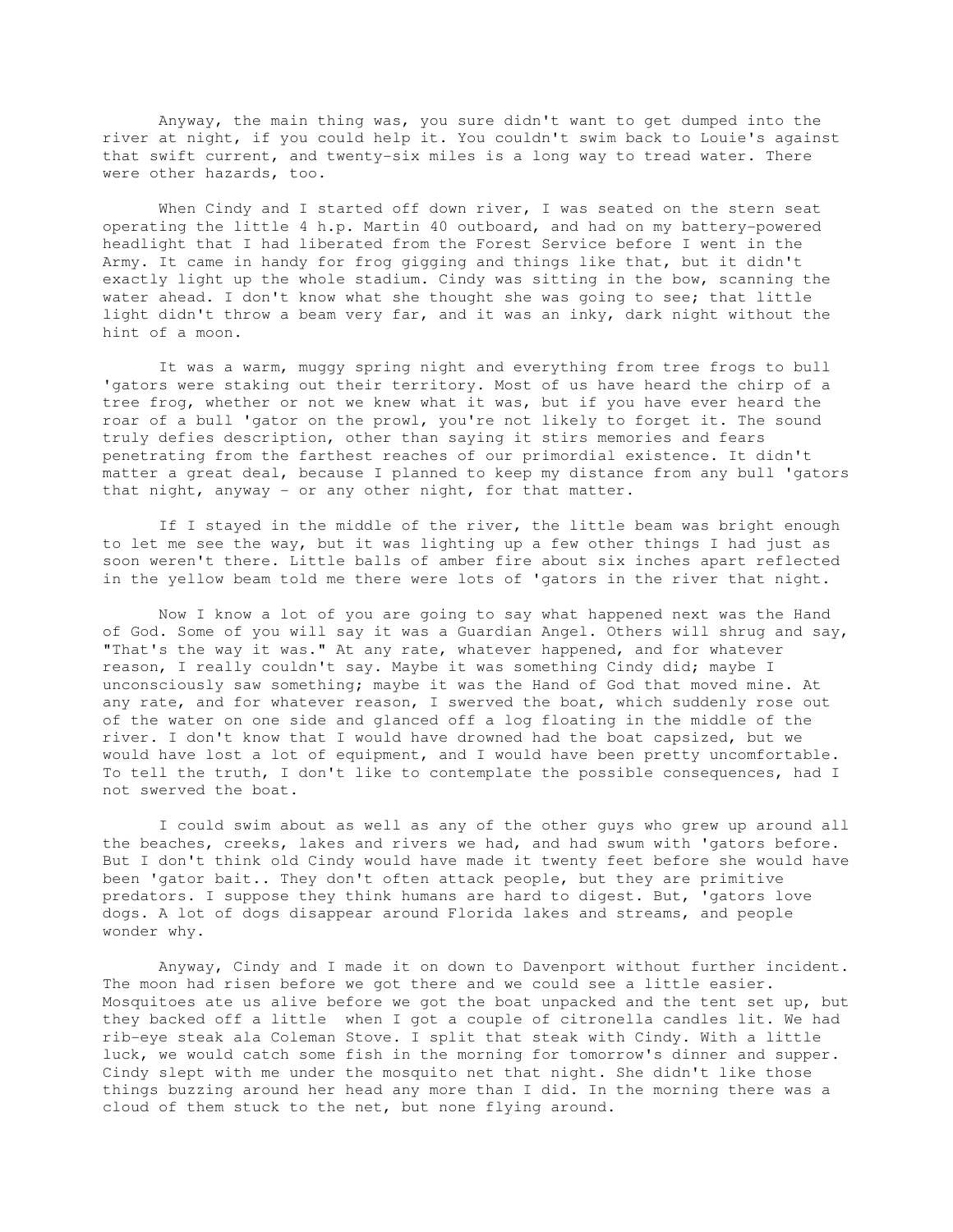There is nothing like solitude to clear the mind, and, believe me, for the next three days I had a lot of solitude. We didn't see or hear another human being, unless you want to count airplanes flying over at thirty thousand feet.

 There was a brief moment of doubt one night when a Will o' the Wisp Jack 'o lantern rose up out of the swamp and hovered a long time before it disappeared. I figured out what it was after my heart got back where it belonged. I admit it gave me quite a start at first. Old Cindy never was quite sure what it was.

 Marsh gas sort of gathers up and glows in the dark. It's eerie looking, and, for a moment, makes you wish you had brought something better to defend yourself with than a fishing rod. The sight of a Jack 'o lantern has made good Christians out of a lot of people who didn't know what it was. It is a scary apparition.

 It started raining on the fourth day. I had caught all the fish I wanted, anyway, so I decided to take old Cindy, pack it in, and go home.

 Another week or so of hot, muggy weather, and I was ready to head for the mountains. This time I had a car and didn't have to worry about catching trains or hitchhiking. Mom's cooking was hard to leave, but not the muggy weather.

 Being in the Army had one big effect on me; if I slept past 5 a.m. I felt as if I was sleeping away freedom. Therefore, it was no trouble to get an early start for Montana. By noon I was way up in Georgia. Supper time found me in Tullahoma, Tenn. That's where I accidentally ran across my old army buddy, Dallas Galley, walking along the side of the road with his thumb out.

 Dallas had gotten hurt on the last jump we made before I was discharged. He had left For Bragg that morning on convalescent leave, and was hitchhiking home to Vernal, Utah. He had made it as far as Tullahoma when I drove up. It was sort of like old-home week, although it had only been a couple of weeks since we had seen each other. Running into him was a stroke of good fortune for both of us.

 I agreed to take him all the way home. It wasn't more than four or five hundred miles out of the way to go to Missoula by way of Vernal, and I wasn't in that big of a hurry. After all, what are friends for? I was glad to have help driving, and he was glad for the ride home.

 By taking turns driving out, a tank of gas at a time, and sleeping in the back seat while the other drove, we made good time. Late-spring snowdrifts were piled high in Rabbit Ears Pass, as we dropped off the Continental Divide into the Utah desert. When we arrived in Vernal, old Dallas was so proud to be home, he presented me with a slightly used model 94 Winchester .30-.30 in lieu of his share of the gas money. I thought it was a pretty good swap, since he didn't have gas money, and I didn't have a rifle.

 There was plenty of daylight left after we had polished off the better part of a western steer for lunch, so, turning down an offer to stay the night, I headed out across the Utah hills, and was well up into Idaho before sundown. It was the last I ever saw of Dallas Galley, but I still have the .30-.30.

 It was a good time to be alive. Nothing behind me such as debts, old girl friends or the sheriff; nothing in front but the open road. Of course, I still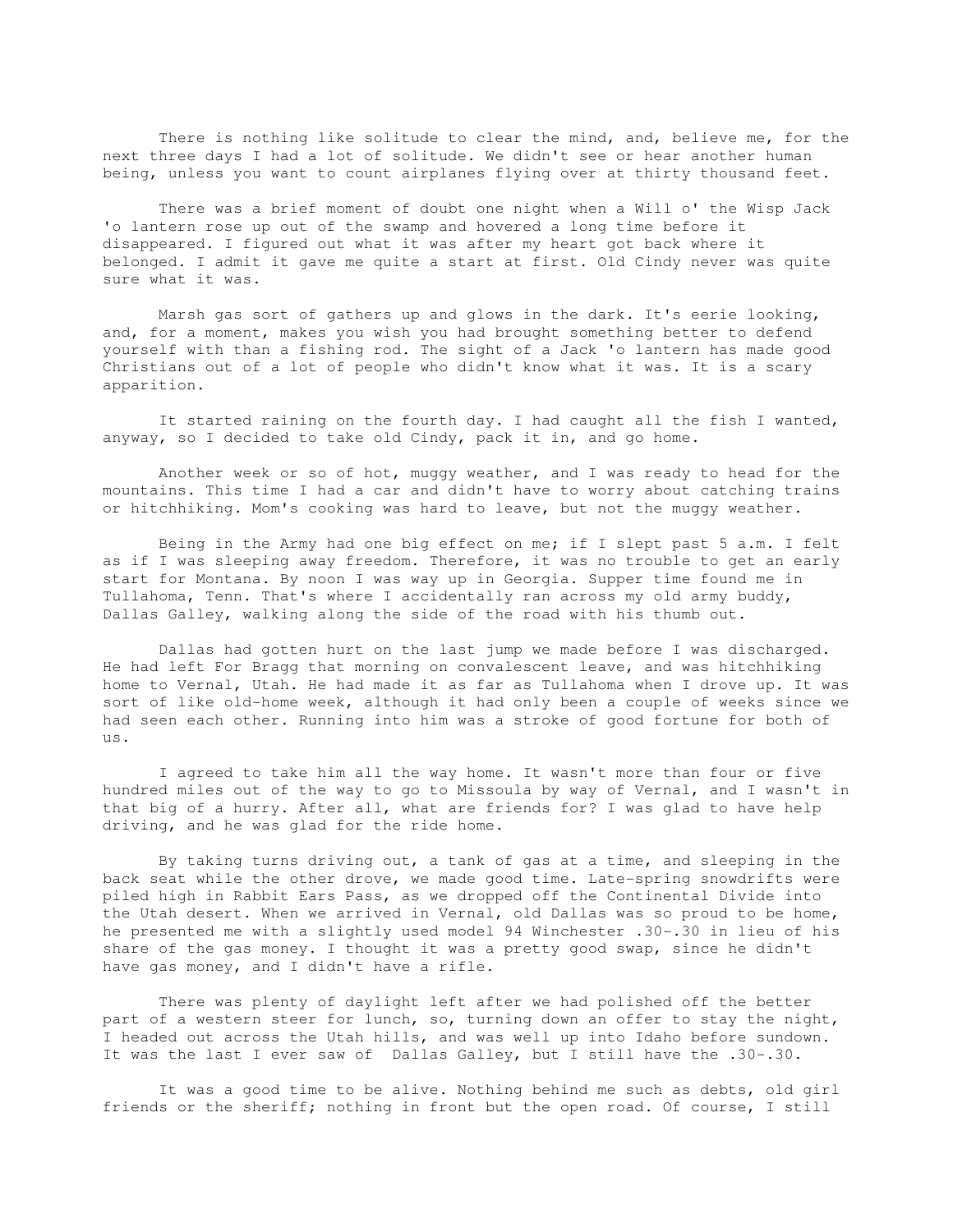had plans to finish school, but that wouldn't start until fall. Right now, life was uncomplicated, and all I had to do was to learn how to be a civilian again. In my case, that was no big problem. I come from a long line of civilians. It runs in the family. I wondered if it might be genetic.

 The next day, a Friday afternoon, I rolled into Missoula with a vastly more uncluttered mind than the first time. Of course, there was Maggie, but she didn't clutter the mind as Miss Howland had, and we didn't have what you might call a hot romantic attachment, either.

Chapter 3 – Retreads

 Mr. F.O. "Good Deal" Brauer, was fearless leader of the smokejumpers. Whatever else you might say about him, he was not a man to waste his time or yours. Bright and early on Monday morning, he had three or four dozen veteran jumpers, otherwise known as "retreads," assembled on the concrete apron in front of the packing shed and parachute loft - ready to begin training for requalification. No matter how many seasons you had been at it, you needed to requalify every year - ironclad rule, no exceptions. Re-qualification consisted of a brief refresher course and a couple of jumps.

 Most of us had checked in over the weekend, and a lot of the guys were nursing weekend heads. There were some familiar faces, and some not so familiar. But, they all had the looks and carried themselves as people with purpose, who knew what they were doing. Experience does that for you.

 Don Sweet was there, and Gene Tuniga, a big, old easy-going laid-back Dutchman, who always wore a grin or was about to. There were Clayton Berg, Fran Polutnik, Ced Blackwell, Odie Powell, Gary Dunford and Cliff Blake. I knew enough of them that I didn't feel like a stranger.

 Jim Lowe was among the missing. He was still in the Army. Dave Lodzinski was still in Korea, and I didn't know where Krietzberg was.

 The retread process began with some warm-up calisthenics, which didn't do a whole lot for the hangovers. After that, Fred sent us on a full-bore run around the airport. Nobody was ready for that little jaunt. Before we had gone very far we were scattered all around the airport. The boys came straggling in, one or two at a time, over the period of an hour or so. Fred put the early retunees to work making up fire kits.

 Fire kits consist of wrapping a lady shovel, Pulaski, paper sleeping bag, headlight, and C-rations into a little square of canvas and hooking the parcel to a small cargo 'chute, ready to drop.

 After lunch, we did a repeat of the morning, which just about done us in for the day. The next day was just about like the first, except he let up on us in the afternoon. We just went out of the eighteen-foot tower a time or two to sharpen our exit technique.

 Just before quitting time, Fred dropped the news that we would be jumping the next couple of days. Two jumps, and we would be officially re-qualified and ready to go. The fresh batch of trainees would be coming in the next week, and he wanted us on standby in case of any early fires before he got the new men ready. Fred Brauer was not a man to be caught unprepared.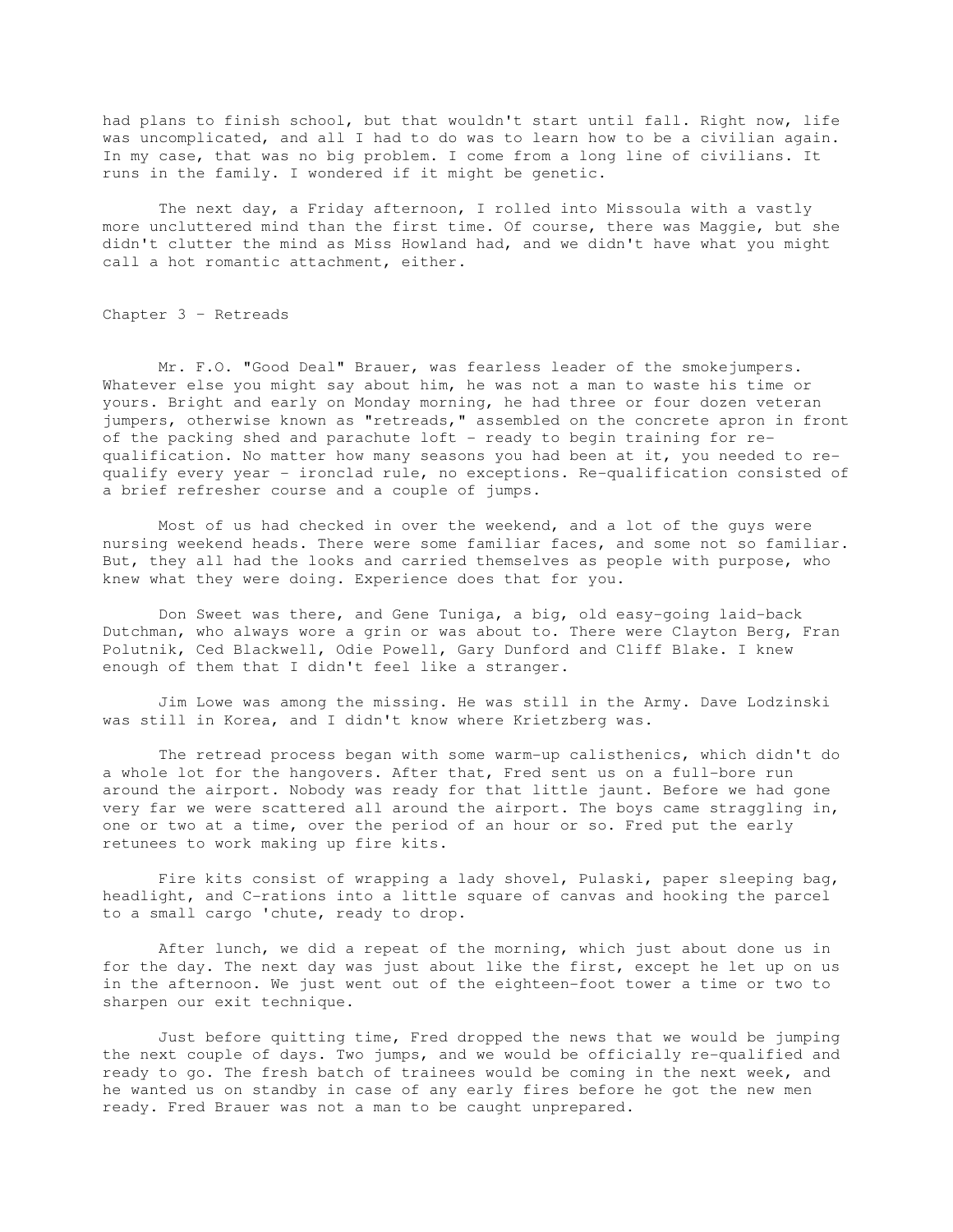Still, as far as being ready was concerned, I don't think anybody in his wildest dream could ever accuse us of being over-trained. I mean, it wasn't as if we didn't know what we were doing, or why we were there. It was just that we hadn't needlessly spent several weeks going over what we already knew until we were ready to croak. Fred had done his part by getting our lungs cleared out and muscles loosened up. The rest was up to us, and I don't think anyone planned to let him down.

 If anyone was going to back out, it would be to keep from having to run around the airport, not from jumping. It was that long run that was a killer for most of us. We were veteran jumpers. There was no question about anyone not jumping when the time came. You don't expect any kind of trouble from a bunch of guys who have been there before, done that, and are ready to go again. We knew what to expect, and were willing to accept the risks. I suppose that's the essential difference between a retread and a rookie.

 No one had anything much to prove, and that's what made me wonder a bit about what I was doing here. I surely wasn't driven by unrequited love, as I thought I was before. As far as I was concerned, Miss Barber was a dim figure in the past. Last I'd heard she had eloped with her dance instructor. They'd set up a haberdashery down in Miami, raising babies, and selling hats. I didn't think about it often, but I sort of blushed with shame inside when I thought about how stupid it all had been.

 I sure wasn't trying to impress Maggie. She was a matter-of-fact, hard to impress, sort of girl who took things in stride, and thought it was idiotic to jump out of good sound airplanes in mid-flight, if you don't have to.

 The only thing I could think of was coming back to smokejumping had gotten me out of the Army three months early. If I quit the jumpers, I might be forced to go back and serve those three months. That was enough to inspire me to run around the airport. It sort of surprised me to think of myself as a veteran, but I guess I was.

 The rookies would be in the next week to begin their training. About two hundred are accepted each season, out of several thousand applicants from all over the country. Less than half of those accepted will make it to the first jump. They usually begin dropping out after the first week. Most of the guys who don't really have their hearts in it are gone long before the first jump. The eighteen foot tower weeds out several. I guess the ones who leave just decide they don't like fighting fires after all; or maybe they had just rather walk. I'm not too sure they aren't the wise ones.

 After one look at the Tri-Motor, you couldn't much blame those guys if they had second thoughts. It kind of made you want to take up a donation to buy the Johnson Flying Service a new airplane, especially since they were going to be flying you around in the old one.

 There wasn't much about a Ford Tri-Motor that would make you believe it could fly. It was square, boxy, and covered with corrugated aluminum. It didn't scream down the runway as most planes did. It more or less waddled, making it resemble a chicken more than an airplane. To complete the illusion, the wings were thick and looked as if they might have been hastily assembled from a couple of barn doors.

The cabin had the lines of an A Model Ford, complete down to the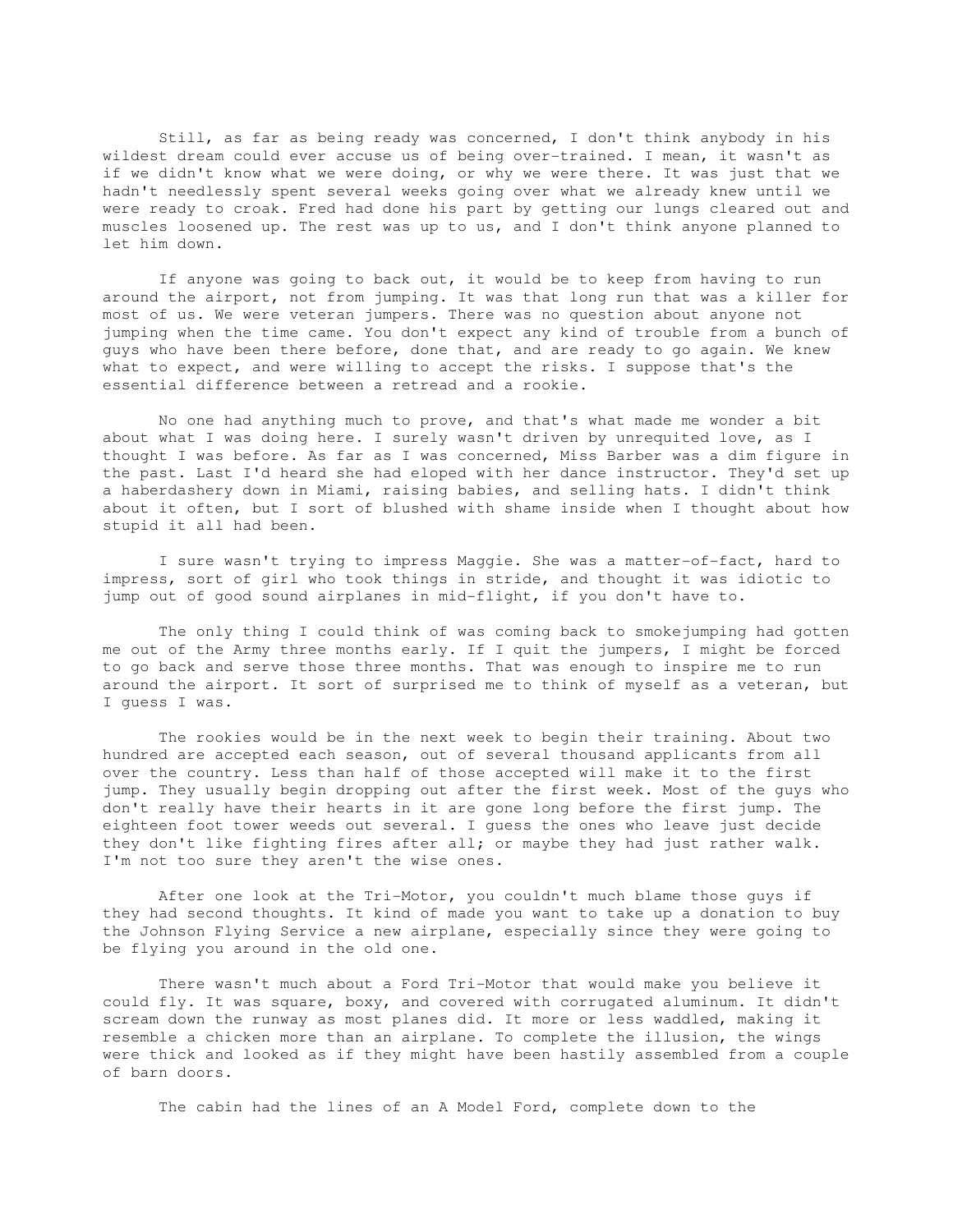dashboard, which held the instruments for the center, or main, engine only. Gauges for the two outboard engines were out on the engines themselves. At night, the only way to read those gauges was with the aid of a flashlight.

 The sole concession to streamlining, which may well have been an afterthought, was the windshield, which was split in the middle and swept back slightly. It might have looked a little rakish if it hadn't tended to make the whole affair look like a squinty-eyed outhouse. There was absolutely nothing modern-looking about it, and no wonder. It harked back to an earlier era, to before Lindbergh crossed the Atlantic, and before Byrd flew over the pole.

 The Tri-Motor was the workhorse of the fleet, the queen of the mountains, the Matriarch of the Skies. This was the plane that had safely delivered more smokejumpers to more fires than any other airplane. It took off, cruised and landed, all at about the same speed - slow. No self-respecting 747 pilot would go anywhere near it. The darned thing was so ugly, you had to love it - and the more you came to depend upon it, the dearer it became. It was ugly all right, but it was a highly respected and honored member of the family.

 When we came out of the chow hall that next morning, the honored grandmother was sitting on the apron scowling hungrily into the main office as if it would devour anyone who came out. Beside it sat its only slightly less honored cousin, the only flyable DC-2 in existence, otherwise known as the "Doug," But somehow the Ford always looked as if it was scowling. The Doug, I thought, had a more kindly and benevolent visage.

 The two-and-a-half-ton Ford truck was sitting there, too, looking more modern and flyable than its more flighty relative. The truck would meet us at the jump area, a pasture across Clark Fork, opposite Nine Mile, and bring us home.

Word got out we'd have an audience that day - a sorority from the university - and we were warned to be on our best behavior. That meant we couldn't cuss if we hung up, and nobody could take a leak right after hitting the ground, as many were wont to do. If it cramped our style on one hand, it had its compensations. We weren't used to having a contingent of the fair sex on hand to comfort us if all didn't go well, or to applaud if it did.

While we were suiting up, Fred was out on the apron discussing the weather with the pilots. I don't mean they were engaged in idle chitchat; they were talking sure 'nuff weather. The sky was overcast with a fairly stiff breeze blowing. It wasn't what you might call ideal parachute jumping weather. Fred needed to make a decision. On one hand, he sure didn't want anyone to get hurt, but, on the other, he badly needed to get us qualified. For my part, although I all wasn't that anxious to jump in that breeze, I had rather jump in a tornado than spend another day playing "run around the airport."

 Fred left the pilots and walked back toward us. He had reached a decision. Like Eisenhower on D-Day, it was "go." We finished suiting up and an hour later eight of us loaded up. The truck was already on its way to the jump spot. It would get there before we did.

 Although the mist had burned off and it wasn't raining, the wind was blowing a steady twelve to fifteen knots. It was going to be a breezy jump; the kind where you could get hurt, if you weren't on your P's and Q's.. I wasn't too concerned, but it was just one more thing to think about at a time when, if you were going to think at all, you wanted it to be something good. In any case, the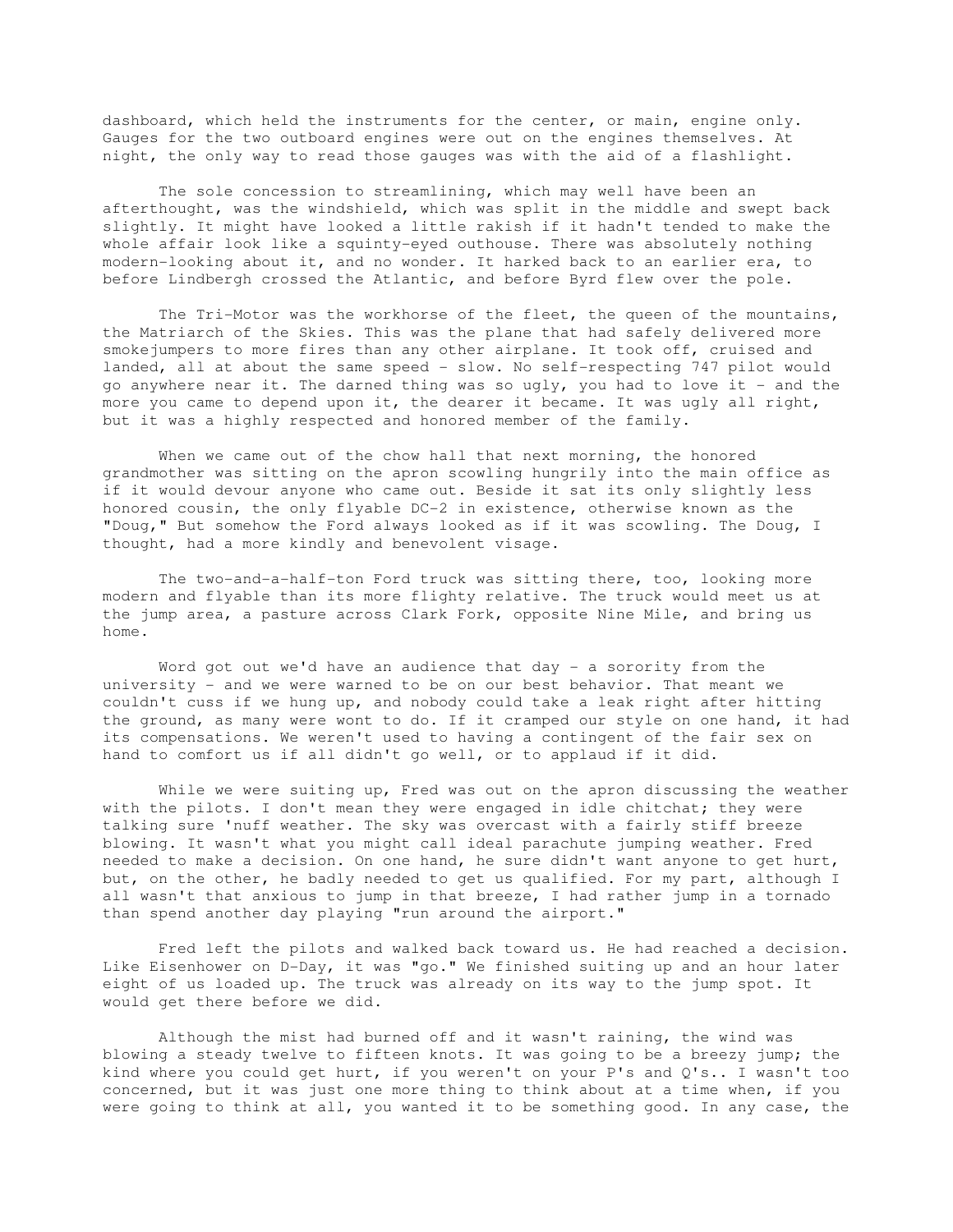less you had to think about, the better.

 It didn't take long, even in the Ford, to fly up Clarke Valley and locate the jump spot. It was about a twenty-acre mountain meadow - fairly level and not too rough. We could see several people already on the ground and the truck parked in the shade at the upper edge of the clearing. Gathered around the truck, well way from the big, red X that was our target, were the girls of the sorority. If they had been directly in the middle of the X, they probably would have been safer. Nobody was going to hit it that day with the wind as it was. The Doug had already delivered its first load, and parachutes were scattered everywhere all over the surrounding woods, except in the middle of the meadow where the X was.

 The old Ford came around and mushed over the clearing, and Carver threw out a drift 'chute to see where to let us out. The next time the Ford came around, it disgorged a jumper. He made it to the clearing, but just barely. Circling again, it was my turn. I hoped Carver had made the right adjustments. I gripped both sides of the door and jammed my right foot onto the outside step. I braced for the tap on the heel I knew was coming.

 After what seemed forever, it came, and I shot out the door. I watched the tail go by while I wished I was back in the plane, as usual. Then the 'chuteopening shock told me that at least all was well above me. All I needed to worry about then was what was below me. That was most important, but it never did seem that way.

 Old Carver had hit it right on the bazoo; I was headed straight for the X. The only trouble was, when I got there, I was still six hundred feet in the air, and racing lickety split for a collision with the truck. The wind was much too strong to risk trying to turn around to make it back to the spot. I surely didn't want to make a backward landing, as much forward speed as I had. That was probably a bad decision.

 Looking at it from my perspective, here was the picture: To my left, the clearing narrowed and trees closed in; straight ahead was the truck, drawing me like a magnet; to the right of the truck was a crowd of young ladies; and rapidly receding to rear was the jump spot. The closer to the ground I got, the fewer my options were.

 I had seen what was about to happen right after I passed over the X, and my thoughts had begun to race.

 "They won't let me hit the truck," I told myself. "Surely somebody will move it."

 But the truck didn't move. My eyes became fixated on it. Still it didn't move. Evidently, the girls on the ground couldn't see what I saw. How could they help it? I was obviously going to smash right into the truck. Still, if the truck remained stationary, I didn't. I was coming in like a martin to his gourd.

 Finally, at the last possible moment, with all other options gone, it was a choice of either crashing into the truck or the crowd. I chose the crowd.. The girls looked a lot softer than the truck. I reefed down hard on the right guideline and prayed. Split seconds later, I banged down, not five feet from the tailgate, bounced a couple of times, did a flip in mid-air, and landed squarely in the lap of an astonished coed - a willowy brunette named Jan.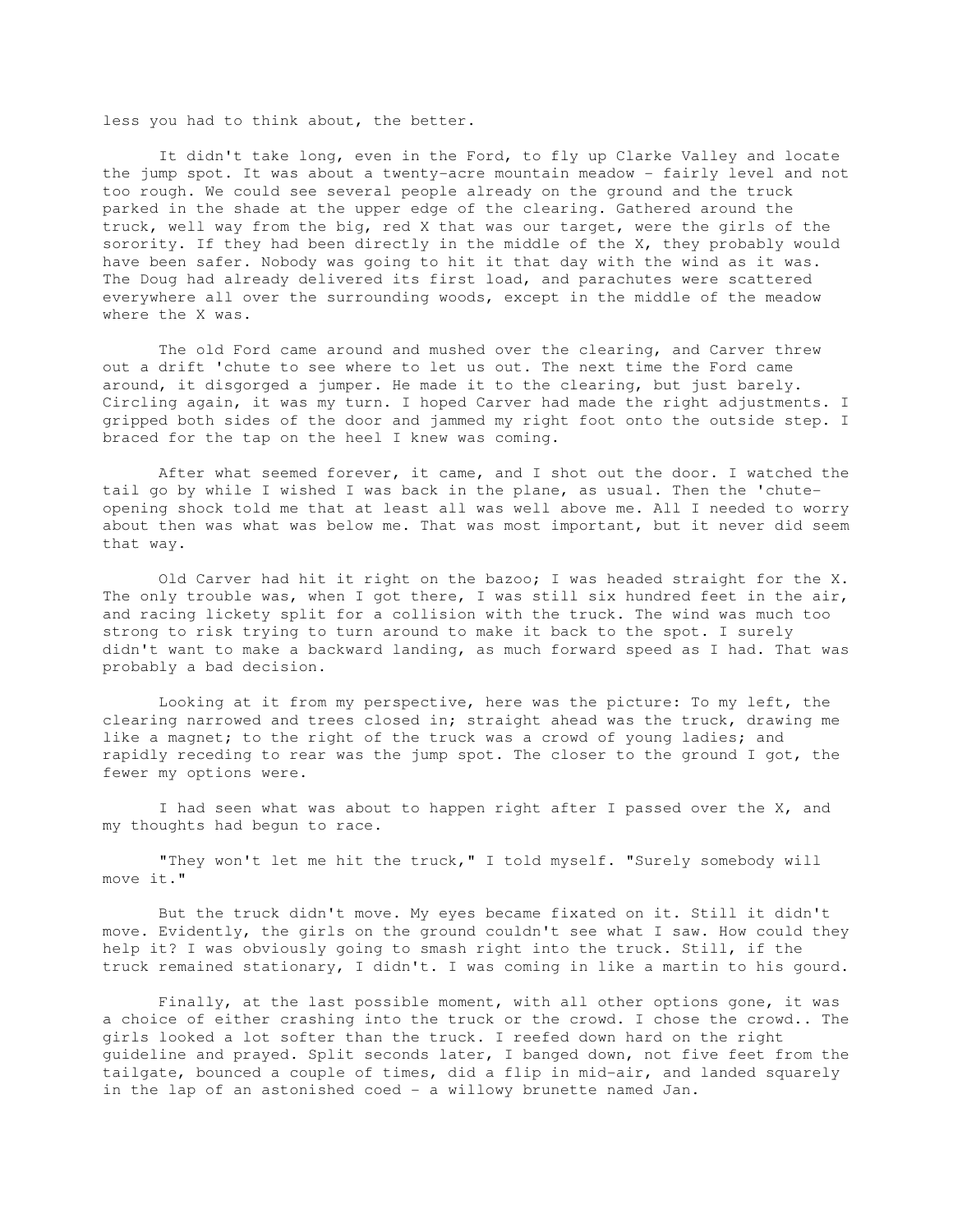I guess I was as confused as she was. She surely wasn't praying for a stranger to fall out of the sky into her lap, and I certainly never planned to land in a pretty girl's lap without at least an introduction. I did the best I could under the circumstances. After some pretty hasty apologies, I did the only thing a gentleman could do, I got her phone number and ran to help the other guys being dragged across that rocky meadow by the wind. Windsurfing on a sea of rocks wasn't much fun.

 To get right down to it, it was a right hairy day. Nobody got close to the spot, though most of us did manage to make it to the clearing. I think I was the only one to land on a coed. I got accused of doing it on purpose, but that was just my pure good fortune.

 Gene Tuniga came down hard, was dragged about thirty yards and came up holding his arm. He was kind of sore, but he was tough and laughed it off. After a landing like that, you should expect some bruises.

 We made another jump in another meadow the next day, and we were qualified. I called Jan that afternoon and she agreed to take in a movie with me that night to celebrate no more running around the airport. We had a great time at the movie, but it was a long time before I got to see her again.

Come Monday morning, Mr. Brauer and Mother Nature had other plans for us.

Chapter 4 - An Early Burst in Oregon

 Fred's rush to get us qualified paid off immediately. He didn't even have time to farm us out to a Ranger District to do odd jobs - and a whole lot of fishing - until fire calls start coming in..

 I was looking forward to a nice long project in Charlie Shaw's district over in the Bob Marshall Wilderness Area. No timber was ever cut there, so we didn't need to worry about a brush-piling detail. And fishing in the South Fork of the Flathead was as good as it gets.

 But there had been an early-season burst over in California and Oregon, and Missoula was the only smokejumper base in the system that had men qualified and ready to go. There were bases at Redding, Calif., Cave Junction, Ore., Ellensburg, Wash., and McCall, Idaho, but they didn't have anyone qualified. Their retreads were still qualifying.

 Fred might have jumped the gun a little, but folks over in Oregon and California were right pleased that he had. We could save them some major headaches, if we got there in time to stop the little fires before they got to be big ones.

 Bright and early the next morning ten of us loaded onto a pair of Twin Beeches, and, flying in tandem, headed west across the Bitterroots. The destination was Cave Junction, out near the coast of Oregon. As a ready team of firefighters; we got to see an awful lot of country the average tourist never gets to see. True, you see a lot of it while dangling from a parachute or walking out from a fire, but you also get to see a lot of it flying fairly low over the countryside.

These pilots didn't waste much gas by gaining unnecessary altitude. I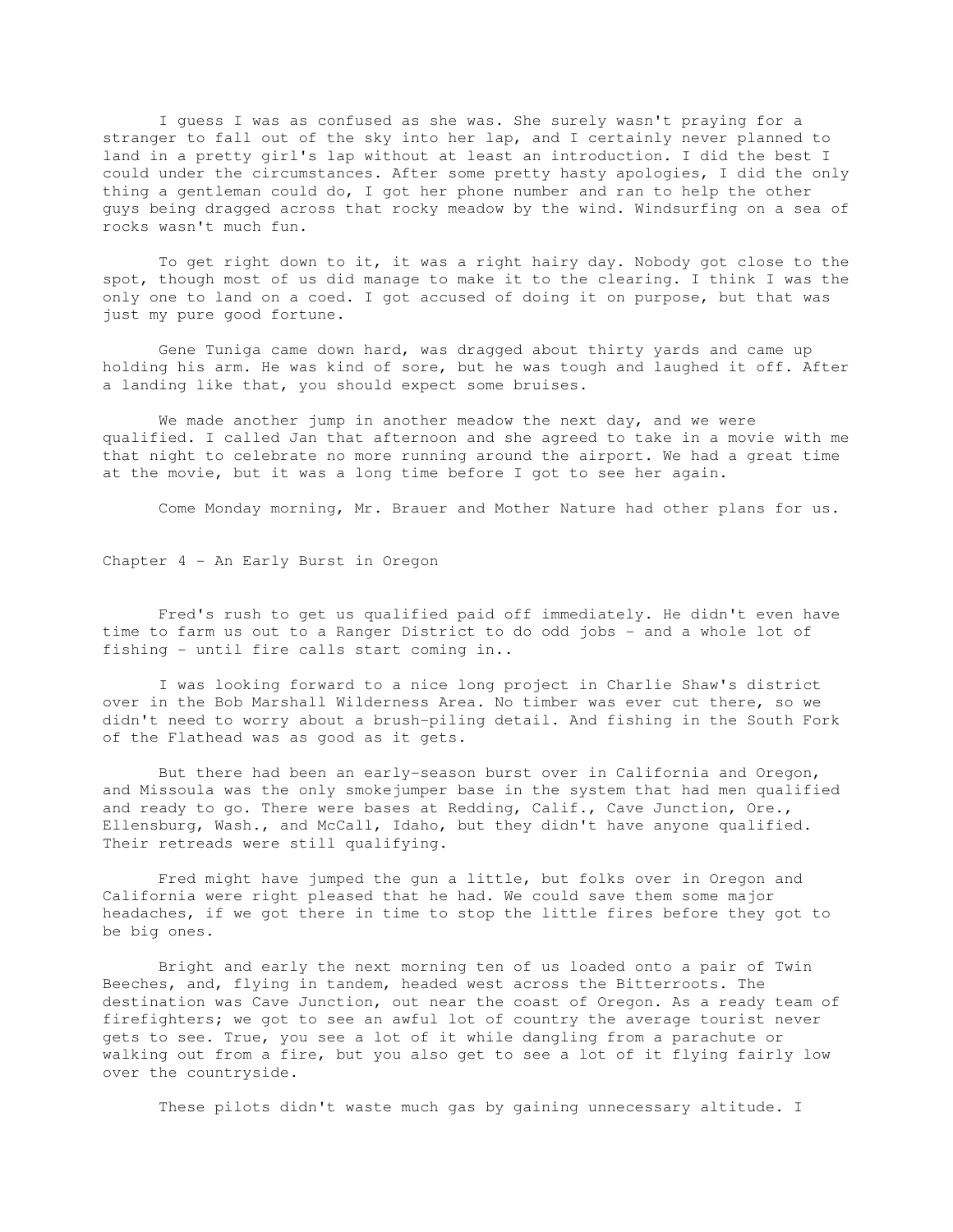don't mean to imply they flew too low for safety. They didn't waste time and gasoline gaining altitude they didn't need.

We made a stopover in Idaho to stretch our legs and catch a bite of lunch; then we were on our way again. Somewhere along the way the port engine of our plane started making a noise I had never heard an airplane engine make. I didn't think too much of it until I saw the worried look on Bowman, the pilot's face. If he looked worried, I figured it was time for everybody to worry. If there is anything I have learned in life, it's that you don't want to learn your dentist made a C- in root canals, you hate to hear your surgeon say "whoops!" while in surgery, and you definitely do not want to discover you have a worried pilot. We had a worried pilot.

 If we'd had parachutes with us, I'm sure there would have been a scramble to put them on, but we didn't bring any because the plan was to use the 'chutes that the boys in Cave Junction packed. Even Gene Tuniga, whose face wasn't used to it, wore a frown. I sure yearned for a parachute right then.

 It so happened that Medford, Oregon was just over the horizon and Bowman made for it. The engine was beginning to really cut up and make a lot of racket. There was no sound in the plane, except for those engines. No one was speaking. All eyes were glued to the horizon, looking for the smokes from the sawmills that told us Medford was coming up. It was still far away, but it was getting closer. We might make it. We had to make it!

 Wham! Pop! Pop! Wham! The engine spoke again. Bowman winced, but didn't say anything. I had an idea he was praying, and I expect the rest of us were, too. I was.

Wham!

I closed my eyes.

"Lordamighty!"

 Bowman spoke for all of us, and I think that was a prayer of sorts because the engine kept on churning. Medford came in sight. Just two more minutes and we'd be down... safely, we hoped..

There it was! The airport! We were coming in on a wing and a prayer.

 Bowman radioed for a straight-in approach and greased that plane onto the runway in as smooth a landing as you could ask. We were down, and in one piece!

 Between the insane laughter and back slapping, Bowman received the sincere thanks from each of the crew. We even made up a pool to buy him a beer, once we got to Cave Junction. We also began trying to convince ourselves we knew we would make it all the time; we weren't worried.

 While we waited, Bowman and a mechanic took a look at the sick engine. After a couple of hours, we were getting kind of fretful at the delay, Bowman stuck his head in the door and called for us to load up.

 Tuniga was in the corner fast asleep with the sore arm he hurt on that windy qualifying jump cradled on one of the chair cushions. It seemed a shame to shake him awake, but it was getting late in the day. We still had a few miles to Cave Junction, and we'd better move it if we were going to get there for a late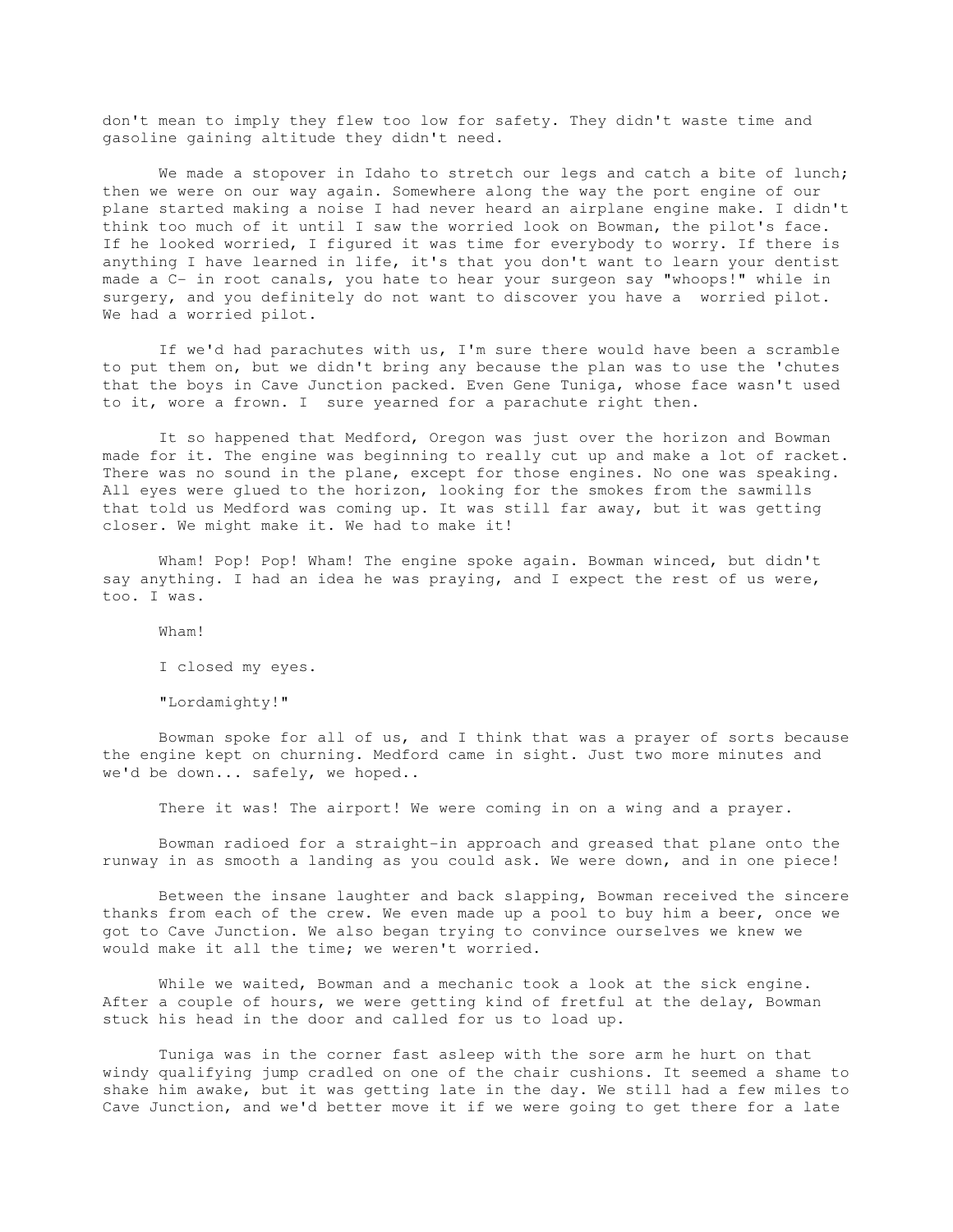supper.

 Gene did a one-armed, sleepy-eyed wake-up stretch and grimaced before donning his usual pleasant visage, as that sore arm spoke to him.

 Bowman informed us that he and the mechanic had gone over the engine and there was nothing wrong with it, except a minor part had come loose and kept getting tangled with a moving part. While in mid-air, any problem raising that much ruckus is a major problem, until you find out differently.

 We boarded and took off. The engine sounded fine, but we were still right edgy. None of us put his whole weight down during take off.

 Whether it was to test the engine or to take our minds off it, I don't have any idea, but Bowman flew us around what turned out to be an absolutely breathtaking scenic tour of Western Oregon and Northern California. The snowcapped peaks of the distant Trinity Alps were blushing-peach icing in the lowering western sun. The rich valleys, formerly the sole territory of the Nez Perce, appeared a lush bluish green. One might have expected the Jolly Green Giant to appear from behind a nearby forested ridge. The little island in the middle of Crater Lake was a toy resting securely on the mirrored surface of the lake. We flew slightly to the south of it and headed on to Cave Junction. If Bowman had wanted to get our minds off that sick engine, he succeeded - but he failed to get our minds off the supper that waited.

 Gene Tuniga and Odie Powell's names came up first, and they jumped a fire the very next day. But the rest of us didn't have anything to do, except hang around the bunkhouse, read the few available magazines, and write letters while we waited for our names to come up on a fire call.

 I wrote a letter home, but thought it best not to mention the business about the engine trouble. No need to worry Mom. Pop was even less than convinced that man was meant to fly. I wrote a short note to Maggie and told her how pretty the mountains were. She liked things like that. I didn't mention the engine problem to her, either. I doubt she would have had much sympathy, and I didn't want to hear any caustic remarks, even at that distance, especially from her.

 Fighting the boredom of waiting became less of a problem when we discovered a great swimming hole in the Illinois River, about a half mile down a little gravel road from the Ranger Station. It lay in a big bend of the river, which wasn't all that big. At home, we would have called it a creek, and let it go at that, but folks in Oregon think BIG.. It wasn't nearly as large as, say, Black Creek, but in Oregon, water is a little more scarce, and they are apt to call smaller bodies of it "rivers."

 The bottom of that river sloped up to a nice gravely beach and there was a fine wooded island no more than twenty-five or thirty yards out in the main stream. It looked as if it would make a perfect little jaunt to swim out to that island, lie on the beach sunning a while, then swim back to shore.

 We skinned off our clothes and, buck naked, prepared to enter the water and swim to the island - with the last one there being a rotten egg. On the count of three we rushed into the water and immediately became the second to walk on water - all eight of us. That water had to have been solid ice not ten minutes before we entered it.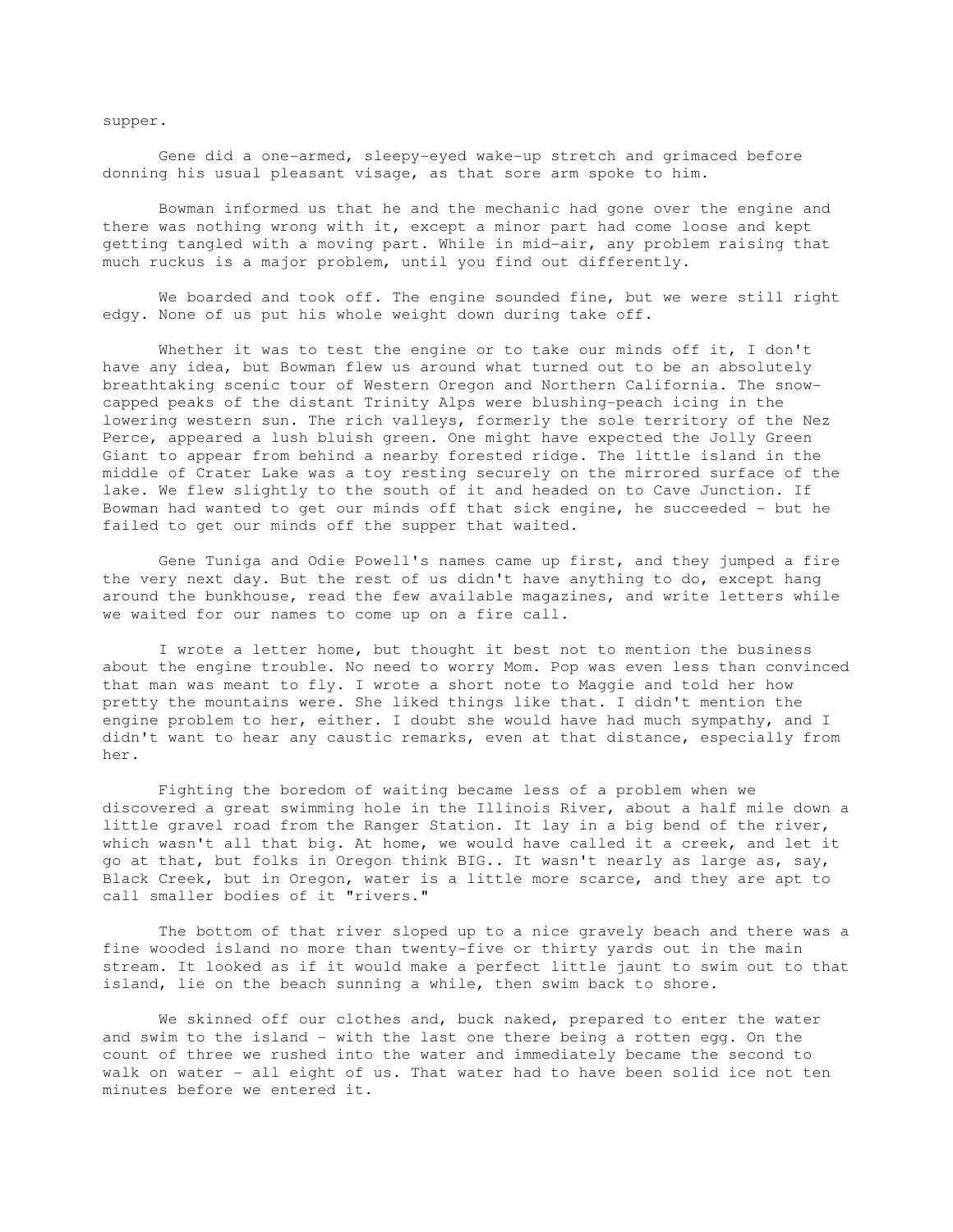In a great deal less than the Olympic time for the same distance, eight frozen blue bodies scrambled upon the island beach - and then began wondering how we were going to get back. Perhaps the water would freeze over again, and we could walk back. Maybe an ice dam would form upriver and dry it up so we could walk back over. None of us was willing to face the fact that we were going to be forced to either swim back or take up residence on that island. Most of us were ready to exercise the residence option, when the sound of feminine voices approaching rendered that option a necessity for the moment. We headed for the brush, and, like Brer Rabbit, laid low.

 It was two young mothers, who made themselves cozy on the gravely beach while their offspring, none of whom was past the age of three, dabbled comfortably in the icy water. We observed them wonderingly from the confines of our brushy retreat. Those kids didn't feel the cold any more than so many otters. It kind of made us blush with shame at our own cowardice.

 After what seemed like hours, but couldn't have been more than forty-five minutes, the mother otters clucked to their kits and departed the scene, leaving us again with the prospect of trying our luck at walking across the not-quitefrozen face of the deep and reclaiming our clothes.

 The next day, Clayton Berg, George Laney, and I boarded the Beech for a trip to Northern California and a fire on Pony Peak, twenty-five miles from a place called Happy Camp. The idyll at Cave Junction was about to end.

Chapter 5 - Pony Peak: It's a small world after all

 Lightning struck an old, lonesome white fir sitting astride the knife ridge just below the top of Pony Peak, and showered sparks down both slopes. After centuries of existence in its precarious position, a bolt of lightning, long-delayed but inevitable, had finally split the dozing giant. In its death throes it belched a fiery vengeance over the mountainside. So far none of the sparks had found tinder in which to spawn, but that wouldn't last long. The giant needed to be felled, and the fire in its belly extinguished before it grew.

 Overhead the Beech circled, affording us a bird's-eye view of the problem before we attacked it. Smoke spiraled straight up several hundred feet before dispersing lazily toward the east. That was good news. At least we wouldn't have to fight a stiff breeze on the descent. Heavy manzanita thickets covered both slopes up to the rock-strewn knife-like ridge upon which the ancient tree had found root.

 I swallowed hard. This was about as hard to face as that icy bath in the Illinois River - but I didn't have nearly as long in which to contemplate it. The plane had already circled and was slowly coming in on the approach run. I was first man out, which was a dubious honor at best.

With more reluctance than I was willing to show, I took my position, clutching both sides of the door, foot jammed into the step outside. The pilot cut the port engine and, taking a deep breath, I went out the door, not waiting for the usual slap on the shoulder. A moment of uncertainty - followed by the "Whack!" of the opening shock - and then I was dangling in the rare mountain air of the California hills. For lack of a better target, I aimed at a spot as close to the top of the ridge as I could get without landing on a rock, of which there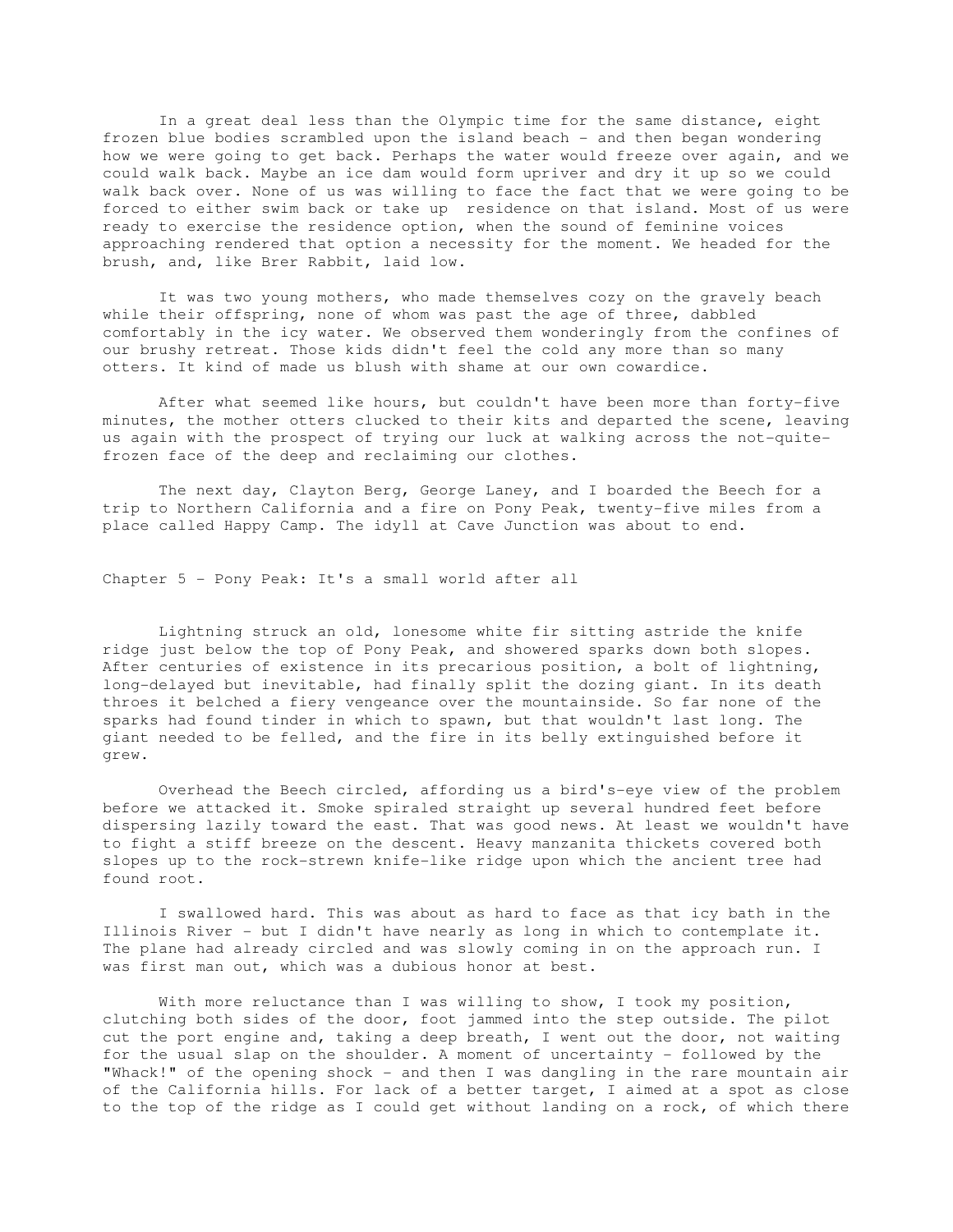were plenty around. There were also several snags scattered over the side of the mountain. Victims of an earlier fire that had swept across the entire slope, they beckoned like so many skeletal fingers thrust into the sky. To land on one of them could be fatal. They would snap off after spilling the air from your 'chute, leaving you with a two-hundred-foot plunge to the ground. Truly not an inviting prospect.

 Steering well away from the nearest snag, I won't say I hit the ground. It was more like I disappeared into a sea of virgin manzanita, which cushioned my fall. To make things even better, I had to crawl only a few feet to the clearing at the top of the ridge where I was less than fifty yards from the burning tree. Releasing the 'chute, I made myself visible to the circling plane so they could see I was unhurt.

 Using my 'chute as a target, Clayton and George followed on two more passes. It was a sweet beginning that quickly soured when we got a close-up look at what faced us. The fir was big one, about seven feet in diameter, which was two feet more than the five-foot crosscut saw we had. Sparks in a steady drizzle fell all around the base of the tree. Every once in a while, without warning, a blazing knot would let loose and fire would cascade down on anyone below.

 As if that wasn't enough to cast a damper on most any party, the Big Item in this situation, what really caught the eye and arrested the attention, was about eighty feet up at least half the tree had split off and lodged against a neighbor. It had formed a blazing bridge, one end of which rested on the tops of adjacent smaller trees, and the other end still tenuously hung onto the support of the main trunk. This was suspended directly overhead, and, as both ends were aflame, it could cut loose at any moment. No one could predict when it might let go and send to glory in a fiery deluge anyone who stood below. The sobering fact that it would obviously be a spectacular departure brought little comfort and did nothing to inspire us.

 To shield ourselves from the hail of sparks, we cut head holes and made ponchos out of the canvas manties. They weren't fireproof, but they wouldn't burn as easily as cotton shirts. Hard hats protected our heads, but nothing short of extremely fast footwork and good luck could protect us from that blazing half-a-tree, that might give way at any moment.

 We could wait until the bridge did fall, but that could be anytime from two minutes to two weeks, or never. That would have been a safe choice, but not the right choice. If we didn't get that tree down soon, we stood a good chance of having fire all over the side of that mountain, and us in the middle.

 It was a situation which demanded immediate attention! Wasting no time, we sized up the situation and went to work. Picking out a route for a hasty retreat, Clayton and I grabbed the cross-cut while George kept his eye on the hot heavy-heavy that hung over our heads. I pulled for the first stroke and the saw bit into the tree. Clayton pulled back and it bit a little deeper. The saw got more difficult to pull the deeper we got, until about four or five inches into the cut we just about couldn't pull it at all. That's when we discovered the saw was virtually useless. It had no set!

 Since there are an awful lot of people who have never used a crosscut, maybe I had better explain what "set" is. If you look straight down the spine of a saw, you will see that every other tooth is slightly bent out in opposite directions. This makes the cut slightly wider than the saw itself. That is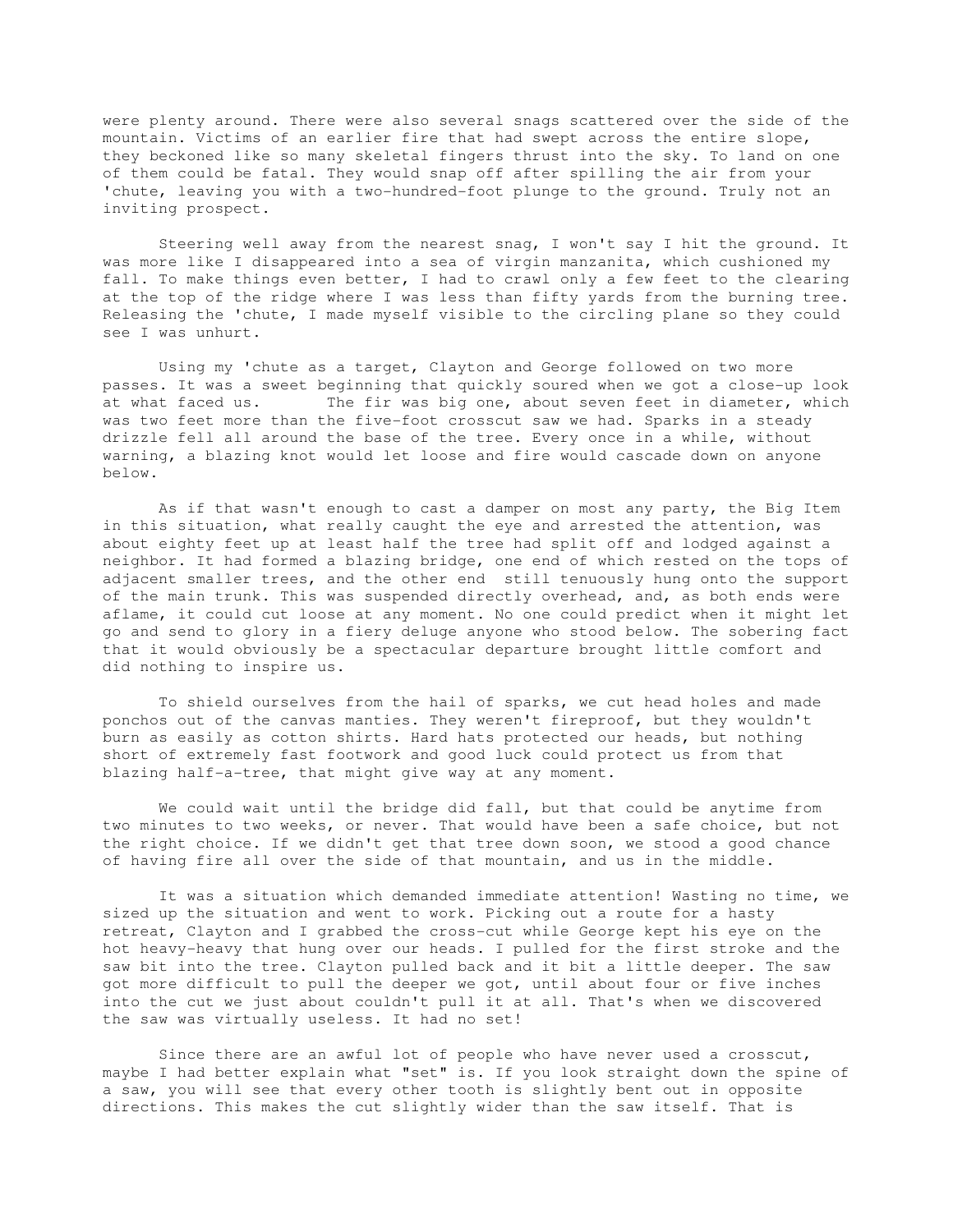"set". Without set, the saw will not glide easily through the cut it's making. Setting a saw requires a hammer, anvil, and a special gauge, to make sure each tooth is offset exactly the same amount. We had none of the above..

 Any way you looked at it, this was a bum situation. We were stuck with a burning tree, half of which was about to fall on us, a saw with no set, and a tree that was two feet larger in diameter than the length of the saw, even if it had set. If the hanging part of the tree didn't fall and crush us, and if Clayton and I didn't give plumb out, we could probably worry the tree down with our Pulaskis in a couple of days, if the food didn't give out first.

 Clayton and I went back to work, but it was slow going. George was plenty willing to spell us, but he wasn't a very big fellow and couldn't last long. By the end of the second day, we had gotten the undercut finished and had gone through about two feet of the tree, with five more feet to go. But the C-rations were beginning to expire. We were getting down to the beans and bacon.. What was left made you put off eating as long as you could, and that tree was not only still standing, it was still burning dangerously.

Help from an entirely unexpected source showed up right out of the blue.

 All the logging camps had been turned loose to go fight fires. Whether it's customary, or state law, or just plain common sense, I don't know, but they were surely welcome to us. What's more, they brought a saw with set, two wedges and a single jack. They took a short breather from the long walk up the ridge, while we used the hammer and wedges to extract our practically useless saw still lodged in the cut we had made. They were pretty well rested by the time we got it out.

 Putting their good saw to the cut, they had the tree down in jig time. The blazing widow-maker had held until the tree fell. It came down at a right angle to the tree, but it didn't crush anybody. George, Clayton, and I had a line dug around the whole mess before it quit bouncing good.

 Now a strange thing happened that really didn't have anything to do with anything. It doesn't affect this yarn at all, but it hit me as kind of quirky.

After we got the tree down and the line dug, and were sitting around relaxing and chewing the fat like people do when a hard job is done and over, I noticed that the big, old, brawny, bald-headed, black-bearded logger didn't speak with exactly a Western accent. In fact, his speech didn't seem at all foreign to me. I knew it wasn't polite to ask, but I asked anyway.

"What part of Georgia are you from," I asked.

"I'm not from Georgia. I'm from North Carolina," he answered.

"The mountains?"

I didn't really need to ask. It was pretty obvious to me. I had been around mountain folk since I was a little squirt and Grandad would take me to the woods with him. The way they move, act, talk and look is a dead giveaway to folks familiar with them.

"My Grandad Ritter is in the lumber business out there," I informed him.

"Yeah, I know," he said. "I logged for Mr. Ritter for years. You used to come to the woods with him when you were just a little, bitty fellow. I've seen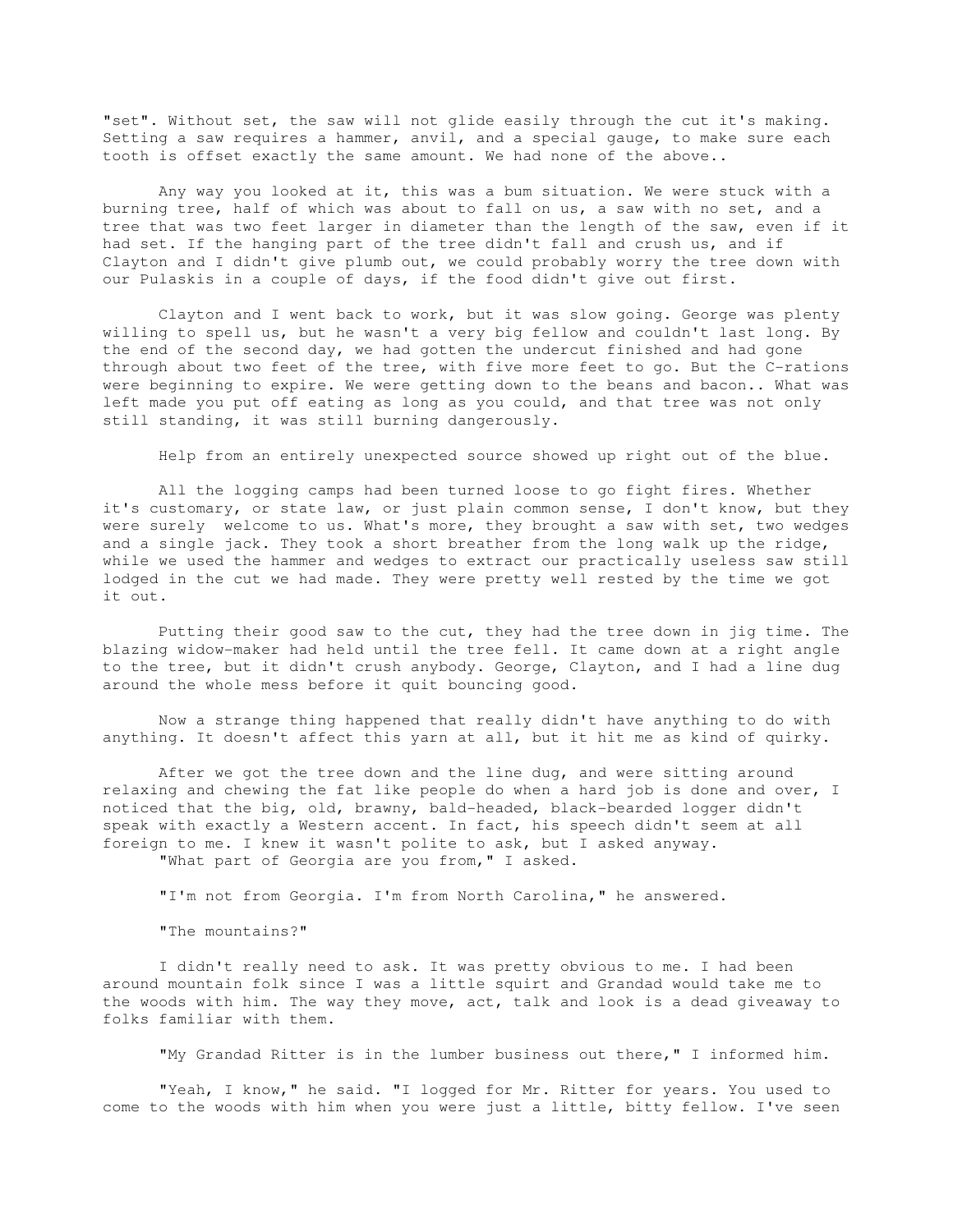you plenty of times. I was wondering what you were doing out here in California."

 Now that's the kind of stuff that will knock your socks off, and it sure lowered mine. What are the chances of traveling three thousand miles from home, parachuting onto a remote mountain peak miles from civilization, and running into somebody who knows you? Any bookie would give you pretty long odds against something like that ever happening. I would think the chances of winning the Florida Lottery were much better, but I never had a winner there.

 We shared the last of the C-rations with our rescuers, which seemed like an ungrateful thing to do after what they had done for us, but it was all we had. They didn't complain, but they didn't exactly smack their lips and drool, either.

 After that, it was time to give the fire a final check before we packed up to leave. We had a long hike in front of us. The loggers were going to another fire that we could see burning on a ridge about nine miles to the east.

 In fact, we could see the smoke rising from a small fire across the gorge to the west, too. While we were packing and retrieving our 'chutes, the Nordyne from Cave Junction flew over and dropped two jumpers on it. Things were beginning to heat up; we needed to get back.

Chapter 6 - Happy camp

 Usually we just sacked up our gear and stowed it by the side of a trail, and the packers would pick it up. But sometimes, like this time, when there were a lot of fires, the packers didn't have time. At times like that, we had to pack out our own gear.

 By the time we got main 'chutes, reserve 'chutes, harnesses, jump suits, fire tools, canteens and personal gear all sacked up and tied to the pack frame, it made quite a load. In addition to the regular load, being the largest man of the three, I had that stupid, no-set, misery-whip of a crosscut saw bent horseshoe-wise around my load and tied at the bottom. We should have heaved that thing down the mountain, but I wanted to show it to whomever was responsible for dropping us a saw with no set, and let him try to cut a burning tree down with it. Besides, it just went against the grain to throw away an otherwise perfectly good saw.

 I was the custodian of the little scrap of a map they gave us that showed where the fire was, and the trail back. It showed a trail down the ridge to an old logging road and out the logging road to a main gravel road, where there was an "X" and the word, "Pick-up," marking the spot where we were supposed to be picked up. According to the map scale it was about ten or twelve miles of rough walking down to the road.

 We hadn't covered half that distance before I was hoping a stray packer might come along and take that load off my back. Old George was in rougher shape than either Clayton or I. He didn't weigh a hundred and twenty-five pounds wringing wet, and he was carrying a hundred-and-thirty He resembled a big turtle under that load. He would move down the trail a few hundred yards all bent over, then he would sit down and rest a little bit before getting up and crouching along another few hundred yards. Clayton and I felt sorry for him, but there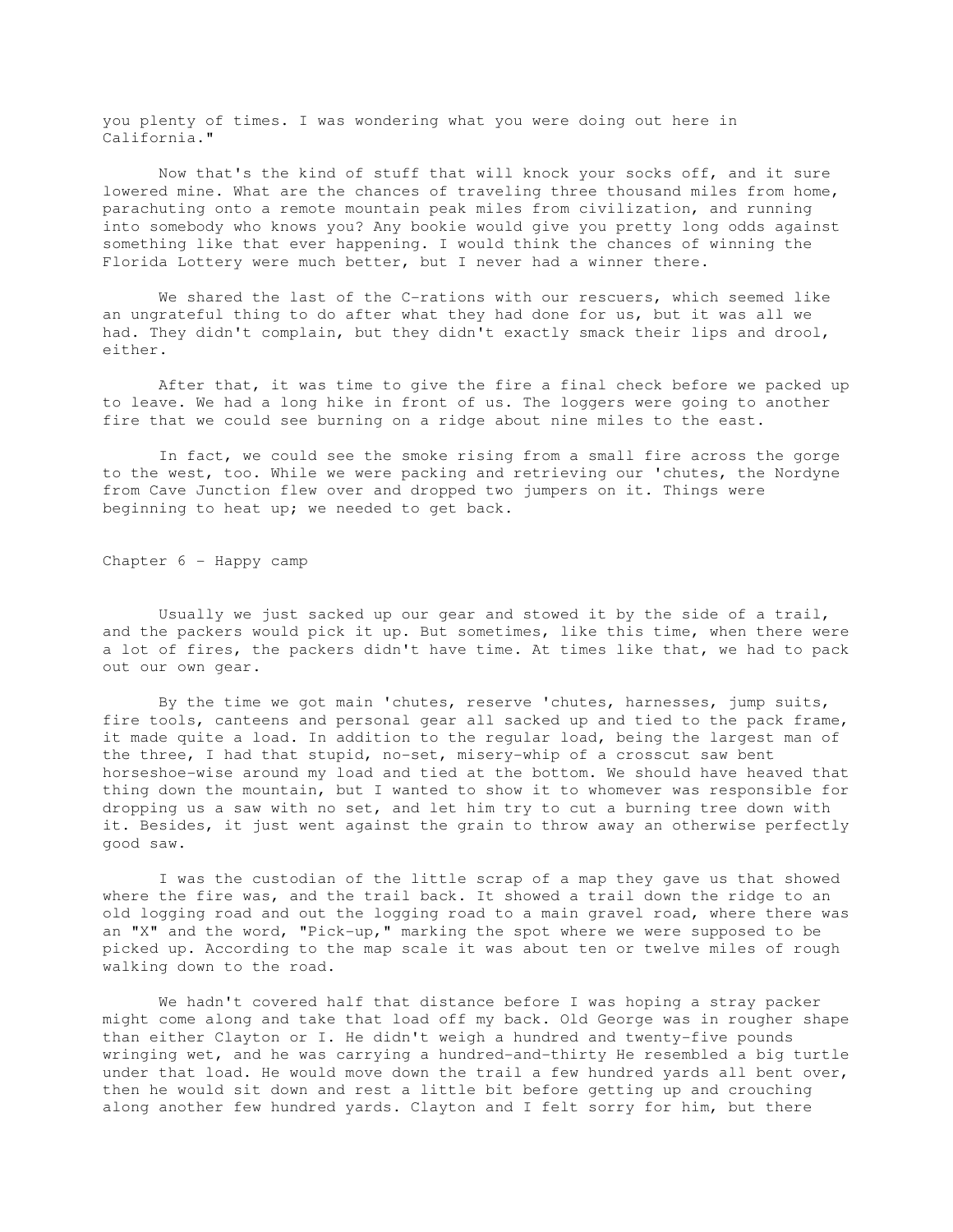wasn't much we could do. George was a gritty little cuss.

 I was having problems of my own. That durn saw kept breaking loose from the rawhide thong I'd tied it with; when it sprang loose, it would knock me assover-teakettle into the bushes. About the third time that happened, I threw it into the bushes and left it there. There is just so much a man can put up with. Unless somebody has come along and picked it up, it's there yet, and good riddance.

 After scrambling along that rocky ridge for what seemed like hours, the trail dipped down into a little sheltered cove that held a grove of huge sugar pines, the largest I've ever seen. The filtered sunlight gave a cathedral-like aura to the scene, which awed us into speaking only in hushed tones, if we spoke at all. It seemed almost sacrilegious to break the silence. The pines gave off a fragrance that scented the air in the whole valley, and was the very essence of pure nature at her best. The Rev Stan Tate, himself a former smokejumper, describes such rare places as "bio-cathedrals".

The huge cones hanging from the ends of their boughs were immense, resembling large pineapples. There must have been enough timber on just one acre for a fair-sized housing development. It's a shame people need houses, if you must cut timber like that to have them, but I've noticed that the people who scream the loudest about "rich lumber barons" and not cutting timber aren't usually willing to sacrifice their own homes and furniture to save trees.

 We crept through the glade, feeling almost like trespassers. Leaving it behind, we reached the old logging road after a couple or three miles. We slogged another mile or two down the logging road until we reached the main gravel road. It didn't appear as if anyone came that way very often, but we shed our heavy packs and rested in the shade, while we pondered our fate.

 George was just about done in, and Clayton and I weren't exactly ready to go eight rounds with Ali, either. It had been a grueling walkout.

 After about ten minutes, Clayton decided to explore around a little bit for a place to camp. Apparently the Forest Service planned to send a truck by there once a day to see if we'd come down yet. If we missed that truck, we would just have to wait another day or start walking. We were tired, hungry, out of food, and beginning to be out of sorts, and didn't feel like waiting or walking, either. We were contemplating those dismal choices when Clayton, who had disappeared around a bend in the road, came back with the news that there was a truck parked under a tree just around the bend!

 Hey! That was sure 'nuff good news. The Forest Service hadn't let us down after all. We gathered around the truck and peered in. I'll have to say, it didn't appear to be a Forest Service vehicle. They usually had forest green trucks, but this one was once red where it had any paint at all. It didn't have a government tag; there was no maintenance logbook on the seat or in the glove compartment, and the bed was all rusted out. The Forest Service always kept their truck beds in at least fair order. The tires were slick, the fenders were sort of flappy, the windshield was cracked and there were no wipers.

 The bad news was, this truck didn't fit the description of any Forest Service vehicle I'd ever seen. The good news was, the windows were down, the doors were unlocked and the keys were dangling in the ignition!

Clayton and George decided since I had been entrusted with the map by no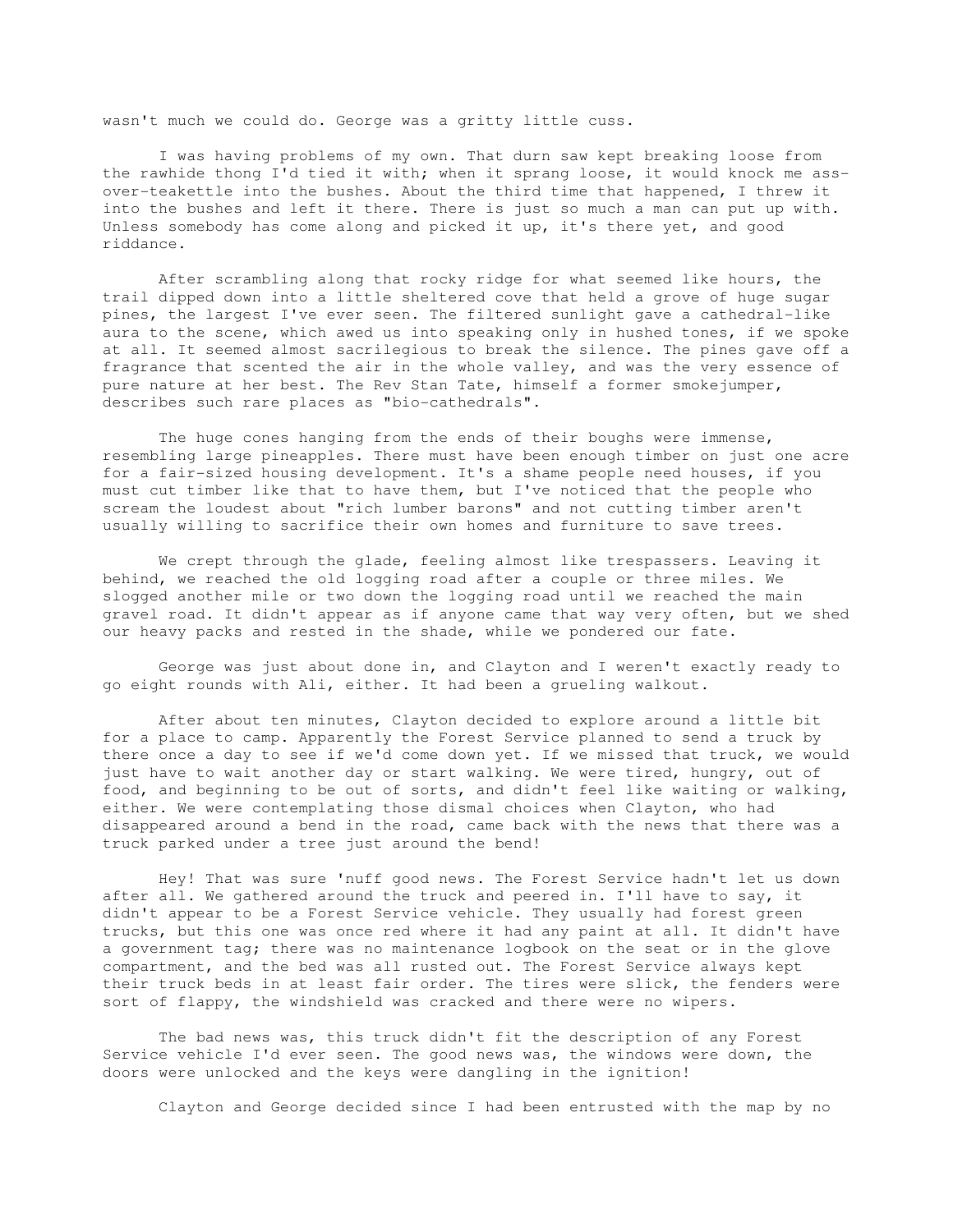less an authority than an official of the US Government, that meant I was in charge and had to make the decision. Furthermore, I had been the first one out of the airplane. Although my authority seemed extremely tenuous and based upon the flimsiest of excuses, I had to admit they had a better argument than I. Considering our position, we had to do something. We were worn out, hungry, dirty and starving, and faced with the prospect before us, without objection I reached the only possible conclusion; to wit, the Eisenhower D-Day decision, "We go!"

 We adopted the view that it was obviously a vehicle the Forest Service had leased and, not having time to constantly check on us, had left it at our disposal. After all, the official map, which I had in my pocket, did have the exact spot marked "pick-up." Well, not exactly where they had marked it on the map, but close, and it was a pickup. That was close enough.

 That reasoning seemed to satisfy Clayton and George and, without protest, we threw our gear in the back of the truck and, fenders flapping in the breeze, lit out for Happy Camp, twenty-six miles away. We had never considered ourselves as particularly valuable employees until then, but I guess we were or the Forest Service wouldn't have gone to all that trouble and expense to have provided us transportation. We had to shout above the roar of the gutted muffler; dust and fumes came up through gaping holes in the floorboard but dispersed quickly through the windows, which wouldn't roll up. It was a right noisy trip, but, all in all, we felt pretty good about ourselves.

 It was after dark when we finally pulled into the gravel drive in front of the Happy Camp Ranger Station, but lights in the office were still burning brightly and people were coming and going. The Happy Camp Ranger Station was plainly a busy place. We hopped out and went into the office, where we were hardly noticed. A short, bald, paunchy man with a worried expression was on the phone.

 "Yes'm," I heard him say. "Yes'm," he repeated three more times. Then he just nodded.

 Another guy with horn-rimmed glasses was talking to a bunch of men who looked as if they could out-push a bulldozer. They were talking about moving some heavy equipment from one fire to another. A matronly lady with a bluish upswept hairdo, chewing gum and a pencil behind her ear paused from her typing long enough to peer at us over the pinkish-like glasses that perched on the end of her nose like a butterfly on a big, red flower. She motioned us to some chairs along the wall.

"I just wanted to...," I said, holding up the keys.

 "You'll have to wait your turn," she interrupted. "Don't you see all these people ahead of you?"

 I had to admit there was a pretty good mob hanging around, but we had just fought a fire, lugged packs that would break a mule's back a dozen mountain miles through a manzanita thicket, and driven a rattletrap truck twenty-six miles over what most folks would classify a detour. And all this since our last meal of C-ration beans hours ago. Outside of being worn out and famished, we smelled like the main course at a buzzard banquet.

 I thought I would try again, but this time she gave me a stare that froze the words in my throat. I motioned to the guys to take a seat and took one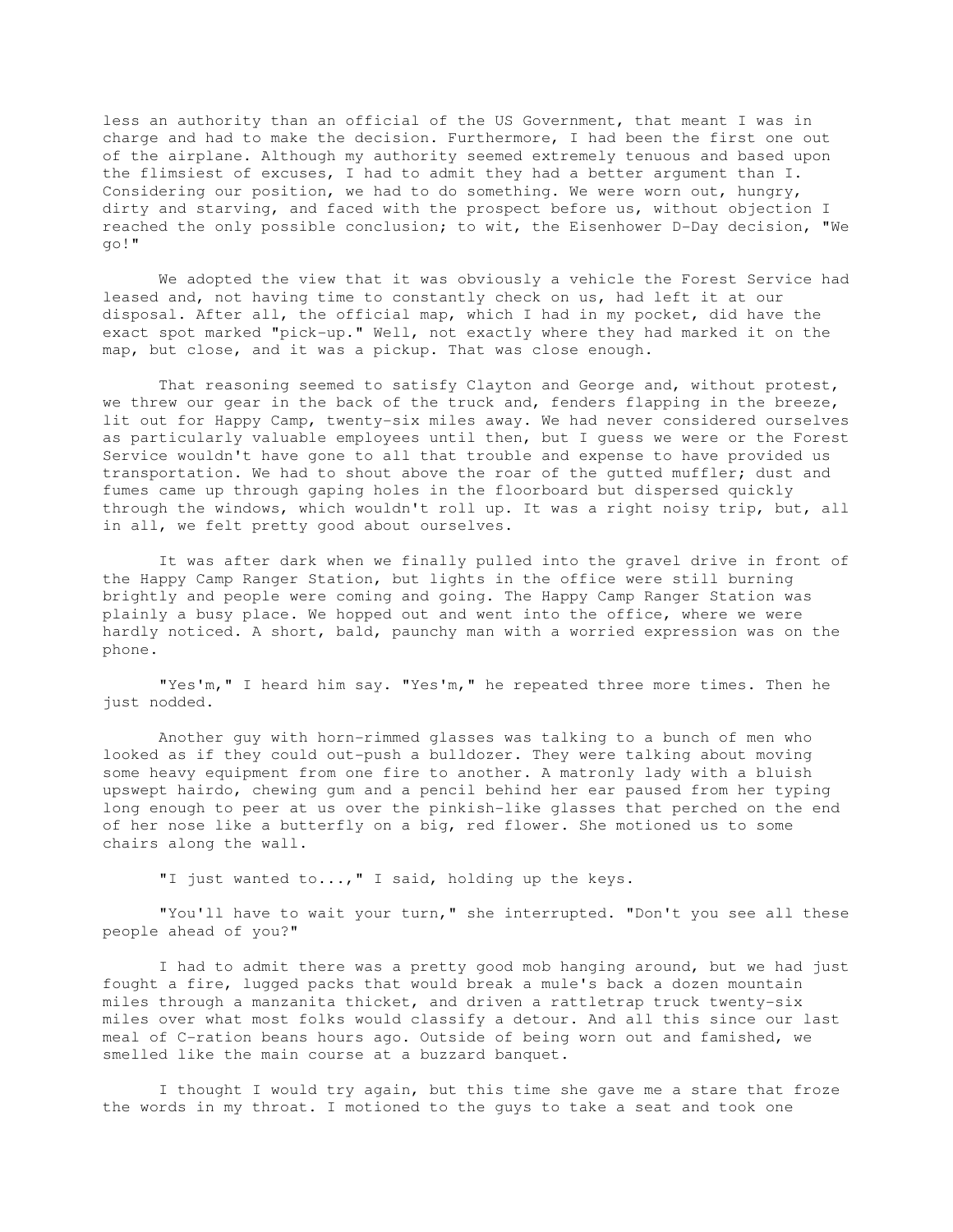myself. The two guys sitting closest to us got up and moved to the other side of the room, leaving the three of us in sole possession of the line of chairs along that wall.

 For heroes for whom the Forest Service had gone out and leased a truck, we sure weren't getting much of a welcome.

 The fat guy hung up the phone and headed over to the lady behind the typewriter. He was mopping his brow and shaking his head.

 "That was Sally Kowalski on the phone," he said. "Howard went fishing this morning and he ain't come home yet, and she wants us to mount a search for him. As if we don't have enough to do with the whole durn district about to burn down around our ears, and not enough manpower to ... What do you guys want?"

 "We're the jumpers off the Pony Peak fire, and here are the keys to the truck you'all left for us, and we sure would like something to eat," I blurted out before he could get away from us.

 "You're the who? From where? And what truck?" he asked, staring at the keys I tossed on the counter.

"The jumpers from Pony Peak...,"

"I heard you, I heard you!"

"...here are your keys, andwesurewouldliketogetfed," I finished.

 "We didn't leave you any truck," he said, still staring at the keys as if they were too hot to pick up.

 "Somebody did," I insisted. "It's parked right outside, if you don't believe me. You can go see for yourself, but you better get the brakes fixed. I ran over your visitors sign before I could get it stopped, and could we please get something to eat."

He ran to the door and peeked out, then ran back, holding his head.

"Kowalski!" he moaned, running back to the door and staring out..

 A little smoke and steam was seeping out from under the hood, and the engine was making popping noises as over heated engines do when they are cooling down. He stood staring at the truck and the small puddle of water that was forming under the radiator.

 "How did you get Howard's truck without plunkin' him in the head? Maybe I ought to call the sheriff. Where did you say you got it?"

I brightened a little bit at the thought of the sheriff.

"Will the sheriff feed us?"

"I doubt it," he said. "They done fed supper."

 "Then there's no need calling him," I said. "Howard was probably still down there fishing when we found the truck right there where we thought you'all had left it. Here is the map. See for yourself - it's marked on the map, and it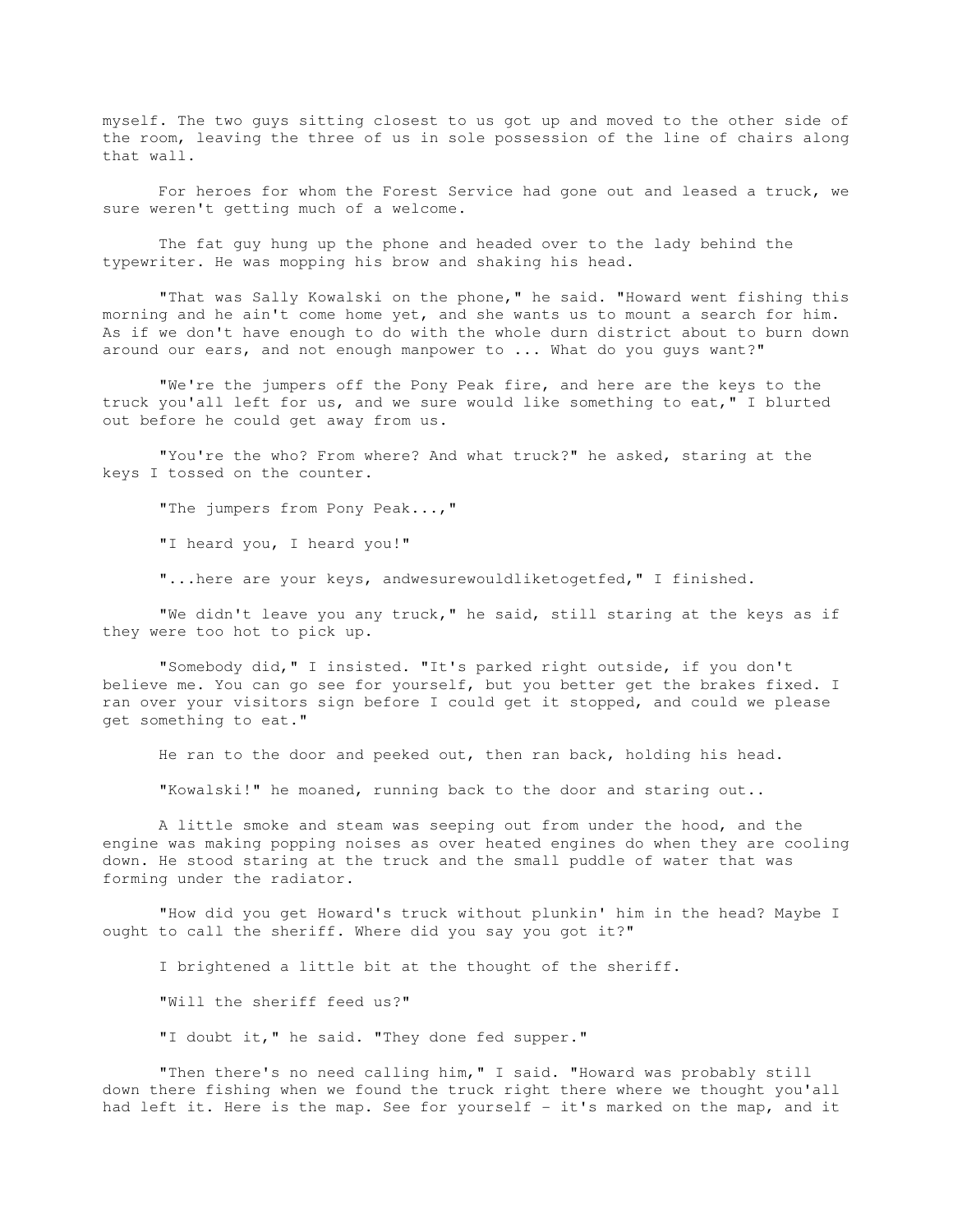plainly says, 'pick-up.' Besides that, the keys were in it, and we didn't steal no truck."

 "'Pick-up' means you were supposed to stay there until we picked you up," he said in "oh no" tones.

 I don't like being talked down to, but apparently he was beginning to see how we might have been misled a tad. He began to change his tune.

"We got to get you boys out of here right now," he said.

"Could we please get something to eat first?"

 I was pleading with tears in my eyes. We were past hungry by that time, and were feeling the pangs of starvation.

 "We don't have time," he said. "Sally Kowalski is on her way down here, now, and she's going to be madder'n hell, and she's going to start askin' questions when she finds out Howard's truck got here without him. So, what we're going to do is sneak Howard's truck back, leave it where you found it, and let Howard 'splain to Sally how he come to be late getting' home. She's a hardheaded woman, an' I don't want to have to 'splain it to her. Let's get crackin', now - we got no time to lose. Sally's going to be here any minute!"

 George and Clayton had maintained a discreet silence, as if they were just innocent bystanders who had hitched a ride on a truck they didn't know was stolen, and they really didn't want to get mixed up in it. It kind of left me holding the bag, but I guess that's what they mean when they say, "it's lonely at the top." It's also hungry at the top, but that didn't seem to matter to anyone.

While the ranger hurried off to make whatever arrangements he had to make, the other guys threw our gear into the truck the ranger had designated. I meanwhile made a tour through the kitchen and found two cold leftover baked yams in the refrigerator. I jammed them into my pocket and ran back to the Forest Service truck, which the driver, a young guy with lots of juniority, was warming up. The ranger in Howard's truck, with another truck following in which to bring the ranger back, had already departed. As we were driving out the gate, a car driven by a wild-haired woman in a frowzy-looking dress came screeching in and almost ran us down.

 "That was Sally Kowalski," the driver said. "She gets awfully upset when she thinks something might have happened to Howard - and he's missing tonight."

"Yeah, we heard, " I said, munching on a yam.

 "Wonder why the boss was so anxious to get you guys back to Cave Junction tonight?"

"Don't have any idea," I said. "Maybe they spotted more fires."

Clayton and George, dividing the biggest yam, never spoke.

 "You mind rolling that window down?" the driver asked. "It's getting awfully close in here."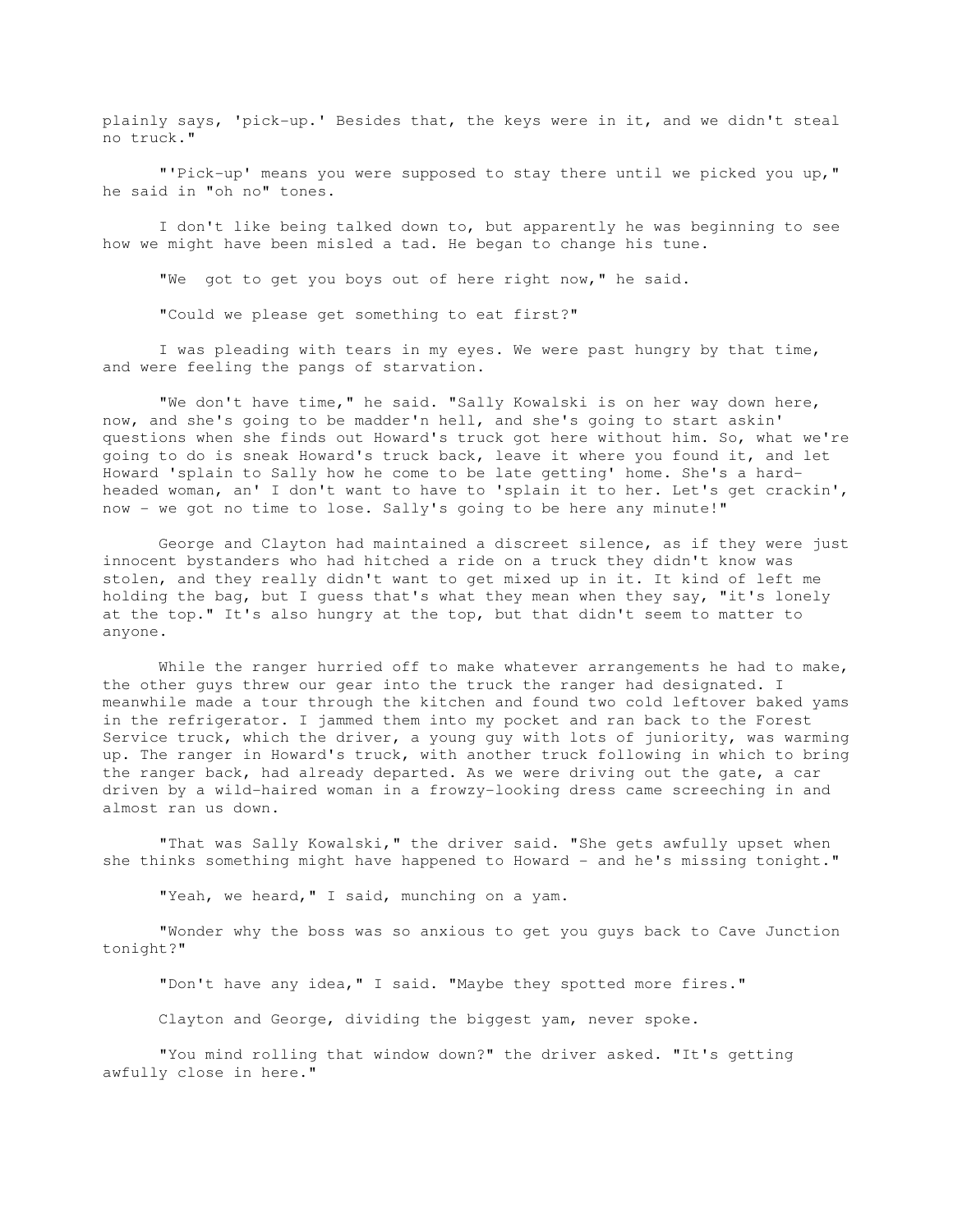Chapter 7 - Blessed is the peacemaker

 Everyone who has ever been infected with it agrees that cabin fever is one of the most insidious and highly contagious diseases known to man. That the ravages of mal de hablis -- its scientific name - rival, and often exceed, that of mal de mar - seasickness - is beyond doubt. Like mal de mar, cabin fever can strike the healthiest of beings without warning and turn them into raving maniacs. The results may vary from the merely unpleasant to the catastrophic.

 A case has been documented whereby two men confined to the narrow dimensions of a single life raft overcame the effects of seasickness only to fall victim to cabin fever. They soon fell to blows in quest of single occupancy of the precious space. One was able to toss the other overboard, thereby gaining the coveted space, while his less-fortunate companion furnished a moment's diversion and an entre'' for a passing tiger shark.

 An even more classic example is the famous case of the Bounty mutiny. History may record that the primary cause was the tyranny of Captain James Bligh over his first mate, Fletcher Christian and the crew, but there is reason to believe that the real culprit was mal de hablis, and that Captain Bligh was an innocent patsy of historians, who had never suffered the disease - and looked no further than Bligh as the source of the trouble.

 On a more positive note, there is a school of thought among certain scholars that the American Revolution was brought about by the most gigantic case of mal de hablis ever to sweep a population. They reason, not without historical foundation, that the population of the colonies, confined to a narrow strip of land between the Atlantic Ocean and the Appalachian Mountains, got tired of looking at each other. They then took out their frustrations on King George III. The results were predictable, and the British, with all their vaunted might, were no match for a population suffering the throes of mal de hablis extremis.

 You wouldn't think that men inured to hardship and privation, and with the space available to them under the Big Montana Sky, would be susceptible to the disease. But, that is what is so unnerving about it. It can strike when and where least expected - anywhere men are confined for varying lengths of time. Why else, other than a death wish, would the Pilgrims have chosen so bleak and inhospitable a site for their first plantation unless they were in the final throes of cabin fever? Any place looked better than where they were.

 Maybe you'll better understand the minds of those so afflicted after I explain what happened to us: If Fred Brauer was anything, he was a man of action and a man of a few thousand words. He didn't waste many words or time chewing people out, but they knew they had been chewed when he did.

 For instance, when we got back from that little excursion out to Oregon, he let us goof around the fire depot a couple of days, making up fire packs. Then he sent a bunch of the crew who had come back from Oregon out to the Black Bear Ranger Station in the Bob Marshall Wilderness Area. That was his way of showing us he thought we had done a pretty good job. He might have found out about the business with Howard Kowalski's pickup from the Happy Camp ranger, but, if he had, he didn't say anything to us. For our part, if we had wanted him to know we could have told him ourselves.

We didn't.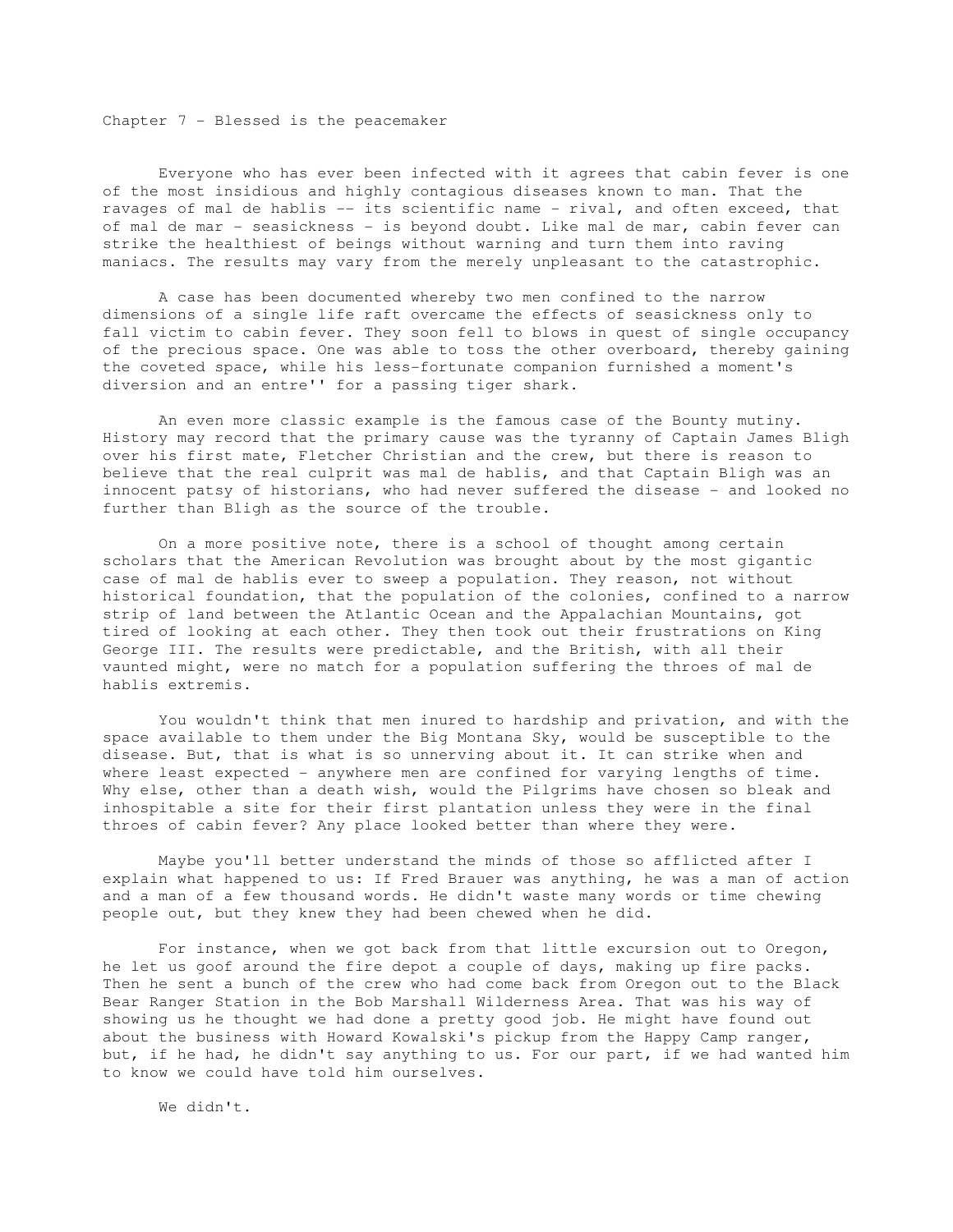Still, I always had my suspicions, but, whether he knew or not, he had sent us to a perfect hideaway. It must have been at least ninety miles to the nearest anything that even looked like a road. If we were trying to avoid anyone, like a sheriff with a warrant or a lawyer with questions, for instance, Butch Cassidy and the Hole-in-the-Wall Gang couldn't have found a safer, more remote place.

 Our job, and excuse for being there, was to cut and skid poles to build a more or less elk-proof fence around the airstrip, which afforded the only way of getting in outside of an exceedingly long hike.

We weren't thinking much about a sheriff, anyway - the fishing was too good.

 The first thing we did was "odd man out" to see who was going to handle the cooking chores. Nobody ever wanted that job, so the rule was that whoever lost was cook until someone complained. The complainer would take his place. Don Sweet lost the toss and was elected cook. Old Don was a low key even-tempered sort who never complained, but he was the lousiest excuse for a cook ever born.

 The very first night, Skip Stoll stood up from the table and sprayed a mouthful of beans all over the wall, vowing they were the saltiest beans he'd ever tasted. Then, realizing his mistake, he tried to cover it by licking the beans off the wall and proclaiming loudly that salty beans were just the way he liked them. He said he'd sprayed the beans in a sneezing fit.

 His protests, so sincerely rendered, were to no avail. A majority of his peers, led by Sweet, held his action to be a genuine complaint. Skip became our next cook.

 Things didn't improve a great deal. Skip just didn't have his heart in it, although he must have thrown in about everything else. Everyone bore up under soup that looked suspiciously like last night's dishwater and a lemon pudding which bore a strong resemblance to wall paint. But even Gene Tuniga couldn't keep quiet when he found a feather in the chicken pie - which was surprising seeing as how the chicken had come out of a can, and the feather out of either a sleeping bag or a camp-robber jaybird..

 Gene probably wouldn't have been a bad cook except he was slowed down by doing it all with one arm. He was still nursing that arm, which had been nearly useless for weeks now. By the time he got the last dish on the table the first stuff he put out was cold and we were starving to death. He also had a hard time peeling potatoes with one hand.

 Moved by common humanity, as well as a basic survival instinct, Gene was allowed by a unanimous vote of hands to go back to the woods, but the mood of the group was getting sullen and quarrelsome.

 Gene had to be replaced. Sweet and Stoll were exempt on the grounds that they had already served. Besides that, nobody wanted any more salty beans or feathers in their chicken pie. We decided to draw straws and this time I was the one who drew the short one. Now the monkey was on my back.

 Cabin fever is sort of like a volcano. It has to rumble awhile before it finally blows its top. We were still in the rumbling stage, but the rumbles were getting louder and more persistent. The explosion would not be long coming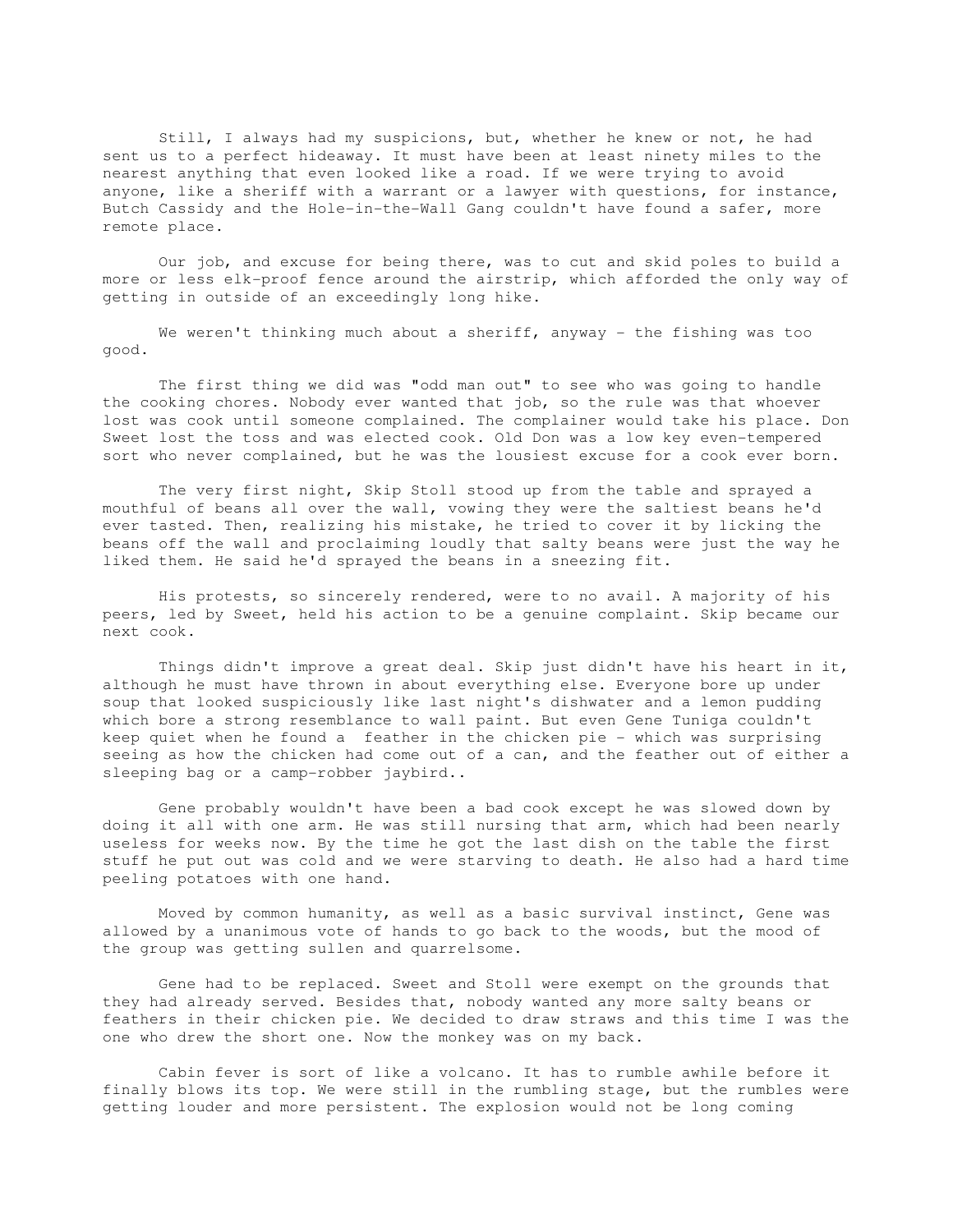unless something was done, and done soon, to diffuse the situation.

 Instead, things got worse. It began to rain, which meant not only were we confined to the cabin, we couldn't fish. And what was worse, in weather like that, we couldn't expect any overtime from fires, or any relief from the crushing burden of cabin fever.

 We didn't have any tiger sharks to consume the hapless victims of the rage within us, but there were grizzly bears that sometimes wandered down from Glacier Park. The morning after it quit raining, and about the third or fourth after my election as chief cook and bottle washer, one showed up in our garbage dump. Since he didn't seem too inclined to leave, and no one wanted to go out and face him down, we were further confined to the close quarters of the cabin and on a beautiful day of sunshine.

 That did nothing to relieve the mounting tension and, by the time the boys said to hell with it and ventured forth, the mood was such that, in the case of an encounter, I would not have bet on the grizzly. Catastrophe lurked in the wings. We were as powerless to prevent it as a leaf in the wind.

 In what might have been my last rational moment, before preparing cyanide soup and putting the whole crew out of its collective misery, I thought of my mother and what she might have done in a similar situation. Obviously she would not have done what I was contemplating. I know Mama, and she would have done something kind, thoughtful and unexpected. She would have shown by her example that good was better than bad and that a kind word "turneth away wrath."

 That's what Mama would have done, and it would have worked. Even the demons of cabin fever were no match for my mother's practical, serene, and cheery soul. As her son, I could do no less than try to match her example, but I couldn't bake biscuits or fry chicken like she could. Besides, we didn't have any chickens, and after the feather episode the crew's taste for yardbirds of the domestic variety had waned considerably.

 I poked through the pantry looking for something special to fix for lunch. The Forest Service must have gotten a special deal on pork and beans, because there was a ton of them - and not much else. I'll have to admit that by cutting down on the number of choices a man could make, that might have simplified things for the cook, but it didn't do much to relieve our situation. I don't know who that bean salesman was, but he must have retired a millionaire.

 Someone had to make an unexpected kind gesture to break this hideous spell that had come over us. I searched desperately for something to do the trick. Then, over in a corner, in a large pasteboard box, I found what appeared to be the answer to my prayers. The box contained salt, which we didn't need, assorted condiments, and about a dozen pouches of of Kool-Aid.

 Well, to be perfectly truthful, it wasn't exactly Kool-Aid, but an Army surplus lime-flavored powder-type substitute. That was close enough for me. Rats had gnawed on it some, but had apparently rejected it. Several envelopes of it were in pretty good shape.

In any case, it was a godsend to me.

 There was also ten pounds of sugar and four gallons of pancake syrup and a gallon of prune juice..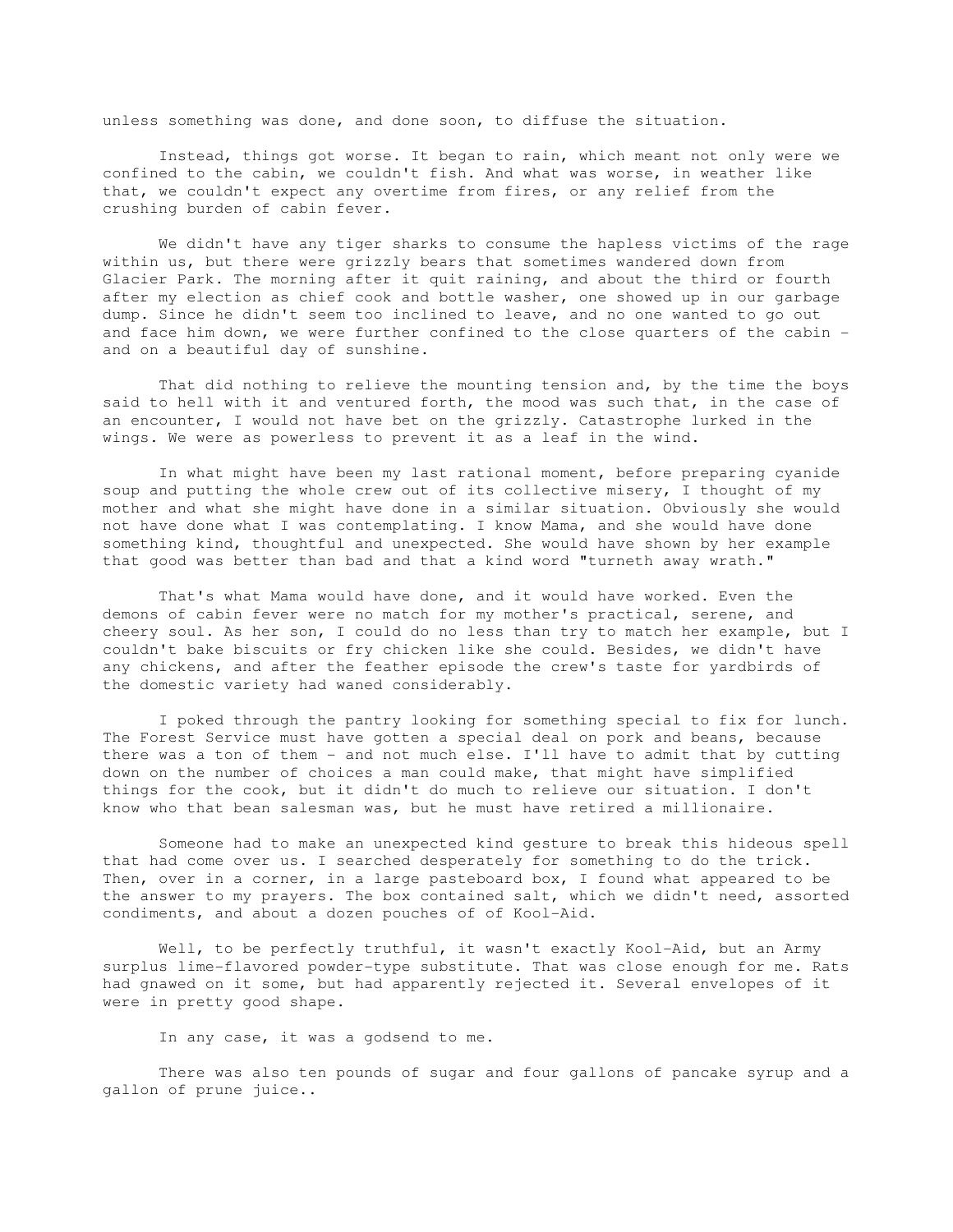It was hot, dusty work cutting, skidding and stacking those poles. Those boys were working like dogs out there, cursing the mules, cursing dust, cursing the dull saws, cursing the poles and, what's worse, cursing each other.

 There was nothing they would like more and expect less than a couple of canteens of good, cold limeade - unless it was a cold beer, which we didn't have.

 I mixed up two big one gallon canteens of that Army surplus ;lime flavored Kool-Aid substitute, and got ready to take it out to them. I didn't need ice to make it cold. The little streamlet nearby that furnished our drinking water ran icy cold. It was just a matter of adding water and sweetener and stirring it up.

 That took a while. The lime powder didn't want to dissolve. It was kind of like trying to melt a brick. But, after some pretty vigorous stirring, the water began turning green. Several more minutes, and most of the powder had disappeared. The water appeared much greener. It even smelled a little limy.

 It didn't take long to fill the canteens and head for the woods. I was right pleased with myself for thinking of the idea. Mama would have been proud of me. It was a proper Christian thought, and certainly worthy of my mother. I'll have to say, I might have felt a little pious and above the world, as I went about my mission.

 It was a voluntary act of kindness that would put me in a class with the Good Samaritan and Saint Francis of Assissi, and break the dragon spell of the dreaded mal de hablis, which hung over our heads like a sodden blanket, waiting to smother us all.

 To my disappointment, there was no one at the landing where the poles were stacked. I would need to wait for my thank-yous and attaboys. I hung the canteens on a limb, along with a note saying I would come back in an hour with a fresh batch and pick up the empties then.

 Lunch, consisting as it did of baked beans, pork and beans, beans and weenies, and loaf bread, took less time to fix than the lime stuff. I didn't need to dissolve a bean in anything. But I did need to open cans and build a fire to heat the beans.

 By the time I got the beans about ready to start simmering good, an hour had passed. It was time to make a fresh batch of lime stuff, go after the empty canteens, and collect my attaboys that would signal the end of the cabin fever epidemic, which threatened to wipe us out.

 As I swung down the pathway toward the landing, I wouldn't say I felt exactly smug, but I did harbor some good feelings. After all, I had identified the problem, when no one else had yet figured it out, and had taken measures to dispel the poisonous cloud that hung over us. I felt a little like the Albert Schwietzer of the Northwest. Soon I would receive the plaudits and well-deserved gratitude of my friends, who would also again be friends with each other.

 Arriving at the landing, I wasn't exactly expecting a ticker-tape parade, but I could immediately sense something was amiss. What greeted me was a scene of carnage. It looked like an infirmary and smelled like a garbage dump. Guys were sprawled everywhere, moaning and groaning, doubled over with the dry heaves and some not so dry. I stood stunned, bewildered, unbelieving, and unwelcomed...mostly unwelcomed.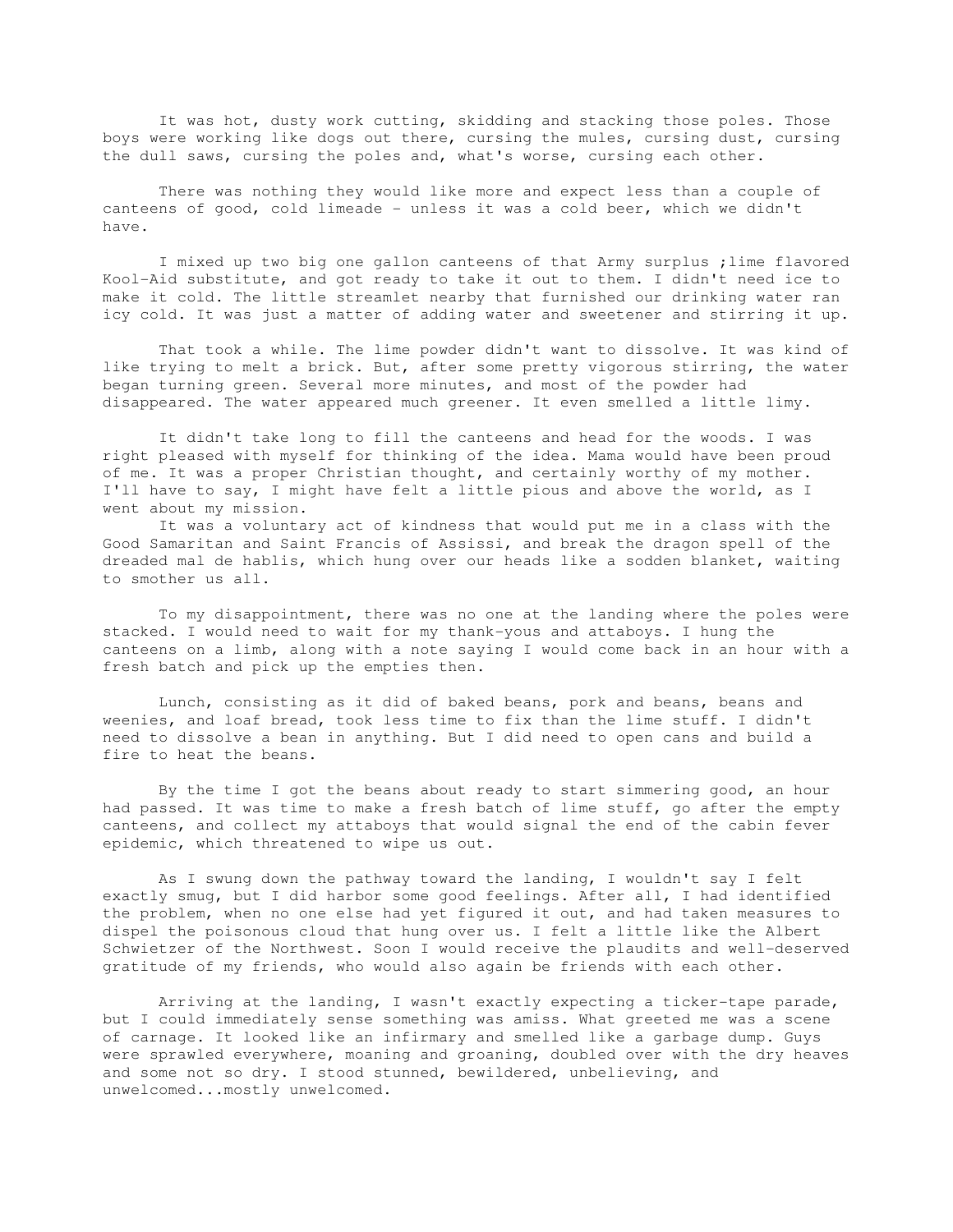Don peered at me through bloodshot eyes and ashen face and uttered a curse I didn't quite understand, but I think it had something to do with my ancestors and the legitimacy of my birth.

 Gene Tuniga was on his back, shading his eyes with his good arm. He wasn't smiling; he was groaning. Gary Dunford was propped against a tree, chin on his chest, eyes closed, little bubbles forming on his pale lips.

 Odie struggled to his feet and ran to the woods, trying to unbutton his pants as he stumbled along, an impossible proposition. He nearly got them off before disaster struck.

"Oh, me," he groaned.

I could tell at a glance, these were not happy campers..

 I stood stunned, trying to adjust my brain to the scene of carnage around me. Running over to Gary, I slapped him a couple of times to get him fully conscious.

"What happened?" I asked.

 He motioned me to bend real close to his mouth so I could hear. He barely had strength to talk. "Why did you try to poison us?" he begged in a low, pleading tone I could barely hear.

 Gene sat up, looked at me with a wan grin, and fell over again. Skip raised up on an elbow and gave me what I thought was a right malevolent stare.

"I'd throttle you, if I could reach you," he croaked.

 In case you're wondering, the wire edge of my good thoughts had been dulled completely this reception. Here I was, expecting at least a thank-you, and what I was getting were promises and threats of bodily injury, curses, contumely, vituperation, and accusations.

 Reflecting back on it now, I can understand from their perspective how they might have surmised I hung out two canteens of cyanide for their pleasure to poison them so I could claim all those cans of beans and weenies for myself. Such, of course, was not the case. No matter what they thought or how it may have appeared, my intents and motives were of the highest order.

 So the lime stuff did react with the zinc in the canteens and made them a little woozy. All right, so, maybe I should have used the sugar instead of pancake syrup to sweeten it. But there was more syrup than sugar, and I thought I'd better save the sugar. Well actually, maybe it was blackstrap molasses and not pancake syrup. That's a mere technicality, and it was just as sweet as the sugar. Besides, I only used about a pint in each canteen. That much molasses shouldn't have hurt anybody.

 Sensing a full scale rebellion in the offing, and minding the old adage that discretion is the better part of valor, I skeedaddled back to the cabin and barricaded myself in.

 I was resolved to quit trying. Let them die of cabin fever for all I cared - that is, if the lime juice didn't do them in first. I also took Don's threat to throttle me as a complaint about the cooking. From now on he could cook - or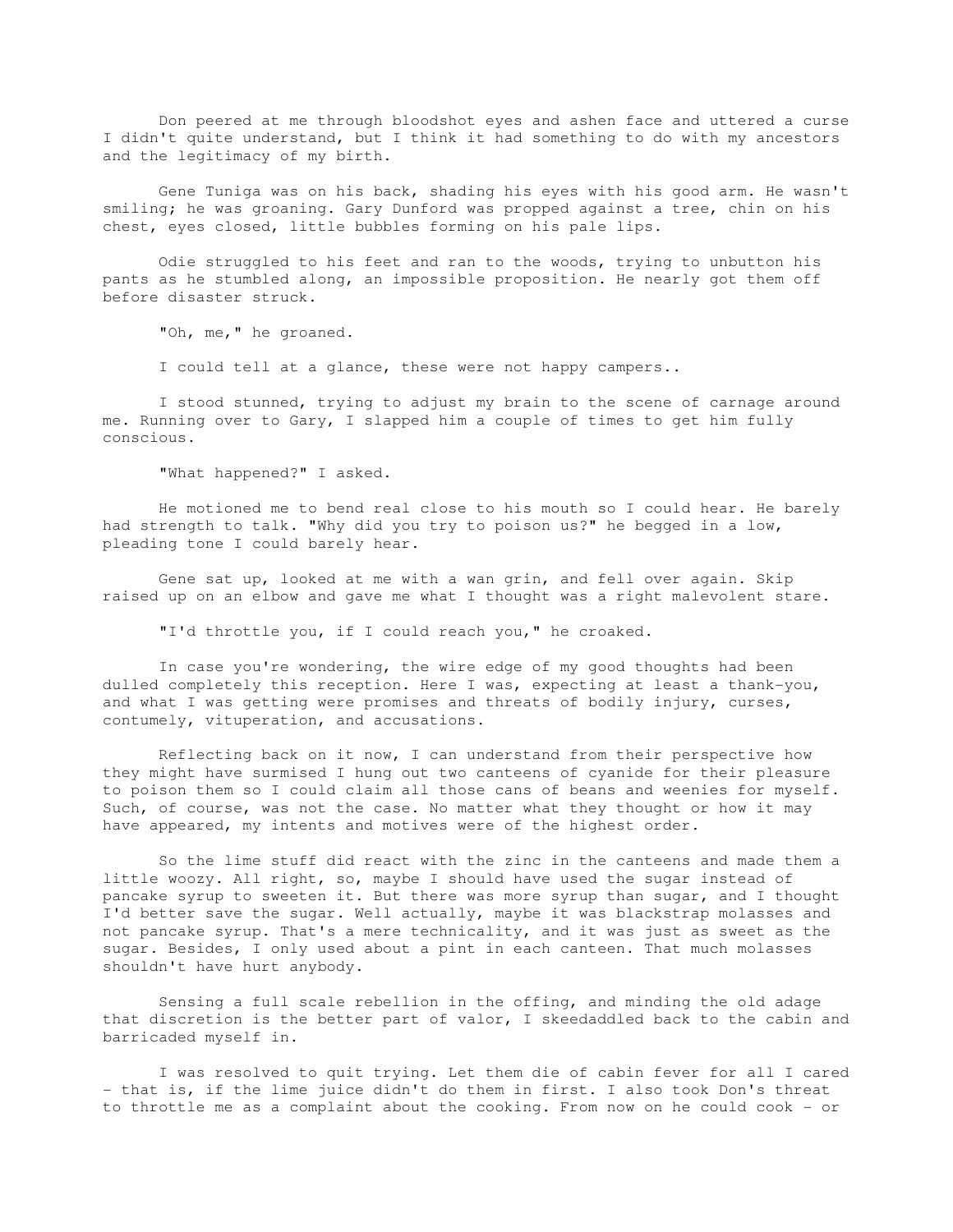starve - for all I cared.

 As it turned out, barricading myself in wasn't entirely necessary. The crew was too weak to batter the door down. But they badly wanted in. Montana nights are cool, and there was a grizzly bear out there somewhere that might decide to come back. I let them in, but not before I made each make a solemn vow not to harm me in any manner. .

 Things improved after that. The guys were happy after they recovered. Of course, I always slept with a large chunk of stove wood for protection, in case there was a backslider looking for revenge. But, they had ceased to snarl and snap at each other. The place was like Sunday School. The guy's didn't hate each other any more.

They all hated me.

Chapter 8 - Through the gates of Hell

 Don was sitting on a big rock that jutted into the main stream of the South Fork of the Flathead, as it swept in a long arc around the cabin that was the Black Bear Ranger Station.

It was a perfect fishing spot - easy to cast your fly into a fast riffle, watch the current carry it away, and watch the line got taut. A cutthroat would usually rise to the fly. Don would set the hook and, a few minutes later, land a fine, fat trout, holding it up for us to see. He was cook again, since the limeade fiasco, and he was fishing for our supper. The rest of us were on the opposite shore, fishing for fun.

There is no finer sport in the world than casting flies for trout, and hardly a better stream anywhere than the South Fork of the Flathead, down around the remote and unmanned Black Bear Ranger Station - and we had the undisturbed run of it. Its finny denizens seldom saw an artificial fly, and when they did, were quick to take it. The fly I was using was a Parmachene Belle, a small, delicate dry fly. It seldom lay on the water long before, in a wink, it disappeared, and the joy of the struggle that every fisherman lives for was mine.

 They were hitting even better than usual this evening, and all the feathers had been torn from my fly. Nothing remained but the little piece of tinsel used to tie the feathers onto the fly, and they were still hitting it.

 We knew we were in God's Country for only God could have created the golden sunset beauty of a cutthroat trout. The cutthroat is one of the most beautiful creatures ever to adorn the universe, and one of the most useful. Rolled in cornmeal or not, its light-pink flesh -- pan-fried, broiled or roasted -- makes a gourmet chef out of even the most inept cook. I know, because we had one of the most inept cooks in the country.

 At the moment our inept cook was busy catching the evening meal. Don Sweet had just landed a beauty, which must have weighed three or four pounds. He proudly held it up for us to see before tossing it over his shoulder high onto the bank where it couldn't flop back into the water..

 We kept fishing because it was pretty doubtful that the mama bear and her two cubs waiting on the bank, unknown to Don, would leave us many of Don's catch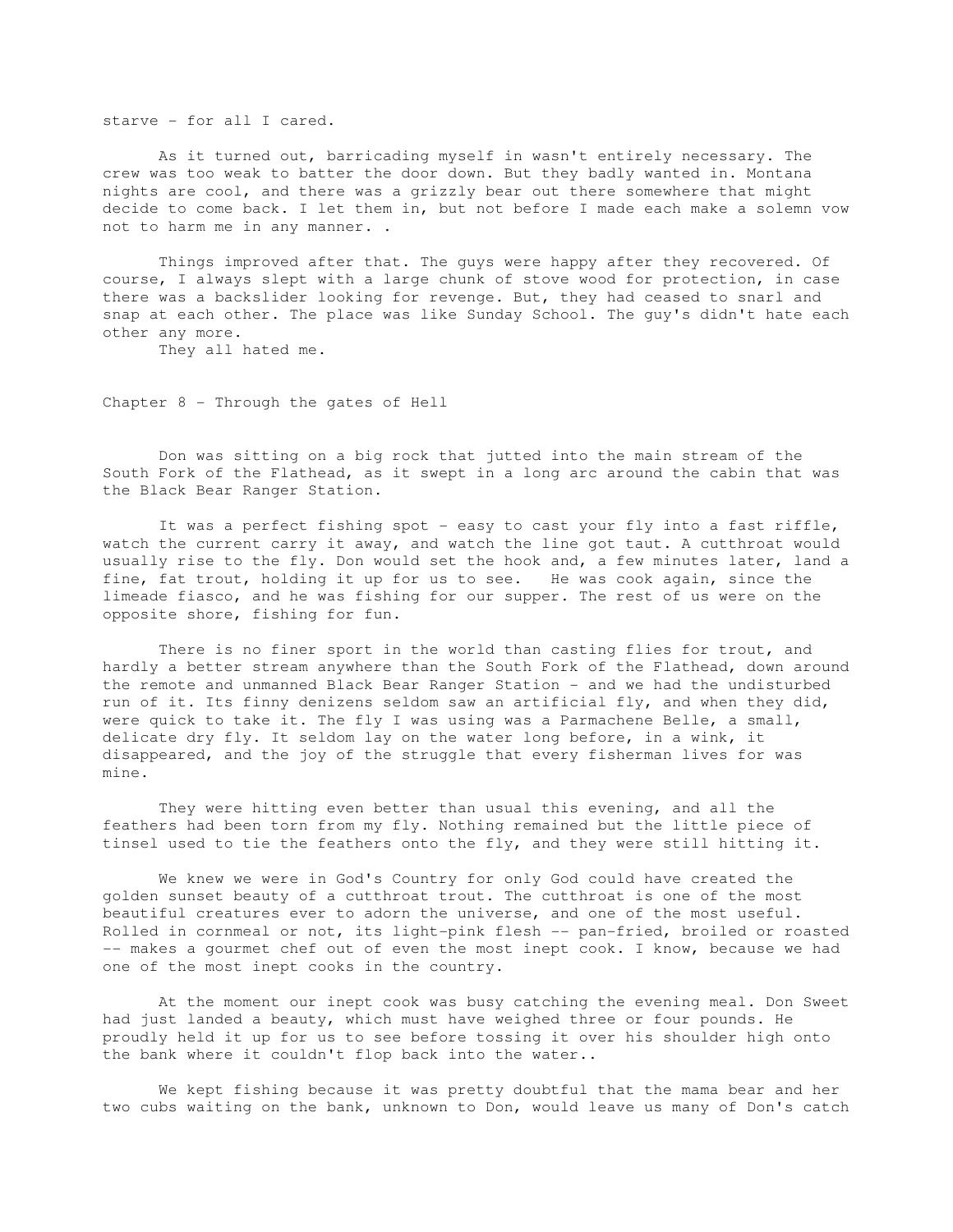for our supper. Up to this point he hadn't realized they were back there scarfing up his fish as fast as he tossed them ashore.

 From a bear's point of view, I suppose it beat trying to catch fish up in the shallows - and that bear was no fool. If a human being was willing to throw her a fish, she was sure willing to catch it.

 Don heaved the next fish in a graceful arc toward the shore, and this time watched it all the way to the waiting bear's outstretched paws. After doing a quick double take and sizing up the situation, mulling things over, all of which consumed about a milli-second, Don concluded that he would be giving away too great a weight advantage to try to duke it out with a mama bear - and two cubs over a few raw fish.

 He opted instead to take his chances with the current. About halfway across he disappeared in some swift water and we could see nothing save his hat being swept away in the rapids. But a moment later he bobbed to the surface, gasping for breath and still clutching his fly rod.

 There was no great harm done. The rest of us had caught more than enough fish for supper. Don could easily share his with the bears, if he wanted to, but I'll have to say, when you share with a bear, the bear isn't apt to leave you much.

 Don was cold, soppy wet, and a tad shook up when we fished him out, but being a low key, cool daddy rabbit type, he recovered pretty quickly. He was a bit ticked off that we hadn't called his attention to that situation sooner. He rejected outright our plea that we regarded it as none of our business, and we didn't want to interfere However, he did come to realize the roar of the current drowned out our efforts to warn. Besides, Don was having right much fun catching the fish, and the bears apparently enjoyed eating them..

 That night, with amity having been restored by the limeade episode, we had a feast. It was our last night at Black Bear. In the morning the Ford sat down on the grassy strip and ferried us back to Missoula. There had been a lightning storm over in Idaho.

 Our party was over for the time being, but we had cut, skidded and stacked enough poles to build a fence around Texas.

 Back at Missoula, we didn't have long to wait for a fire call to come in. The next afternoon, late, sixteen of us, including me, Gary Dunford, Don Sweet and Gene Tuniga, were aboard the Doug, on our way to a fire near Snake River Gorge. It was a long flight, clean across Idaho, nearly to Oregon. We had a lot of time in flight to waste.

 On a long flight like that, some guys try to ho-hum it and make you believe they are just plain bored with the whole thing, but let me tell you, nobody is bored when they know they're going to be plunging out of an airplane into a rocky wilderness in the very near future. It would be nice to be that blasé', but it just doesn't work that way. You might take it in stride, but you aren't bored with it. Nevertheless, we dozed and sometimes gazed out the window.

 I guess we had been dozing the better part of an hour and a half when things suddenly began to stir. We were getting close. Hammond got out his spotter kit consisting of earphones and a microphone and a couple of streamers that he threw out over the proposed jump spot to test the drift before sending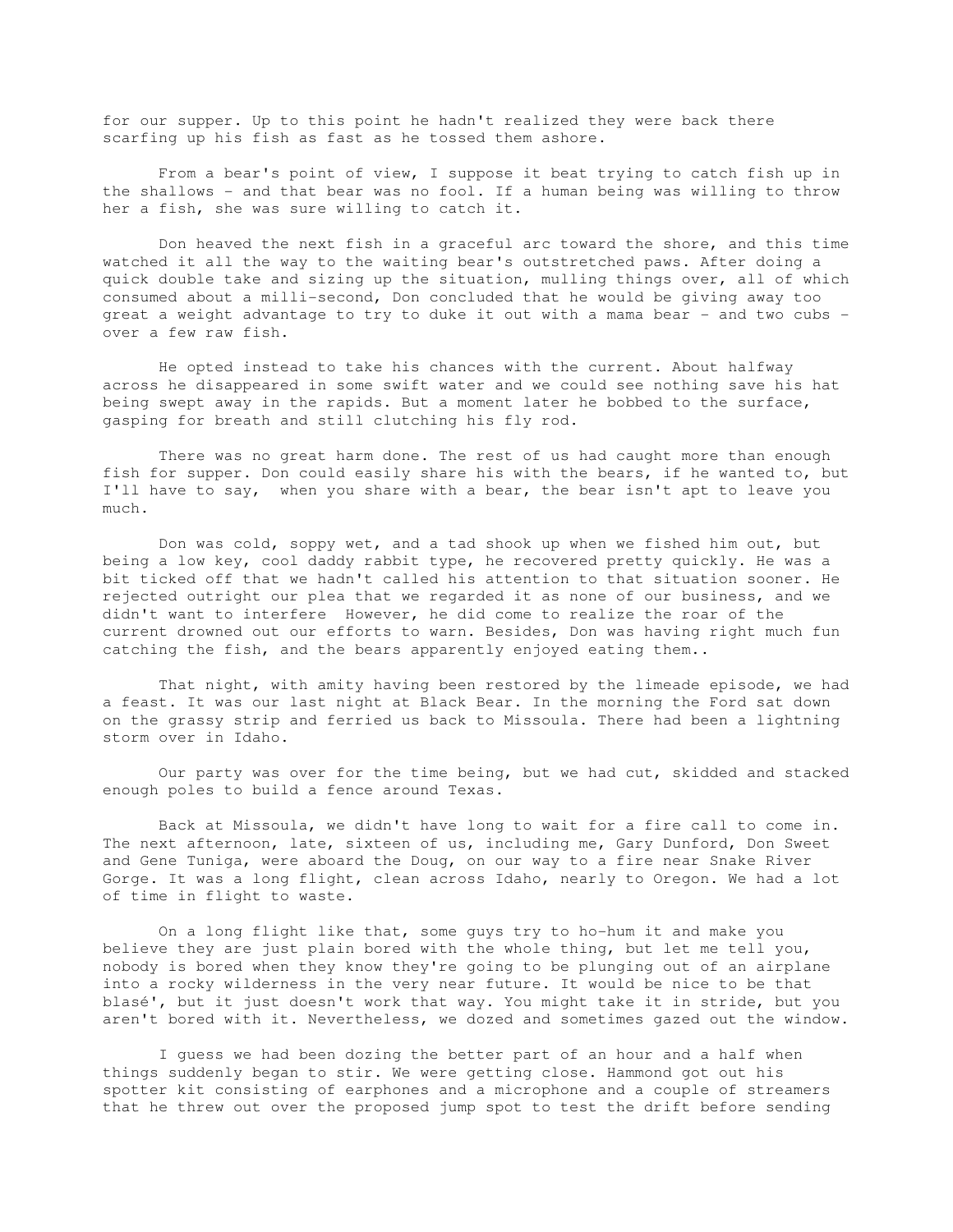jumpers out.

 Al Cramer, the fire boss on this trip, was shaking people awake and checking gear. Gene Tuniga's lanky frame stretched out over several bucket seats in the rear of the aircraft, his head resting on a fire pack. Gene's features resembled those of a prize fighter whose best defense was his chin, a chin almost perpetually covered with wiry blond stubble. Even in repose, his gentle nature was apparent. I couldn't imagine Gene in a fight. But if there was one, I wanted him on my side.

 Cramer shook him awake and Gene sat up, rubbing his eyes with one huge paw. Gene was not what you might call delicate, and he wasn't one to baby himself, but that arm was still bothering him badly.

 Hammond swung the door back. The rush of air bore a tinge of smoke from the fire below. The smell of smoke and fire grew stronger as the plane circled the fire to give everyone a look. Light from a full, yellow moon illuminated in ghostly iridescence the craggy peaks known as Seven Devils, and flooded the valley, mingling with the smoke. The fire flickering in the shadows below, along with golden-red rays from the setting sun, produced a surrealistic scene reminiscent of Dante's Inferno.

 He-Devil, highest peak of the Seven Devils, glowered down upon the dark recesses of Hells Canyon and Snake River, a writhing, silvery serpent below. Nobody mentioned it. Although, with so much to remind them, I'm sure the thought crossed their mind. We were about to jump into Hell.

 Cramer, Tuniga and Cliff Blake were the first three out. Gary, Odie Powell and I were slated to go on the second pass. As soon as the first three went, the three of us stood up and hooked our static lines to the cable. I was third in line. As the plane circled for the second run, Hammond checked our gear, parachutes, harness and static lines to make sure all was in order.

 My static line, which should have gone from the 'chute directly to the cable, had somehow gotten over my shoulder and under my left arm and then to the cable. That was a particularly dangerous arrangement, and exactly the reason the spotter always checked each jumper. We carefully unwound my line and got it straightened out. With everything and everybody checked out, Al returned to his station by the door and began directing the plane to the spot.

 From the time the pilot begins his run until the time the spotter brings him over the spot isn't all that long - unless you're one of the guys waiting to jump. In that case it seems forever. Then, when the signal comes, you go.

 The smell of burning woods was strong when Al finally brought his arm down. We rushed out the door one at a time, each man giving the other just enough time to clear the door before he went out. The first blast of evening air was cool on my fact, but I knew instantly something was wrong.

 The static line was under my arm! Somehow in the brief time between getting it straightened out and going out the door, it had gotten under my arm again. But there was no time to think about it, and it was much too late to do anything about it. From the time one leaves the door until the static line rips the cover off the parachute is not enough time to correct a situation like that, or even think about it.

Wham!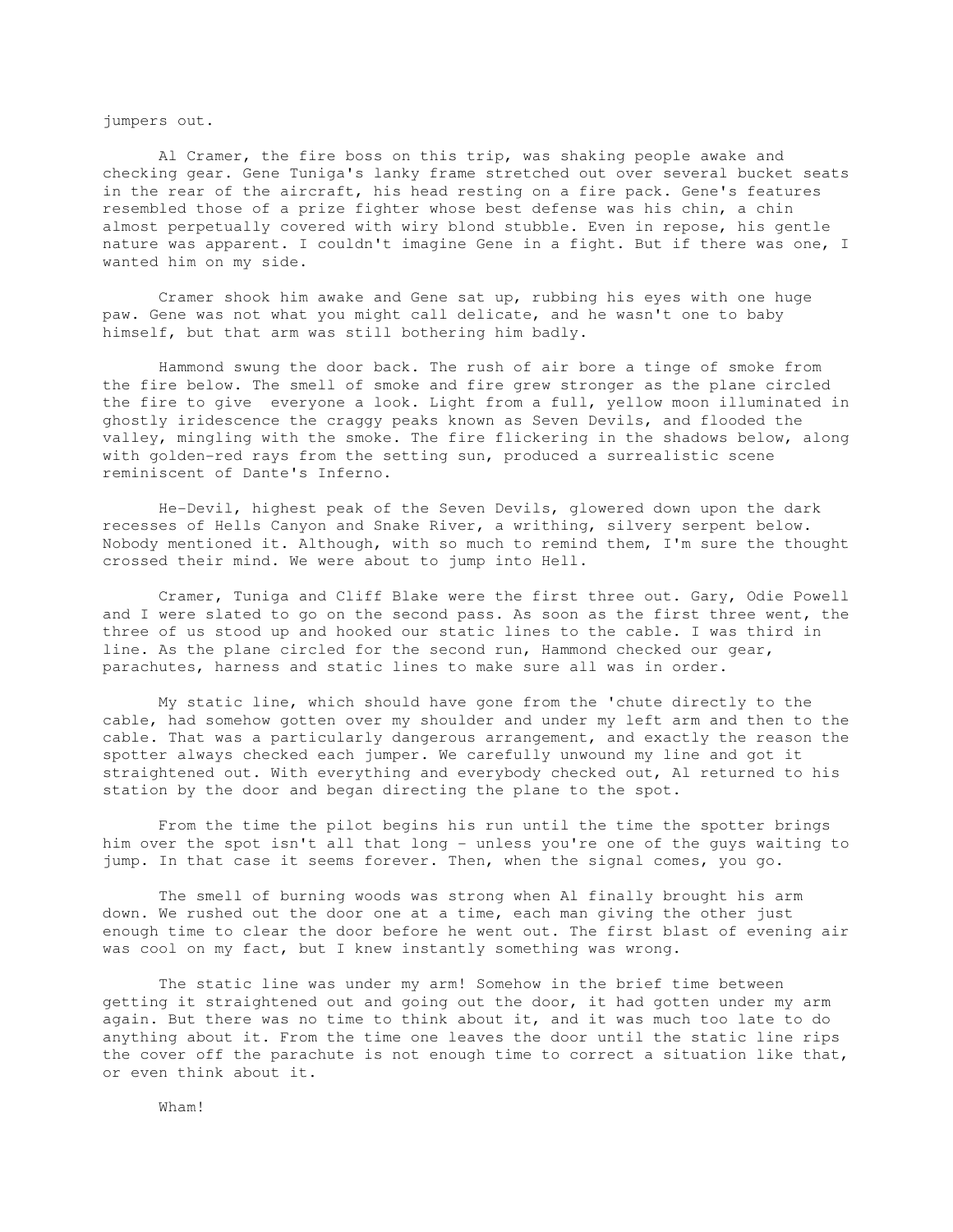The static line jerked the cover off the 'chute, over my shoulder and out under my arm, all in a split second. The result was that my left shoulder dislocated.

 I will tell you right now, a dislocated shoulder smarts, but I was lucky the arm wasn't jerked off. I think I must have passed out on the way down, because I have no recollection of trying to guide my parachute. I only remember the smell of smoke and the feel of searing pain. I remember hoping I didn't land in the fire, or get blown over the rim of the canyon - which wasn't nearly as close as I imagined.

 I regained my senses in time to make a reasonably good landing in a soft, sandy sagebrush field. I sat dazed and unable to move until Cramer came running up. He didn't have any idea that I might be hurt. He just wanted to get everybody onto the fire before it started spreading. But when he discovered I was ailing, he helped me to a small campfire that was to be the assembly point for the crew. It was pitch dark on the ground by then; Al needed to lead the way.

 Cliff Blake was huddled by the fire, which Gene was feeding. Cliff had broken his ankle. A few minutes later Odie and Gary showed up. Gary was hobbling with a pulled leg muscle. With a sore arm, a broken ankle, a pulled muscle and a dislocated shoulder, we were beginning to resemble a hospital ward more than a fire crew.

 So far, Cramer and Powell were the only able-bodied men on the scene - but others were arriving fast. Al contacted the plane on a little handi-talkie radio and informed the pilot of the unusually large number of wounded that was beginning to accumulate. Hammond relayed the message to the Ranger Station, and they promised to send the packer with extra horses to pack us out the next morning.

 Tuniga went on to fight the fire with Cramer and the rest of the crew, sore arm or not. Gary, Cliff and I kept the campfire going until pretty late, then finally dropped off to sleep. My shoulder had popped back into joint, but the static line had burned through the heavy canvas jump jacket, a wool shirt, a T-shirt and a good part of my arm. It was sore and throbbed all night. I didn't get a whole lot of sleep, but must have dropped off just before dawn.

 We were awakened by the crew coming in for breakfast. Not long afterward the packer showed up with real food so the men wouldn't need to exist on C-Rations. They were happy about that. He also brought three extra horses and we were happy about that. Considering it was a twenty-mile trip, he must have started out the night before..

 The packer was a grizzled old cuss who bore a startling resemblance to a cross between Popeye and Gabby Hays, with a tobacco-stained week-old gray beard. He didn't trust automobiles - thought they were a passing fad, and that the horse and buggy was about to make a strong comeback. Anyway, we gratefully struggled aboard the trusty mounts he had brought and set out.

 Peavey Pearson, who was about to enter med school, had taped up Gary's leg, fitted me with a sling and fashioned a splint for Blake's ankle, but we still had to take it slow. The packer hadn't brought race horses, anyway, and we sure weren't jockeys, so it was just as well.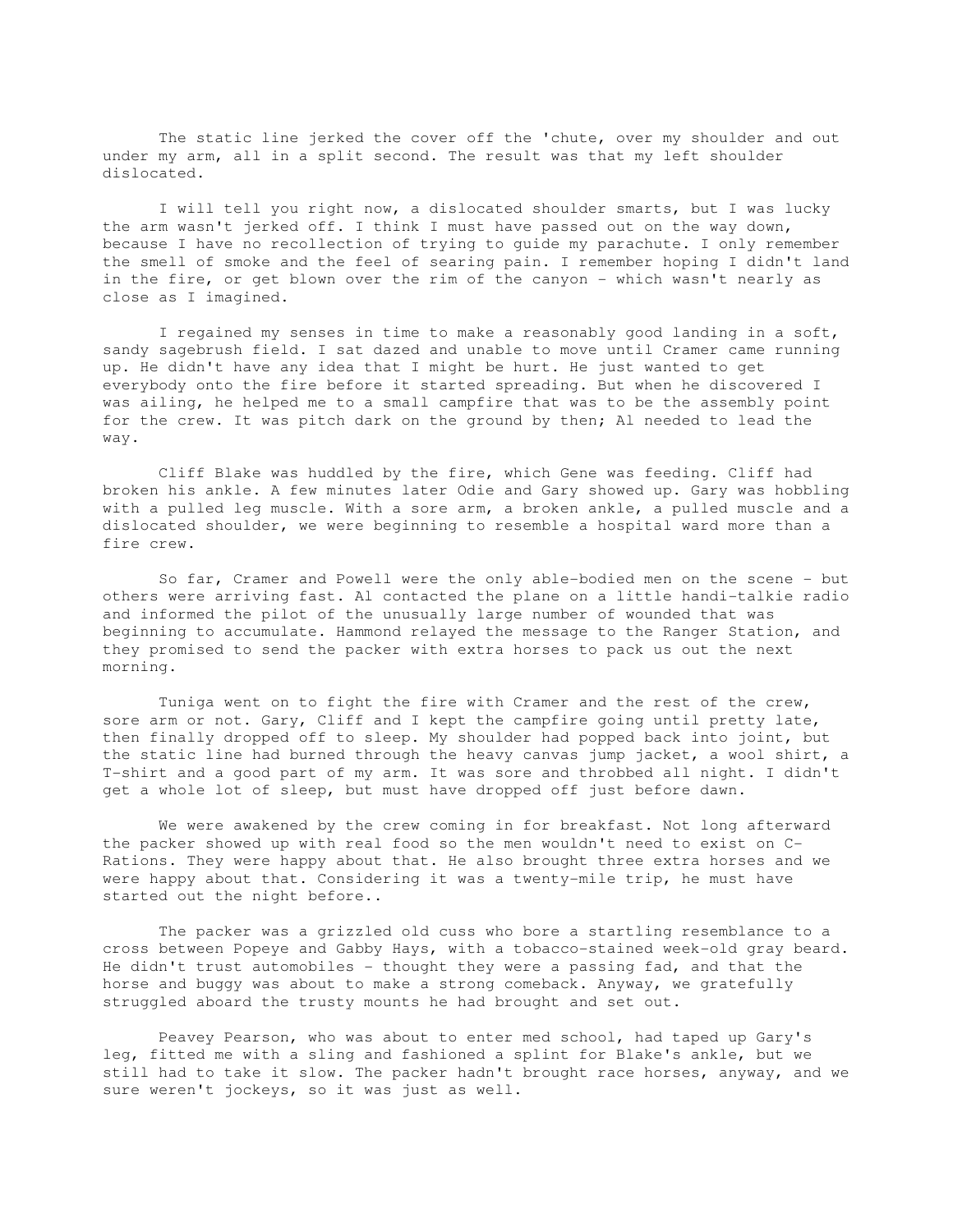A couple of hours down the trail, we pulled up at a little glade of the sort that would make a good picnic spot, if it weren't so far off the road. The packer motioned us to stay aboard while he climbed down and made a phone call to the ranger station to let them know when to expect us. Now that was a right pretty glade, and the ground was bare in spots that showed it had gotten right much use, but I didn't see the first sign of a phone booth anywhere, and this was well before the days of the cell phone.. I thought the old guy's elevator might not have reached the top, but to humor him, we sat and waited..

 I looked at Gary and he looked at me; then we looked at Cliff, who just shrugged. Meanwhile, the old packer matter-of-factly ambled over to a hollow tree, reached in and removed a phone, and proceeded to ring up the ranger station.

 I kind of halfway expected him to ask for Chloe, like the guy in the famous Spike Jones skit who was searching for a girl named Chloe in a swamp, when a phone in a hollow tree starts ringing. (It was somebody else looking for Chloe.) But the packer apparently wasn't familiar with that skit, and merely asked for the ranger. After a brief conversation, he hung up and replaced the phone in the hollow tree, ambled back to his horse, and the journey continued.

 There wasn't much for us to do for the next couple of days, except hang around the bunk house, play checkers, and read three-year-old magazines. And wait for the guys to come down from the fire. A doctor came and bandaged Blake's foot, looked at Gary's leg, poked at my shoulder and suggested we all should see a doctor as soon as we got back to Missoula. We seconded that notion, that idea having previously crossed our minds.

Next day the guys came down - hot, hungry and ready to say good-bye to Hell. We seconded that notion, too.

Chapter 9 - You can only hurt in one place at a time

 I'll have to agree with the old packer about one thing. Horses are reliable, and mules even more so. A horse might be a slow, bumpy ride on a long trip, and you might need to stop for grass a time or two, but you eventually get there. And no one ever died of saddle sores, even if they're sure they will. You can rely upon a horse. He might try to buck you out of the saddle, stomp you, kick you and bite you. And if he did it once, you can depend on his trying it near about every time he sees you.

 But, he wouldn't be likely to ram you into the side of a mountain at three hundred miles an hour, which was more than you can say about an airplane. A vision of the old Tri-Motor trying to unsuccessfully bore an instant tunnel through the side of Mount Baldy was hard to shake, but Johnson had the most skilled and experienced pilots that could be found anywhere. No one could say that Johnson Flying Service hadn't done all they could to keep accidents such as that from happening. Nevertheless, the thought wouldn't go away entirely. It was just something we learned to live with, kind of like hemorrhoids.

 There's an old saying that you can't hurt in but one place at a time, and I think there must be something to it. I remember one time a doctor gave me a shot of codeine to relieve a toothache. It turned out codeine gave me cramps of the biliary tree, that's the liver to most of us, which in turn made me forget all about the tooth. It finally quit hurting, and I still have the tooth.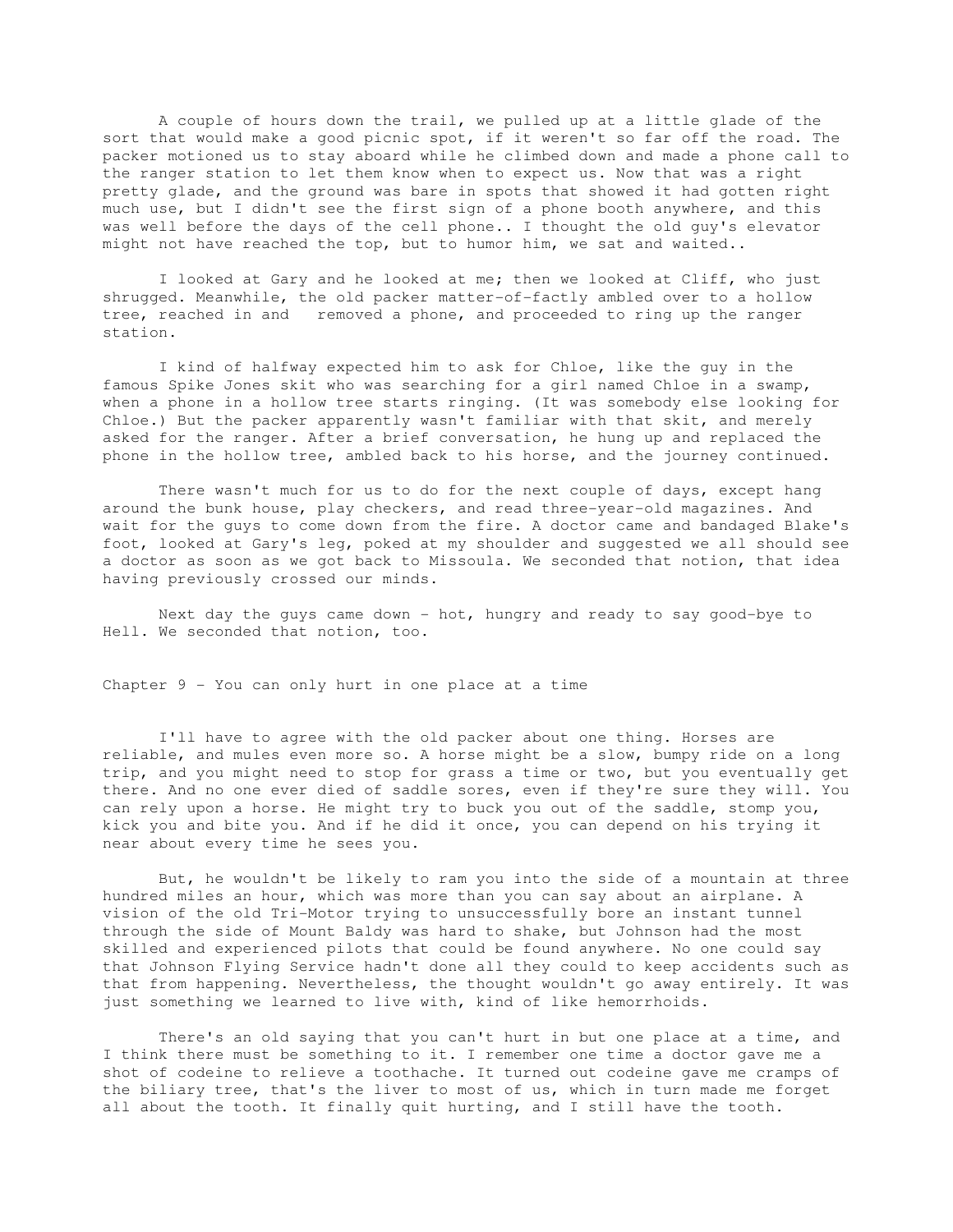All of which is by way of saying that, when they took us out to a small dirt strip the next day to meet the Doug, my shoulder was aching so badly, I didn't give a hoot if the plane ran into the side of a mountain or not. That sentiment got altered a bit, later, when chances of ramming into something had improved considerably.

 The Doug was sitting on the runway when we arrived, and all I can say is I would have loved to have seen how the durn thing got there. If they hadn't built it there, it must have been like landing in a well without touching the sides. Such a feat seemed beyond the skills of even a Johnson pilot.

 There were mountains all around, which gave the distinct feeling that the airstrip was in the bottom of a bowl. Actually, I guess you might say it was in the bottom of a gigantic bowl. How the pilot planned to fly the thing out of there at all was a mystery, and the extra weight of men and gear wouldn't make it any easier.

 That we loaded onto the plane without anyone needing to point a gun at us can be attributed to either our confidence in plane and pilot, or mass ignorance of the situation. We figured if he got it in, he can surely get it out.

 When they hitched a tractor to the plane and towed it as far to the rear of the runway as they could get, it had to be obvious to the most ignorant among us the runway was too short for the ship. This was going to be a tight take-off.

 We boarded and I strapped myself into a bucket seat facing the open rear door of the aircraft. I had a good view of everything. When we crashed I wanted to be able to see everything. Cramer climbed aboard and went forward to the pilot's cabin. I guess he wanted to see which part of the mountain we were going to hit.

 At the end of the short runway was a barb-wire fence to keep cattle and elk off the runway. Shortly beyond that was a north-south highway running parallel to the Clearwater River, which was just beyond the highway. The other side of the river was a sheer granite cliff towering several hundred feet above the river. There was no way we could gain enough altitude in that short distance to clear that cliff. My guess was we would probably come down in the river even before we reached the cliff. Happy thought.

 To further calm our nerves, there was a long wait, while they took down the fence and stopped traffic on the highway. Little things like that are real confidence boosters.

 Finally, short of grading down that mountain to river level, everything that could be done had been done. Aboard the plane, all was silence. No one was talking. Some of the guys might have been praying silent prayers. I swallowed hard. Suddenly, thoughts of Mama's biscuits and gravy, and Maggie face got all mixed up in my mind, so I quit thinking altogether, and breathed a silent prayer as the port engine began to turn, cough, burp a cloud of smoke, and erupt with a roar..

 Then the starboard beast came to life. The pilot let the engines warm up an unusually long time, while he went through the cockpit checklist. If either engine coughed one time while we were on the take-off run, it would be curtains for us.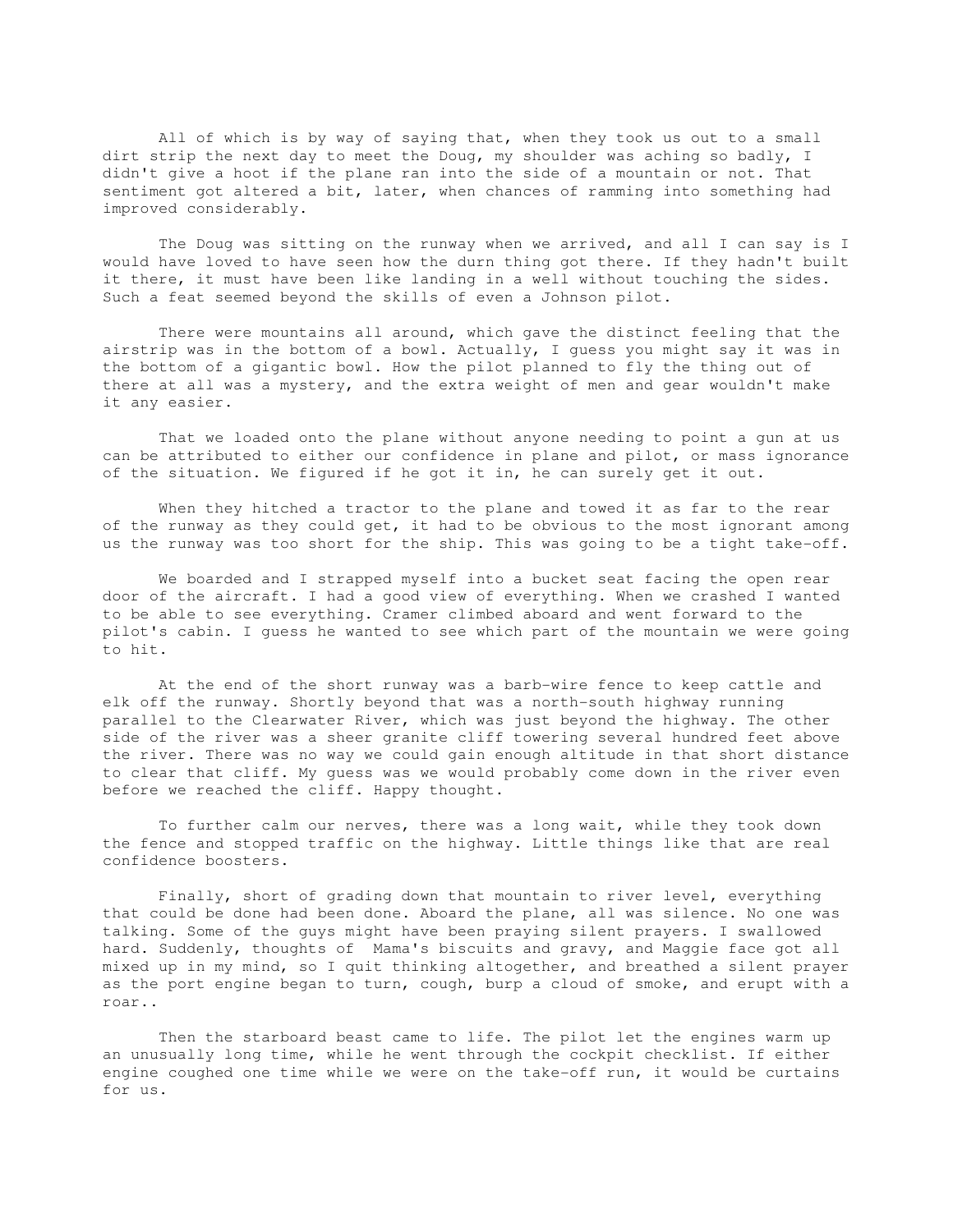Thorsrud, the pilot and one of Johnson's best, held the brakes, revved the engines until the plane was fairly hopping up and down, applied full flaps, and turned her loose! . The plane surged and we roared down the runway, engines and hearts throbbing. . It was like the start of the Kentucky Derby, when the starter springs the gate, and fifteen thoroughbreds sprint for the inside track.

 I guess you might say that the moment of truth and the moment of terror began at about the same time. We were all aware that beyond a certain point, there was no stopping. There would be neither time nor room to abort the takeoff. For better or worse, we would be committed.

 Thorsrud had driven a stake where he needed so much speed or it was no-go. His terrified passengers didn't know if we had reached that critical speed, or not.

 It was a one-shot deal. There would be no second chance. The pilot was pouring on the coal, giving it all she had. We were rocking in our seats like oarsmen, praying, "Come on! Come on!" Nothing could be heard above the roar of the engines. Anyone could have been shouting prayers or curses, for all anyone knew; it was all the same.

 If God could have heard anything above that racket, it would have been a minor miracle. Faster and faster, she was picking up speed, but eating up runway at the same time.

 She bounced a couple of times but couldn't stay airborne. We were running out of runway. She bounced again and this time stayed up - which was a good thing, because we were out of runway.

 The plane shot across the highway, I stared full into the face of the lady driving the first car in the line of traffic that was backed up to witness the crash.. In that brief moment, our eyes met. Her mouth was wide open, jaw slack, and her eyes looked like targets in a shooting gallery. I won't vouch for what my own resembled.

 Before a gnat could wink, we were out over the river, fighting for altitude. No way to clear those cliffs. It would only be moments before we crashed, but Thorsrud had other plans. There was a clunk, clunk, as the wheels went into the well, and almost simultaneously he virtually stood the plane on its ear in a steep bank, and I was looking straight down into the churning waters of Clearwater River.

 We wouldn't hit the cliffs, but we still had several hundred feet of altitude to gain before we could clear the canyon rim.. Looking out the windows, we saw nothing but rock walls flashing by on either side. For ages, it seemed, we went roaring down the canyon, twisting, turning, avoiding cliffs and fighting for altitude.

 We gained enough altitude to clear the rim at last, and everyone breathed again. The collective sigh of relief that went up was not unlike that of a dirigible that had sprung a leak. For the first time since beginning the takeoff roll, we put our full weight down and relaxed.

 Although the interval between take-off roll and clearing the canyon rim was brief, it seemed like ages.

I had never been a passenger on a take-off like that before, and haven't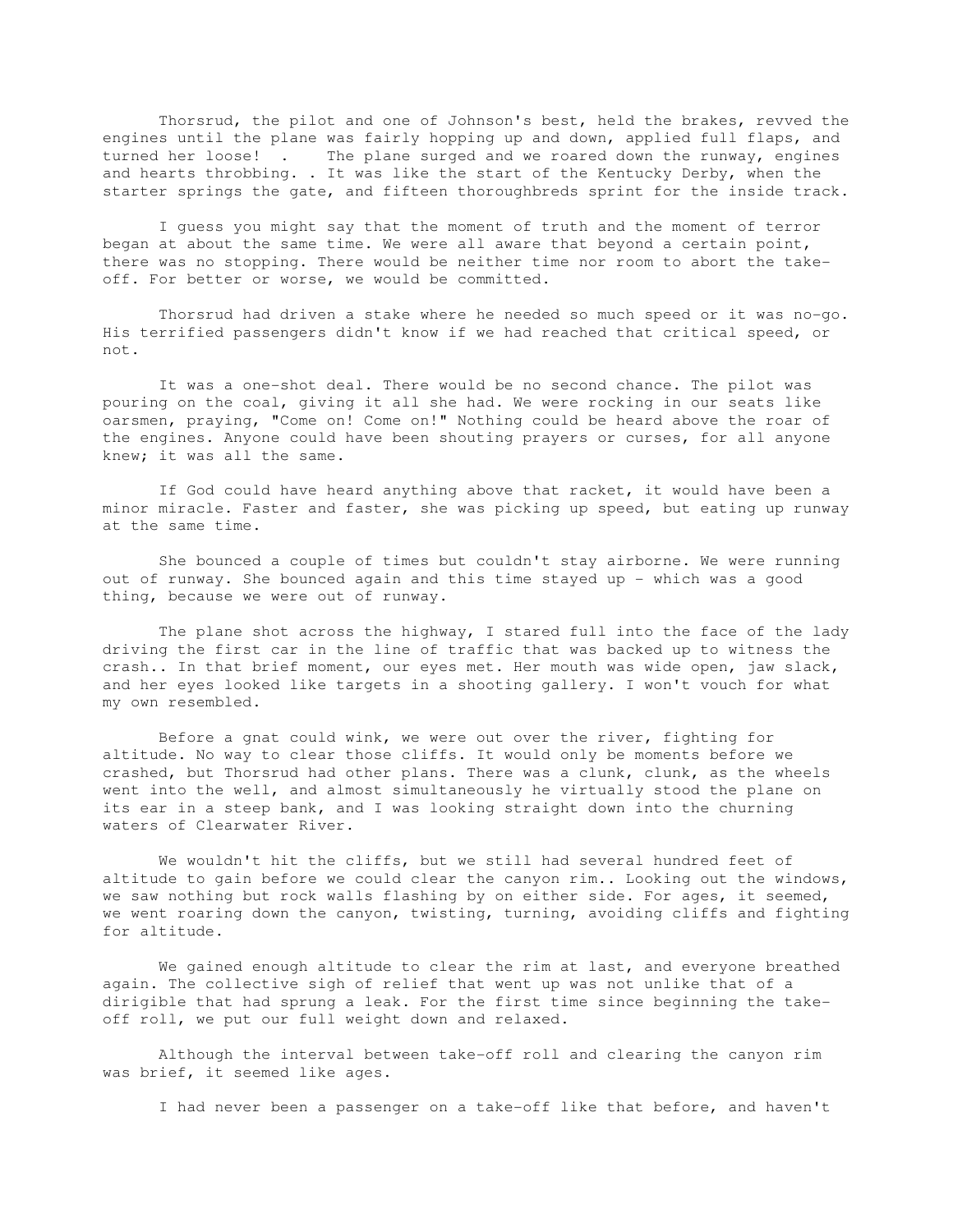since. I will always believe the plane never broke ground. I will always believe that the pilot just picked the wheels up when we ran out of runway, and the plane just kept on flying. I think it was Edmond Burke, or some famous British Prime Minister, who once observed that, "Nothing focuses the mind like the sight of the gallows." Maybe so, but Mr. Burke never faced a take-off on a field that short.

 Somewhere on the way back to Missoula, I realized my shoulder hadn't hurt since I boarded the plane. When I settled down for a nap, the shoulder started throbbing again. I guess it's true.

You can't hurt in but one place at a time.

Chapter 10 - Arranging Ligneous Detritus

 Old Fred didn't waste any time getting us looked after at the hospital. He had a truck waiting and sent us right over. Blake's ankle was flat broke. His fire season was over, but Fred let him stay on as a clerk in charge of something.

 Gary's leg would heal with a week's rest. Gary didn't mind resting for a week.

 As for my shoulder, the doctor just immobilized it with tape and left my arm in a sling. In a few days it was good as new, except it kind of ached when the weather changed, and there was a big scab over the place where the static line burned through. It could get a little raw if it rubbed against my shirt.

 The biggest injury of all was to Gene Tuniga, who had been hiding his sore arm from anybody in authority for fear he would be taken off jump status. He finally had to ''fess up. Although it was embarrassing for Gene to show pain to anyone, he got to where he couldn't hide it any longer. Fred sent him to the hospital with us. It turned out Gene had made a qualifying jump and two fire jumps with a severely broken ulna, the big bone below the shoulder.. That was about as bad a break of an arm as you could get. He would be out for the season.

 Hearing that, I kind of felt like a sissy, complaining about a mere shoulder separation. And I hadn't tried to hide my pain from anybody. They kept Gene in the hospital for a couple of days after they set his arm, but one day he came walking into the fire depot where we were putting fire packs together. A grin divided his face into two hemispheres; his eyes showed no pain. He was wearing a cast the size of a garbage can.

The nurses over at the hospital had loved Gene, and I guess that's mainly what he was grinning about. Fred made him an observer in a scout plane that flew over old fires that had been reported "out," to check them for fresh outbreaks. Sometimes a fire will smolder for weeks before it breaks out again, and people have been known to jump the same fire twice. Nobody liked to do that. We always tried to get a fire plumb out, but no amount of mopping up will get everything.

 Gene didn't mind missing the overtime, he was home every night, which gave him plenty of opportunity to improve on the contacts he'd made over at the nurses' dorm. I think Gene was making the most of that opportunity. We didn't see much of him after that. He was too busy flying and courting.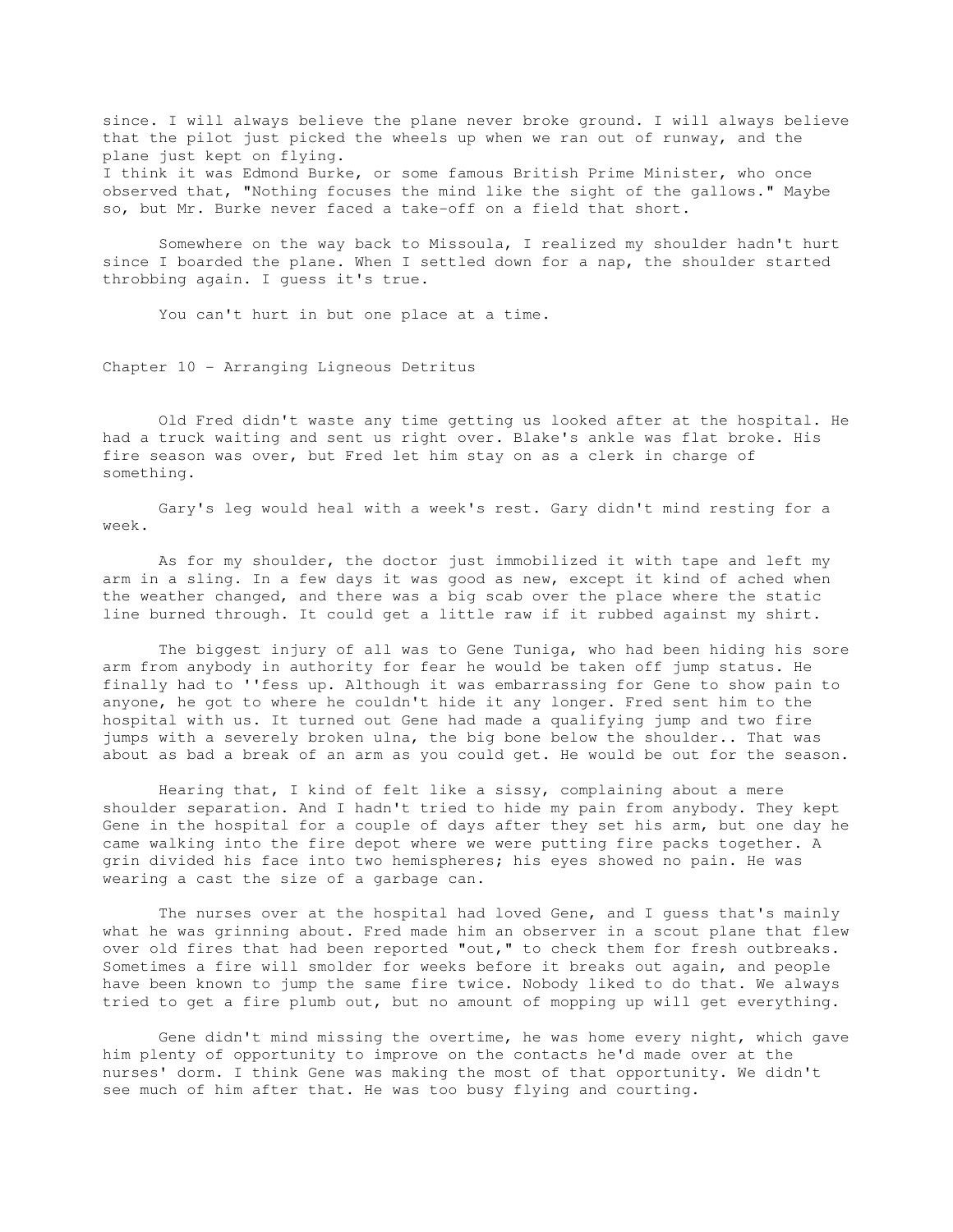You couldn't loaf much around F.O. "Good Deal" Brauer, unless you could make loafing look like work. To Fred's credit, he didn't stay fooled for long. He wouldn't buy your bill of goods, but he wasn't above selling you his if he thought he could pull it off. He nearly always did. That's why his middle name was "Good Deal," and why I would not advise buying insurance from him.

 It was kind of an unwritten rule that rookies did the brush-piling projects, unless retreads happen to volunteer, which none ever did. Brush piling is probably the most enervating and onerous chore the Forest Service has. It consists of putting your mind in neutral, as you have no use for it whatsoever, and putting limbs and other slash left over from a logging operation into a pile over a square of tarpaper. This allowed them to set it afire when it dried out after a couple of months. As a rookie, I had piled my share of it, and found it to be one of the most mind-numbing jobs I'd ever had.

 Having been burned on other occasions, we were wise to Fred. He would need to get up pretty early to get ahead of us. We were ready for him when he approached us while we were repacking the same fire kit for about the tenth time. We had already packed enough fire kits to last ten years, and we didn't have any more stuff with which to pack kits, without going to the trouble of lugging more out. That's why we kept packing and unpacking the same kit.

 So far, Fred hadn't caught on. There was an art to proper goofing off, and the best among us by far was "Little Joe" Roemer. He was so good at making nothing seem like something, he even fooled himself sometimes. It was Little Joe who inspired us to pack and unpack the fire kits.

 "Have I got a deal for somebody, but I don't think you guys are qualified," Fred announced.

 That was a switch. You didn't need any qualifications for brush piling, except a numb brain and a total lack of ambition.

"What kind of qualifications?" Gary asked warily.

 I didn't take my eyes off what I was doing, which was retying the fire kit for the umpteenth time.

 "Ranger up at Big Creek wants some men to, it says here," he thumped the manpower request on the clipboard he held, "'to assist the ranger in arranging ligneous forest detritus for an experiment in rapid oxidation.' Sounds like he needs somebody with an engineering background."

"Is Big Creek good fishing?" Gary asked.

 "Only if you like to catch big ones," Fred said. "They don't call it Big Creek because of the size of the creek, you know."

"I took a bunch of organic chemistry," I volunteered, neglecting to mention had flunked it three times before finally passing it.

"Yeah, me too," Gary seconded.

"I guess that might qualify you," Fred said, writing our names down.

 My suspicions were aroused. This was about to be too easy. Fred never gave in that slick. There had to be a catch in it, somewhere.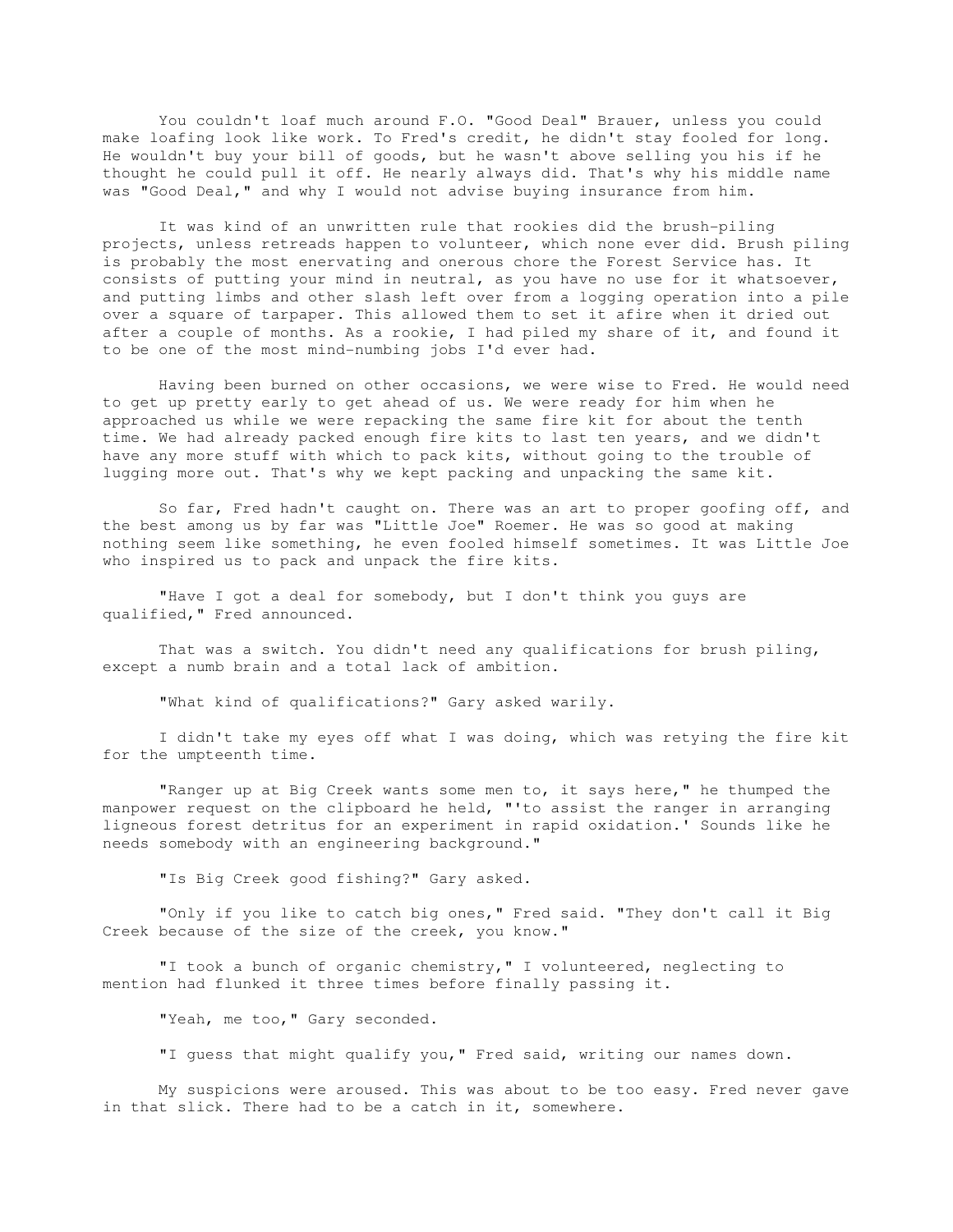"Wait a minute," I said. "Does it say anything in there about brush piling?"

"Don't you think I would have told you, if there was?" Fred replied.

 No. I didn't think he would have told us, but he acted just enough hurt by the question that I felt a momentary blush of shame for ever having doubted him.

"Better go pack your fishing gear," Fred said.

 I knew he was grinning behind his ears as he walked away, but I never could prove it. Gary was already running to the barracks to get his gear.

## \*\*\*\*\*\*\*\*\*\*\*\*\*\*\*\*\*\*\*\*\*\*\*\*\*\*\*\*\*\*\*\*\*\*\*\*\*\*\*\*\*\*\*\*\*\*\*\*\*\*\*\*\*\*\*\*\*\*\*\*\*\*\*\*\*\*

 I cursed Fred and threw a crumpled sheet of tarpaper on the ground and prepared to arrange another pile of ligneous detritus for rapid oxidation. I'll have to tell you that, unless I had missed something somewhere, arranging ligneous detritus was about the same as piling brush, and fire is about as rapid as "oxidation" gets..

 Fred had out-finessed us again. All that baloney about "engineering background," and "organic chemistry" didn't amount to a toot in a whirlwind. What we needed was a good dictionary, so we could look up words like "ligneous," "detritus" and "oxidation."

 And another thing, the steady rain beating down on our heads didn't help our feelings much either. The "ligneous material," of which there is an unlimited supply all over the west, and which we were trained to keep fires out of, wasn't going to burn in this weather. We couldn't look forward to the welcome relief of a fire call, either.

 Fred had sent us into exile. We were going to be piling brush the rest of our lives. He was right on one count, though, the trout in Big Creek were real bruisers. To prove it, the ranger showed us a creel of nice, fat, speckled monsters he caught while we were arranging his ligneous matter. It was nice that someone had the time to fish. Gary and I were too pooped to wet a line when we got in from tending our daily chore.

Weekends were a different matter. They belonged to us, if there wasn't a fire. As much as it had rained since we had been at Big Creek, we didn't think there was much danger of that. And even if there had been, it wouldn't have been hard to find Gary and me at Big Creek.

 As a matter of fact, that's where they did find us. Late that drizzly Sunday afternoon, we were knee deep in Big Creek, and neck deep in cutthroats, when one of the assistant rangers caught up with us. He told us a call had come in and we would be heading back to Missoula at daybreak. That took care of fishing for that day.

 Of the whole smokejumper crew on the Big Creek "ligneous detritus arranging" project, everybody was accounted for by midnight, except Snuffy Cromer. Snuff had gone on a solo foray over into Glacier Park, just across the North Fork of the Flathead. He wasn't all that much of a fisherman anyway, and he had heard there were girls working in the park during the summer. Snuff had borrowed an old truck from one of the hired hands and had gone over to the park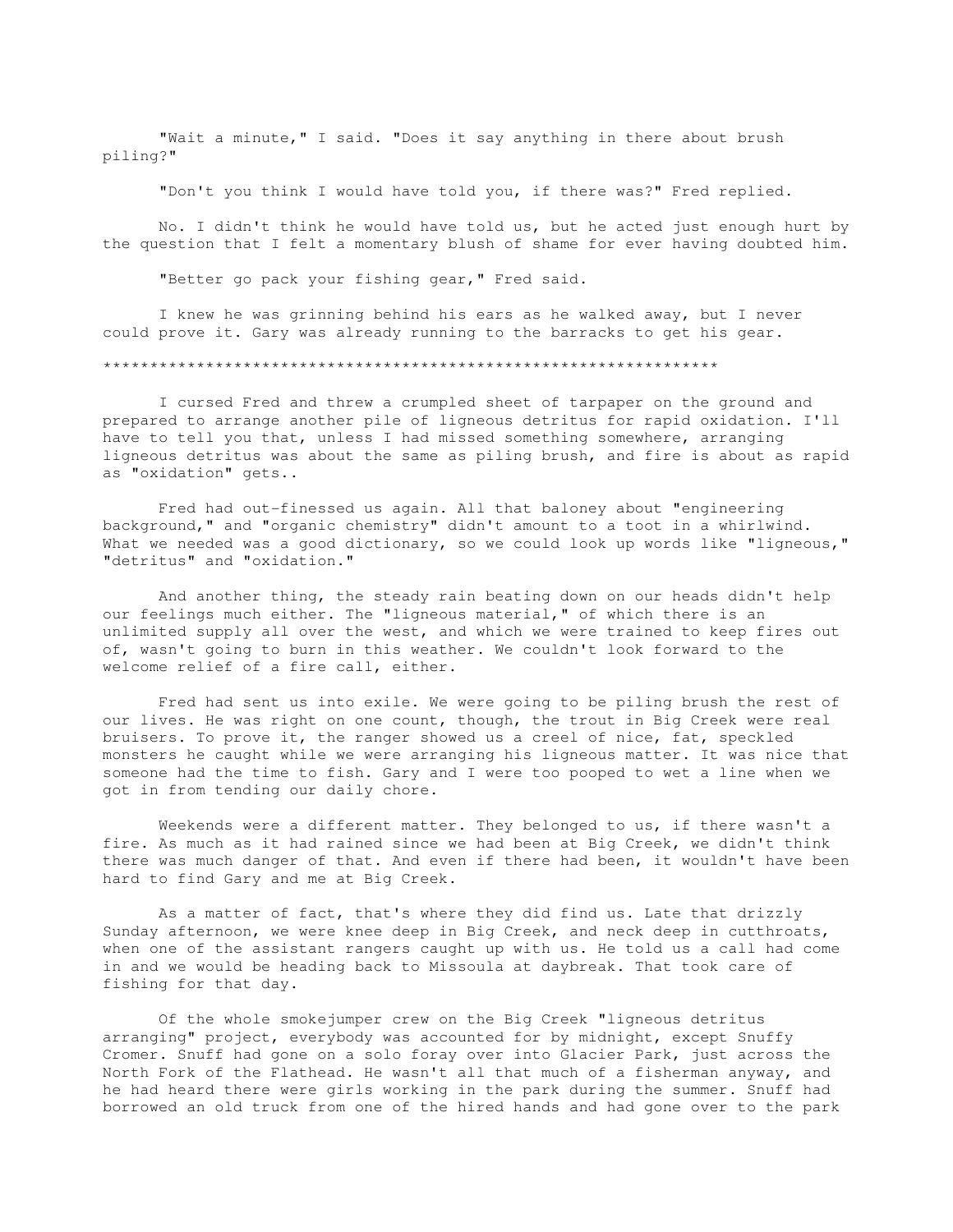to track those rumors down. Nobody had heard from him since.

We couldn't wait; we needed to load up and get back to Missoula. It was a pretty long trip and we were traveling by truck this time. The only route in and out of Big Creek was the dirt-and-gravel logging road that ran south along North Fork of the Flathead about thirty miles to Columbia Falls. We had gone maybe eight or ten miles when we discovered Snuff's pickup truck parked in the road but no sign of Snuffy. There was no traffic on the road until the logging trucks started rolling about seven o'clock in the morning. Therefore, we had no idea how long Snuff's truck had been parked there, or what had happened to him.

 Where in the world could he be? Fearing the worst, we piled out of the truck and began the search. We hit pay dirt with the first yell. There was an answer from down a hollow to the right of the road.

"Hey! Come help me!"

 That was Snuff all right, and his voice didn't seem more than a hundred yards away.

"Get me out of here before she kills me!"

 Had Snuff run afoul of some floozy over in the park who was threatening to do him in? That was sure possible - discretion was not Snuffy's long suit. It was even likely. I had seen Snuff with some real tail waggers. He often said it didn't matter how ugly they were, if you waited until it was too dark to see them before you picked then up - and took them home again before sun-up.

 "Hurry up!" Snuff was desperately pleading. There was no doubt he was in real trouble.

"I can't hold on much longer!"

We rushed in the direction of his voice - and came to a screeching halt when we spotted him. At the base of the tree that was his refuge stood an outraged mama moose and her offspring.

 Snuff had outdone himself this time. That was one of the ugliest mamas I had ever seen, and about the maddest. She was daring Snuff to come down, and our presence only distracted her for a moment. She was awfully unreasonable and insisted on having at least one good whack at Snuff before she left the scene but we were finally able to chase her away. It took some persuading to get Snuff to leave his refuge. We had to convince him she was gone for good.

 Old Snuff wasn't too keen on talking about the episode, and I really couldn't blame him. It was right embarrassing for him, but the guys weren't going to let him off that easily. He finally gave us his version of how he ended up in that tree.

 According to Snuff, it was right foggy when he started back to the ranger station, and he was just creeping along when he felt a heavy bump on the right, front fender. And it got pitch dark then, because the crunch he heard was from the only headlight he had that was working.

When he got out to investigate the cause, that old mama moose put him up the tree, where we found him. Mooses are right fractious animals anyway, and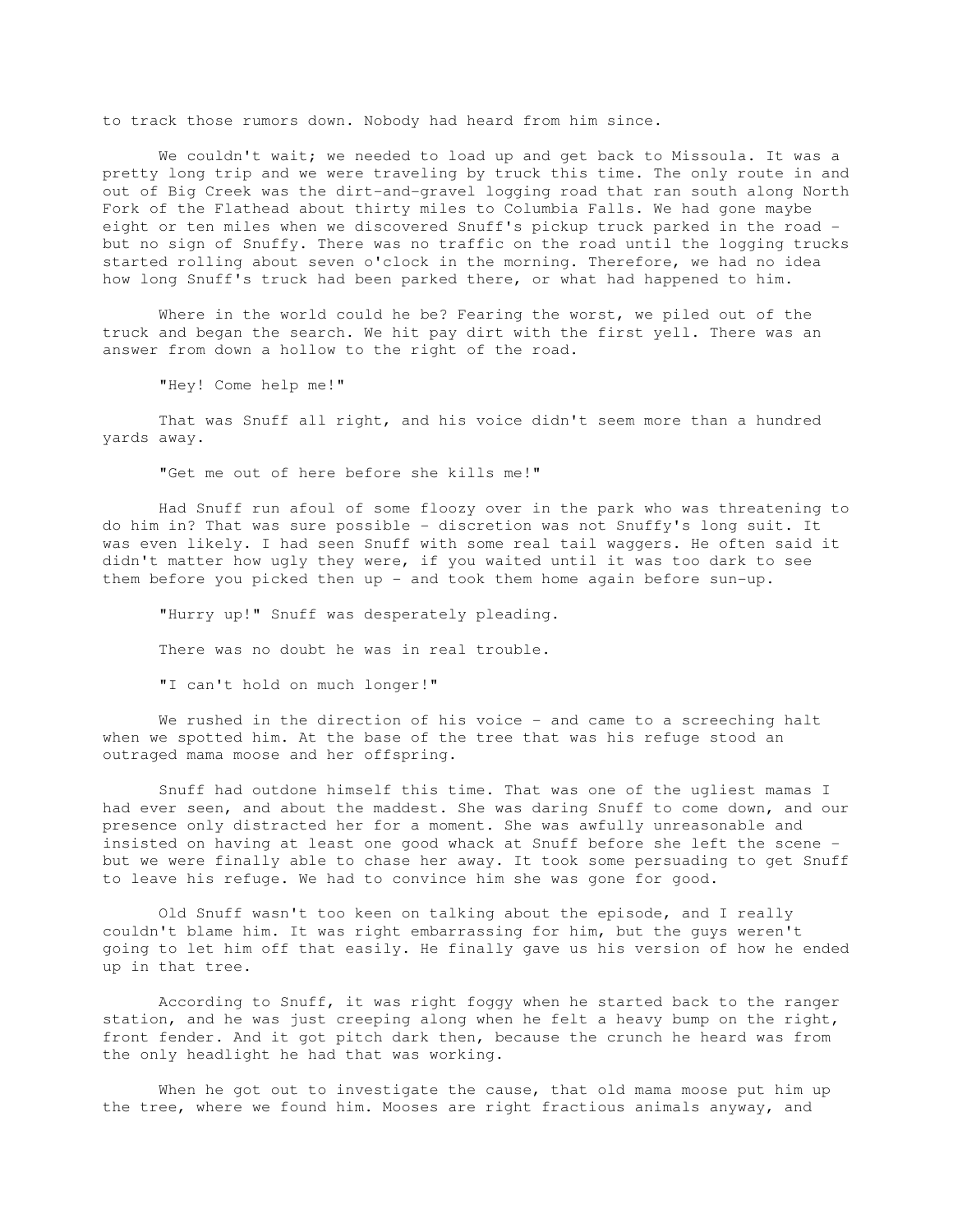they sure don't take kindly to being goosed in the rear end by a headlight, in the middle of the night. Looking at it from the moose's point of view, you can easily see her point.

 Leaving the pickup where it was for his buddy to retrieve, Snuff hopped aboard and off we went to Missoula.

 We wanted to speak to Mr. Brauer about "arranging ligneous detritus for rapid oxidation."

Chapter 11 – Rescue

 The bad news was by the time we got to the fire, what had begun as a fisherman's campfire had already consumed five thousand acres, and was spreading fast. The good news was that this was one fire we didn't need to jump. After flying us from Missoula to Laramie, Wyoming, in a converted WWII-vintage Air Force surplus twin-engine Hudson bomber - with the word "Kokakistan" inscribed across the nose (I have no idea what that signifies and neither did the pilot.) - they drove us from Laramie to the fire in Volkswagen vans. I'll admit those dinky little vans weren't as flashy as red-and-white parachutes, but they got us there all the same.

 We stepped into what looked more like a United Nations meeting than a fire camp. The House of David had set up a field kitchen under a big-top tent. Yellow-robed barefoot men with beards and ponytails, and yellow-robed barefoot women with smiles were serving hot meals to members of the Zuni Hotshots firefighting team from the Zuni tribe in Arizona.

 The House of David, for those who don't know, is a religious sect dead-set on doing some good in the world, and they do. They show up at all kinds of disasters. They had fed mobs of workers many times before, and had the whole process down pat.

 An atmosphere of organized chaos seemed to pervade the whole camp. Everyone was hurrying to get somewhere. They were going in all directions but everyone had a purpose and seemed to know what they were doing.

 The only people standing around were off duty personnel. They would eat a bite and catch a little sleep, and get back on the fireline, either to relieve someone or to add to those already there.

 No-one cut the smokejumpers much slack. We were met at the buses by a fire boss, who assigned each smokejumper to supervise an eight- or nine-man squad of Air Force rookies.

 That was a tougher assignment than one might think. These rookies were mainly off the big-city streets, and had never seen a forest fire before. Heck, darn few of them had ever even seen a forest, other than Central Park. Our guys were supposed to teach them how to chop line without chopping each other, or killing themselves in the process. It wasn't an easy task. There weren't enough smokejumpers to go around, and there were a lot of rookie crews without an experienced man to lead them.

 I was lucky. They had something else in mind for me. I wouldn't swear to it, but I think they might have been afraid there would be a language problem if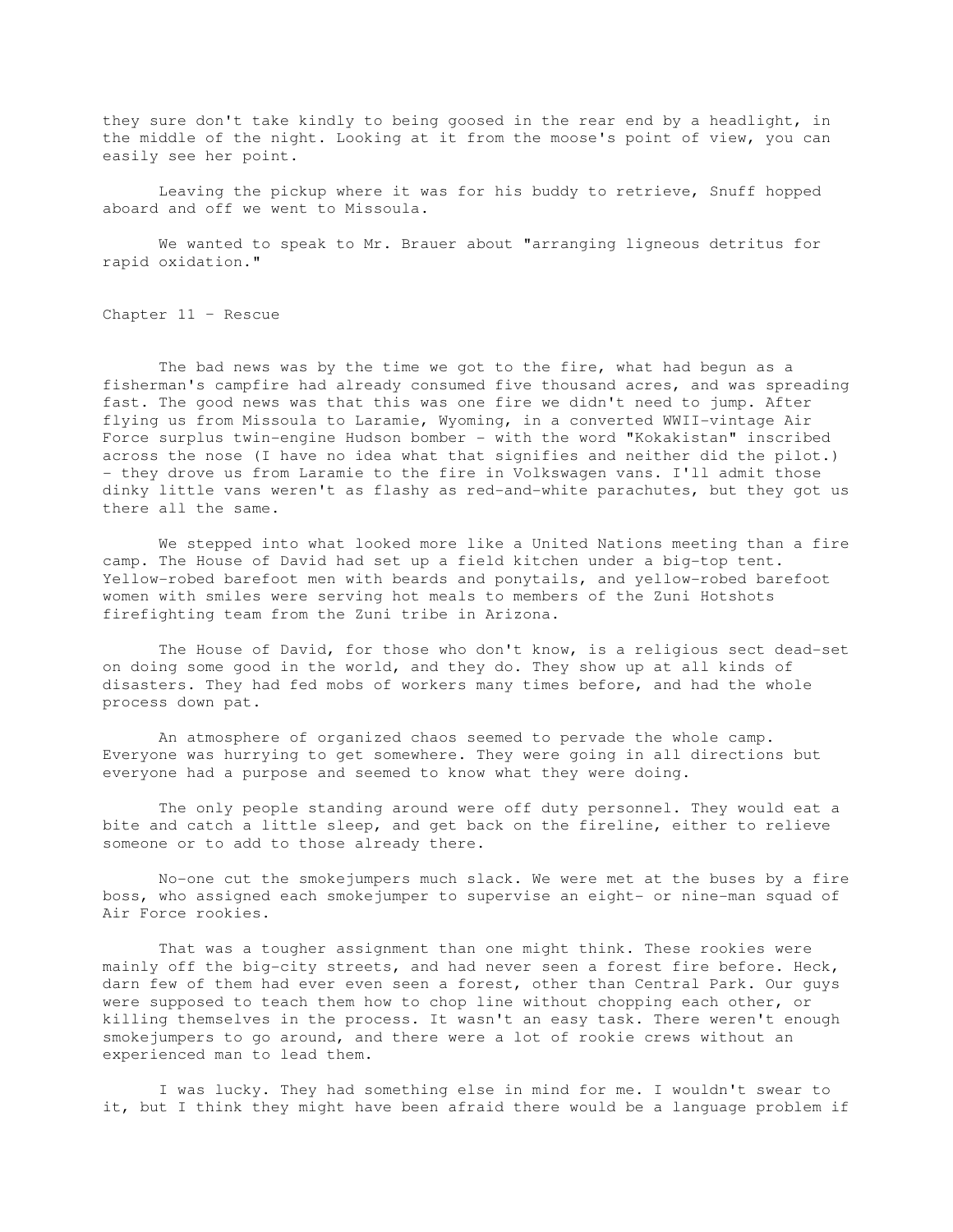I tried to work with those Yankee rookies. They were probably right. I could come closer to speaking the native Zuni language then I could Brooklynese.

I know it all depends on your point of view. Like, to a sardine, a submarine is just a can of people, but I'll have to tell you, to me, those boys talked funny. I think the fire bosses made a wise choice by not having me try to instruct them. No doubt they saved a lot of confusion.

 Anyhow, they made me a fire scout. My job was to walk the perimeter of the fire and extinguish, if possible, any places the fire had skipped the line. Also, I was to report on anything unusual.

 As far as I was concerned, the whole darned fire was a tad unusual. I mean it was bigger than any I had ever seen or fought. But I knew what they meant. The job suited me to a tee. I didn't need to supervise any rookies, I would work alone, and mostly I would be walking. I could always do that.

 As it was already dark, I hit the sack, pleased with having drawn such a plum of an assignment. I would start out at the first sign of dawn.

 I think there are some things here I should explain. One, a breeze sprang up during the night and the fire had spread to about seven thousand acres. And two, that's an area of about eleven square miles of very rugged mountains to stroll around.

 Come morning, I hitched a ride on an Air Force deuce-and-a-half that was carrying some rookies to the fire line at the top of the ridge, which was as good a place to start as any. Those rookies were going to be supervised by a sergeant, whose firefighting experience might have been questioned, but he did speak a language they all understood.

 But as we were headed for a spot that had already burned itself out and cooled considerably, there wasn't much chance of their getting into too much trouble, unless they got into an axe fight with Pulaskis. As soon as we got to the fire line, I jumped down and left the sergeant shouting at the rookies in ancient sergeant language, as sergeants have done at least since the time of Alexander the Great.

 By noon I had covered several miles along the ridge and found a couple of small spot fires smoldering outside the line. They weren't very big, and I handled them with a little Pulaski work. Chances are they would have eventually fizzled out on their own, as they were near the top of a rocky ridge with little in the way of fuel to feed on, but, since they were paying me big money to put out fires, I thought I would earn it.

 Coming off the ridge, I entered what had been a large dog-hair stand of pole-sized white-bark pine. They were standing there like so many hat racks twenty-foot-tall stiff rods of carbon that would snap off in a brisk breeze. No green remained. The green had disappeared into the red maw of the fire demon that had raced through a few hours earlier. A few yards further on, attesting to the rush and fury of the fire when it crowned out, lay the charred corpse of a mule deer. It kind of made me wonder. If a fire can outrun a mule deer, what chance would a human have? I always came up with the same two answers, : slim and none. The fate of the guys at Mann Gulch, where fire in dry grass caught thirteen jumpers, pretty well settled that.

About a mile ahead I caught up with the guys chopping line on the fire's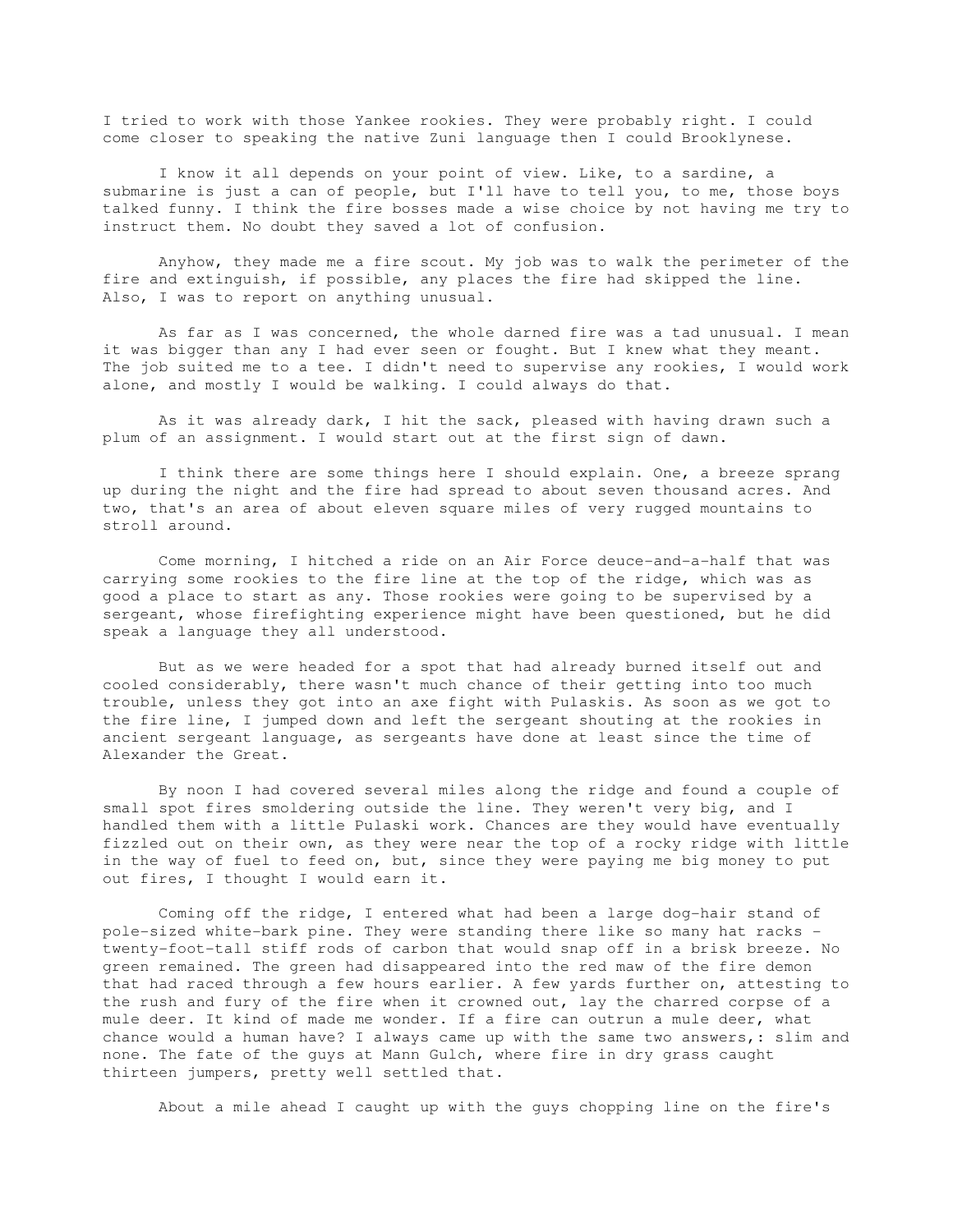flank to keep it from spreading to the side. A little farther on, the head fire was burning toward the top of the mountain, where, if they could keep it contained, it would finally burn itself out on the rocky top. They sure didn't need me up there, so, to reach the other side of the burned area, I cut across the still-smoldering ashes and stumps behind the main fire to the fire line on the opposite flank.

 Turning away from the main fire, I began following the perimeter of the fire back toward its point of origin. Sooner or later it would lead me back to camp. I figured it would be a walk of seven or eight miles, if I was lucky. If not, what the heck. I'd spent the night in the woods before. It wouldn't be all that comfortable, but it wouldn't be the end of the world, either.

 I had worked my way along the upper edge of the burn area for a couple of miles or so when I thought I heard faint voices from the hollow below. I couldn't make out what they were saying, except they sounded kind of agitated. I gave a holler to let them know I was there, and got an immediate answer from several voices, sort of like when you stir up a flock of crows.

 If they needed help, I couldn't do much, but I thought I might better get down there anyway. I hadn't gone too far when I met a bunch of guys coming toward me. From the way they greeted me, they sounded like a bunch of kids at Christmas who had cornered Santa Claus.

 It was the same bunch of rookies I had ridden up the mountain with. Somehow they had gotten lost, sergeant and all.

"Here's a ranger!" they shouted. "We're saved! We're saved!"

 Those boys were plumb jumping up and down. Even their sergeant was right glad to see me. I wasn't a ranger, but that's what they called all Forest Service people. I didn't think that was the time to explain the difference between a seasonal firefighter and a professional forester.

 How they had strayed from their own small assigned area, I never knew, but there they were, wandering around the woods like the lost tribes of Israel, not caring much who rescued them, as long as they were rescued.

 They had thrown away their lunches, Pulaskis, shovels, coats and canteens. Don't ask me why people do dumb things when they get lost. It seems that lost people get confused and their tendency is to get rid of all extra weight, very often including all their clothes in the dead of winter. It doesn't make a lick of sense, but that's what happens.

 It was downright embarrassing, the way they made over me, blubbered, and carried on. You would have thought I was a rescue ship and they were on the Titanic. Only problem was, I didn't know exactly where we were, either. But I didn't have the heart to tell them right then.

The way they fell in behind me when we set off, was as if I were Moses leading the Israelites out of the wilderness, except I believe Moses had a better idea where he was and where he was going.. Even old Sarge was downright docile, which was totally out of character for any sergeant I'd ever met. I kind of got the idea he was a tad abashed for having led his sheep astray, in the first place.

Walking the perimeter back to the truck would have no doubt been the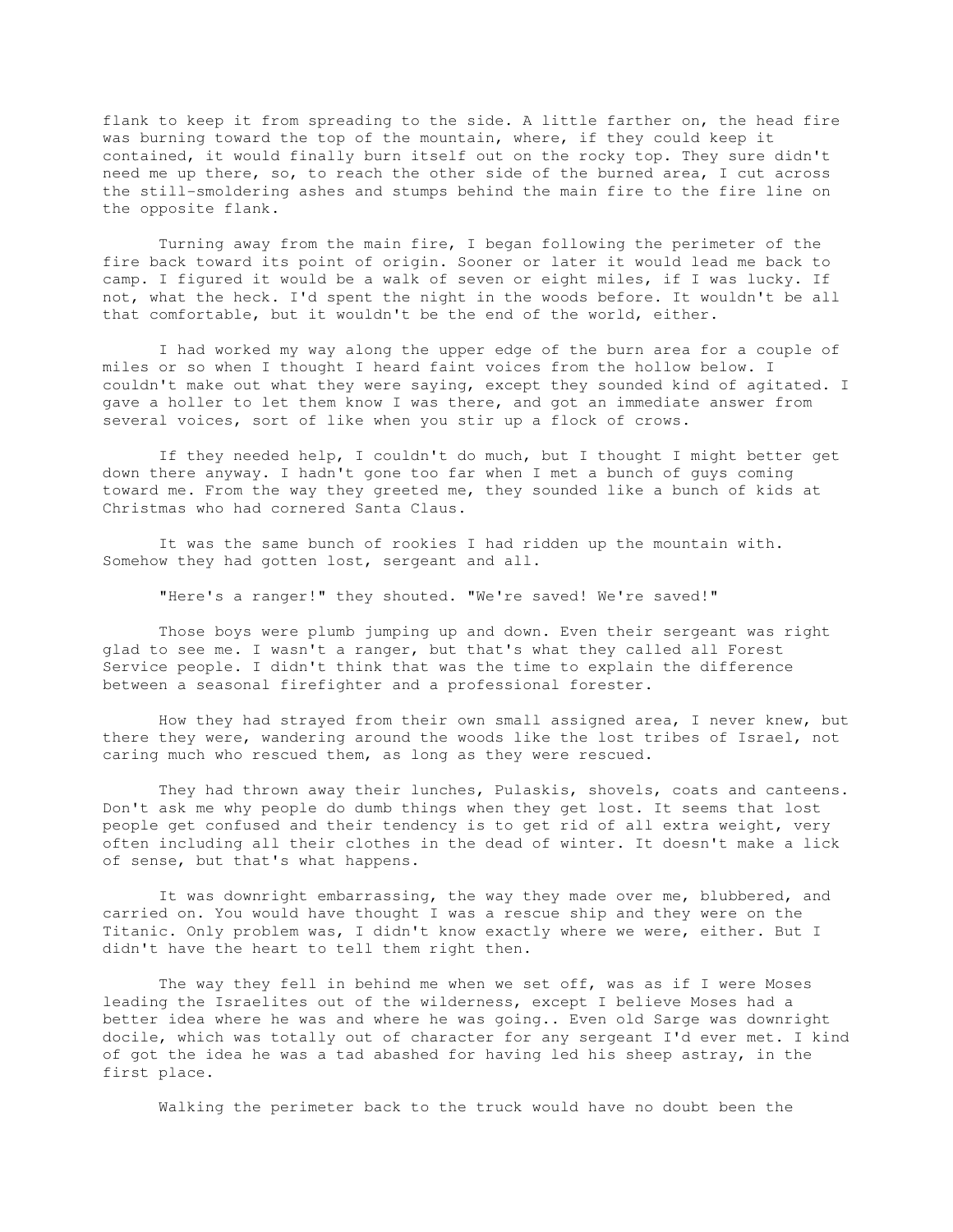surest and most logical way back to the truck, but would have been miles further, and those guys would never have made it. Get right down to it, they were in a pretty sad way, with blistered feet, no food or water, mosquito bitten and scared to death to boot. We had to find a short cut. I thought I had a general notion of where the truck was and headed off across the burn in that direction.

 For the time being, at least, I thought if I acted as if I knew what I was doing and moved out smartly, it would give them a little confidence. I didn't know what I would do when they found out I didn't know where the heck we were, and we would probably have to spend the night in the woods. I decided to cross that bridge when we got to it.

 In the meantime, we hadn't gone too far when one of the boys discovered the charred remains of a porcupine not far off the game trail we were following. He was about to pick it up when I yelped just in time. Porcupine quills are nothing to laugh at. That's all I needed right then was a rookie with a handfull of porcupine quills.

 The poor guy was very abashed that I yelled at him, but what really got me was that none of them believed me when I told them it was a porcupine. They thought a porcupine was a mythical creature, like a unicorn or Puff the Magic Dragon. I thought the sight of all those quills might have convinced them, but I am not sure. At least no one else wanted to pick up anymore funny-looking dead "squirrels".

We set out again. There was still plenty of sun, but the afternoon was beginning to wear on. I really wanted to get these rookies back in camp and off my hands before nightfall. I didn't look forward to spending the night with them in the middle of a ten-square-mile burn.

 Besides that, the poor guy who nearly picked up the porcupine was sick and kept throwing up, or trying to. He couldn't do much on an empty stomach, so he ending up having dry heaves. And that only made it worse. He needed a doctor in the worst way. So we kept slogging on, the rookies buoyed by the thought they had been rescued, and I, plagued by the thought that I wasn't too sure they had been.

 Suddenly, I froze. We were crossing the head of a draw. A noise like a freight train was coming up that draw, straight for us. The rookies thought we were taking a break, and immediately flopped down on the ground to make themselves comfortable. The sound of trains meant nothing to ears accustomed to such noises from "els" and subways, but I knew there wasn't a railroad track within forty miles, and surely not in that draw.

 Sometimes a fast-moving wind-driven fire with a lot of fuel will skip from ridge to ridge without touching the timber in between. Then, just when you think you have things under control, the fire smolders down to the unburned timber and the durn thing takes off behind you.

 We were smack in the middle of just such an area and that roaring coming at us was the fire that had reached the dry crowns of the trees. Anyone who has ever fought a fire will tell you that a crown fire is the worst sort of fire you can face. When it takes off, it is completely unpredictable and there is no way to stop it. Just as quickly as it starts, it can stop. But you never know when that will be.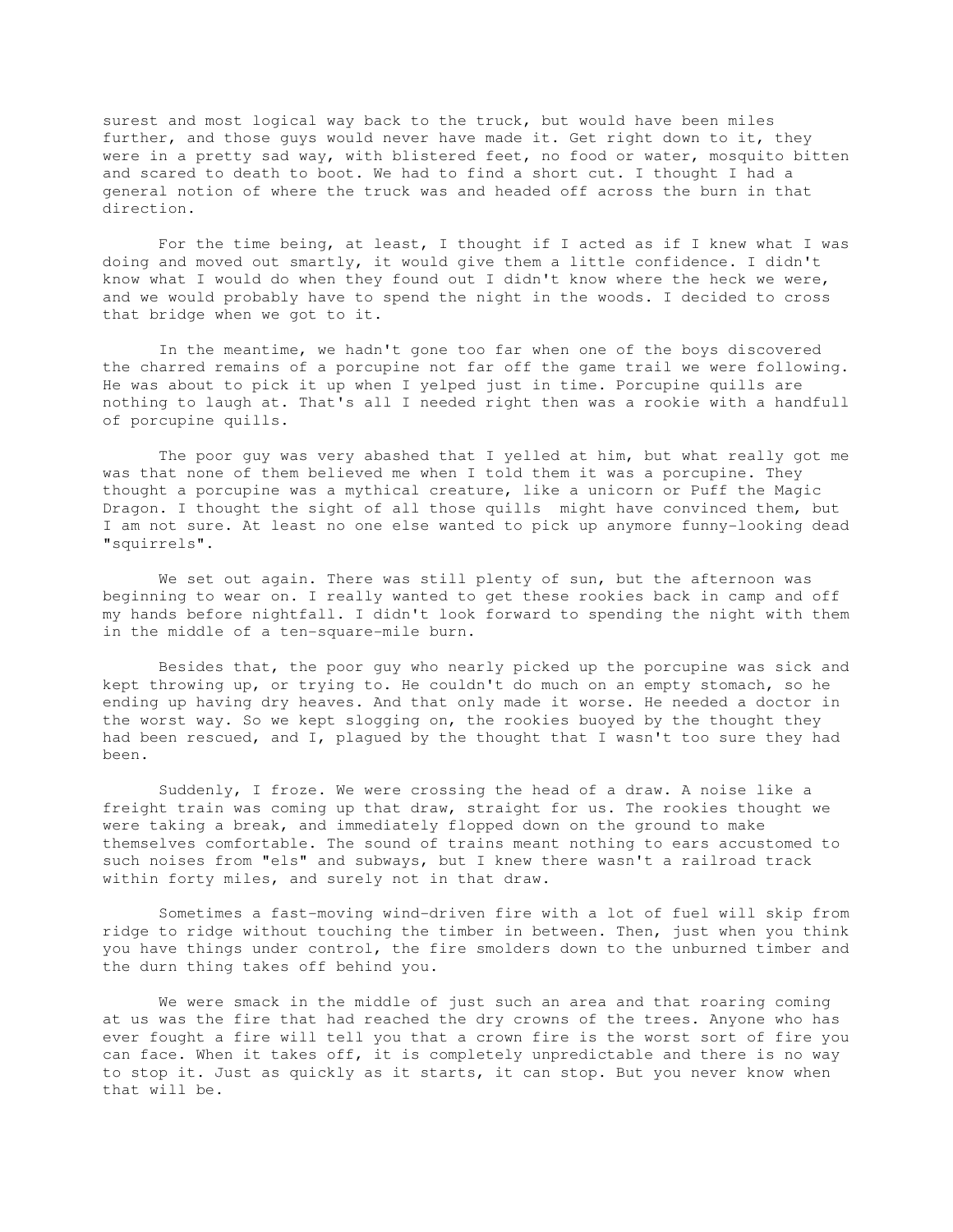In this case, it happened about a hundred yards from where the guys were sprawled on the ground relaxing, and I stood frozen in my tracks. What happened to cause that, I will never know. Maybe there was a break in the timber and it ran out of fuel. Maybe the wind changed. Maybe my Guardian Angel, who mostly slept at the switch, was on the job for once. Maybe we were just plain lucky.

 It was over in a matter of seconds, and those rookies never knew that for those brief moments they stood in a good way of becoming charred flesh like that porcupine. I didn't make them any wiser on that score, either, but that was the shortest five-minute break on record.

 They grumbled a little when I got them on their feet, but I wanted them out of there before that fire decided to take off again. We had been walking for about three hours and the sun was beginning to get pretty low on the horizon by then. After crossing the draw and breaking back out into the burned area, I led them up a rocky ridge, hoping I could get my bearings. Then we could work our way out of there.

 Reaching the top of the ridge, we had made it all the way back across the burned area, so we were at least on the same side as we started that morning. Other than that, I had no idea where we were. By that time it was getting so late I thought that in the few minutes of daylight we had left we had better find a flat place to spend the night. It was pretty plain that these guys wouldn't make it much further.

 Up ahead, just the other side of a small stand of pine repro, was a spot that might be likely, and I headed for it, the guys in single file behind me. Breaking through a stand of low reproduction, I ran smack into the truck, right where we had left it that morning. "Here it is! Hooray for the ranger!"

Well, well. Waddyeknow! No one could have been more astonished than I.

Chapter 12 - The Dawn Patrol

 Bud Moore, the man in charge of odd jobs like mine, shook me awake at daylight the next morning. In spite of everyone's best efforts, there was still plenty of fire on the mountain. They had pretty good lines along the flanks, but the head fire was going strong. All the effort and manpower was concentrated there.

 The fire boss was a cautious man and wanted to know what was going on behind him at the other end of the fire. It was my job to let him know. I still needed to cover the part of the perimeter I had missed when I got involved with the Air Force.

 Fortunately for me, the man in charge of the fire decided those guys really needed a keeper, but, since I already had a job nobody wanted, they assigned them to another "ranger." He was a young, local-district man, fresh out of college, who knew the country and was sure he could keep these guys out of trouble. I wished him luck and got out of there before they changed their minds.

 Bud and I had breakfast in the mess tent and I stuffed a couple of bag lunches in my small backpack carry-all. I wasn't planning anymore "rescues," but I didn't know what I might run up against, after what happened before. After that, we stood around and talked a few minutes while our breakfast settled.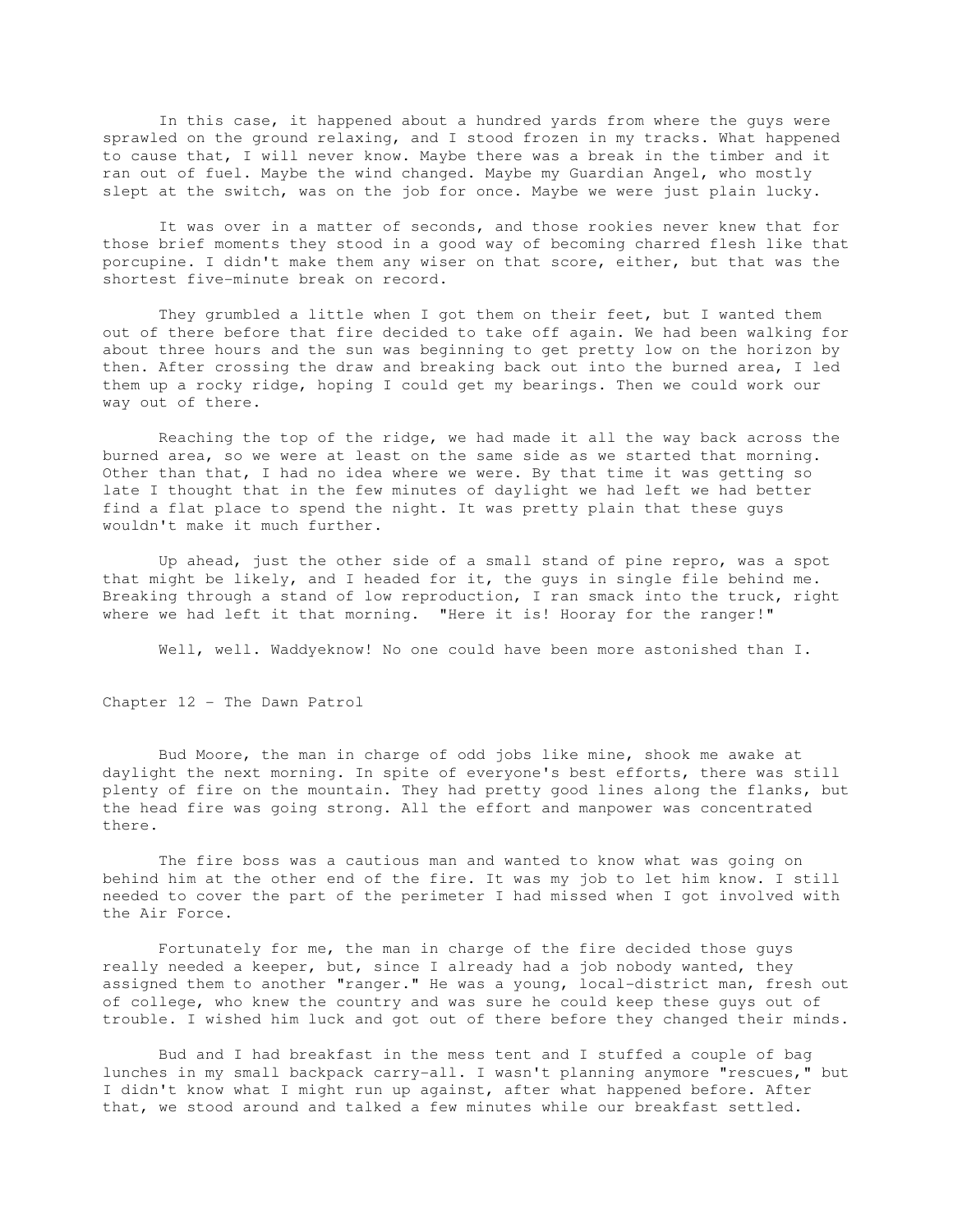As we were leaving, Bud cut himself a chew of tobacco and wallowed it around in his mouth a couple of time before he stained the grass with a long, brown stream. It looked good and smelled so rich, I wasn't much of a chewer, but he made it look so good, I had a sudden urge to try it. He politely offered me a small cut about the size of a wart. I hoped I hid my disappointment in his "generosity" better than I'd hidden my desire to try it.

 I didn't think Bud had exactly knocked himself out with that dinky little plug. But us beggars can't afford to be too choosy, and he might have thought I was too much of an amateur to risk a big plug.

 I stuck it in my mouth and headed up the ridge toward the fire. I'll have to say that in my mind I was apologizing to Bud long before I got to the top of that ridge. That little pea-sized chew of tobacco got bigger and bigger every step I took.

 By the time I reached the top of the ridge that durn plug was big as a watermelon. When I reached the fire line, I cut it down to a size I could handle and wrapped the rest of it in some leaves and stowed it in my pack. That was the juiciest chew I ever saw. I think if everybody had chewed a plug of that tobacco they could have spit the fire out, and we could all go home.

 In the meantime, I had a lot of country to cover. With luck, I wouldn't run into any stray Air Force personnel this trip. Actually I didn't see another human being all day, but I saw an ungodly amount of wildlife that had perished in the flames. You would think that anything as fleet as a deer or an elk would be able to get out of the way, but they get confused in the smoke and noise and sometimes run directly into the flames. Other times, the fire just outruns them.

 Burrowing animals are the best survivors, but, unless they have a good store of food stashed away, they face starvation in a denuded area when they emerge. Even birds can get caught.

 The most pathetic sight, by far, was a sow bear and her cub, reduced to smoldering heaps. They weren't recognizable as animals until I got right up on them. Then I wished I hadn't. I thought of the play on Smoky Bear's slogan that was bantered around the Parachute Loft: "Remember, forest fires prevent bears."

 Somehow it wasn't so funny when you saw a couple of bears that had been prevented because someone was careless with a campfire. It seemed useless and wasteful. You get enough wildfires set by lightning, without adding those ignited by man. The good news is that Nature tends to repair herself, given time. But, unless I was mistaken, it would take a while to bring this forest back.

 I continued on around the perimeter in the opposite direction I took the day before. Other than a couple of small spot fires that had smoldered across the line, which I plotted carefully on the map they had given me to jot information on, I didn't find anything that I considered especially remarkable. I didn't think it would be very useful to anyone, but I plotted the bear carcasses on it, too. To tell the truth, I just had an urge to commemorate them somehow. Funny how things like that stick in your mind.

 Late in the afternoon, after dropping off the ridge in what I hoped would be a shortcut back to camp, I reached a little stream. I suddenly realized this was where the fire started when the guys who were camped here went fishing and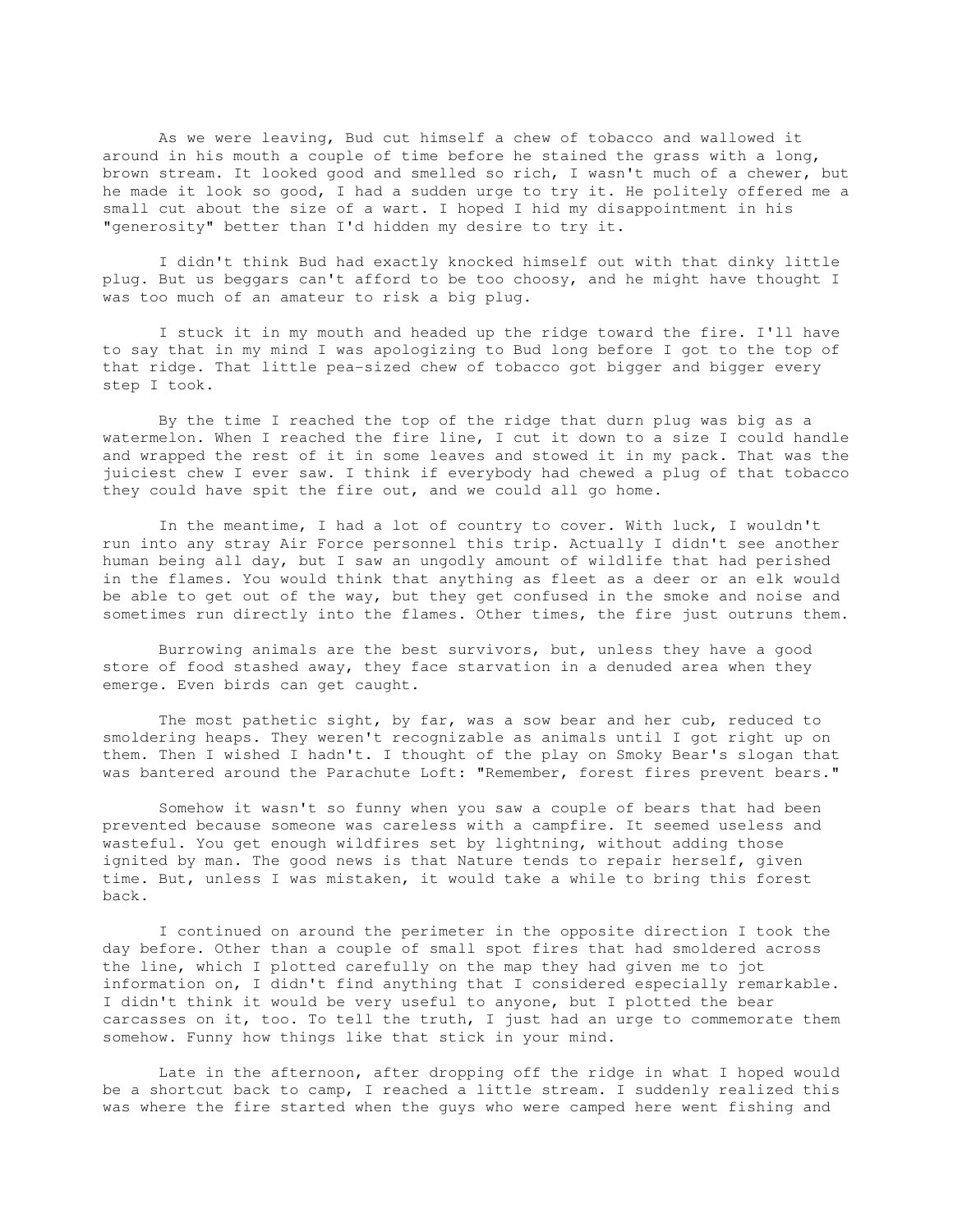left their fire burning. It was in what had been a little glade right by the stream. The remains of their tent, now mostly ashes, was still staked out where they had left it. The soles of many feet had packed the ground hard all around, showing that, until the fire, this had been a much-used camping area.

 There was other evidence of recent human visitation. In fact, it was all over the place. There was a portable Briggs & Stratton gasoline-powered pump sitting on the bank, its intake pipe out in the stream, and what must have been a half mile of hose strewn over the area. I pulled the starter rope several times without results before looking in the gas tank. It was empty. No wonder it wouldn't run. Apparently the crew hadn't thought to check the gas before they abandoned it. They just thought it was a bumed out pump, and didn't bother to retrieve it. Nobody had even noticed and the crew didn't bring it to anyone's attention, thinking a pump that wouldn't run wasn't worth the trouble.

 But I figured the fire boss would want to know about it, if he didn't already, and plotted it on the map. I made a note in the margin about the gas, so he wouldn't miss it. There was also about three dozen Pulaskis scattered around where the crew abandoned them when the fire crowned out and they had to run for their lives. When they finally got reassembled and back to the fire line, the fire was two miles away. Crown fires spread fast.

 It was getting dark when I finally got back to camp. I was worn out, sweaty, grimy, stinky and starved out, but I thought I'd better turn my information over to the fire boss before going by the mess tent. It was good I did. He was so delighted to find out about that pump, it took his mind off the crises he was facing in camp.

 He had sent to the government warehouse in Laramie for six cases of coffee and in the kind of administrative slip up that always causes someone a crisis, they sent him six cases of cough syrup. By the time he discovered the faux pas, the warehouse was closed and the clerk who had committed the blunder was home in bed.

 Faced with a possible mutiny when the camp found themselves looking at a caffeine-less wake-up call, if he couldn't come up with some coffee somewhere, he was bemoaning a less-than-perfect world. That's when I walked in with my report. He scowled at the map, grunted noncommittally at my bear memorial, smiled at the information about the Pulaskis, and jumped with joy when he saw the bit about the portable pump.

 It seems the Air Force had brought in the pump, but neglected to inform the fire boss. They had also abandoned it without telling him. Communications between the Air Force and the Forest Service left something to be desired.

 He had heard rumors of such a pump, but he couldn't find anyone who knew anything about it. My report was the first hard evidence he had gotten that it actually existed. A pump that worked would go a long way toward his being able to control the fire. I told him that I thought all it needed was a little gas and maybe a quart of oil. To avoid any embarrassing scenes such as being hugged by a fire boss, I got out of there as soon as I could and made it to the mess tent.

 He retrieved the pump and put it to work right away, because, when I awoke the next morning, which was not early, the first thing I heard was they had gotten a line all the way around the fire during the night. They were now in the first stages of mopping up.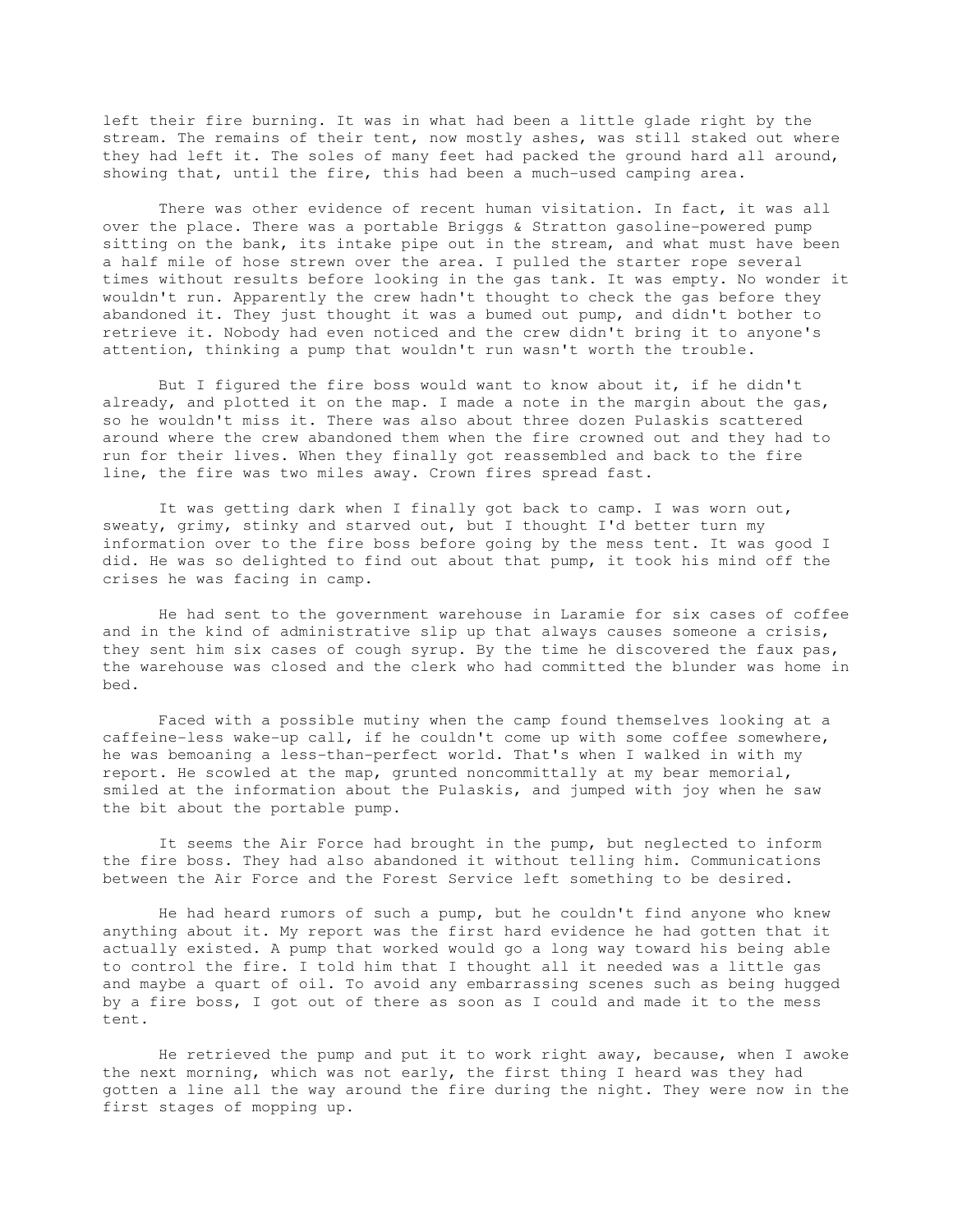Since no one had bothered to assign me to a mop-up crew, I thought I had better get out of sight before someone got wise. I didn't exactly goof off that day. I just didn't make any noise about where I was, or what I was doing.

 I was back in camp about the normal quitting time. A very sweet House of David lady said she didn't know how to make hushpuppies to go with the stringer of fish I handed her, which she was going to fry for me, but she would be glad to try, if I would tell her how. I'll have to say, that lady was a right apt pupil. I never made any that good. Those hushpuppies fairly melted and the mess of trout served six of us well.

 That night the smokejumpers were told to pack their gear and be ready to fly out in the morning. Sure enough, right after breakfast, with coffee this time, we loaded onto the Volkswagen buses for the trip to the airport. Old Kokakistan was sitting there waiting. If they had given us time to take a shower, we would have washed off enough grime to have lightened the load and Kokakistan wouldn't have needed near as much runway.

 We had a good view of the fire as we headed over the mountains back to Missoula. It appeared as a huge, smoking black scar on a green velour carpet.

 I wasn't at all anxious to go back to Big Creek and arrange ligneous material for rapid oxidation, but I was tired of that fire. Perhaps Mr. Good Deal Brauer had undergone a change of heart and wouldn't send us back to Big Creek. I mean, there was always a chance. Then too, there is always a chance, in Montana, that the sound of approaching hoofbeats might be zebras. I wouldn't bet on it, but the chances that it would be zebras are better than the chances of Fred Brauer having a change of heart.

 But when he sent us off, he did give us his solemn promise that it would not be for the purpose of piling brush. He further declared that the first time he had been confused by the wording of the project request.

 We bought his story. That durn Brauer could make you think a cow was a zebra.

Chapter 13 - The big Big Creek bark beetle bash

 Life is full of surprises, not the least of which is the fact that, thanks to jillions of little bugs holding a family reunion in spruce trees, we didn't go back to piling brush. Fred Brauer actually had told us the truth. I suppose he needed to tell it straight a few times in order to make us believe in all those other "good deals."

 Get right down to it, Fred Brauer could get more mileage out of one word of truth than George Washington ever got out of that cherry-tree yarn.

 Anyway, a little critter called the spruce bark beetle was wiping out millions of board feet of Engleman spruce. It was a vicious little rascal about the size of a grain of rice, and it could kill a spruce tree before you even knew it was there. It had been around forever, but this was the first time in anyone's memory it had so many kin. They would swarm into a weak or diseased tree in the middle of a healthy stand, and the next thing you knew, they had killed the whole durn stand. And that's a lot of timber.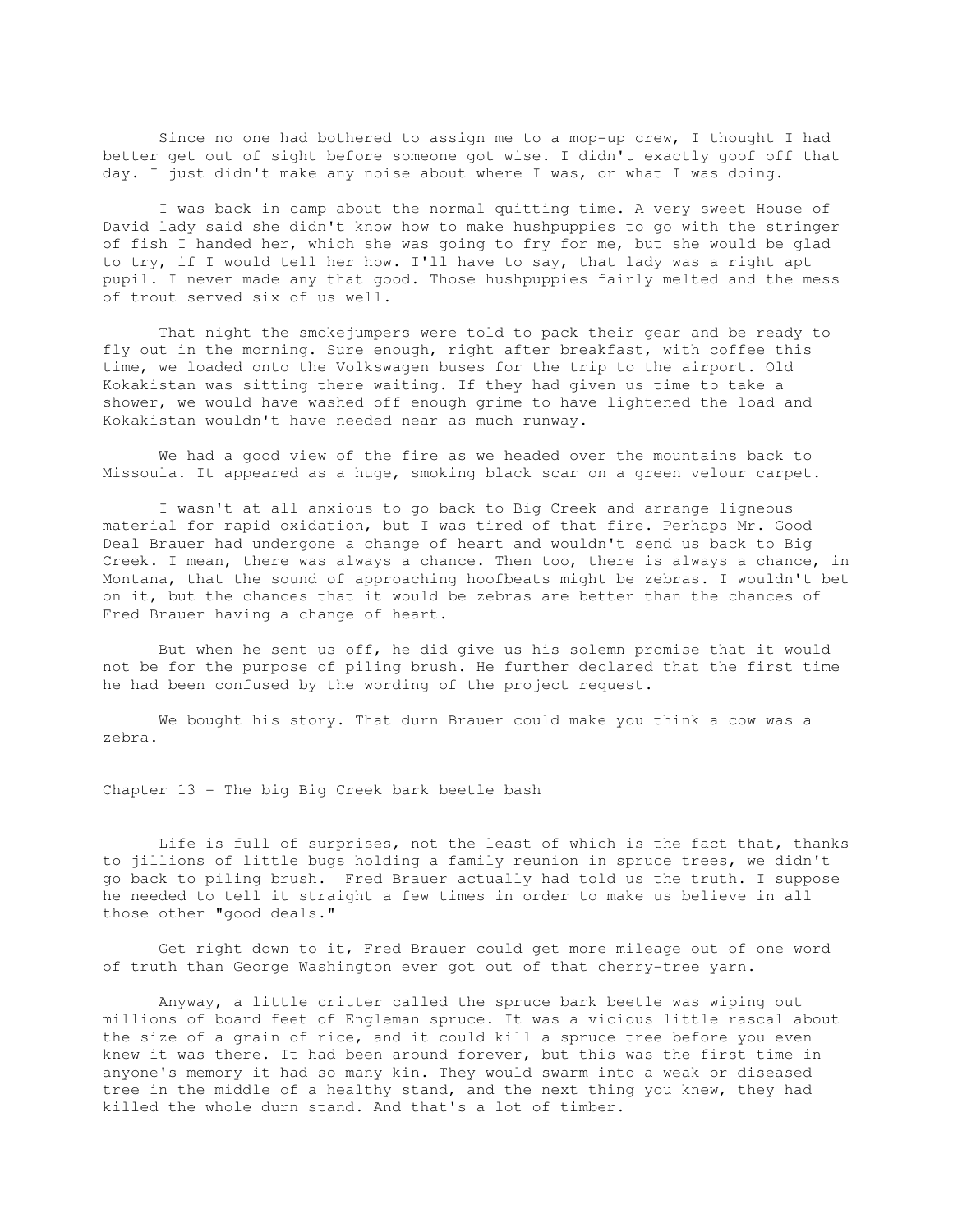Naturally, folks whose livelihood depended on that timber were a heap more interested in saving their jobs than in feeding bugs. The Forest Service didn't want to be put out of business by a bug, either, so it was trying to find ways to control the little pests. One method was to cut down a live tree in a bug area. Then, when all the bugs had flocked to it, haul it away, bugs and all.

 This was known as the "trap-tree" method. I don't know if it saved many spruce trees or killed many bugs, but it sure was cheaper and a lot less smelly than spraying six counties with DDT.

 Starting up near the Canadian line, there must have been a half dozen or so fairly good-sized creeks flowing east into the North Fork of the Flathead. All had excellent fishing possibilities. Since the best stands of spruce grow along waterways, our job was to explore each of these creek basins for bug hits, and map them in. It called for a lot of hiking, but it sure beat arranging ligneous detretus. In a fit of generosity, the Forest Service assigned to us an old worn out decrepit 4WD Dodge Power Wagon that appeared to have been a poor loser in a Demolition Derby. It came equipped with a tent and a large chest of assorted canned goods, flour, meal, and necessaries.

 We were instructed to get as far up the drainage as we could before establishing a base camp. We were to fan out from that camp in a pre-arranged pattern and explore the whole basin, which covered several thousand acres. It would take about a week to cover each drainage before we moved on to the next.

 Gary Dunford, a first-year jumper name of Thompson, a district man by the name of Dick Dillingham - who was planning to become a jumper the next year, a couple of other guys, and I threw our gear into the back of the Power Wagon, and hauled ass for Coal Creek, the first drainage on our map.

 For whatever reason, I ended up driving that monster, which turned out to be about as dubious an honor as being tarred and feathered. I immediately sensed a few peculiarities before we had gotten very far. For instance, turning the wheel to the right, I noticed it had a strong tendency to drift off to the left and vice-versa. This could make a finicky person nervous, especially when meeting someone, because we also had no brakes, and the horn wouldn't blow. I don't suppose that mattered all that much, since the only traffic we were apt to meet was an occasional logging truck. After all, we were sixty miles north of the nearest paved highway. Besides, with the muffler missing, nobody could have heard a horn if we'd had one.

 However, I found if we could get the speed up to a measurable amount, less than 40 mph, which was not easy in that vehicle, unless we hit a downgrade, the wagon wouldn't respond to the steering wheel no matter which way it was turned. It wasn't that the vehicle seemed to have a mind of its own. It didn't seem to have a mind at all. Or, if it did, it was a death wish.

 Because the road ran parallel to the river on our right, and sometimes several hundred feet above the river, we had a few anxious moments when the truck tended to veer to the starboard. We soon learned to steer by having the guys in the back shift their positions from one side to the other, kind of like on a sailboat.

 The shocks, if it had any, weren't much to brag about, therefore, shifting weight gave the wagon a pretty heavy list to one side or the other, but it steered the truck while we were gaining enough headway for the steering wheel to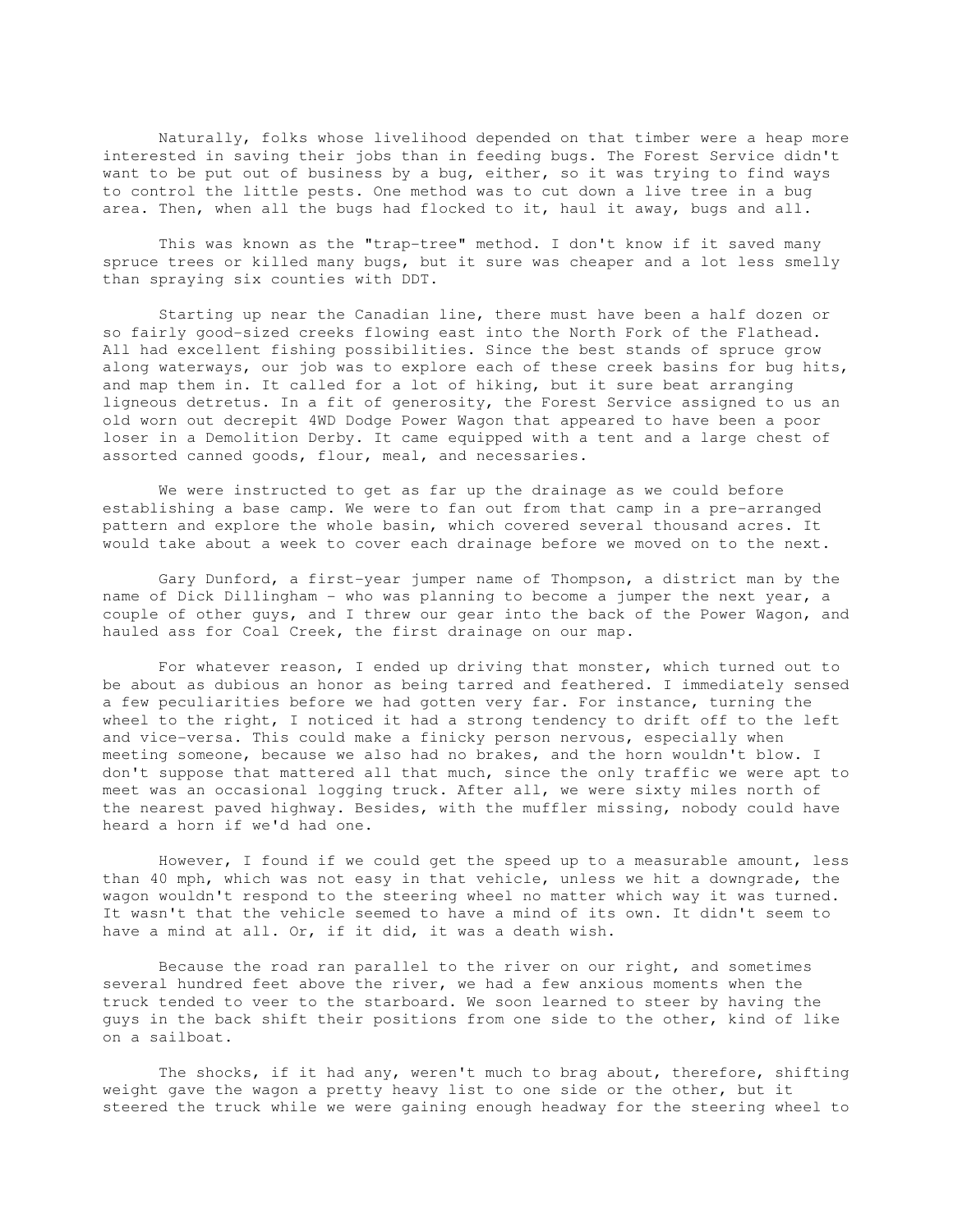take over. At least we didn't end up in the river. Coaxing it onto the rightangle turn off the river road onto the Coal Creek truck trail was going to be a problem..

 We solved that by gearing down and rolling to a stop as near to where the truck trail met the main road as I could get it, and winching onto the truck trail. Fortunately, the winch was the only other apparatus on the truck that worked, besides the engine. It was kind of ornery work because the trail took off kind of sidling up the mountain side on loose shale. There weren't many trees handy upon which to anchor the cable, but we finally got it headed up the trail.

 We spent the entire day alternately winching the truck around sharp bends in the trail and bouncing merrily along when the ruts were deep enough to guide the truck. Several times it bounced clean off the trail, but there wasn't much harm done. After all, what could happen to that thing that hadn't already happened?

 Once it glanced off a tree, knocked off a side mirror and crumpled a fender, and forced us to cut a pry-pole to pry the fender off the tire before we could winch her back on the trail and be off again. It more or less went that way for the rest of the day. About early sundown we had worked ourselves back to a good campsite about ten miles up the Coal Creek drainage.

 We didn't have a whole lot of time to pitch camp, and we couldn't rely on the truck's headlights to help us. It didn't have any. Actually, it had one when we left the ranger station, but it got smashed when the truck veered into a boulder. We didn't mind too much, because the truck would have gone over a cliff if it hadn't hit the boulder. At that moment, we hadn't been too concerned with the truck's welfare, but all our food was aboard.

 While Gary and I pitched the tent, Dillingham headed to the nearby creek to catch supper, and the other guys rounded up firewood. Coal Creek had almost never been fished, and by the time the fire was going well, he was back with a half dozen fat trout. Folks who have never had fresh trout rolled in cornmeal and browned over a campfire just don't know what good eating is. I cut up an onion and made some hushpuppies. The other guys had never seen anything like a hushpuppy, but they scarfed them up, anyhow..

 One of the good things about having a truck, even one as beat up, neglected and worn-out as this one, was that you didn't need to worry about the bulk and weight of the stuff you took with you, as you would if you needed to pack supplies in on your back or even on a mule. You could bring a load of bricks if you wished, and that's almost what we did.

 Besides a tent as big as Barnum's Circus, we had a food chest full of flour and canned goods, kapok sleeping bags, maps, charts, cameras, pots, pans, axes, hatchets, shovels, trenching tools, paint guns and extra paint (orange) for marking bug trees. We even had Army folding cots, a rare convenience for wilderness camping.

 As soon as supper was over and the pots and pans washed, we put those cots to use. I don't think it took anyone long to find their flat side. The heavy labor of the day, the sound of water rushing over rocks, and a full stomach tend to mitigate against any form of insomnia. A delicious restful stillness settled over camp and we became one with the natural world around us.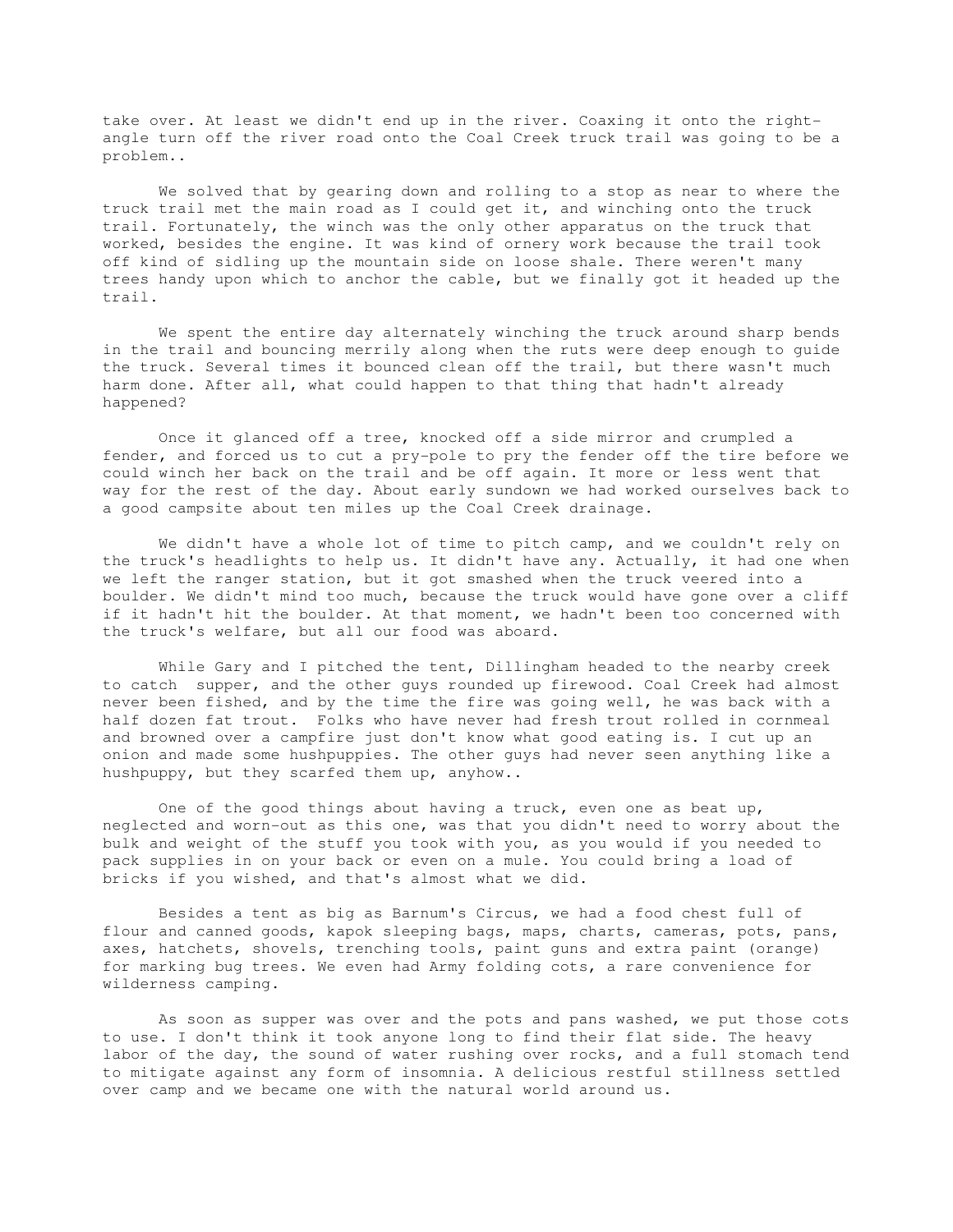Sometime during the night I was awakened by one of the denizens of the natural world who had invaded the tent and was gnawing on our food chest. I rolled out of my sleeping bag and, brain still befogged with sleep, saw, in the moonlight filtering through the open end of the tent, the biggest rat I'd ever seen. I had my leg cocked, ready to kick the intruder out, when it occurred to me that rats don't get that big. Even in Montana. I guess it's good I thought better of it because, as my vision, cleared, I discovered I was about to deliver a swift, barefooted kick to a porcupine.

 I've seen dogs with porcupine quills in their noses and paws that you couldn't pull out with pliers. Even bears don't normally choose to tangle with porcupines. Maybe that's why porcupines tend to be so laid back. They aren't afraid anything is going to eat them.

 They wouldn't be too hard to kill with a stick or rock, and I guess you could eat one, if you could get him skinned, but most animals aren't willing to become pin cushions just to get at a few ounces of meat. Unless they've found out lately, nobody knows how porcupines are able to mate without making shish-kbob out of their beloved. Apparently porcupines have solved the problem, though, because there is a jillion of them. It must be a pretty delicate operation.

 In addition to mysterious mating habits, a porcupine's digestive system is also a marvel. Porcupines will eat most anything. Once, while on that brushpiling detail, we came up on a tractor the loggers had left in the woods over the weekend. Between Friday afternoon and Monday morning, porcupines had chewed up the seat cover, eaten the rubber insulation off all the wiring, consumed the steering wheel, destroyed the floor mats and started on the tires. Apparently one of the tires blew out when they bit through, and the noise scared them off.

 Anyway, our guest paid me no heed whatsoever, but went right on chewing his way into our larder, while I went off in search of a shovel. Finding one leaning against a nearby tree, I went back to the tent, scooped him up, pitched him into the woods, and crawled back in my cot without disturbing the other guys.

 Just before I dropped off, I heard the gnawing again. Porcupines are also persistent. I guess that's how they get their breeding done. I found out if I turned my back and buried my head in my heavy shirt, I couldn't hear the gnawing. The other guys were wiser than I. They made a point not to hear it the first time.

It had been a long day.

Chapter 14 - Slaying the dragon

 Circling over the meadow by Coal Creek on his morning hunt, a hawk registered a scream of protest upon finding interlopers in his territory. His indignant cry didn't rid his world of interlopers, but it did wake us up. He continued wheeling overhead, crying his protests, while we prepared breakfast.

 Before we finished our bacon and eggs, the sun was beginning to reflect pink off the snow-capped peaks of Glacier Park to the east, and light up the broad valley that would be our bailiwick for a while. Outside of our camp, there was not a man-made object within sight. It was nature as God made it; raw, beautiful and untouched. Lush meadows and dark-green forests were enveloped in a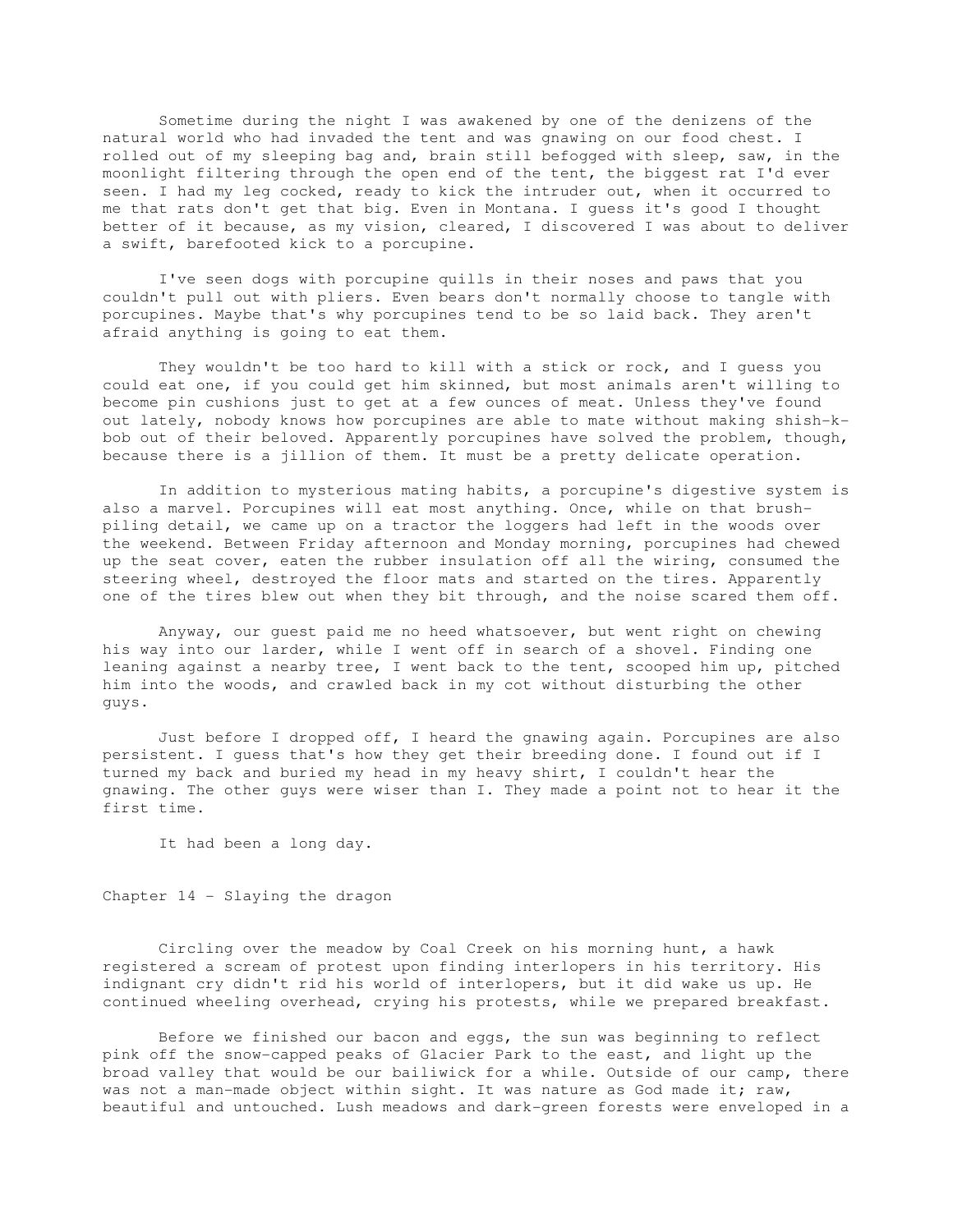bright-blue sky that promised a perfect day.

 The porcupine had disappeared, but he had chewed a big hole in the corner of the food cache. Except for consuming the labels off the cans, he hadn't bothered trying to open them. I guess he thought the glue on the labels and the painted pine lumber of the chest was more palatable than the groceries within. That was a bad sign. He could have been right.

 As it turned out, it didn't matter. We managed to catch enough fish and kill enough fool hens that we didn't need to rely too heavily on that food cache, and that was a good thing. You can't really plan meals out of unlabeled cans. But it did make for some spicy combinations, such as chili peppers and pears and things like that. It wasn't very good, but it would hold your interest. It was sort of like playing Russian Roulette with a can opener.

 Coal Creek formed a very large basin and we wanted to complete our survey of the bug situation in a week. That wasn't as difficult as it might seem, because we could eliminate several thousand acres of the drier upper portions immediately. Spruce grows in the flats near the water.

 We divided the area into several sectors on the map and drew straws to see who covered which sector. It really didn't make much difference, because they were all about the same. My sector covered the north side of Coal Creek, from camp all the way to the river road, and the junction of Coal Creek with the North Fork of the Flathead.

 The map showed the area to be bisected by a footpath that ran south from the truck trail we'd come in on, crossed Coal Creek, and ran up the ridge to a fire tower at the top of the ridge. It was logical to follow pretty close to the creek until I struck that trail, up that path to the truck trail and back to camp.

 If I could cover the rest of it the next day, I could spend the balance of the week fishing. It was only about a fifteen-mile hike, which I thought I could make in a day, if I started early enough.

 As it was, I very nearly didn't even get started. One of the younger guys was using a hatchet peeling a tent pole. Hatchets can be a very dangerous tool. Heads do fly off, and people are always getting hurt when the blade glances off a struck object, I don't know why people think they need to give those things to Boy Scouts, unless they want to eradicate the Boy Scouts. Our young hatchet wielder was a little older than most scouts, but he was still dangerous with a hatchet, and the last thing we needed was a hatchet injury. Being the senior man around, I thought I had better show the greenhorn how to use it before he chopped something that wasn't kindling.

 I stopped him in mid-swing and gave him a hands-on safety lesson involving the proper use of bladed tools. To demonstrate, I delivered a mighty blow to the pole he was chopping, and gave him a classic lesson in what-happens-when the hatchet glances off a knot and cut the toe out of your boot with your foot still in it..

The first thing you do is sit down, grab the offended foot, and spin around and around while uttering words like, "Shucks," and "Phooey," and, "Behold, I have struck my foot with the hatchet!" Then you limp to the privacy of your tent and remove your boot, praying all the while that you won't pour your toe out of the boot you just chopped.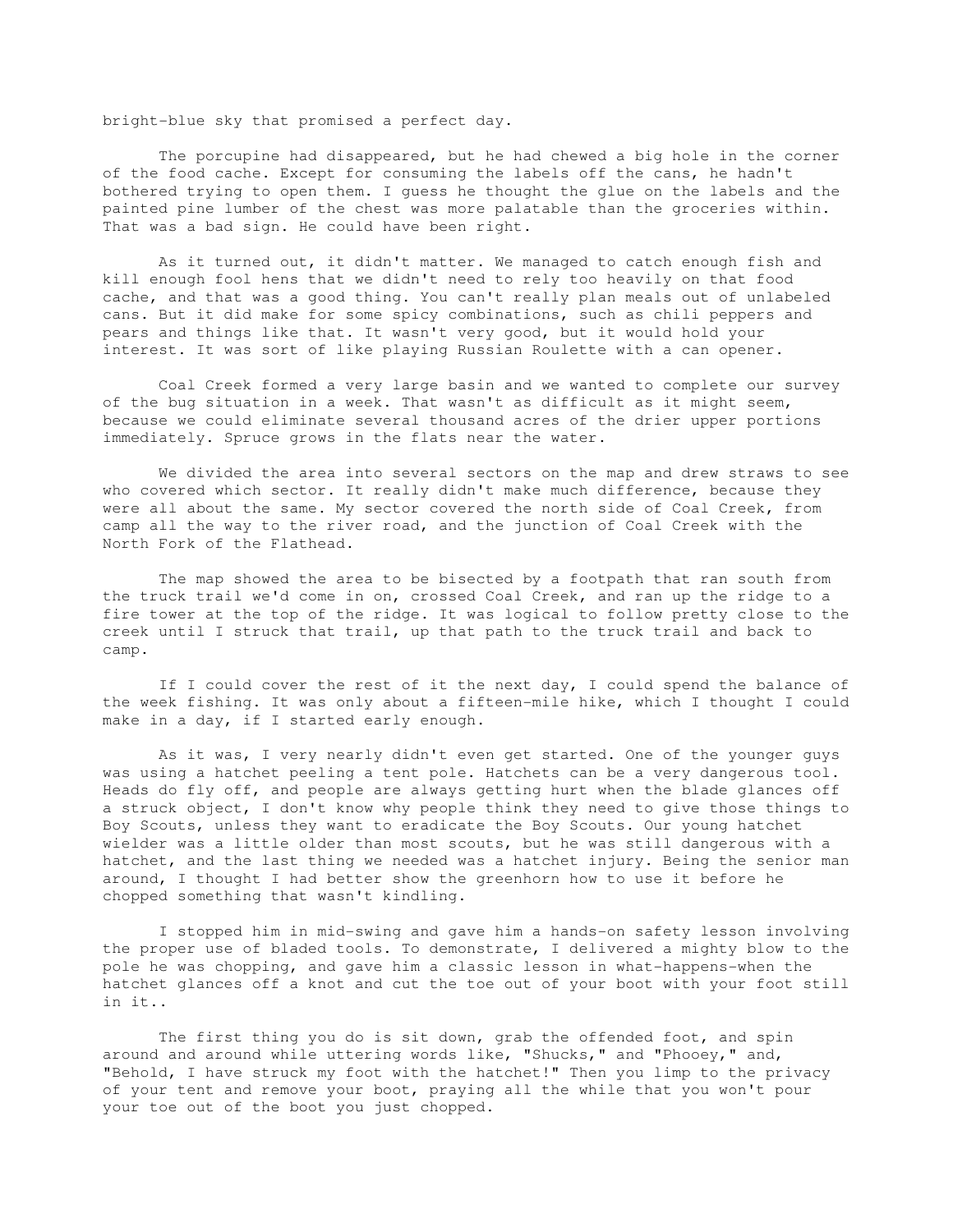Well, I had ventilated the boot, but my toe escaped with a slice wound about a half-inch long in a fleshy part. I did have a wool sock to darn, but all the toe needed was a Band-Aid. I'll have to say it was more embarrassing than harmful, but I was glad to see that, when I left camp on my mission, the kid was using the hatchet with a lot more respect. I had made my point, all right, but I had also made a sandal out of my boot.

 An occasional grasshopper exploded from the untrodden meadow grass in my path, as if ignited by some sort of natural proximity fuse. They made good fish bait. The bluegills back home couldn't resist them, and I bet the trout liked them, too. I would find out as soon as I had my sector scouted out. Butterflies flirted with meadow flowers and kissed the morning dew from favored blossoms as I made my way from camp across the few hundred yards of grassy expanse to the dark forest beyond.

It was a good day to be alive, and there was spring in my step in spite of my wounded toe. As I neared the edge of the woods, I could see that a trail of cracker crumbs left by Hansel and Gretel could not have led me into a more primeval forest. I felt I must have been the first human intruder to trespass there since the beginning of time. A bio-cathedral of towering giants held a canopy of foliage, admitting only dappled tokens of sunlight that filtered to the damp floor below.

 Spruce is not wind-firm, and the forest floor was littered with an eons' accumulation of giants that had come crashing to earth where there was no one to hear and where solitude reigned.

 It was easier to travel through the woods by walking along the downed trunks and jumping from one to another than to try to stay on the ground and be constantly climbing over them. Once I was startled out of my wits when the log I had just landed on exploded beneath my feet.

 A young bull moose had wallowed himself a bed right beneath my landing spot. It was like stepping on a freight train. He didn't attack, but I oranged him up good with my paint gun as he went by. He was probably as startled as I was, but, if he was, that bed was no longer fit to sleep in. Some hunter might be even more astonished at the sight of an orange moose that fall, than the moose and I were at encountering each other.

 I had located and mapped four widely separated bug hits by the time the afternoon was drawing to a close. They were easy to spot. Each bug hit was spotlighted by bright sunlight that came shining through the needleless bug killed trees.

 The sun was getting low, and I figured I should have come across that footpath long before. After checking a log to see that it didn't conceal a stray moose, I sat down to study the map and ponder the situation.

 I didn't really mind spending the night in the woods, although it wouldn't be nearly as comfortable as that Army cot. I had caught a couple of trout at lunch and still had a little food in my light pack. I knew I wouldn't starve. But everyone took it for granted that all of us would be back in camp by dark. It would be a shame to have the guys out looking for me at night when I wasn't even lost.

I could go back the way I came, but it would be awfully tough jumping from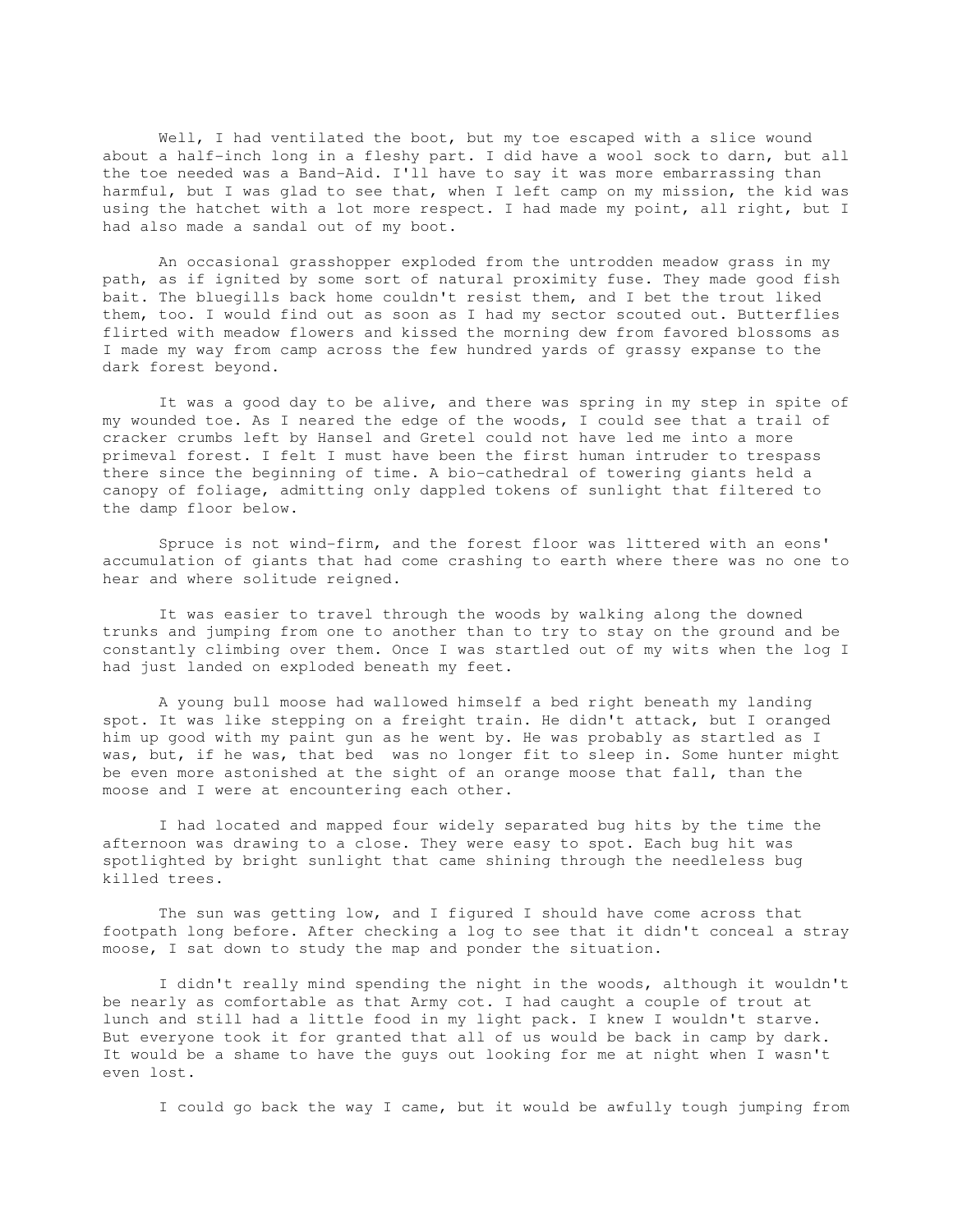log to log in the dark. While these thoughts ran through my mind and I was studying the map, it suddenly dawned on me that I was sitting smack in the middle of that trail! It was as if it were suddenly lit up.

 The trail had probably been cut through maybe forty or fifty years before and never used, but once a virgin area is disturbed by axe and saw, the signs never entirely disappear. The evidence was very, very faint, but as I looked closely the signs of disturbance became crystal clear. An old sawed trunk here, a chopped limb there, a slight opening in the bushes. It would have been impossible to spot in an urban situation, but there in that pristine wilderness, it was very plain.

 Everything a couple of feet either side was completely natural, but where humans had been was ever so slightly disordered and out of tune with its surroundings. It was like the voice of the turtle. You needed to be very quiet to hear it.

 I sat there a long while pondering that which had just been revealed to me. Guys like Daniel Boone and Davy Crockett were great trackers, and I'm not comparing my experience to theirs, but it gave me better understanding of their prowess. They could track over virgin country where anything that gets disturbed is noticeable by sharp eyes and alert senses. I slowly rose and followed the new found path in the fading daylight, and hit the truck trail right at twilight. I still had a five-mile hike back to camp, but a truck trail isn't too hard to see, even by moonlight.

We finished scouting our sectors the next day and spent Thursday fishing, lying around camp and working up our reports. Altogether we had located about thirty bug hits, and I discovered that grasshoppers worked pretty well on trout, but not like they did on bluegills. We all got pretty well stuffed on trout.

 Next day we broke camp and prepared to wrestle that old Power Wagon back down the mountain. It would have no doubt been a great favor to the Forest Service or somebody if we had merely abandoned it and walked back, but we didn't.

 As senior man, I was once again the designated driver, but it sure wasn't a thing I was looking forward to. The other guys were looking to me. I thought they were leaning on a pretty slender reed, but I hated to let them down. I suppose that is one of the burdens of leadership.

 It was all we could do to lug that food chest full of unlabeled cans back aboard the truck. Cans kept spilling out the porcupine hole. I would have left it there, if I thought the ranger could be convinced we ate it all. If anything, getting off that mountain was tougher than the trip in. We spent most of the day trying to either keep the truck from going off the side of the mountain, or running into trees.

 I'd been on some long walk-outs before, but I had never gotten as worn out as I did on that "ride-out". It was brutal, but at last we reached the sharp downgrade that ran about three hundred yards across loose shale before it hit the river road at right angles.. Just a few feet beyond that was the river.

 There was not a single tree to winch to. That meant I had to get up enough steering speed to make that turn onto the river road. Given the degree of slope, that wouldn't be too difficult, but if my timing was off or the steering didn't take hold, without brakes, I would shoot across the road into a deep, wild,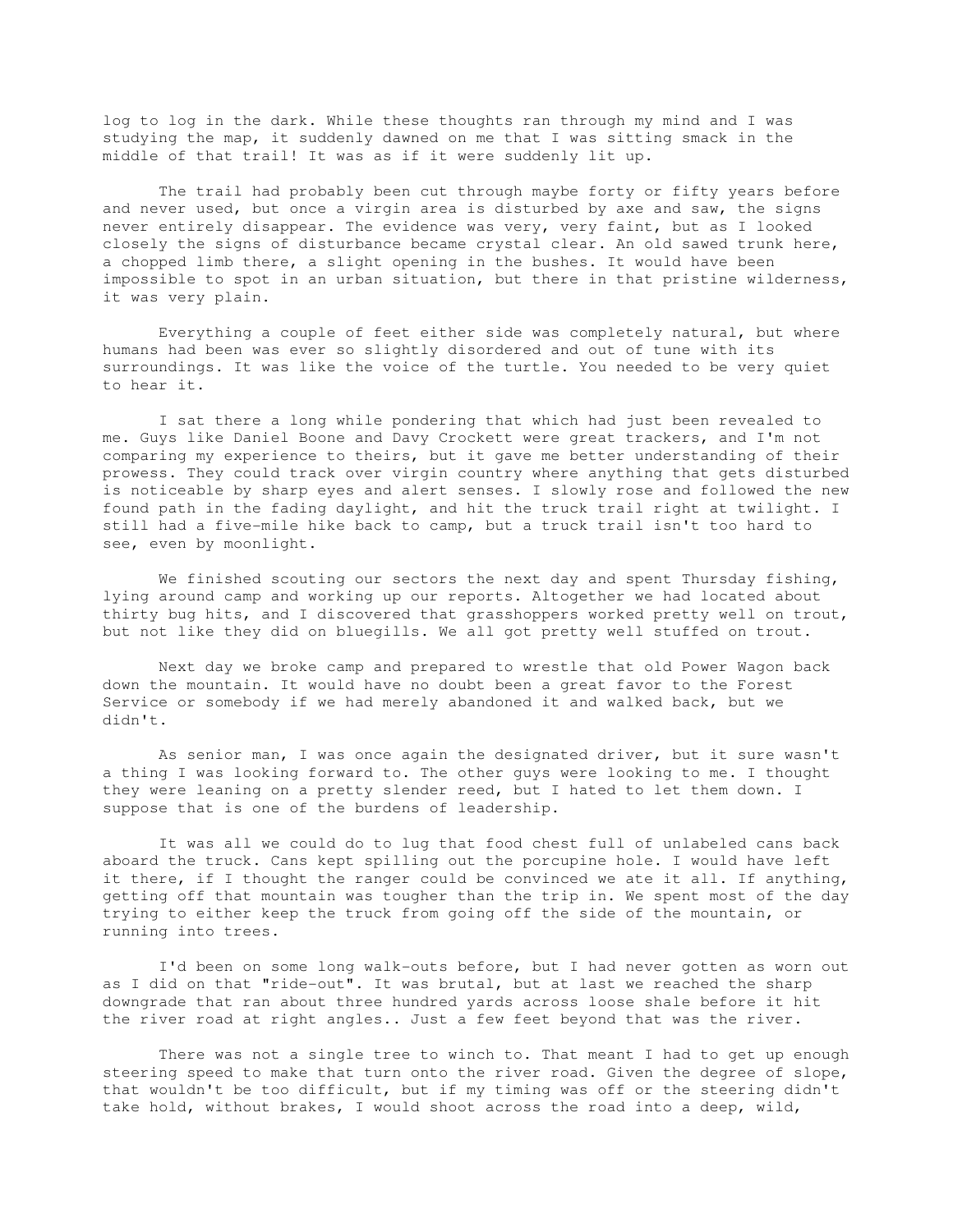rock-strewn river. I calculated the floatation factor of that old truck to be less than that of a lead brick. There was also a good chance the truck would flip over if I made that turn too fast.

 All in all, I don't think a bookie would give me very good odds of survival.

 Abandoning ship and walking back to the Ranger Station would have been by far the practical thing to do, and the temptation was great, but, durn it, I felt responsible for that wreck of a vehicle and the whole crew.

 Getting them all back was a challenge. I wish I hadn't felt that way. It would have been very simple to leave the truck where it was, walk home, and let the ranger worry about it, but it wouldn't have been very responsible.

 Then, too, I had some cock-a-mamie idea that the reputation and honor of the smokejumpers was at stake, and I couldn't let them down. I was the sole passenger on this journey down the slippery slope. As the Captain of the Titanic, if not successful, I would go down with the ship. I gritted my teeth, dropped it in gear and tromped on it before I chickened out and forgot all that "honor" baloney..

 I had it in low gear and four-wheel drive, as that was the nearest thing to brakes I had, and off we went.. The engine was wound as tight as I could get it and the truck was bucking and bouncing off that loose shale like a golf ball on rough pavement. It was all I could do to stay in it, but I was going much too fast to abandon ship.

 The left fender crunched against a big boulder and the truck swerved to the right toward the edge of a drop-off. I spun the wheel as far to port as it would go and hoped I had enough speed for the steering to grab hold. With no time to pray, it caught!

 Somewhere along the way what was left of the tailpipe fell off and the engine roared straight out of the manifold. Exhaust fumes filled the cab. Tears filled my eyes but, though I was nearly blinded, I could catch a glimpse of River Road coming up fast. I spun the wheel to the right as far as it would go and shot out onto River Road, in a cloud loose gravel and dust, pitching and snorting like a wild bull. The truck tipped up on two wheels, the food chest and gear flew out, scattering goods everywhere, and the truck skidded to a soft landing against the low bank on the river side of the road. That was the only thing that kept the truck from tipping over into the drink.

 The engine died. I came close, myself. Steam hissed from under the hood and I thought I heard water dripping somewhere. The thought flashed in my mind that it might be gasoline and I had better get out of there. The door was jammed, but I bailed out the window just as Gary and the boys ran up. They were right excited and clapped me on the back and congratulated me as if I had just won the seventh game of the World Series.

 I felt kind of rubber-legged and sat down while the guys gathered up all the parts and personal gear and canned food that had shaken off. They thought I was nonchalant and modest about the whole thing. Fact was, I was petrified and speechless. I wouldn't have taken that ride again at the point of a gun.

 By the time they got the parts retrieved and the chest loaded up again, I was restored enough to begin the final lap. But when I gave the door a jerk to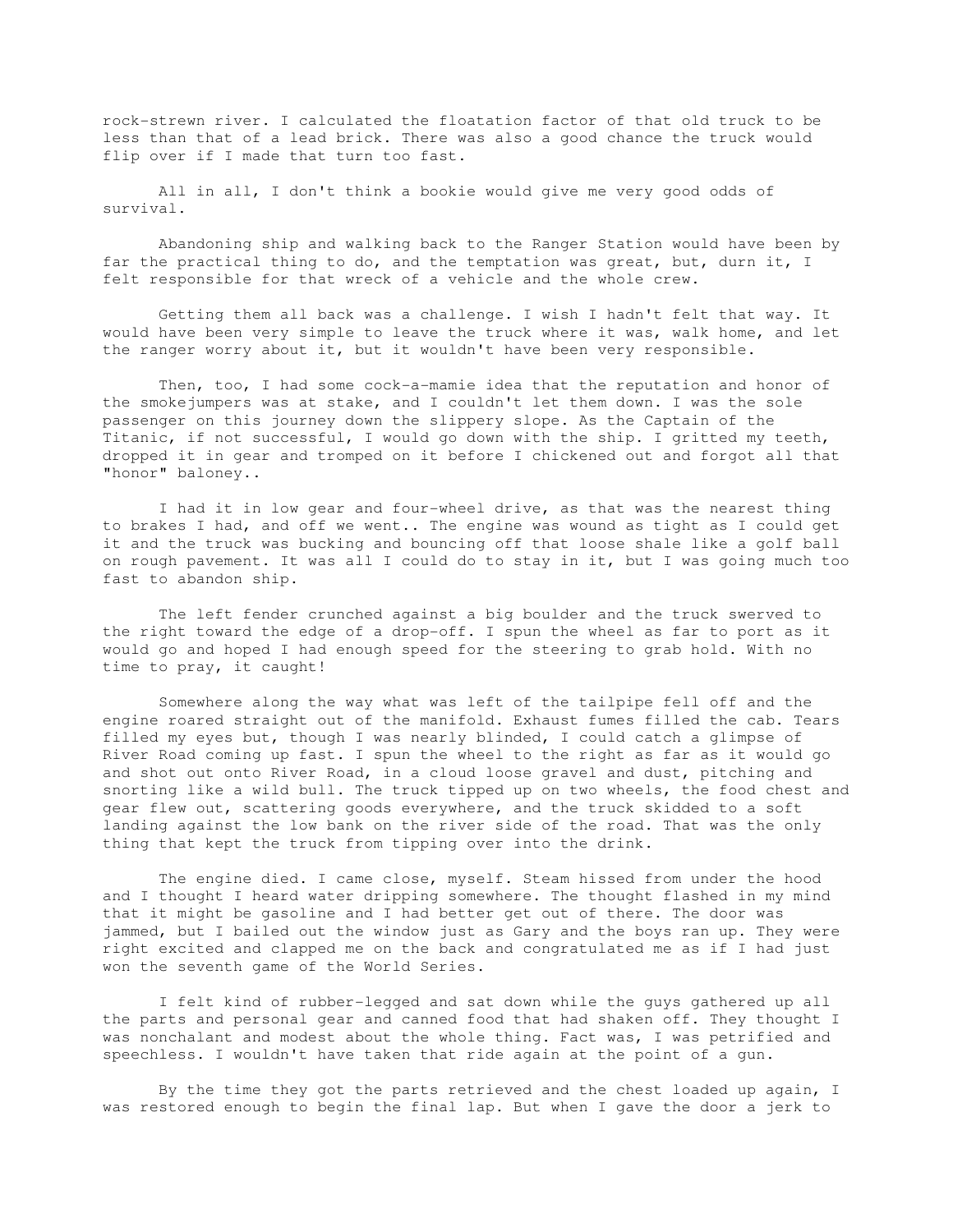get it unjammed, it fell off. We threw it in the back and took off. Smoke filled the cab, but with no windows and the door off, the wind carried the smoke and fumes away. I could see pretty well, but it was no easy job to get the truck to go where I was looking..

 When we wheeled into the Ranger Station everybody there had turned out to watch us come in. They had heard us coming for miles and saw the smoke, too. It probably would have been a joyful homecoming if I hadn't rammed the cookhouse to get stopped. The cook took a dim view of that because it jarred his stove flue loose, which came uncoupled, filling the kitchen with soot.

 The truck engine wheezed, coughed a time or two, and, with a final rattle, expired on the spot - a toothless dragon, no longer breathing fire. It was a sorry sight, with one door off, left fender crumpled, no side mirrors, windshield shattered, headlights smashed, tailgate missing, steam boiling out from under the hood and smoke rising out of the cab. I had gone to all that trouble to deliver a junk yard.

 Considering what I had gone through, it hardly seemed worth it, but at least no one else would be forced to do combat with that thing. It gave me a good feeling, as if I had slain a dragon, but I didn't tell anybody that. They would think I was crazy.

 The ranger walked over and patted the smoking heap and gave a little shudder. I think he might have been attached to it in some way, but no power on earth could resurrect that carcass. Whatever its glorious past might have been, it was dead, and, as far as I was concerned, good riddance.

 While we were eating a supper of baloney sandwiches, which we made ourselves, along with some unlabeled surprises salvaged from the food chest, a call came to inform us that a truck would be there in the morning to take the jumpers back to Missoula. They were getting fire calls from down around Hamilton and Darby. We wouldn't see Big Creek again, but, somehow, I don't think the tear the ranger wiped from his eye, as he gave us the news, was for us.

Chapter 15 - Little Joe

 Somehow, from its very inception, the Smokejumper Project has had a reputation of attracting kind of off-beat people to its ranks. Well I am here to tell you that it's not true. That is a false misconception, for which the jumpers take a bad rap, and was probably started by a letter from the Head of the Forest Service to the Chief of the proposed Aerial Firefighting Project way back in 1938. He warned the Chief that "all parachute jumpers are crazy," and to "be on guard as to whom you hire".

 That was a most unfortunate and inaccurate assessment. Earl Cooley, who made the first fire jump was definitely not a whacko. He might have leaned a bit toward the mule-headed side, but definitely not crazy. Our current leader, Mr. F.O. Good Deal Brauer, may be crafty, but he isn't crazy.

 By all reports, Frank and Chet Derry sure weren't crazy. A little odd, perhaps, but no more odd than the Wright brothers, and certainly not crazy when they developed a steerable 'chute. Until then, a parachutist was at the mercy of the wind, much like a balloonist. Their steerable 'chute employed the use of two slots in the canopy, which spilled air and could be opened or closed alternately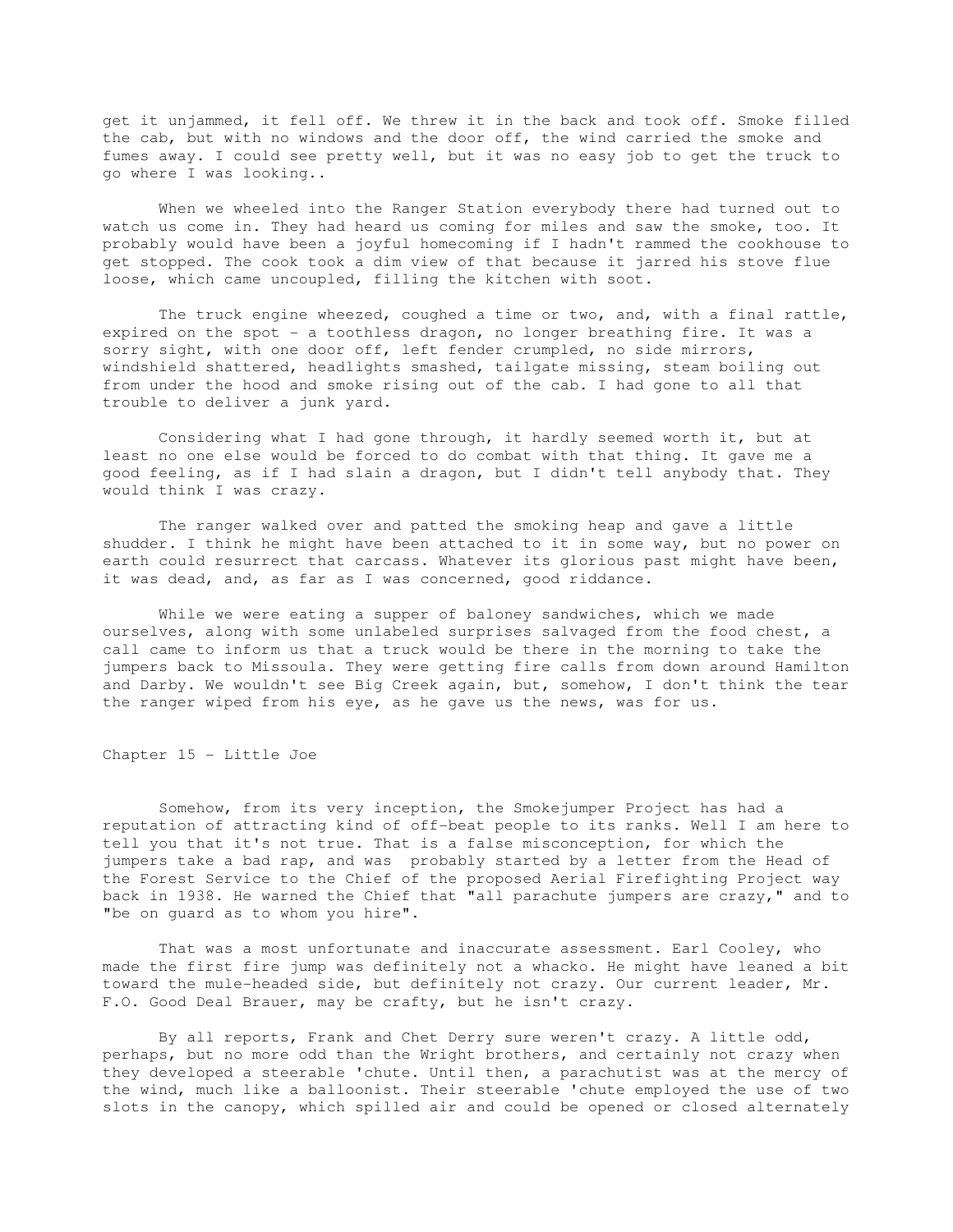by two steering lines. The steerable 'chute enables the smokejumper to maneuver safely into small openings in the forest canopy and make aerial firefighting possible.

 College boys have always made up a goodly percentage of smokejumper personnel, and, Lord knows, you couldn't find a more sober set than those budding young scientists. Creative people are often misunderstood by the public they seek to serve, and that's the sort of people the smokejumpers tend to attract. But definitely not kooks.

 Take, for instance, the guy who joined the jumpers from right there in Missoula. He came from the University of Montana right after the project was adopted as a part of the Forest Service firefighting arm. While the Derrys were developing the slotted 'chute, he was developing a safety device to help prevent the rash of sprained ankles being suffered during training jumps.

 The simple safety device consisted of a couple of large paddle-like feet. The two paddles, one pair for each foot, were about the size of a snowshoe, (in fact, the prototype was two pairs of old snowshoes) joined together by a set of very special, strong and powerful, high-tempered, state-of-the-art springs resembling common bedsprings (in fact, they were common bedsprings). The idea in this young physicist's mind was that the paddles would distribute the weight evenly, and the springs would absorb the shock of landing, thus preventing ankle injuries. Simple and effective.

 As you might imagine, he had trouble with the ascetic-minded aristocratic authorities who ran the project, and wished to remain aloof of any new innovations. In their close-minded attitude, they failed to see the unlimited possibilities of this simple revolutionary invention. They deemed the idea as somewhat, well, cock-a-mamie, and withheld their blessings upon this farreaching, ankle-saving, visionary device.

 Permission was finally granted at the persuasion of none other than our beloved F.O. "Good Deal" Brauer, whose historic and prophetic words, "Let the stupid jerk kill himself. It's his neck. Put him out of the Ford," turned the tide

 With blessings secured, our man was ready for his date with destiny. They took him up in the Ford. Forest Service officials and the entire compliment of smokejumpers, plus a goodly contingent of passers-by, gathered to witness history in the making.

 Eyes shaded from the sun, they watched the Ford circle for altitude. With three thousand feet finally attained, the plane leveled off and begin the approach run. The demonstration area was a large, flat meadow with a few large trees scattered throughout.. There was no wind to speak of, and the spotter carried him directly over the center of the meadow. There was practically no chance to miss it.

 On the ground the crowd waited with bated breath as the cumbersome Ford made its approach. Finally the pilot chopped the engines, an object bearing a strong resemblance to Eveready Bunny tumbled out. After awhile a canopy blossomed, and they watched the rabbit descend slowly and gracefully toward the meadow.

 It no doubt would have been an event comparable to Lindy's landing at Orly Airport, except Lindy didn't land in a hundred-and-fifty-foot ponderosa pine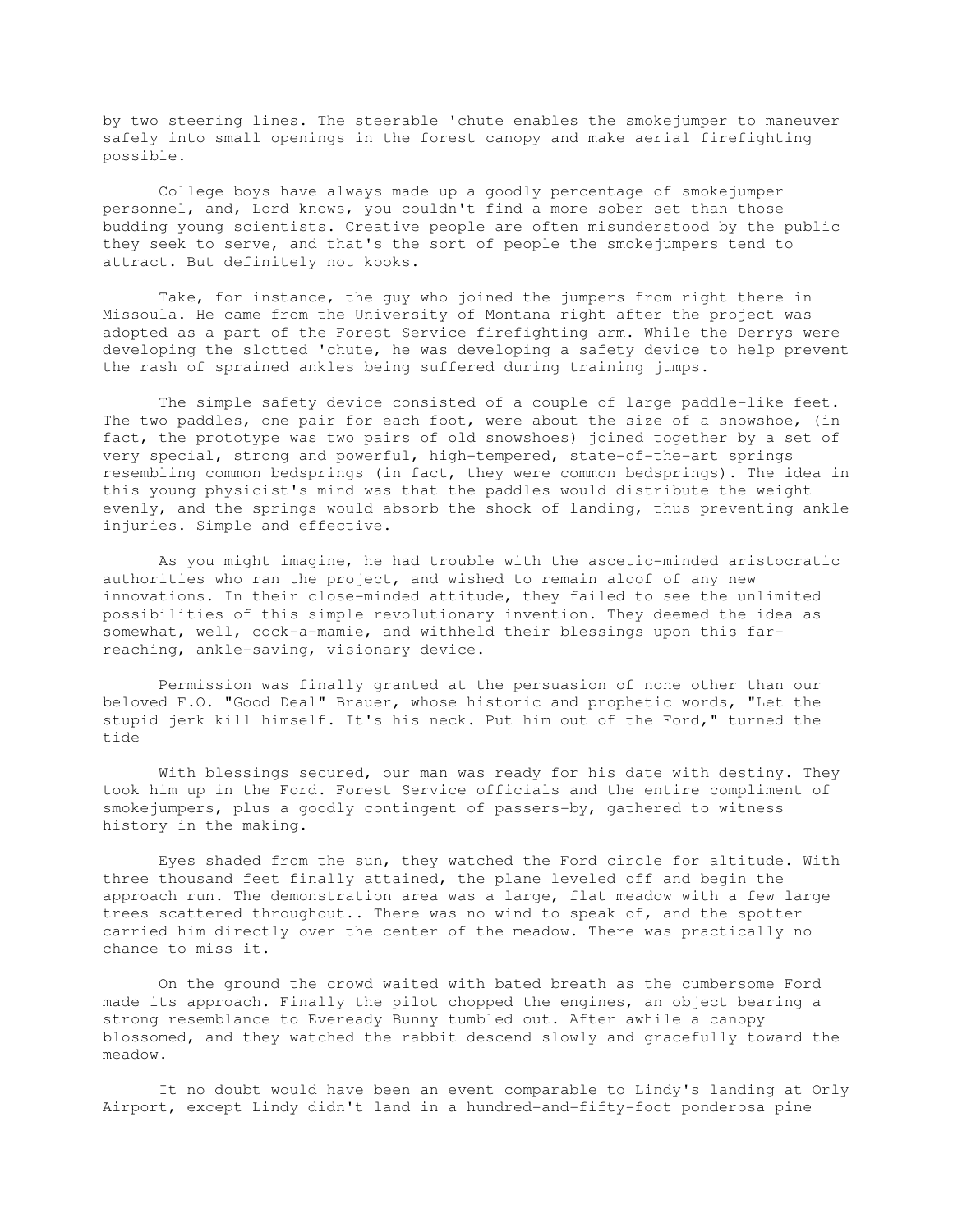tree, as did our hero. The demonstration was over. The disappointed crowd dispersed and left him suspended there, paddles flapping in the breeze. Fred locked up and went home..

 Sometimes it's difficult for true genius to be recognized in a cold, indifferent world, and society fails to benefit from their acumen. Such was the case in this event, and untold thousands of ordinary smokejumpers might have needlessly suffered sprained ankles as a result.

 You may think what you please, but smokejumpers do not attract weirdoes. \*\*\*\*\*\*\*\*\*\*\*\*\*\*\*\*\*\*\*\*\*\*\*\*\*\*\*\*\*\*\*\*\*\*\*\*\*\*\*\*\*\*\*\*\*\*\*\*\*\*\*\*\*\*\*\*\*\*\*\*\*\*\*\*\*\*

 I rode in the cab with Caseri, who was the driver of the truck that came to pick us up the next morning. He was on light duty since his accident in the swimming pool. His nose, both elbows, and one knee were skinned pretty badly. He limped and his wrist was in a cast. In spite of that he was about as bouncy as ever. He claimed to be a fast healer. He also told me he hoped to be back on jump status in about a week.

 It was a very freak accident that put him out of commission, and wouldn't have happened at all, if the pool had possessed a spring board, as any selfrespecting pool should. Or if the roof of the bath house had been a mere one foot closer to the pool. Several elements seemed to conspire to bring about the disaster.

 First, Caseri, who was an excellent athlete, wanted to dive. Second, Patrick MacGiffin, an Irishman who would wager on anything, called him chicken and bet he couldn't make it to the pool from atop the bath house. Caseri couldn't sit still for that, especially from an Irishman. He lost the bet, but only by a very narrow margin. He gave a mighty leap and did a neat belly-flopper on the edge of the concrete. As it turned out, it was lucky he fell short. As he told it, the bath house was at the shallow end of the pool where the water was only about two feet deep, and he might have broken his neck diving into water that shallow.

 At any rate, Caseri said that guys were being sent out on fires as fast as they were brought in, so we wouldn't have long to wait. He was right. When we pulled in, the Ford was sitting on the apron with the engines idling. Joe Gutkowski was already aboard with his spotters Kit. Max Allen and Little Joe Roemer, were suiting up. Gary and I were told to join them. That was fast. We usually at least had time to get something to eat.

 But in less than half an hour we were airborne, hungry and over-the-Bitterroots outward bound. Lolo Peak, which stays snowcapped year round, passed beneath the left wing and slowly receded behind us. Not that it mattered much, but we were headed for Idaho.

 After about a forty-five-minute ride, during which time we alternately napped and peered at the scenery, we began circling our fire, which was a small one. It looked like an old, dead snag and some light brush. It was burning on a rocky slope near the top of a round top ridge. It shouldn't have been too tough a blaze, but one could never tell. We knew one thing, it was in the heart of some pretty remote country. Even from our lofty altitude, there wasn't a road in sight, only timber-covered mountain sides.

A small river snaked through meadows before disappearing into a narrow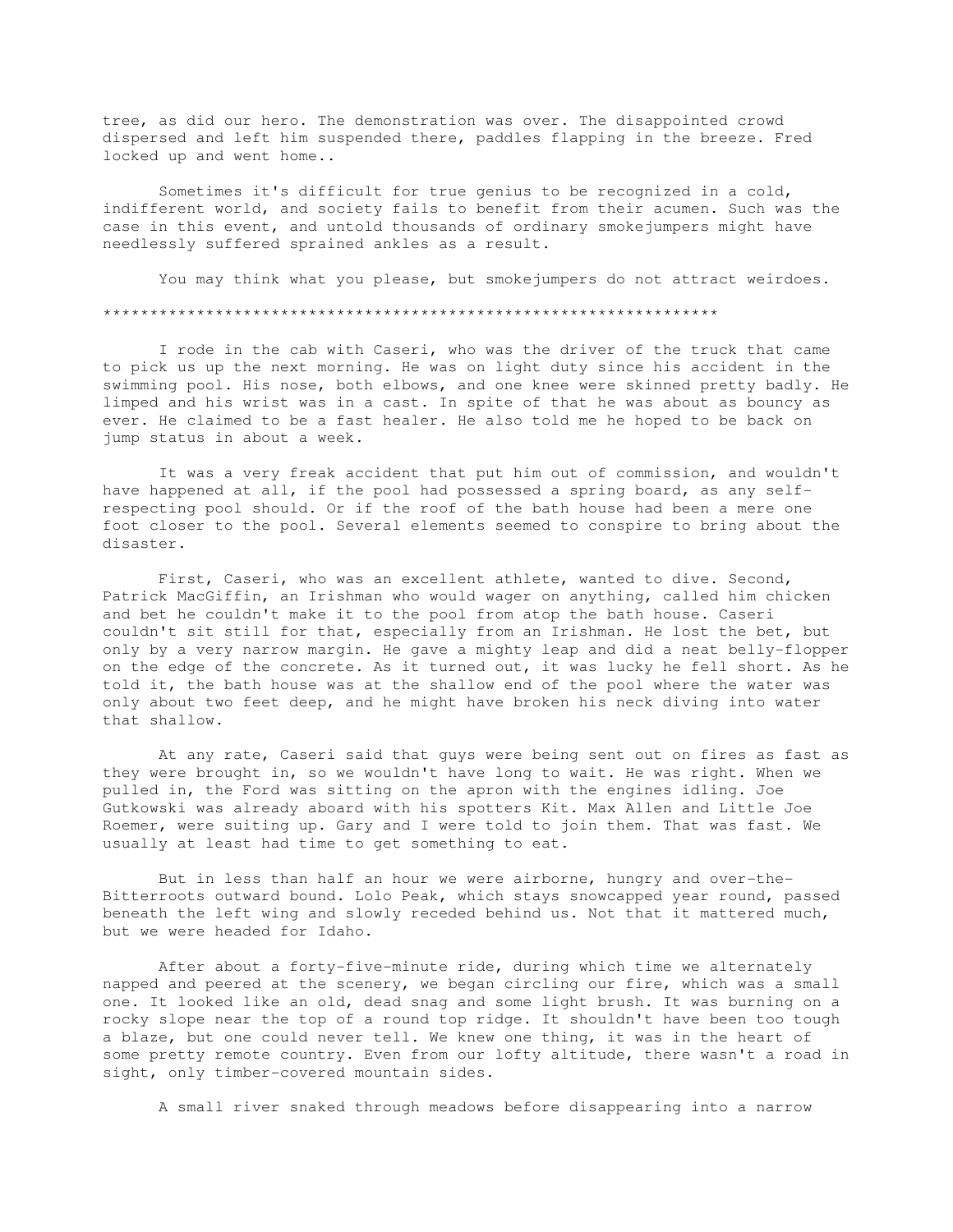gorge. The floor of the valley was dotted with beaver ponds and patches of flower-covered bogs. It was going to be a long walk out, but first we needed to worry about getting down to put out the fire.

 After considering all the alternatives, of which there weren't any, Gutkowski determined that one place was about as good as another. He was going to put us down in the timber as near to the fire as he could without our getting singed in the process.

 Although it was our necks that would be in a sling if anything went wrong, the spotter had the last word in the matter. It was his responsibility to get us down safely. It was our problem to put the fire out, once we got there. As senior man, Max Allen, a four year jumper, was in charge of the fire.

 In any case, nobody argued. We had all been there before. We knew our jobs, and we knew the rules.

 Max was the first man out and we watched him land on the ridge near the fire. He waved at us to show that he was safely down. Little Joe prepared to exit on the next pass, which he did, and it was my turn. Gary would be the last man out.

 Gutkowski checked all my equipment and made sure I didn't have any static lines wrapped around my arm or my neck, as had been previously known to occur. All was well and, outside the usual adrenaline rush and a dry mouth, I was ready to go.

 We mushed in. I was gazing at the tree-studded meadow we passed over just before the pilot cut the engines and Joe tapped me on the shoulder. I guess I must have been looking down too much, because I sort of tumbled, or maybe the propwash flipped me over. Anyway, I know I had that good vertical body position you want when the 'chute opens. The problem was I was upside down. When the shock came, there was something like a roar as the NFL-type football helmet, with the heavy wire-mesh face guard attached, popped off my head like a cap off a beer bottle.

 I saw nothing but stars. When they cleared away, I saw my helmet disappearing toward the meadow far below. My only thought was, "I've got to find that helmet. My ears are in it." Besides that, Fred Brauer was sure to make me pay for it by putting me on brush-piling detail for the rest of my life.

 To heck with the fire. I steered for the meadow. I could always tell the others that I went for the only open spot because a timber landing was too dangerous without a face mask and helmet. But that argument was put to rest when a small committee of trees rose to meet me and I landed in the top of the tallest one.

 Fortunately, it was a fir with soft, yielding branches, but I still got a pretty good swipe across my face when I crashed down through the boughs. My downward progress finally came to a halt, and I was left dangling like a hung ham about forty feet from the ground. My nose was bleeding, but nothing seemed to be broken.

 Meanwhile, back in the plane, Gary and Gutkowski had seen my helmet fly off and saw me chasing it toward the meadow. They watched me all the way down, and saw me hang up in that big tree. When Gary went out, he steered straight for the meadow, in case I needed help. I had just crawled out of that tree when he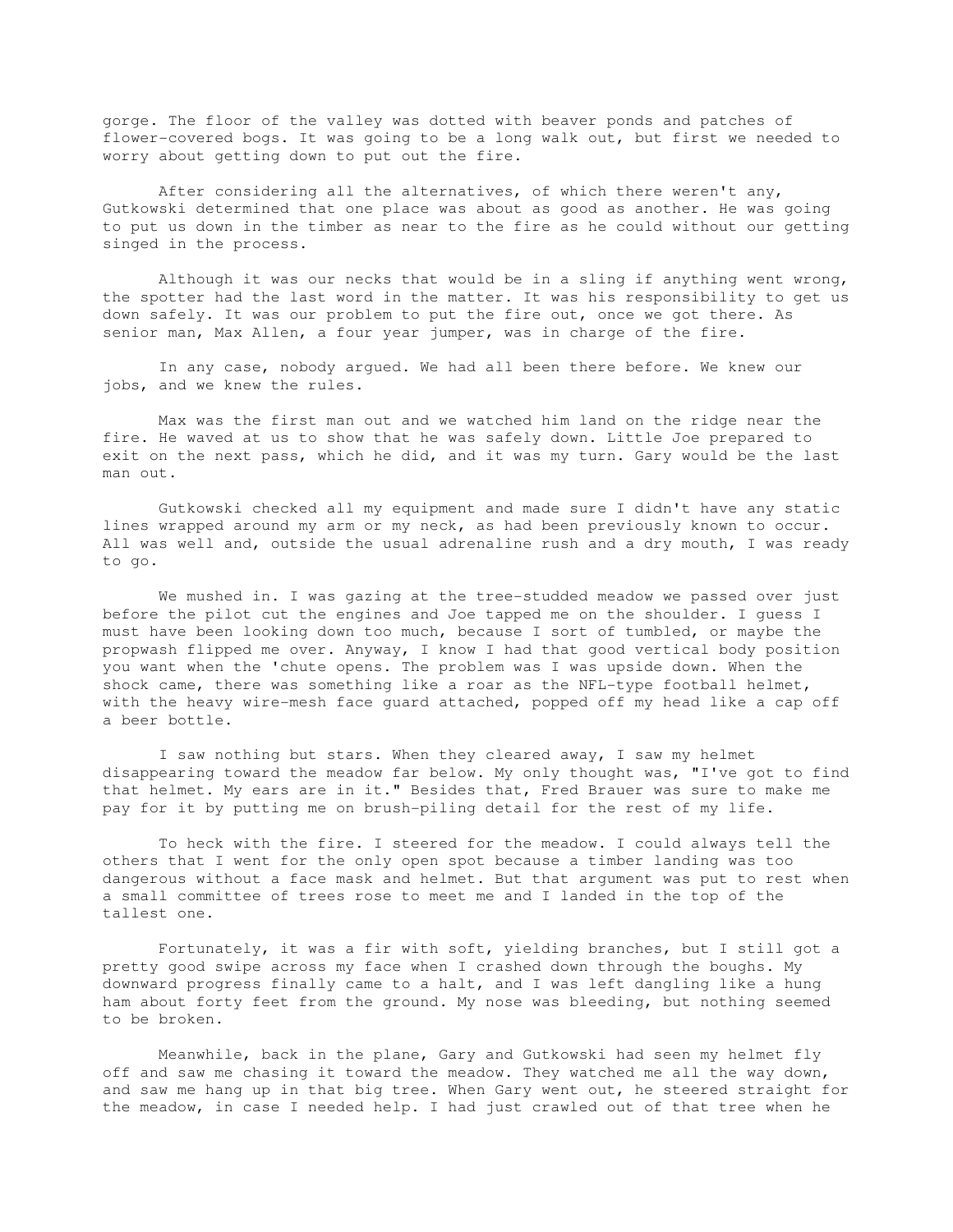landed about twenty feet away. It wasn't the first time I had climbed out of a tree I had never climbed up, but it was the first time I had come down with two black eyes and a bloody nose.

 The first order of business was to get the parachute out of the tree. While we were scrambling around getting that done, we made two remarkable discoveries. One was a Forest Service trail where we could stash our gear for the packer. The other was my helmet. That was two licks of good fortune we weren't expecting.

 The helmet looked as if it might have gone head to head a couple of times with Mean Joe Greene. The face mask was a tad warped, but the darn thing was still fastened just as it had been when it popped off my head. It didn't seem possible for my head to come through an opening that small, but that would go a long way toward explaining the two black eyes, the bloody nose, sore chin and the big knot under each ear.

 After sacking our gear and flagging it for the packer, Gary and I headed for the fire before it got away from Max and Little Joe. They also had all the food, the thought of which might have spurred us on a little. It was getting late in the afternoon by now, and Gary and I hadn't eaten since breakfast. We were hungry when we first climbed aboard the plane. By the time we climbed the ridge to the fire, we were famished. But since the fire was beginning to run, there still wasn't time to eat. We needed to get a line around it pronto. This four-man fire was about to become an eight-man fire, and Missoula just didn't have the troops available right then to help us out, even if we had possessed the means of calling for them.

 Even Little Joe, who had goofing off down to a science, felt called upon to make every lick count. This was exceedingly usual, and we felt privileged to witness the rare event of Little Joe actually doing productive work.

 You might think we resented his ability to deceive his supervisors into thinking he was working, when in fact he might be napping, but such was not the case. We showed him the deepest respect and held him in awe. He in turn, as befits a champion, modestly accepted as his due, our veneration of his God-given talent and world-class loafing abilities. In his field, he stood alone, the unassailable master.

 It was inspiring to know that in times of crisis Little Joe would abandon his throne and assist us ordinary mortals. For the sake of his reputation among his peers, he might not have risked his crown by so valiant an effort, if real supervisory personnel had been present, but all we had was Max, and he didn't count. He was not a supervisor. He was merely senior man among senior men, and had been first-hand witness to many of Little Joe's triumphs. As far as we all were concerned, Little Joe's record was unblemished and word of his lapse would never escape us.

 By the time evening shadows began to lengthen, we had closed the line, thanks in part to Little Joe's Herculean efforts. Barring something unforeseen, there was little danger of the fire getting away. At last we could rest a little and eat.

 But we couldn't eat very much, as it turned out. While we were absorbed in Little Joe's heroic efforts, Most of our food drop got blown over the edge of the canyon and scattered all over the side of the mountain.. It would be at least two more days before we could leave the fire, and we would be on pretty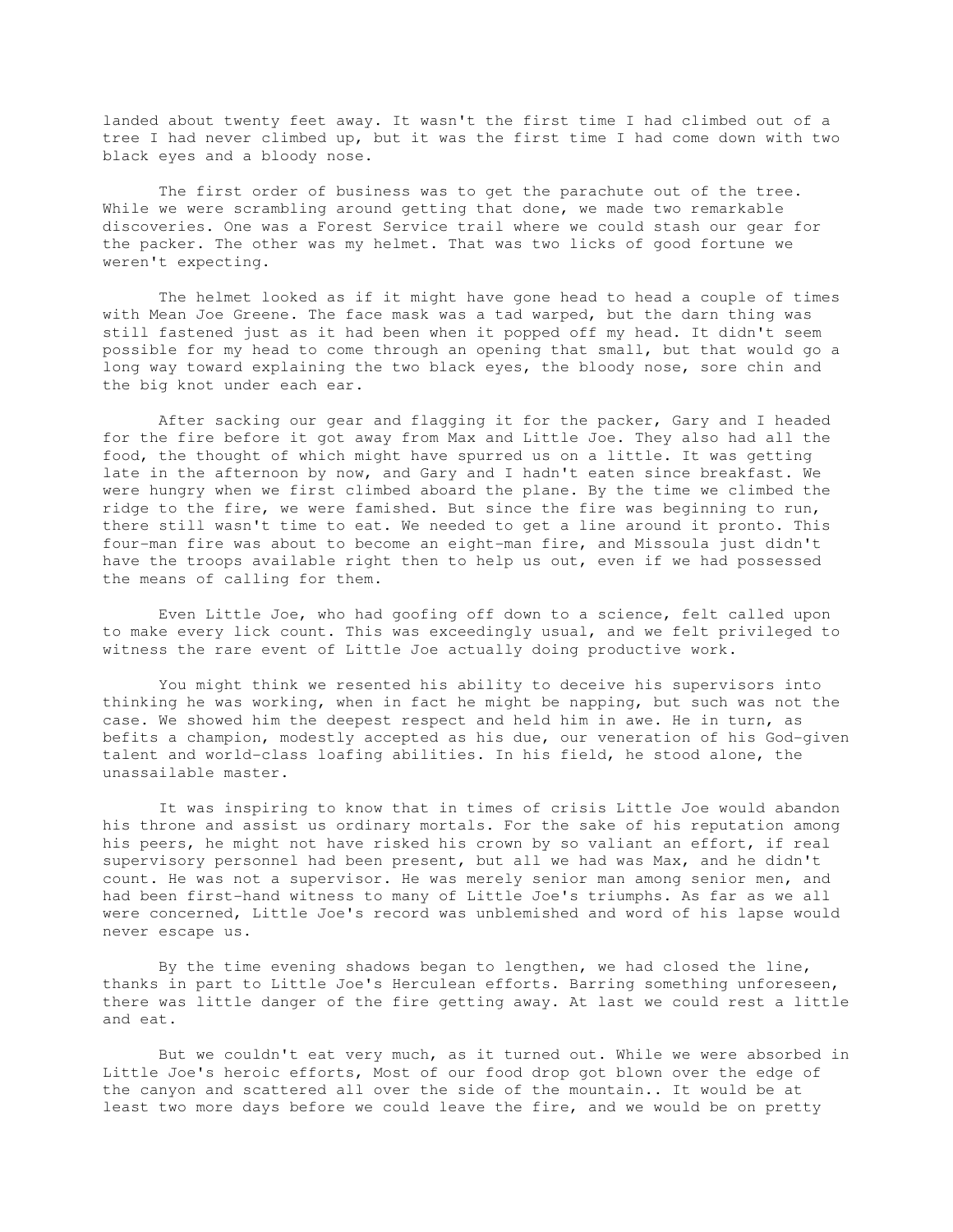short rations in the meantime..

Chapter 16 - Long days and short rations

 The guy who invented C-rations must have worked long and hard before he figured out how to take the flavor out but leave the bulk. The only thing that varies is the texture. If you want flavor, you must imagine a flavor that fits the texture. But if you are starving, and C-Rations are all you have to eat, you'll eat them and want more. But you do need to be pretty hungry.

 Gary and I were bad hungry that evening. We hadn't eaten anything since before daylight, and, with the cook at Big Creek still pissed off at us for messing up his kitchen, it was hard to tell the eggs from toast. Since then, we'd bounced a hundred and fifty miles in the back of a truck, flown to another state, climbed a mountain, and fought a fire.

 Gary and I divided a can labeled "hamburger." It could have been anything, for all you could tell by looking at the contents. It was lumps of something like ground golf balls in a sort of semi-liquid that could have been either gravy or axle grease. We couldn't tell which, but it didn't matter. It didn't taste like much, but it gave us a lot to chew on. We ate it, then licked the can.

 At first we had enough to keep us occupied and our minds off food. But, as time went on and we got hungrier, thoughts of food kept returning to plague us. Hunger eventually became more unrelenting than the blaze.

We got a line around the fire pretty quick, but there was a lot of brush old blown-down trees, snags, stumps and ground litter - that continued to burn. Until that fuel was exhausted, we had to keep an eye on it. We each did a shift during the night, patrolling the line and making sure the fire stayed inside.

 In the meantime, we tried to make the food last until we got the fire out. It was a touchy situation. The fire had more fuel than we did. It became a question of who was going to run out first - us or the fire - and it was a pretty safe bet that we would.

 By the end of the second day, we were running neck and neck with the fire. By the morning of the third day, we had consumed the last crumb of food. We had even divided up the soap bar that looked like candy, or the candy bar that tasted like soap. We never could decide which. In any case, grimy as we were, we thought we were hungrier than we were dirty, so we ate it. Although it cost me a filling, we even ate the crackers.

 The fire was about out, but we still had to finish mopping up. If we were lucky, it would only take the better part of a day. While three of us were mopping up, the fourth would be out scouting around for a berry patch or anything edible.

 No doubt a survival expert would have found something edible even on that barren ridge, but we weren't survival experts. As desperate as we were becoming, we still couldn't find a durn thing to eat. It was as if an omnivorous nature had consumed itself in order to deprive us. There was just nothing edible on that ridge.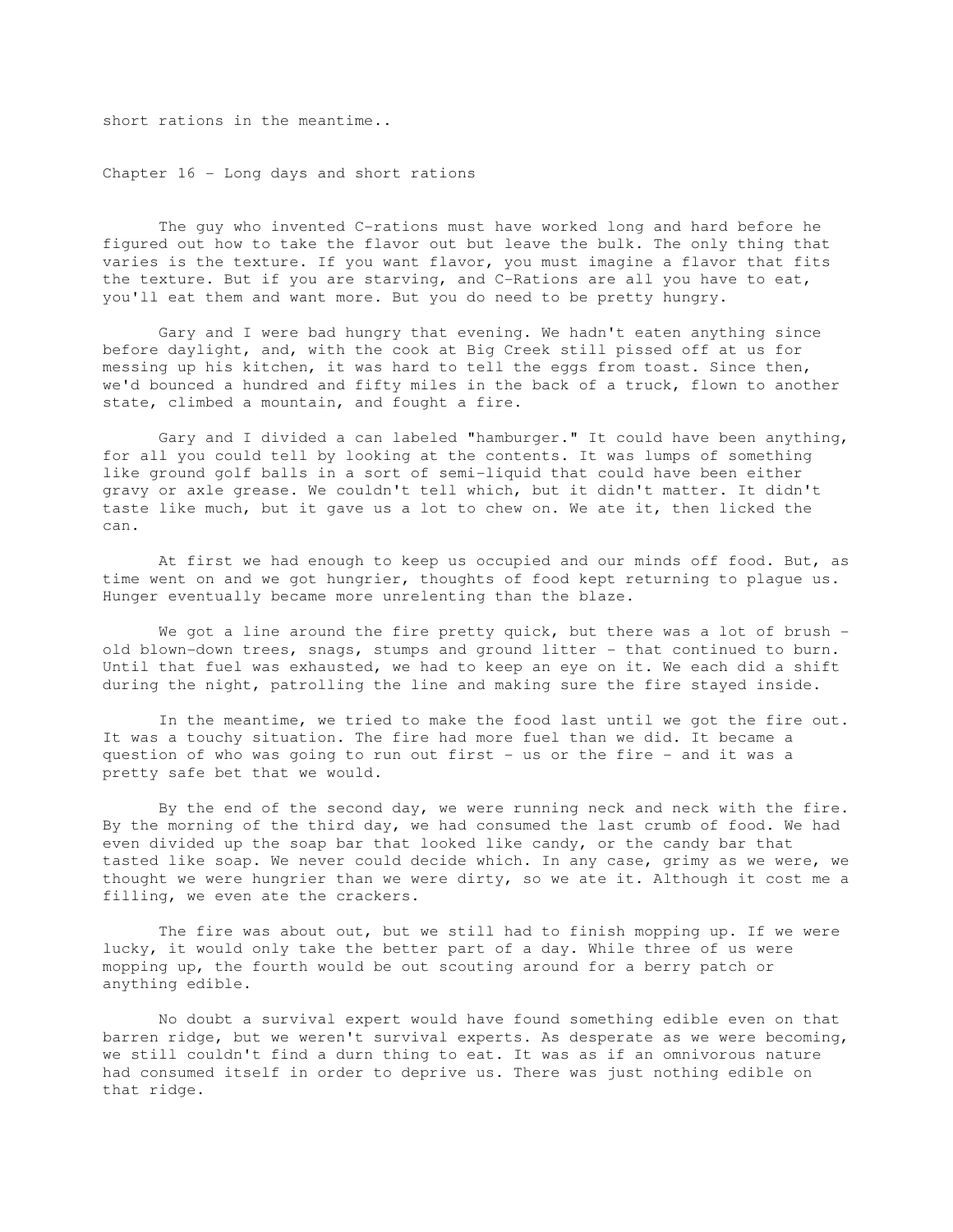Not even Fred Brauer would have expected us to starve ourselves plumb out fighting that little fire. We could have left it most anytime and gone on to the Ranger Station, and nobody would have thought worse of us. But, doggone it, we had our pride. We were veterans and pros. We were sent out there to put the fire out and, by golly, that's what we were going to put! Besides, the Ranger Station was twenty-five miles distant.

 Late in the afternoon we heard a single engine droning from far away - but coming closer. It was the Cessna they used to fly patrols and check on old fires to make sure they hadn't flared up again. Old gimpy-armed Tuniga would be aboard guiding the pilot to the red "X" on the map.

 The drone got nearer. Gene was unerringly homing in on us. The little plane finally hove into view from the southwest, where they'd been checking other fires that had been burning in that quadrant. They had decided to give us a fly-by on their way back to Missoula. They obviously had no way of knowing we were out of rations, and we didn't have any way of getting that vital information to them.

 The plane made a couple of wide circles, then came straight at us for a low pass. Little Joe was probably the most visible of us. He was standing on a huge boulder, waving, jumping up and down, and shouting.

"Drop us some food, you bastards," he yelled. "We're starving."

 The plane came straight for Little Joe. I thought it was going to knock him right off the rock. Little Joe must have thought so, too, because he made a dive for the bushes and buried his head in his arms. But, as if in answer to his prayers, the plane disgorged a little 'chute of the sort spotters used to check the drift before we jumped. It was weighted with a small package, which drifted to the ground not twenty feet away.

 Max retrieved it and tore open the package. Inside was a note and a baloney sandwich. Max read the note aloud.

"Steak at the Ox tonight. Enjoy the baloney. - G"

 Gene didn't mean to torture us. He just didn't know we had a problem. We could laugh about it later when our bellies were full, but right then it wasn't too funny. In the meantime, we made the most of it by solemnly dividing the sandwich into four equal parts. It wasn't much, but it was a lot more than the nothing we expected.

 The fire was out, but it was much too late in the afternoon to make it out to the Ranger Station before dark. We could only go as far as we could and make camp. No need to try to hike at night when you can't see the trail or where you're going. You could walk right off a cliff.. If there was one thing we didn't need to do right then, it was fall off a cliff or get lost.

 However, desperate circumstances breed desperate measures, and we were flat desperate. Donning our headlights, we took off. We didn't need to worry about losing the trail, there wasn't any. We picked our way down the mountain toward the meadow where Gary and I had landed to strike the trail where we had stashed our gear. Max and Little Joe could stack their gear beside ours and we would be on our way.

According to our map, it was about twenty-five miles to the Ranger Station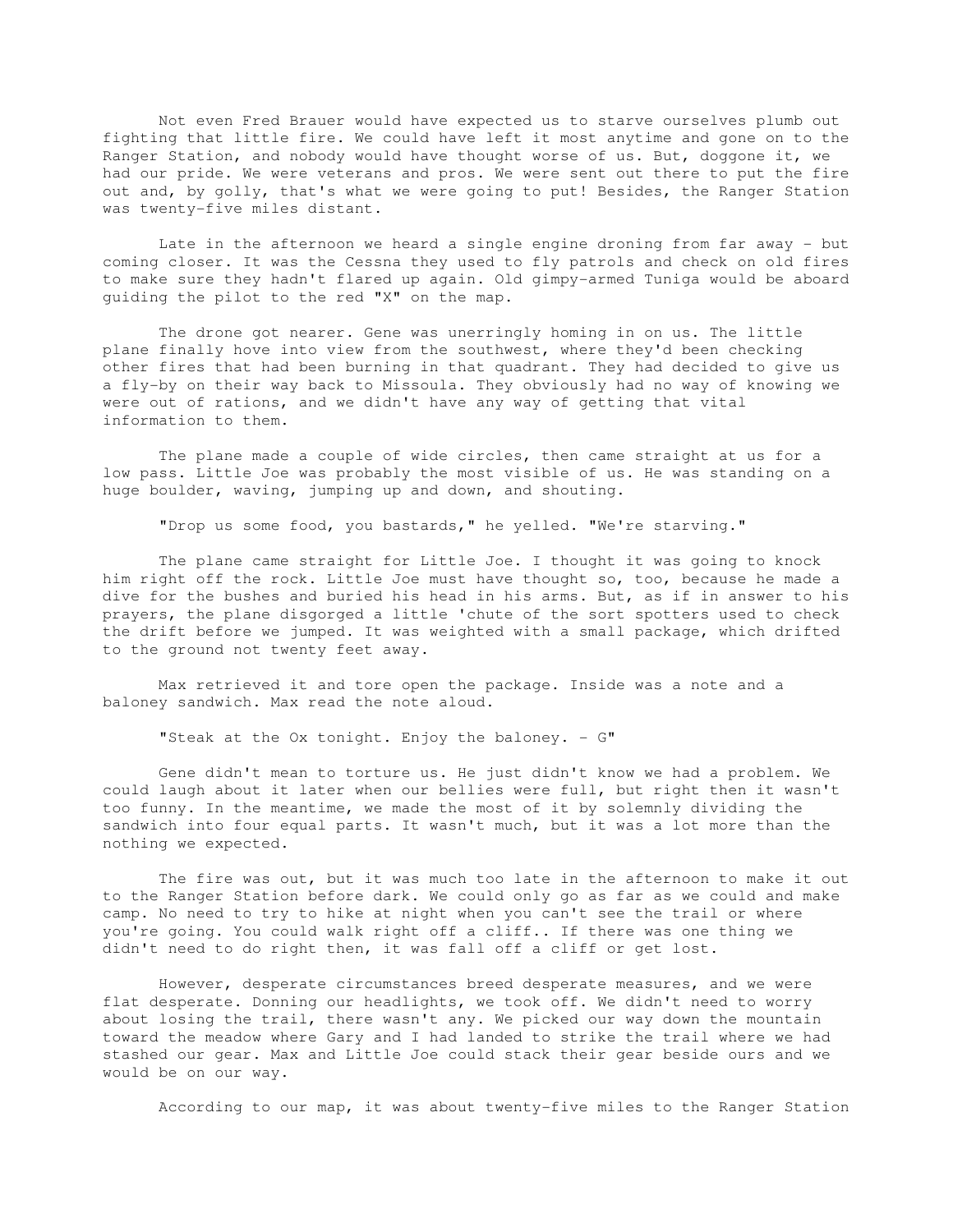where we were to be picked up. That's an awfully long walk-out under good conditions. On an empty stomach, it's murder. .

 The sun had just about set by the time we reached the meadow. Max and Joe shed their burdens of heavy gear, and we swung off single-file onto the trail, heading west toward the sun's rapidly receding rays.

 We made about four or five miles before giving in to advancing fatigue. My stomach rumbled all night, and well before dawns early light we were back on the trail. Our shadows grew shorter as the day became brighter and hotter, but upon entering the deep woods, all shadows became one, dappled with shafts of filtered sunlight. Everything there smelled of lush foliage, ancient moss covered windthrown trees, lichen-coated rocks and dripping spring water. In places the path was kept well-worn, not by human traffic, but by creatures of the forest. They chose to follow a path of least resistance, instead of breaking through brush to make paths of their own, except where they might deviate to a salt lick or den.

We followed the trail for what seemed like an eternity, occasionally breaking into open park-like stands of ponderosa or crossing sunny meadows, only to plunge into dark forests beyond. We had plenty of water in our canteens, but it was the thought of food that drove us. One-fourth of a baloney sandwich isn't much to live on for a twenty-five-mile hike, and we had eaten that hours before.

 All I could think about was a big, juicy steak at the Ox. I could visualize Gene taking a big bite of rib-eye and swallowing it with a big swig of beer. The thought made my stomach growl, and I tried thinking of something else. Nothing seemed to work. It was hard to get a vision of that steak out of my mind. I could almost smell it. I seemed to be obsessed with thoughts of T-bones.

 I tried turning my thoughts to Maggie. I could see her face plainly. Then she would pucker up to start telling me how foolish we were to let a bear steal our food. But before she could say anything, she turned into a lamb chop with peas, mashed potatoes and gravy. The next thing I knew, my stomach would growl again, and I would be thinking of prime rib.

 I think the other guys were having similar thoughts, because none of us talked much. Every once in a while someone would groan, but talk wasted too much energy. About every hour we stopped for a break to study the map for a shortcut. There weren't any. As near as we could figure, we were making about four miles an hour, which meant that on that winding trail we were actually doing a little over three miles, as the crow flew. That was pretty slow going. At that rate, we were going to be on the trail most of the day. Supper seemed a far distant goal, but it never left our minds. The pot at the end of our rainbow was full of beans.

 The trail, which had been on a long gradual upslope, began to trend downward, which helped considerably. According to the map, there was a fairsized stream not quite halfway to the Ranger Station. Maybe if we were lucky, we could catch a few fish to stave off starvation. There never was a smokejumper who didn't carry a few yards of leader and a couple of flies in his personal kit.

 When we finally reached the stream the darned thing was bigger than we thought. That might have been a problem if the Forest Service hadn't seen fit to construct a sort of a cable trolley over the stream. It consisted of a wire basket slung on two pulleys that ran along a single cable stretched over the stream. There was a small, rusty cable attached to each end of the basket, so it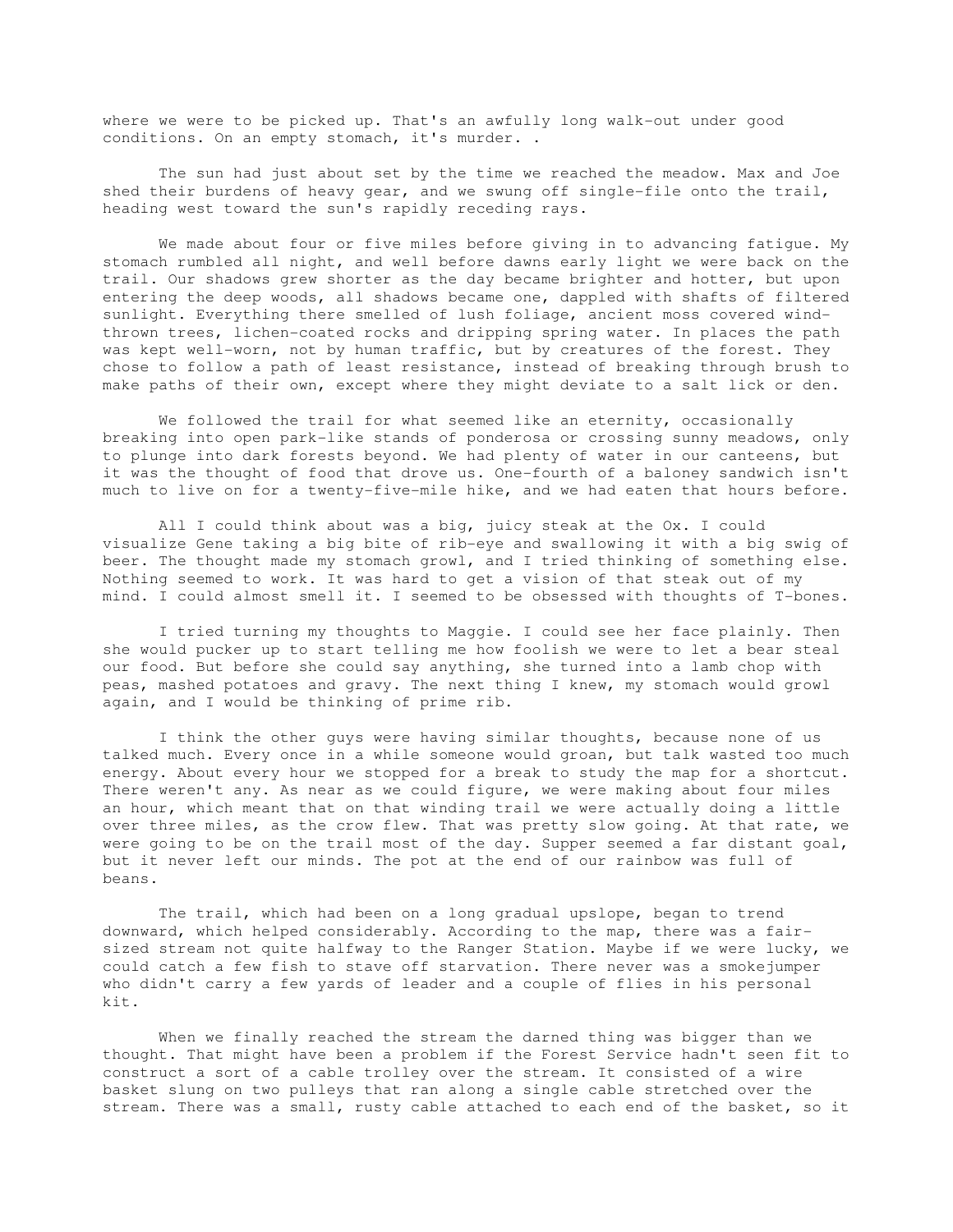could be retrieved from either side of the river. Someone on the far bank could help in pulling it over. But if there was nobody on the far side, the man in the basket had to pull himself across.

 It was tad primitive, but it worked. However, it hadn't worked in a pretty good while, and we didn't know how strong the rusty cable was. After a short conference, we decided to risk the lightest man. Though he was obviously the lightest man, Little Joe had no desire to blaze any trails, especially by crossing a raging river in a Rube Goldberg contraption. He objected vigorously, but to no avail.

 Majority ruled by three votes and more than a quarter ton of starving beef. It was opposed by a minority of one vote and a hundred and twenty pounds of quivering flesh. Little Joe was about to become a hero, whether he wanted to or not. To make it even more imperative, the quieter pools where the fish lay were out of our reach over near the far bank.

 Little Joe, resigned to his fate, climbed into the hamper under his own steam and managed to pull himself all the way to mid-stream before the small, rusty cable parted, leaving him stranded midway of the river, about ten feet above the turbulent waters. In this situation, needless to say, Little Joe could not be described as a happy camper. But, driven by hunger, he carried on like a trooper.

 We could have pulled him back to safety, but he would have none of that. Instead, he reached overhead and, grabbing the main cable with his gloved hands, began handwalking himself forward. We cheered him on and he was doing pretty well until he suddenly gave a piercing scream, clutched his hand to his chest, and bailed out of the basket into the frigid waters. Fortunately, he landed in one of the calmer pools near the far shore and quickly scrambled up the far bank to safety, still clutching his left hand.

 We stared at each other in utter astonishment. That move didn't make much sense, even for Little Joe. We concluded Little Joe was in trouble, but what kind of trouble? . Something had happened to cause that bizarre behavior, but what? Did something sting him? It just wasn't like the boy to just let loose and dive into a river when he was nearly across.

 We watched as Little Joe lay writhing on the bank, still clutching his hand. He answered our shouts of inquiry with "Ahhhh! Ahhhh! Ahhhhh! Ohhhhh!" That didn't tell us a great deal, except we knew he was in pain. Our best guess was that maybe there had been an undetected wasp nest in the basket.

"Ahhhhh! Oooooo! Ahhhhhh!" Little Joe cried.

We quickly retrieved the trolley. Someone had to get to him, quick!

 Without wasting time, I got in the basket and over the river as fast as I could go. When I got to Little Joe, he was rocking back and forth, bloody hand cradled on his chest, blood all over his shirt. I couldn't get much out of him at first, except moans and several purple words, but there was no doubt he was hurting.

"Kee-rist-O-Mighty!" he kept moaning. Sometimes it was, "Holy Moses!"

 In any case, the wasp theory was dashed. A fountain of blood spouted from his hand. You don't bleed that much from a wasp sting.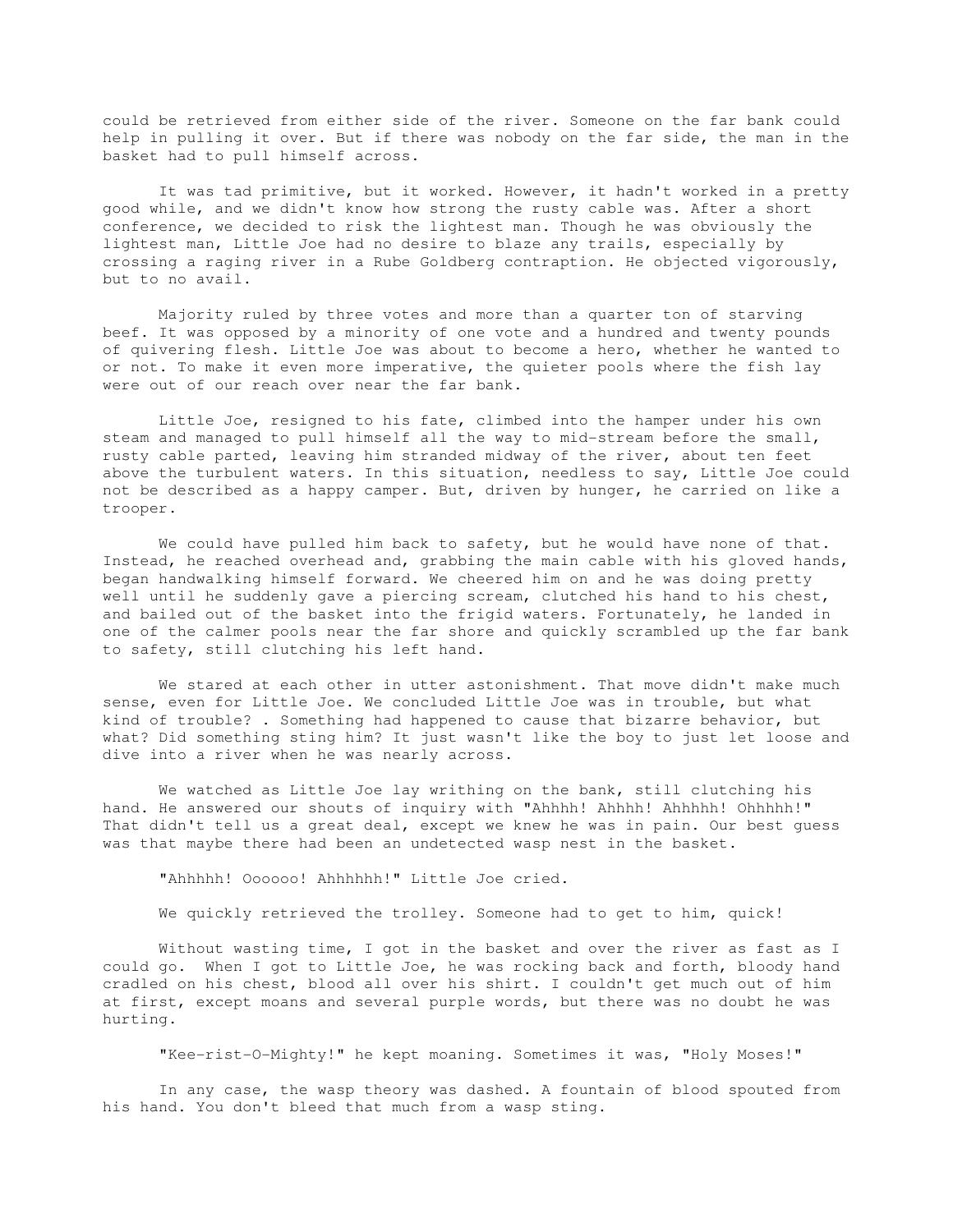"HeeeeeYeweeeeOhOwOhhOhOh!' Joe moaned as he rocked and bled.

Gary and Max were over the river by then and had gathered around.

"Damn trolley ran over my finger and cut it off."

 He shook his hand slightly and groaned again. One of the pulleys from which the trolley basket was suspended had run over his finger as he was pulling himself across. The flanges of the pulley were sharp and, under Joe's weight, easily cut off a finger.

"Is your finger still in your glove?" Max asked.

"I think so," Little Joe answered.

 Max carefully helped him ease the glove off, and shaking it, out fell the tip end of Little Joe's index finger. Max examined it, and announced he thought he could catch some fish with it.

"Yep, lopped 'er right off, all right," he said. "Clean as a whistle."

 Since Little Joe continued to bleed like a blood-spouting fire hydrant, we thought it was important, while Max fished, we would get the bleeding stopped, and get his hand bound up as quickly as possible. At the rate he was losing blood, he would soon be out.

 We did finally get it stopped, but not before using all the gauze in the first-aid kit and Little Joe's shirttail to boot. He protested when we tore up his shirt, but it kind of trailed off to a whimper after we gave him a shot of Demerol from the Demerol kit they always gave us on a jump, in case a jumper was badly injured. It happened more often than we liked to think.

 I'm not too sure we should have done that because, not long after, Little Joe, still babbling incoherently, passed completely out. I didn't know if it was from the loss of blood, shock or the Demerol, but he became blissfully peaceful. If he stayed like that for long, and it appeared he would, we were going to need to carry him the rest of the twelve long miles to the Ranger Station.

 While Gary and I prepared a litter for Little Joe out of mine and Joe's jump jackets and two poles, Max was catching fish.

"Bull trout must like fingers," he held up three nice bull trout..

 There was something about fishing with Joe's finger that disturbed Gary's sense of decorum. "You can't go around fishing with a man's finger," he protested.

 "Why not?" Max asked reasonably. "They're not biting anything else I've tried."

 "Well, because it just isn't done," Gary said, not quite convinced of his own reason.

 "Show me where it says you can't fish with human body parts," Max said, and I'll throw these fish back. They sure aren't hitting the flies we have. Besides that, the Bible says, 'Waste no, want not,' doesn't it? There ain't no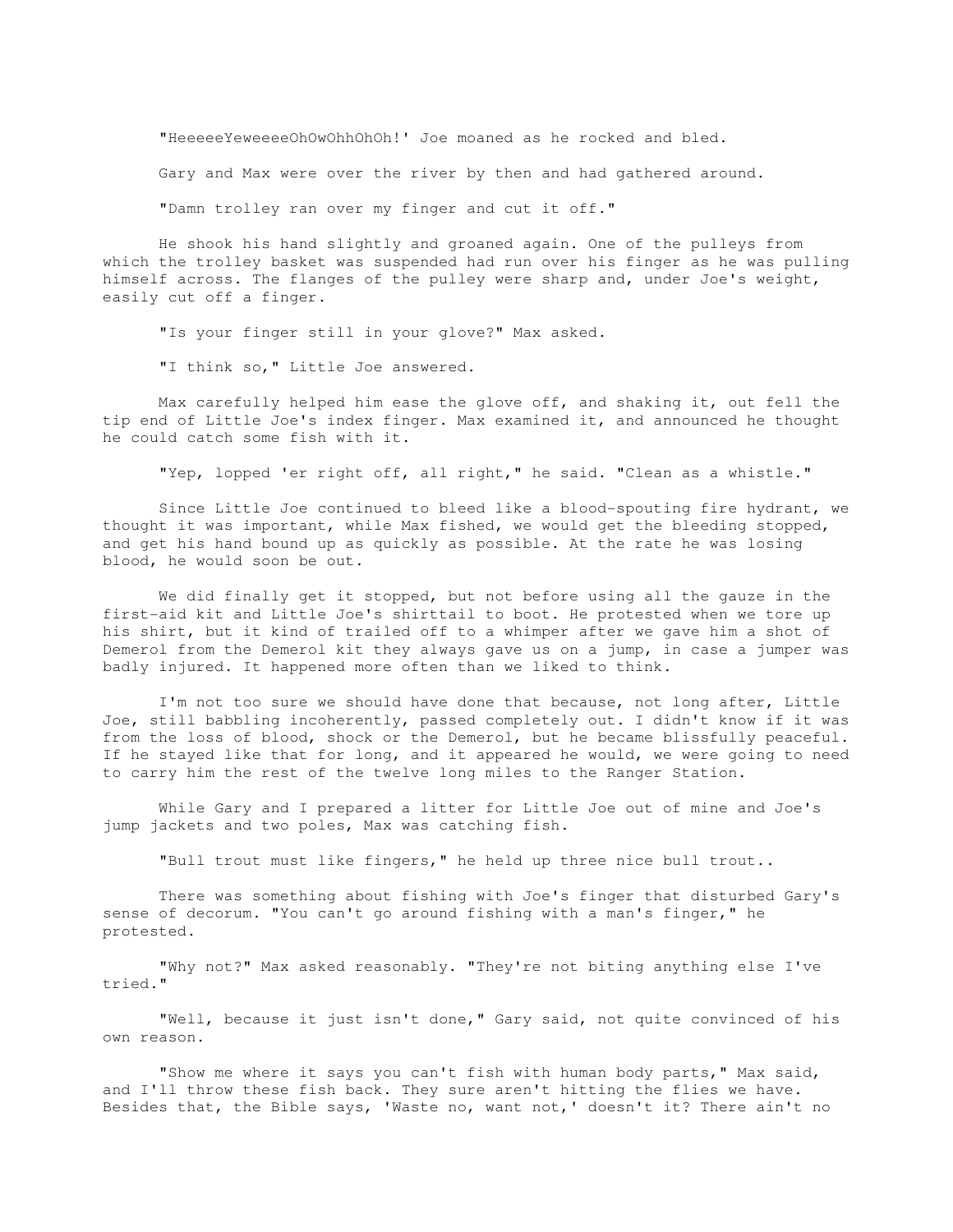need wasting it and furthermore, according to my Bible, a fish ate Jonah, whiskers and all, and all I want to do is use a little bitty piece of finger what Joe won't even hardly miss."

 Gary couldn't marshal any strong arguments against Max's liberal use of Biblical authority and plain logic. He tried, but in the short battle that raged between his stomach and heart, the stomach won hands down.

"I'll build a fire," he said and went to look for dry wood.

 By the time we got a good, hot, little, cooking fire going, Max came back with a half-dozen good-size trout.

"Last one got away with the finger," he announced. "Wasn't much left."

 Glancing at our peacefully snoozing patient, he added, "Joe won't need it anymore anyway."

 It doesn't take long to clean and cook a trout. Given our famished condition, it took us even less time to eat them. We saved one for Little Joe, in case he woke up. After all, he did donate the bait.

 Joe didn't wake up. He might have stirred a little when we picked him up and started on down the trail, but he didn't even wake up when one of the litter poles broke and we spilled him on the ground. He wasn't faking it just to get a free ride. That boy was in deep slumber.

 By spelling each other every hour, with two men carrying the litter while the other rested, we made slow but steady progress. A couple of miles from our destination, we were pretty fairly bushed and gave serious consideration to flagging Little Joe and leaving him by the trail for the packer to pick up in the morning. That idea got vetoed pretty quickly. Brauer probably wouldn't have liked it, and it wouldn't have spoken very well for smokejumper loyalty. Besides that, Little Joe would never let us hear the last of it. So we made the best of it and struggled on.

 We got to the Ranger Station about dark and turned our load over to the assistant ranger and the dispatcher. Little Joe slept on, which was fine with us. We would divide his steak, which the cook was preparing.

 The ranger told us about the spotter plane. After leaving us, they had one more fire to check before heading back to Missoula. A downdraft caught them on a low pass over the fire and they went into the mountain. Gene and the pilot were killed. Gene never got to the Ox.

 Next day the Ford landed on the little dirt strip and carried us back to Missoula.

Chapter 17 - A farewell to flames

 Seasons change rapidly in northern climes. Days were getting shorter. Summer was drawing to a close and with it, the fire season. Probably my last.

 Several of the guys had already pulled out. Fall was coming on. You could feel it in the air and see it in the turning of the leaves. Nature's symphony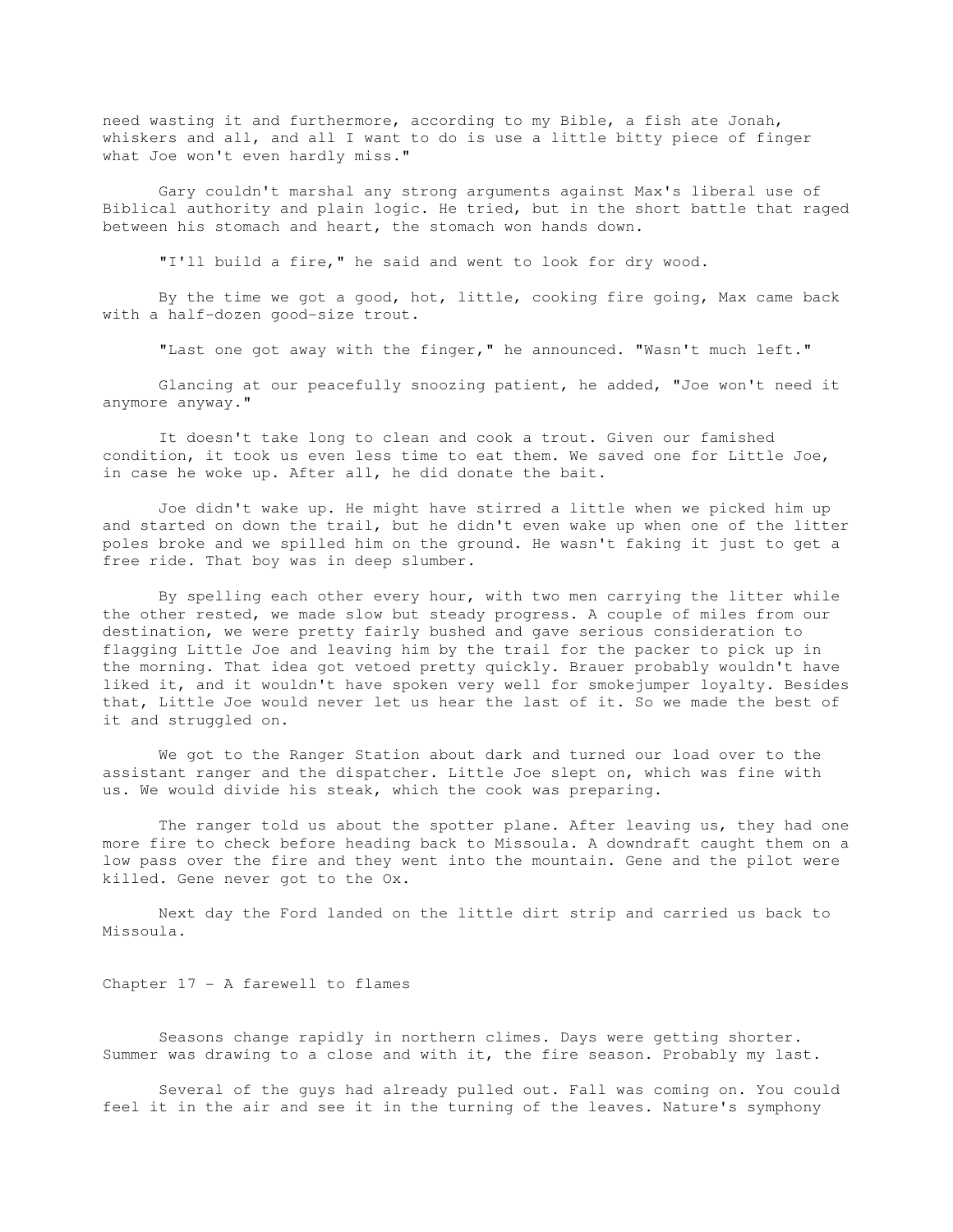was subtly changing keys. Songs of autumn began filling the air.

 Ducks felt the coming change and even a duck has more sense than to spend a winter in Montana. They chatted and giggled like a bunch of schoolgirls in new prom dresses. Flocks of them were leaving the marshes at Nine Pipes with all the fanfare of snowbirds departing Grand Central Station for Miami.

 A "V" of geese silhouetted against a later-summer moon passed high overhead, honking their way south. The sight reminded me I would also soon be headed south. Traveling at night, they would surely arrive before I would. It was a couple of weeks before school started and I wasn't in a big hurry. But time was running out.

 I didn't want to make a big thing out of it even to myself, but somehow I didn't feel like the same person who had stepped off the train in Missoula four years before. I couldn't exactly put my finger on it, but something sure wasn't the same. Two years of the 82nd Airborne sandwiched between two years of smokejumping are apt to change anybody's outlook. A person can't learn to cope with death without gaining an appreciation of life. I don't mean that it changes you completely, but life does take on a new dimension.

 It was in this frame of mind that my thoughts naturally drifted back to why I had come to Missoula in the first place. The answer, of course, was to impress Miss Howland - at that time, the girl of my dreams. I shuddered and blushed to myself. It just wasn't a vision I had meant to conjure up right then. I hadn't given her a thought in years. Why was she intruding now?

 In a wink, her vision disappeared to be replaced by a stronger vision of Maggie. Good, old, practical, down-to-earth Maggie. I didn't think of her all that often, either, but when I did, it didn't cause me to shudder. There was a big difference between the two. The vision of Maggie wouldn't go away, and I was grateful. Suddenly, for some unknown reason, I had a great urge to see Maggie. Before I could suppress it, a laugh bubbled up. Some of the guys stared at me kind of strangely and, shocked me back to reality.

 Miss Howland had intruded into my thoughts like a gate crasher with tattoos and bad breath. I was mortified at myself for having had those thoughts. She had proven to be a real chuckle-head, and I had been greatly relieved when she shifted her attention from me to a bald-headed professor with a beard. They finally eloped, and I think he became a haberdasher in order to keep her in cashmere sweaters. I really pitied the poor guy. Except in passing, until the past few moments, I didn't think I had thought of her since.

 But I thought again of Maggie and this time, instead of laughing, I simply smiled and felt warm inside.

When the fire call came, several of us short-timers were trying to look busy out in the warehouse. With nothing in particular to be done, and a dozen or so people to do it, looking busy was not an easy chore. No doubt Little Joe could have pulled it off, but we didn't possess his skills and dedication. Few people did.

 Little Joe had gone to St. Francis Hospital when we got off the plane in Missoula. In spite of a Demerol hangover, it was no challenge for a man of his talents to convince the doctors to prescribe a high-protein diet and complete bed rest for at least a week. When we went by to see him, he had just polished off a rare sirloin, which had been cut up and fed to him by a good-looking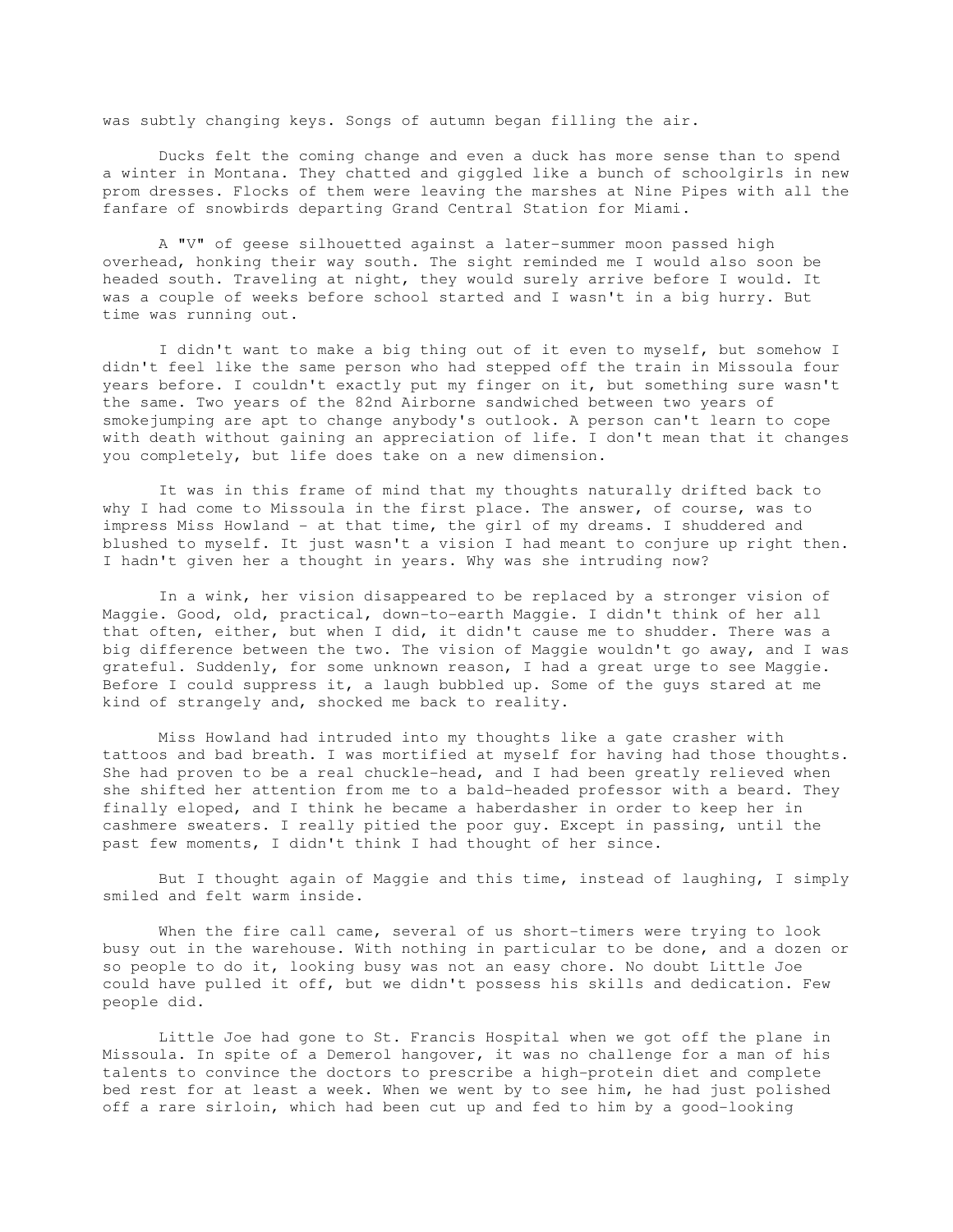nurse.

"Got to rest my finger," Joe said without apology.

The nurse smiled prettily.

 Masters of an art need not apologize for their talent. According to Little Joe, they may accept any largesse as merely their due. After all, would a Michelangelo apologize for creating the Pieta merely because it would fit in the living room? Neither did Little Joe feel in the least contrite, or harbor any reservations about applying his gifts full bore.

 The fire call was for three jumpers on a fire down near Darby. Because it was a very small fire and late in the season, Fred asked for volunteers.

 I was standing with Ced Blackwell and Peavey Pearson, and he was looking squarely at us when he said it. We squirmed, but Fred had a way of getting people to do things they didn't really want to do - especially if it suited his purposes. The best we could do was explain that we had to get back to school by a certain day. If it was as small a fire as he said it was, we could get it pretty quickly. We couldn't do anything about volunteering, because we were already volunteered, but we did get him to solemnly swear to get us off that fire in three days, no matter what.

 About forty-five minutes later, the spotter let us out of the Travelaire, one at a time in three passes. Peavey jumped first, me second and Ced last. The only thing special about this jump was that somewhere between the door and opening shock it occurred to me that this was probably the last fire jump I would ever make. I fervently prayed it wouldn't turn into a swan song.

 Opening shock eased my mind on that score, but the usual exhilaration and relief that welcomes the sharp tug announcing an inflated 'chute was damped somewhat by a feeling of finality, that I would never experience it again. I don't want to overinflate it, but it was kind of like the end of an era. It was the same feeling you get at New Year's, when the old year ends and the New Year begins - without the champagne, the horns and the confetti. And there wasn't anyone to kiss.

 At any rate, I was pretty sure I would never jump again. Whatever it was I thought I had to prove was either already proven or never would be. It couldn't have been solely to impress Miss Howland. I couldn't possibly have been that dumb. On the other hand, perhaps I was. I didn't want to think about it. In my innermost heart, I didn't think that was the whole reason. At any rate, that was thirty-odd jumps and a millennium of time ago. There must have been a reason I wasn't aware of, but whatever it was no longer mattered.

 For the moment I forced my thoughts back to the situation at hand. It's a funny thing, though. The mind can never really grasp that the greatest danger is on landing, not because of the possibility of the 'chute not opening. Apparently no amount of bruises, contusions, broken bones and sprained ankles can ever convince anyone of this. The thing is, when there is nothing but rocks to land on or trees to land in, bad things can happen - and often do.

 Because this was my last jump, I guess I was more aware of the odds. I sure didn't want to explain to the folks at home how I happened to break a leg on my last fire jump.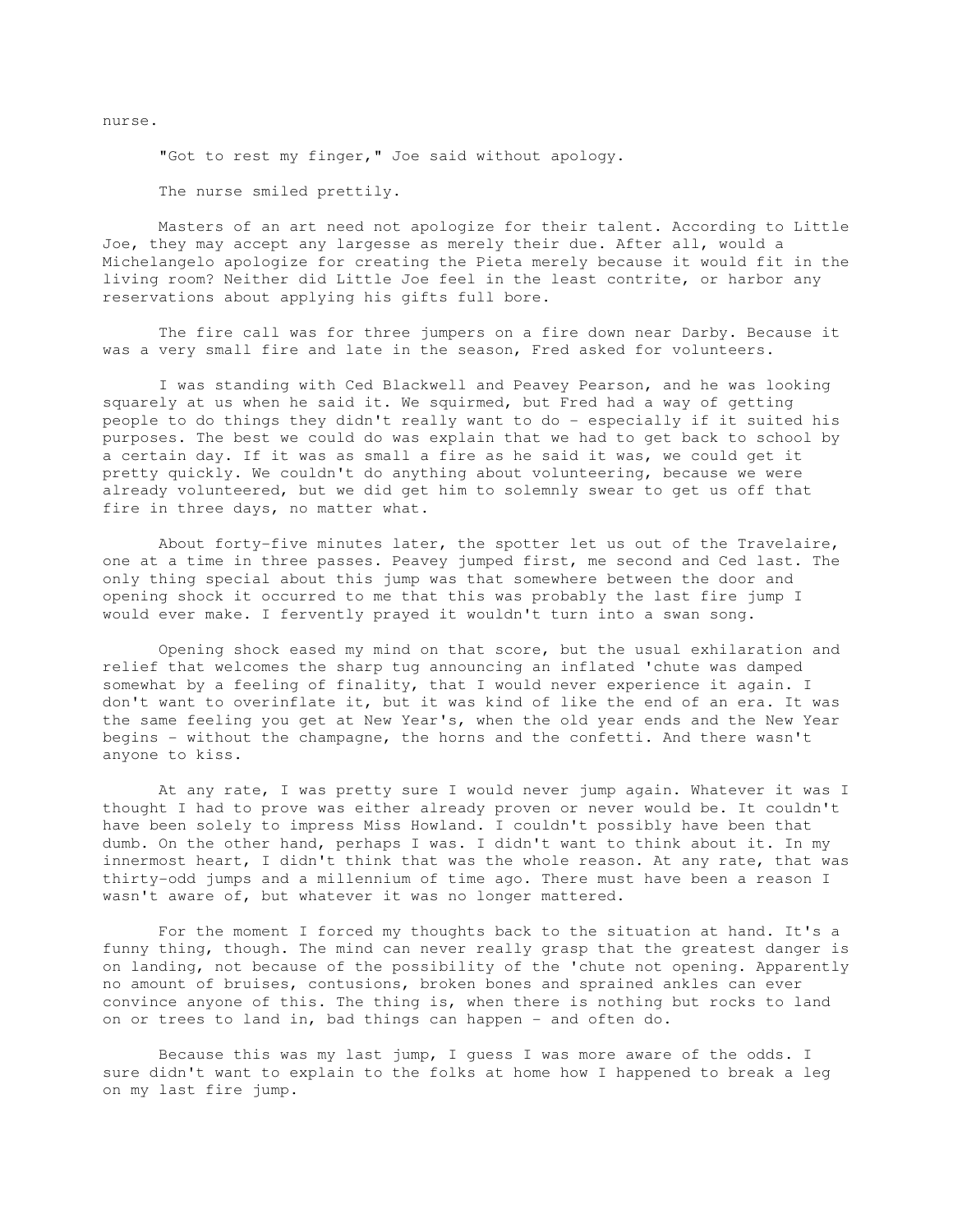I found a small opening about a hundred yards to the left of the fire and managed to squeeze in. Peavey was already down, but Ced managed to hang up.

 It took Ced a little while to get down, but as soon as he made it we didn't waste any time getting on the fire. It was an old snag shattered by lightning. The fire had spread to some brush, which was blazing away and threatening to spread.

 We got the snag down and a line around the fire by evening, but we needed to keep an eye on it all night while the brush and duff burned off. The fire was still burning when a ground crew came in to relieve us the next morning. We turned the fire over to them and were getting ready to hike out when the faint flopping of a chopper rotor echoed off canyon walls miles away, getting closer.

 Most of the fires we manned were at altitudes well above the normal operating ceiling of helicopters of the day, and it was very seldom we were on a fire where they were used. This dinky fire surely didn't rate one, but a few minutes later there it was, hovering overhead. The only reason we could think for its being there was bigwigs from Washington out on an inspection junket and this was the only fire in the region still burning.

 While the chopper settled itself on a point of rocks a few hundred yards from the smoldering fire, we grabbed our things and headed down the trail toward the ranger station. We didn't want to get caught up in an inspection tour and take a chance of maybe missing a ride back to Missoula. Fred had promised us relief within three days. We had been relieved. Fred had said we could leave after that so, adios, adieu and sayonara. We were out of there.

 Passing near the chopper on the way out, we noticed the pilot, wearing a sickly expression, still seated at the controls like he was frozen there. He was a lantern-jawed individual with a cold cigar clamped between his teeth. He had a kind of funny walleyed stare. We didn't recognize him. He was a stranger to us, but we nodded in greeting.

 Barely turning his head, he looked clean through us and seemed to focus on a spot about ten yards behind us.

 "You guys jumpers?" he asked. "Not anymore," Peavey answered. "Wound up today," Ced informed him. "Going home," I put in.

 He pondered this information for a moment and sort of ruminated on it, as if trying to memorize it. I think he might have been better satisfied with a simple yes or no from us, because he seemed a bit perplexed. Without moving his eyes from the spot behind us, he announced, "I'm supposed to take three jumpers off this fire and down to the ranger station, if I can find them."

 That bit of news kind of caught us by surprise. Now it was our turn to mull things over, which didn't take too long. Although we might have felt the misgivings of kids being offered candy by a stranger, we didn't waste any time in opting for the chopper.

Before condemning us for hesitating, consider that (1) none of us had ever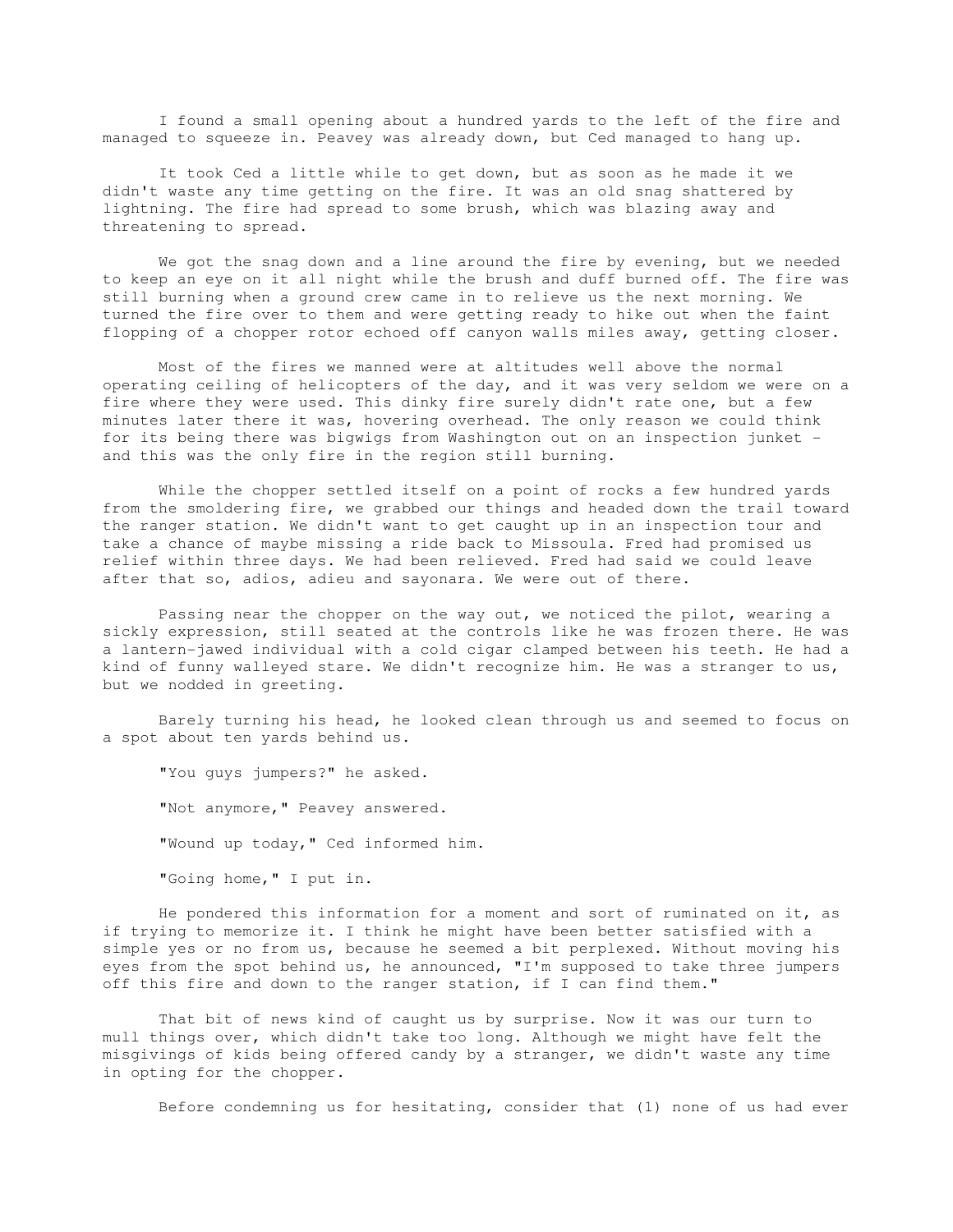flown in a 'copter before, (2) a fifteen-mile hike was slower, but safer, and (3) nobody had ever heard of a chopper being sent to take jumpers off a fire unless they were hurt.

 This might set a precedent that no smokejumper would ever be subject to more than a five-mile walkout. Dream on. As far as I know, jumpers are still forced to hike out many miles.

 Truth of the matter was we didn't give it much thought at all. We just threw our gear in and hopped aboard. It wasn't until we were lifting off that it occurred to me that we might have violated the cardinal rule that says you should never board an aircraft with a scared pilot or a homesick Cuban. I didn't see any Cubans, but we sure had a worried pilot, and it didn't take a rocket scientist to figure out what he was concerned about.

 "Lord, I wisht we could get more altitude," he said, as a snag rushed by the window, not fifty feet away.

"Holy cow!!" was about all I could manage.

 Noises ranging from the woofs of a startled moose to the wails of a lonesome coyote came from the back seat Ced and Peavey shared. As I turned to shield my head from the crash I felt was imminent, I got a distinct impression of eyes the size of mag wheels and hair standing stiff as a regiment of Prussian soldiers.

 Clearly, the pilot was no longer alone in his concerns. We sincerely shared all of them, with a few of our own thrown in.

 "Geez!" a tall fir rushed by, "... zus!!" he finished, and turned a light shade of green as the juicy end of his cigar went down his throat.

 It went on this way for quite a while as we raced down the slope of the mountain, fighting to keep it aloft in air too thin to feel the bite of the rotors, schlossing from side to side like skiers avoiding trees, rocks, snags and whatever else might plunge us into disaster. The theory of flight for rotorwing aircraft underwent a severe test before we managed to attain a safe altitude and work our way down to the ranger station..

 We had done nothing to uphold the myth of smokejumpers as a death-defying fearless crew. By the time we landed, if not completely dashed, it had taken an awful pounding. Our swash had long since buckled.

 Grinning from ear to ear, Fred was on hand to greet us when we stepped down onto the tarmac apron in front of the parachute loft.

 "I told you I would get you off that fire within three days," he said. "How'd you like that chopper ride?"

He no doubt expected a show of appreciation from us.

The reply was a little less than enthusiastic.

 "Great," we mumbled, our eyes fixed on a point a good ten yards beyond him.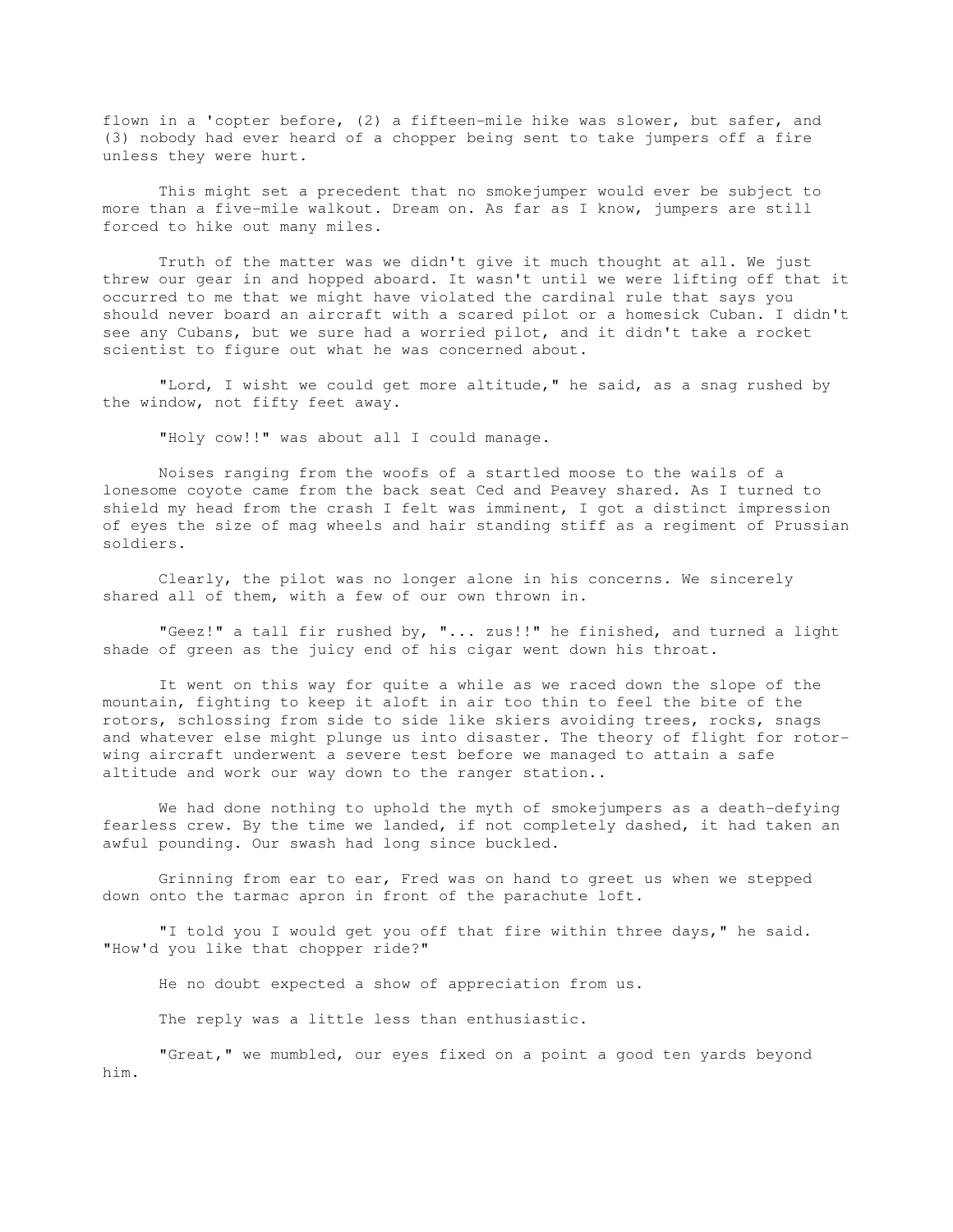Chapter 18 - Open Road

 Imagine that you are in a huge stadium. Suddenly the cheering stops. The crowd leaves; the lights go out. You are left sitting alone, drained and empty, no cheering, no action, no crowd and lights. The comforting matrix of which you were so much a part has dissolved into recent memory.

 It takes some getting used to. That pretty much describes my feelings after letting Peavey out in Auburn. Ced had left us at Shreveport earlier in the day. Now I had it alone. I hadn't realized how much noise silence could make.

 It had been dark when we pulled into Peavey's driveway. His folks had just eaten supper and weren't expecting us until the following day, but we had driven straight through nonstop. The only time the engine was cut off was when we made pit stops. One of us slept on the back seat while the other one sat in front and kept the driver awake while he drove out a tank of gas.

 Mountains gave way to prairie, prairies to desert and desert to swamp, bayou, Coastal Plain and piney woods. After the dry, cool mountain air of the Bitterroots, late summer in the Deep South was humid, close and oppressive. We weren't used to it.

 While I was protesting that I really couldn't stay for supper, Peavey's mother had it on the table and there was nothing to do but partake. It would have been unmannerly not to. But no amount of persuasion could induce me to stay the night. I was too wound up to think about sleep and not able to hide my anxiety to get on the road.

Good-byes were warm, short and sincere.

"See you later. Good luck in med school."

 "We'll be looking for that Great American Novel soon," was Peavey's parting shot.

 We meant it, but more than four decades have passed with no contact and no Great American Novel, either.

 Heat lightning blanketed the sky with strobe flashes as I strode across the lawn and crawled into my car. The air was still and thick with heat and the haze of the storm that was brewing. Thunder rumbled from the direction of Birmingham. I was approaching the center of town when the first heavy gust of the storm hit and made tree branches dance fantastic pirouettes. Rain spattered travel dust on the windshield. Then it came down hard, borne sideways by the wind. The wipers couldn't keep up and I was almost blinded. Waterborne trash was cascading down gutters into storm drains as I inched through town.

 The traffic light at Courthouse Square was making giant swings on its cable. I turned east onto the highway and, in a few miles, outran the storm. But the air remained close and heavy. Lightning flashed behind me and there was a cell to the south that lit up the sky in flickers like a gigantic fluorescent tube about to expire. There wasn't much traffic. Except for a few semis, I was alone on the highway.

 The wipers kept a steady beat out of sync with the radio. The DJ kept up a steady patter and obviously considered himself a wit. In my opinion, he was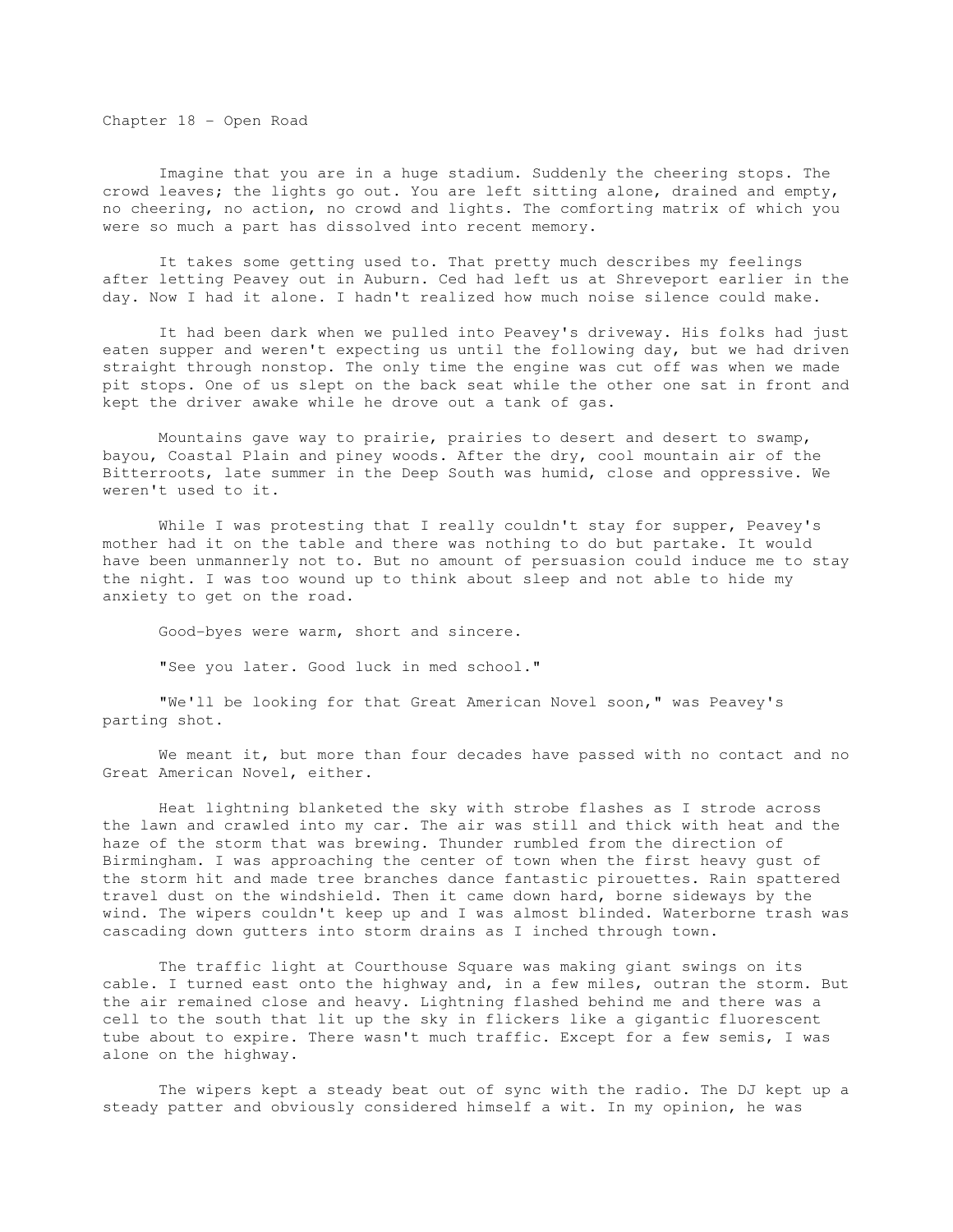about half right.

 "Storms, tornadoes, wind, rain, sleet and hail," was his version of a weather report.

 But he neglected to inform his audience of where these tornadoes might be located. Meantime, the cell to the south was drawing closer, shedding lightning bolts in all directions.

 "Here's a platter brewed just for the occasion, which we'll spin for all you tornado watchers out there," he prattled.

 I came to a long straight-away approaching the small town where the station was located and could see the blinking light, red on the radio tower, at least five miles in the distance.

"Heeers Miss Lee-nah Horne with some sto-ra-my wea-thah of her own," he intoned in throaty exaggeration, no doubt spellbound by his own boundless charm.

 "Doan know why ..." came the clear dulcet tones of the great blues singer through the constantly crackling airways.

"... there's no sun up in the sky ..."

 "Yeah," the DJ broke in, intending to make a few witty background remarks, but whatever they were, his audience was to be forever deprived.

 In spectacular blue brilliance, the floodlights of heaven awoke to the clash of gigantic celestial cymbals. It was as if some Mighty Being, annoyed at the buzzing of a fly, had gathered up all the forces of nature and smote the creature into silence.

ZZZZZTTTT! BOOOOOM! FFZZZZT!

 The tower light disappeared and, except for the steady crackle of static, the airwaves were mute. They remained so for several minutes. The highway ran past the now-darkened radio station, still steeped in silence as I drove by. Not until I had passed through the town and was again in open country was the silence broken.

 A quavering, much-chastened voice came on the air. No longer suave, charming, debonair or witty, and minus the insouciant aura of the pseudo boulevardier.

"We have a weather bulletin ..." it announced.

 I reached for the knob and turned the radio off. The steady flip-flopping of the wipers told me all I wanted to know about the weather.

 Driving at night might be a little more dangerous, according to experts, but it has its compensations, too. For one thing, there isn't as much traffic, especially after normal folks go to bed. I've always been a night person, anyway. That's when you have time to think, not that I had many Great Thoughts to think about. It's just that miles of uninterrupted reflection gives you opportunity to get your mind in order and your priorities straight. I like to keep my priorities straight, even though right then I didn't have many. Finishing school was about the only one I had, unless maybe Maggie had become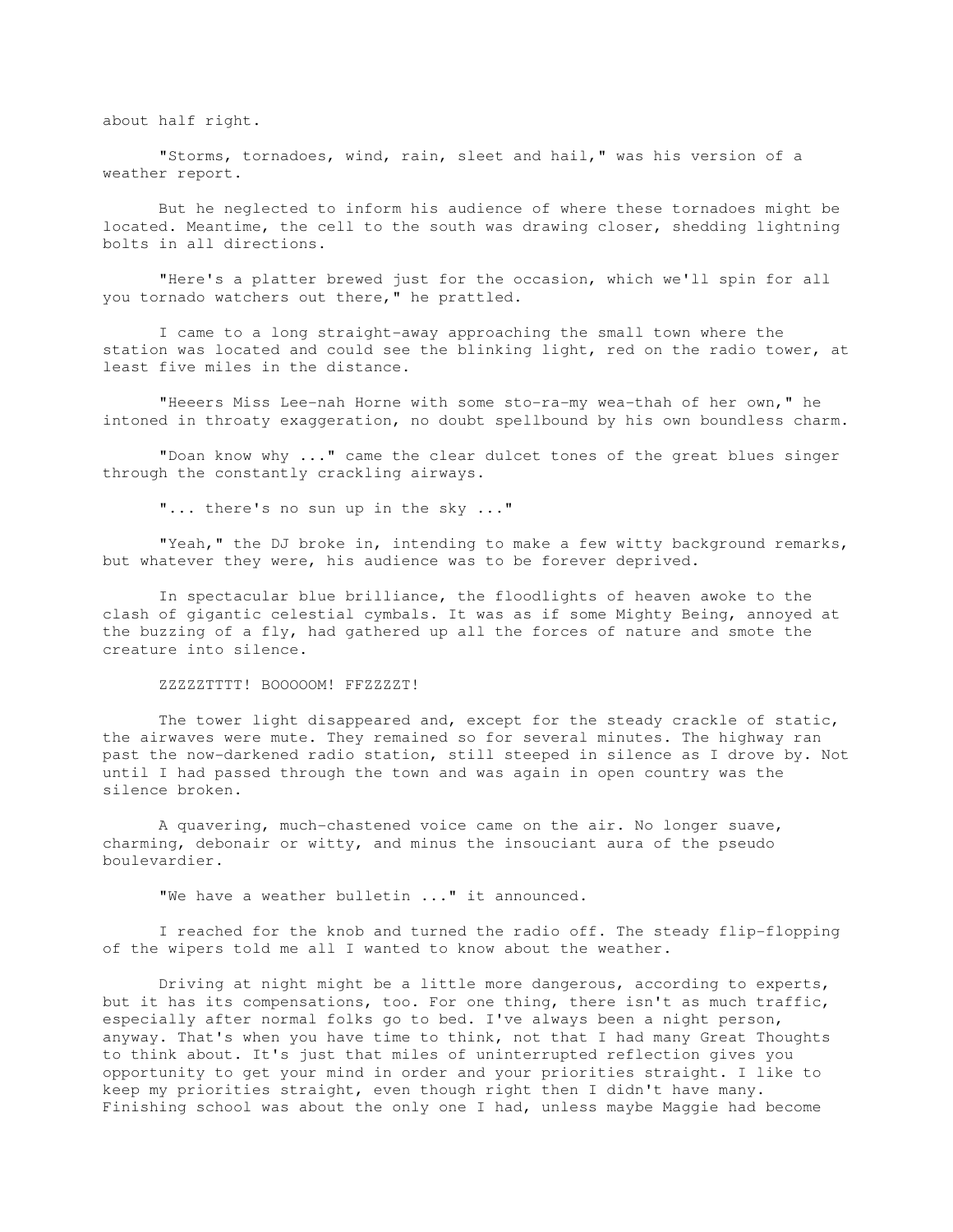After pondering that awhile, I decided Maggie had become one, and the most important one at that. If I was going to build a life, it would need to be around Maggie. Funny thing; I'd never thought quite that far in the future at all. That's what women will do for you. It never occurred to me before that moment that Maggie might have something to say about those plans. I'd need to

ask her first off. I didn't consider what would happen if she said no.

 I was way out in front of the storm clouds now. The night was clear and the moon was out. An occasional far-away gleam of an airport beacon embellished an already starry sky, to be repeated time and again at regular intervals until it was out of sight.

 There was a nagging little problem that had never entirely left my mind from the time I first set out to Missoula. I had never told my folks that what I was doing, either for the Forest Service, or even while I was in the Army, involved jumping out of airplanes. In my mind, it wasn't an act of deceit. I just didn't see any point in their worrying needlessly, when I was doing enough worrying for the whole family. I knew they would need to know sometime, but I always thought it could wait until it was all over before telling them.

 It was over and I was trying to think of a gentle way of telling them. There didn't seem to be any.

 A mind such as mine, unable to grasp the intricacies of chess, can't be expected to ponder the unknown future indefinitely, or ponder problems that seem insolvable. It tires one, and the thoughts slip away as a burden too heavy to bear. The mind begins to reflect more upon other things or goes blank entirely. In the interim, any thought might enter. .

 My mind was in this state when a stanza from a poem by Longfellow, taught to us in sophomore English by a whacko prof hung up on poetry, came to me. I don't think I had thought of it since my sophomore year.

 It began in that unguarded moment as a distant whisper and, unchallenged, crept closer, repeating itself with increasing volume until it was firmly established in my brain.

"Wouldst thou," so the helmsman answered,

 "Know the secrets of the sea? Only those who brave its dangers

Comprehend its mystery."

 It occurred to me that this was the problem and is the problem for anyone who tries to share an experience. You can tell tales and you can share fragments, but you just can't convey the essence of the whole ball of wax. If we could, maybe wars wouldn't recur and humans wouldn't be prone to repeat mistakes of the past.

 That was much too weighty a thought to hold for long. I would be home in a couple of hours and tell Mom and Maggie all about it. They would drink in as much as they could, but I knew they could never fully grasp that which was reserved solely for the few who were there. I couldn't do the impossible.

one.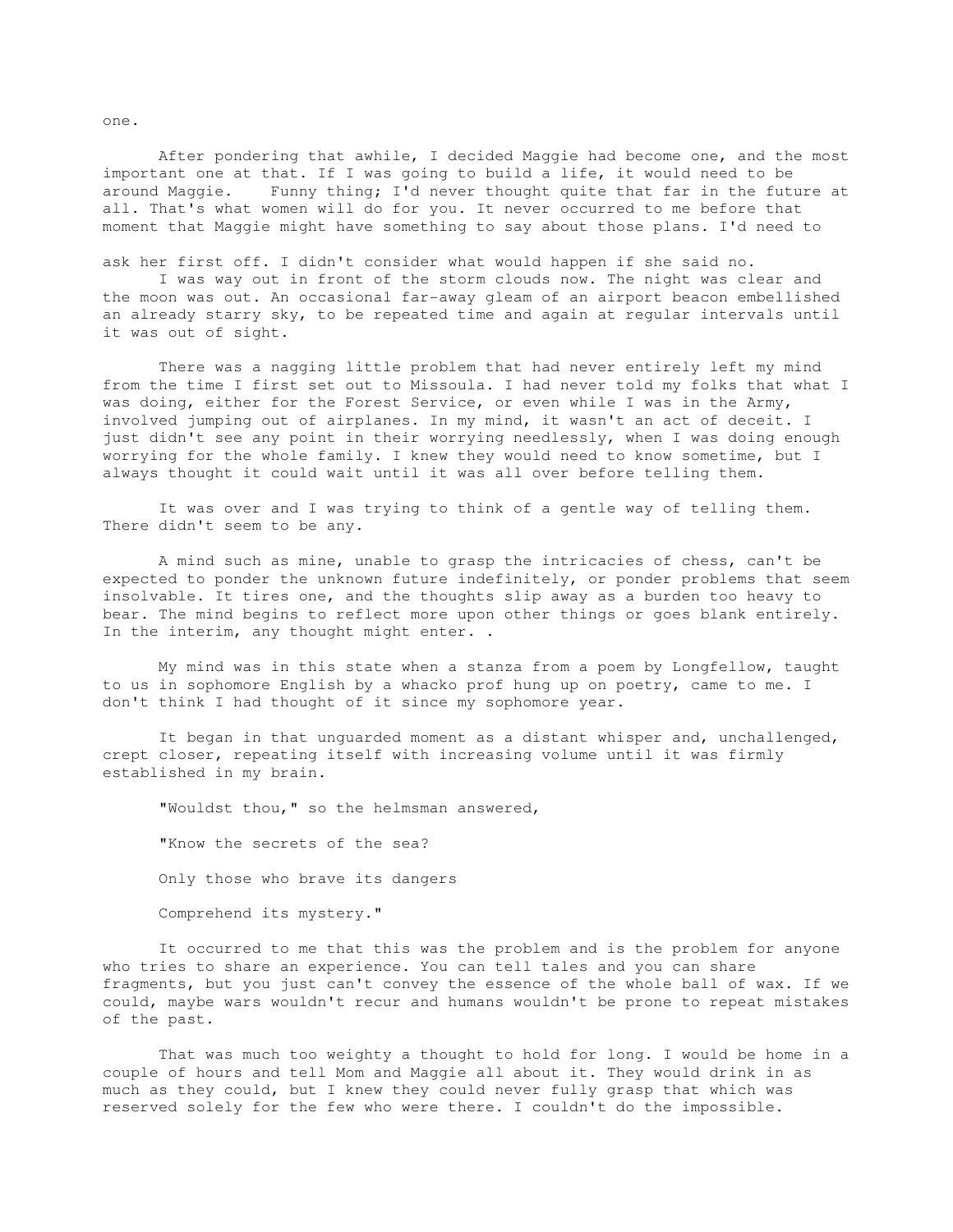Now, if anyone ever asks, and they seldom do, I just tell them it was one hell of a time.

Chapter 19 - A gathering

When Maggie and I stepped off the plane at Hale-Johnson Field in Missoula, a lot of things had changed. Houses had spread to the foot of Sentinel Mountain and halfway up its slope. There was no more Johnson Flying Service, and the barracks, fire depot, and parachute loft, which were new when I last saw them, had a settled well-groomed look - something like a college campus. Some new buildings, a museum and a memorial to jumpers who had died in the line of duty had been added.

 Faces at the parachute loft were bright, young and eager, and there was something familiar about them. Then I realized these were the same visages we wore forty years before.

 Lolo Peak, hoary-topped and unchanging, stood guard over Missoula as it had for three forevers. A mere 15,000 years ago it had looked down upon what geologists call Lake Missoula before the ice dam broke, draining the lake and scouring the giant coulees of eastern Washington. A lifetime had passed since I had last seen Lolo. It was like greeting an old friend.

 Coming to Missoula was a sentimental journey for me. Even Maggie was affected. The occasion was the first reunion of old smokejumpers that I had attended. They hadn't had many. Maggie and I came alone. None of the children or grandchildren were with us. Somehow they weren't much interested in watching a bunch of old geezers getting together to tell lies and talk about what good men they once were.

 I looked forward to shaking hands I hadn't shaken in more than forty years. I searched for faces I might recognize. I didn't find many. It's amazing how shedding a little hair and gaining a few pounds will alter a person's appearance. Name tags in big, bold letters helped solve that problem.

 Downtown had been altered quite a bit. They even had one-way streets. The Silver Dollar Saloon was still in business, probably serving the sons and grandsons of former patrons. The Ox, where they served steaks, keno, women and beer in equal measure was business as usual as it had been for the past century and a quarter. We had a steak there with Don and Doris Sweet. While the women played keno, Don and I talked about Gene and the steak he never got.

 The town had rolled out the red carpet and there were signs and banners everywhere. We gathered that afternoon in a big pavilion at the fairgrounds on the site of old Hale Field - the Missoula County Airport. There once was a restaurant next to a large, vacant lot at an intersection across from the airport. It was no longer there; neither was the vacant lot.

 Dick Johnson, flying the Tri-Motor, once touched down in the vacant lot, crow-hopped over the restaurant, landed on the runway, did a neat ground loop and walked away as the startled patrons of the restaurant looked on. He got grounded a while for that. He later died in a crash down in Yellowstone while flying an elk census. Dick was the best of an awfully good bunch.

At the far-away drone of an aircraft engine, something like an electric